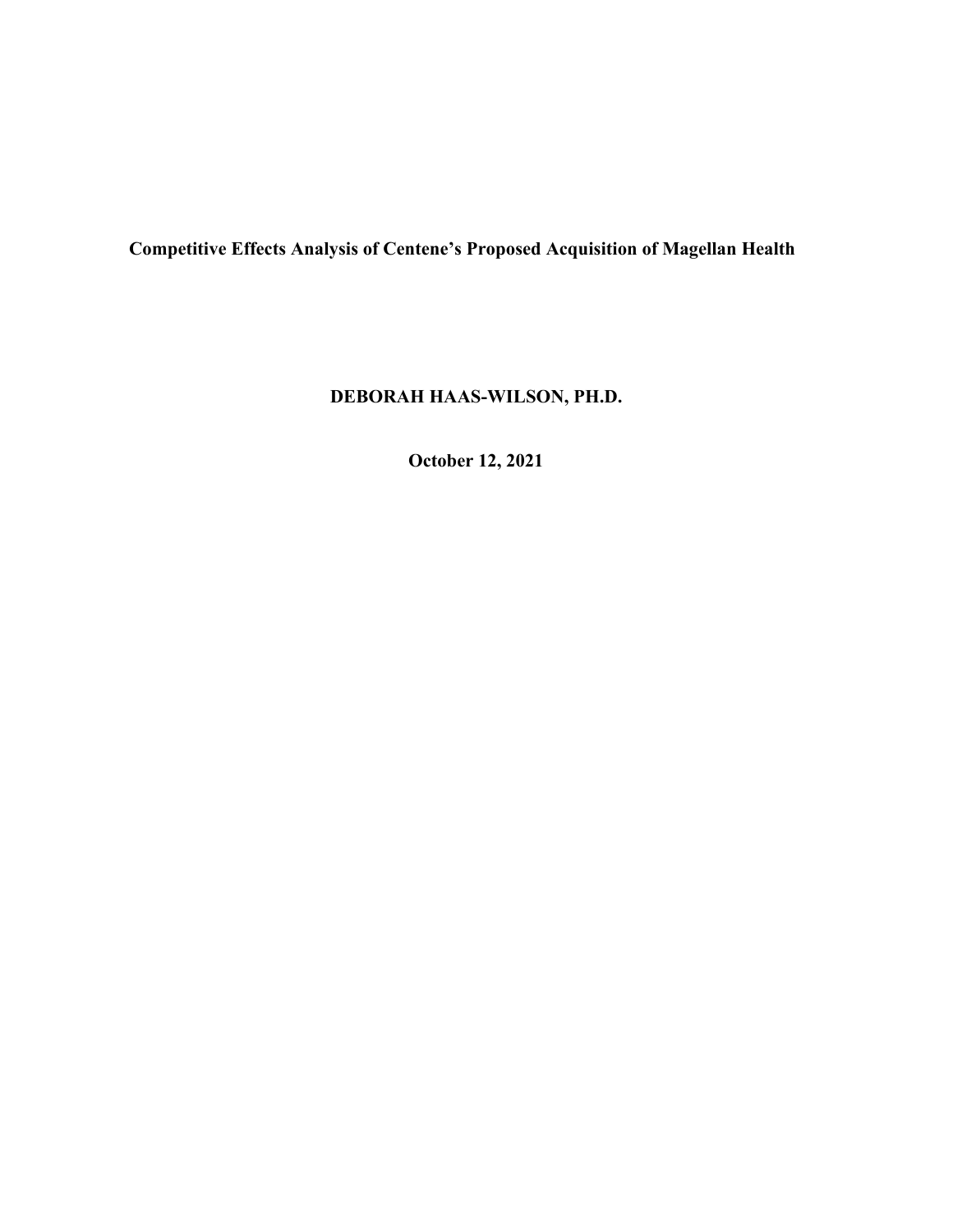# **TABLE OF CONTENTS**

| I.   |                 |                                                                             |  |
|------|-----------------|-----------------------------------------------------------------------------|--|
|      | A.              |                                                                             |  |
|      | <b>B.</b>       |                                                                             |  |
| П.   |                 |                                                                             |  |
|      | A.              |                                                                             |  |
|      | <b>B.</b>       |                                                                             |  |
|      | $\mathcal{C}$ . |                                                                             |  |
| III. |                 |                                                                             |  |
|      | A.              |                                                                             |  |
|      | <b>B.</b>       |                                                                             |  |
|      | $\mathcal{C}$ . |                                                                             |  |
| IV.  |                 |                                                                             |  |
|      | A.              |                                                                             |  |
|      | <b>B.</b>       |                                                                             |  |
|      | $\mathcal{C}$ . |                                                                             |  |
|      | D.              |                                                                             |  |
|      | E.              |                                                                             |  |
| V.   |                 |                                                                             |  |
|      | A.              |                                                                             |  |
|      | <b>B.</b>       |                                                                             |  |
|      | $C$ .           |                                                                             |  |
|      | D.              |                                                                             |  |
|      | E.              |                                                                             |  |
| VI.  |                 |                                                                             |  |
|      | A.              |                                                                             |  |
|      |                 | 1.                                                                          |  |
|      |                 | 2.                                                                          |  |
|      |                 | 3.                                                                          |  |
|      |                 | 4.                                                                          |  |
|      |                 | 5.                                                                          |  |
|      | <b>B.</b>       | Indirect Vertical Concerns: Access to Competitively Sensitive Information64 |  |
|      | $C$ .           |                                                                             |  |
|      |                 |                                                                             |  |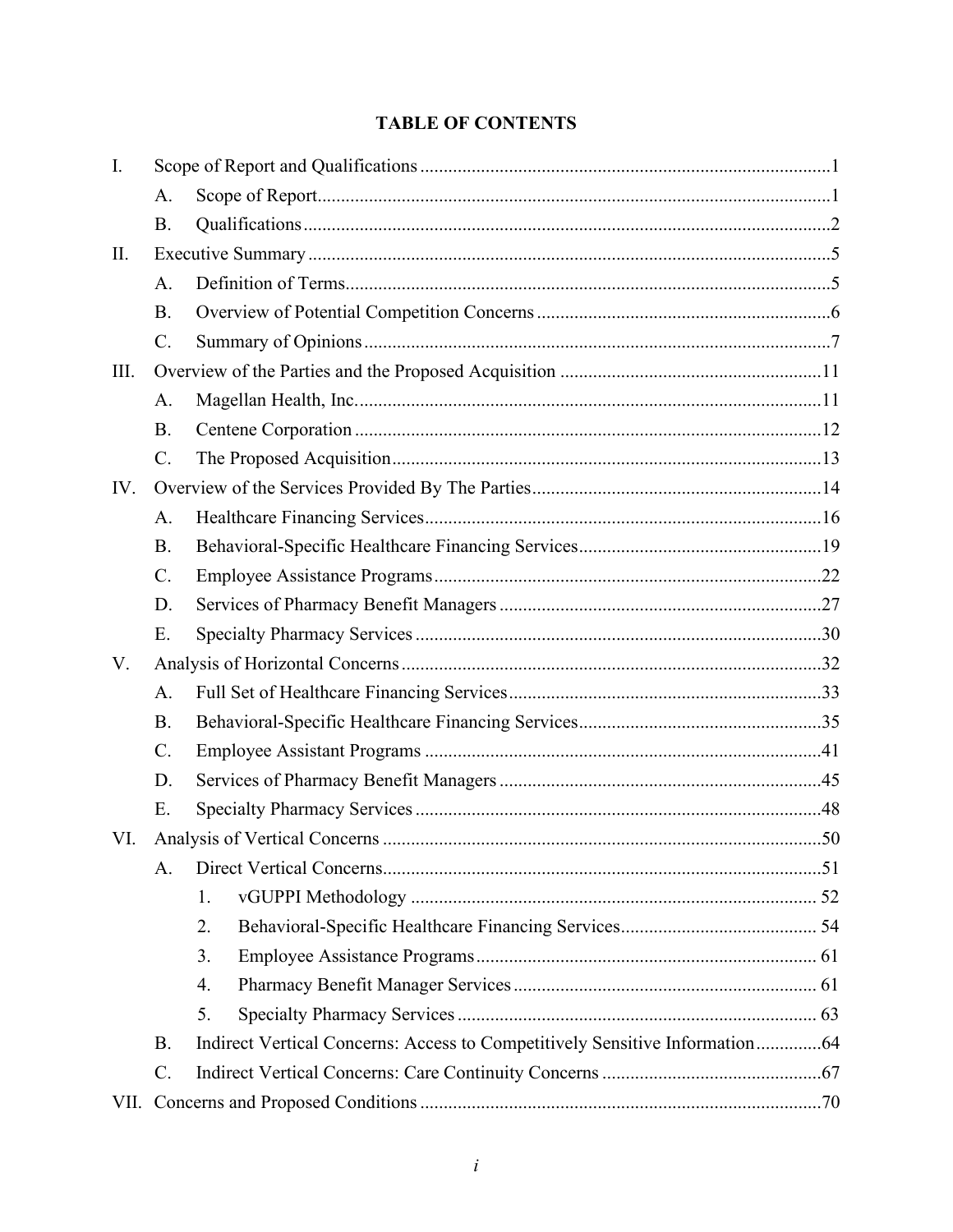| Appendix B: vGUPPI Analysis for Managed Behavioral Healthcare Services B-1 |  |
|----------------------------------------------------------------------------|--|
|                                                                            |  |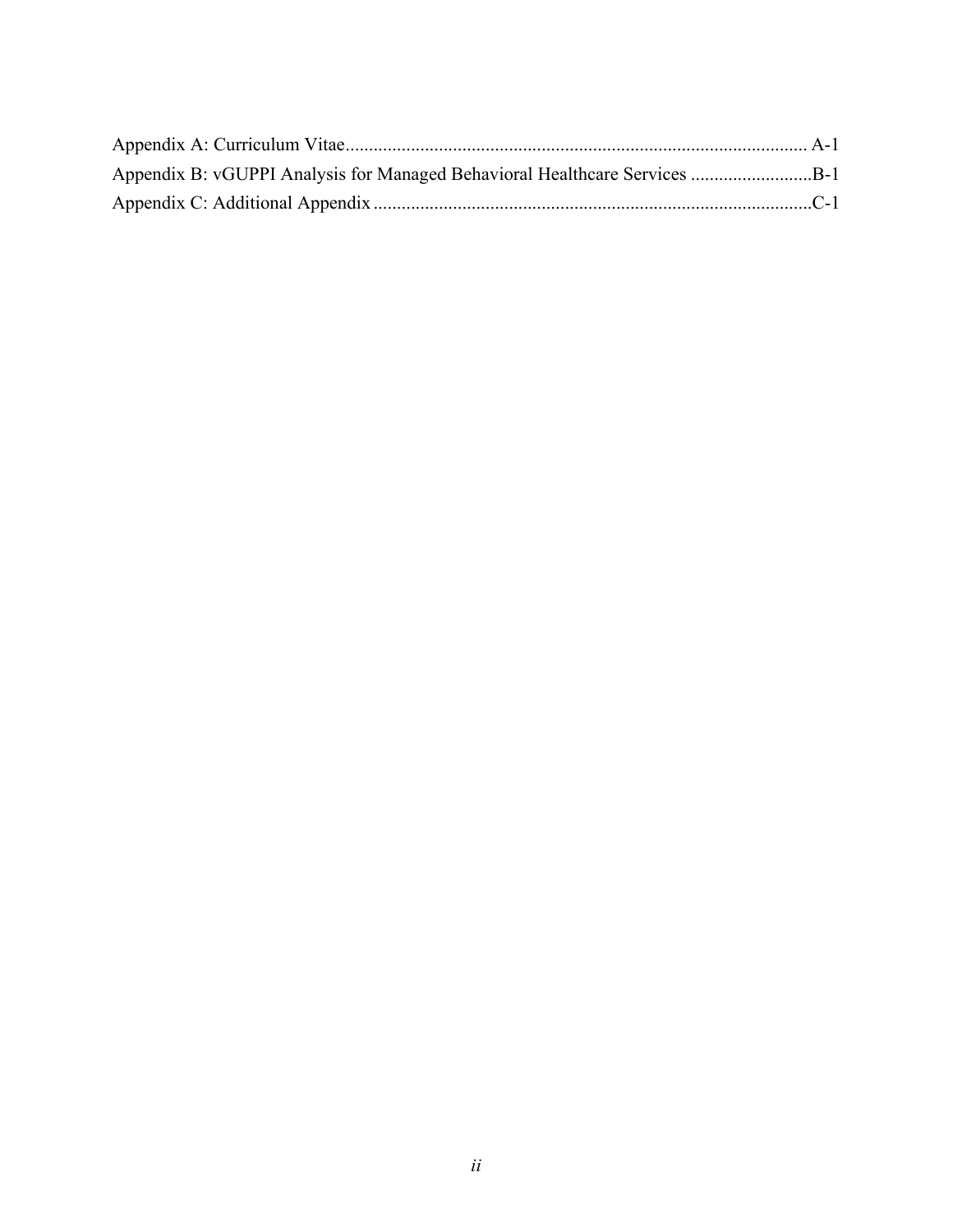#### <span id="page-3-0"></span>**I. SCOPE OF REPORT AND QUALIFICATIONS**

#### **A. Scope of Report**

- 1. I have been retained by the Office of the California Attorney General ("OCAG") on behalf of the California Department of Managed Health Care ("DMHC") to provide an economic analysis of the competitive effects of Centene's proposed acquisition of Magellan Health.
- and other relevant provisions of this chapter," and that Section 1399.65(b) permits the 2. I understand that California Health & Safety Code Section 1399.65(a)(4) requires that the California DMHC obtain "an independent analysis of the impact of the transaction or agreement on subscribers and enrollees, the stability of the health care delivery system, DMHC to "disapprove the transaction or agreement if the director finds transaction or agreement would substantially lessen competition in health care plan products or create a monopoly in this state, including, but not limited to, health coverage products for a specific line of business."
- care delivery system. I assess whether this transaction could substantially lessen competition in health care plan products or create a monopoly in California. 3. Pursuant to this statutory scheme, this report is an independent analysis of the impact of the transaction or agreement on subscribers and enrollees and the stability of the health
- 4. My analysis has two parts.
- competitive constraint on each other to keep prices low and quality high for services that 5. First, I assess whether the proposed acquisition raises any horizontal concerns in California. Horizontal concerns may arise if Centene and Magellan serve as a

1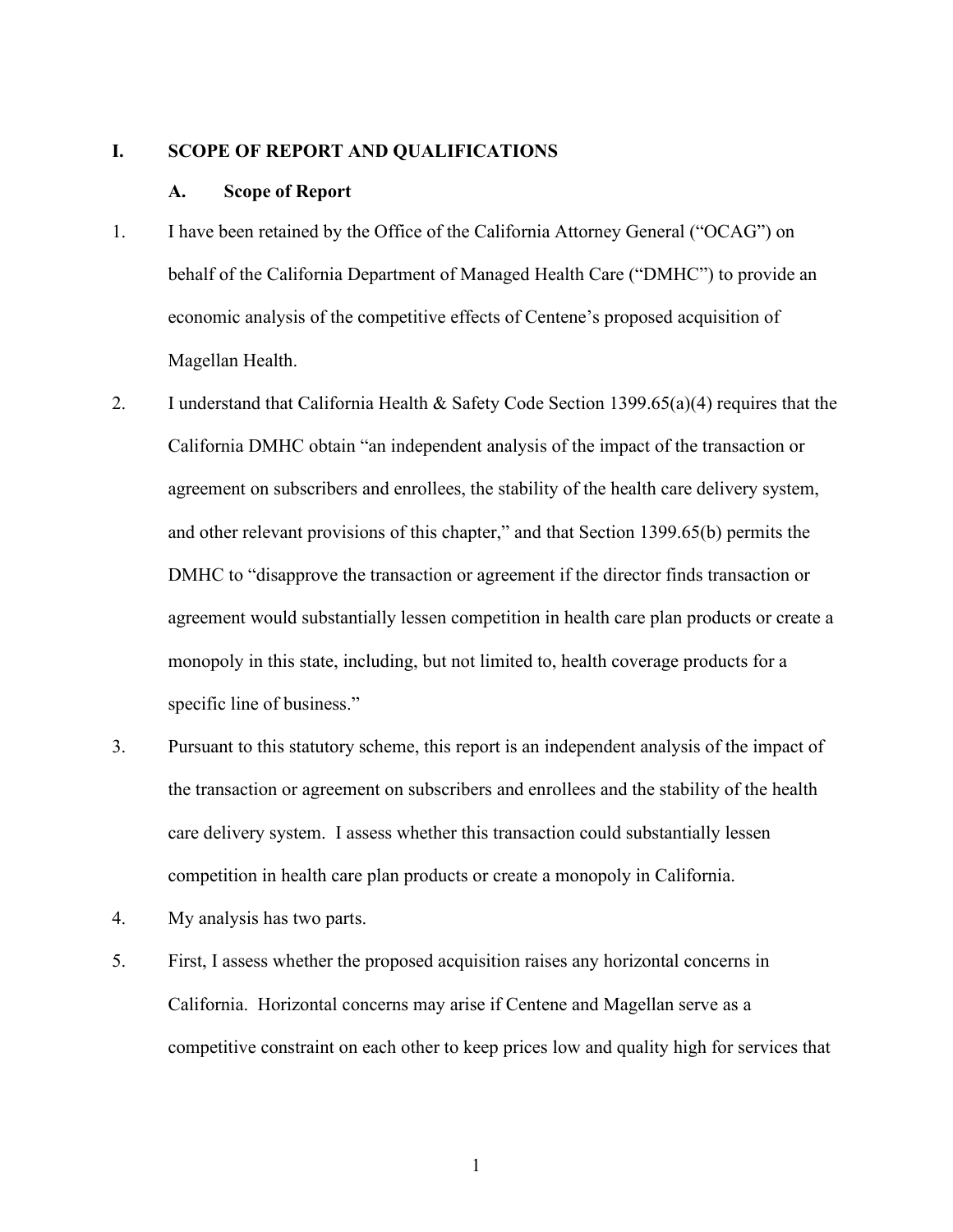<span id="page-4-0"></span>they both provide in California. Horizontal concerns may arise if, due to the merger, Centene and Magellan would no longer provide this competitive constraint on each other.

6. Second, I assess whether the proposed acquisition raises vertical concerns in California. Magellan provides a variety of services to Centene's competitors or their enrollees. Postacquisition, Magellan has an incentive to take into account Centene's profitability when providing these services. I assess whether this change in incentives has the potential to harm the competitive process, harm enrollees, or decrease the stability of the healthcare system.

## **B. Qualifications**

- 7. I am the Marilyn Carlson Nelson Professor of Economics at Smith College in Northampton, Massachusetts. I hold a B.A. in economics from the University of Michigan-Ann Arbor and a M.A. and a Ph.D. in economics from University of California at Berkeley. My research specialty is health economics and competition policies in healthcare markets.
- healthcare markets. I have written numerous articles on these issues that have appeared 8. Much of my professional career has focused on economic and antitrust issues in in economics journals, including the *Journal of Political Economy*, the *Journal of Economic Perspectives*, the *Journal of Law and Economics*, the *Review of Economics and Statistics*, and the *Journal of Health Economics*.
- 9. I am the author of *Managed Care and Monopoly Power: The Antitrust Challenge*  (Harvard University Press, 2003). In this book, I discuss, among other things, the benefits of competition for consumers; the exercise of market power by insurers, physician groups, and hospitals; and the economic concepts that are essential to enforcement of antitrust laws in healthcare markets. In addition, I co-edited *Uncertain*

2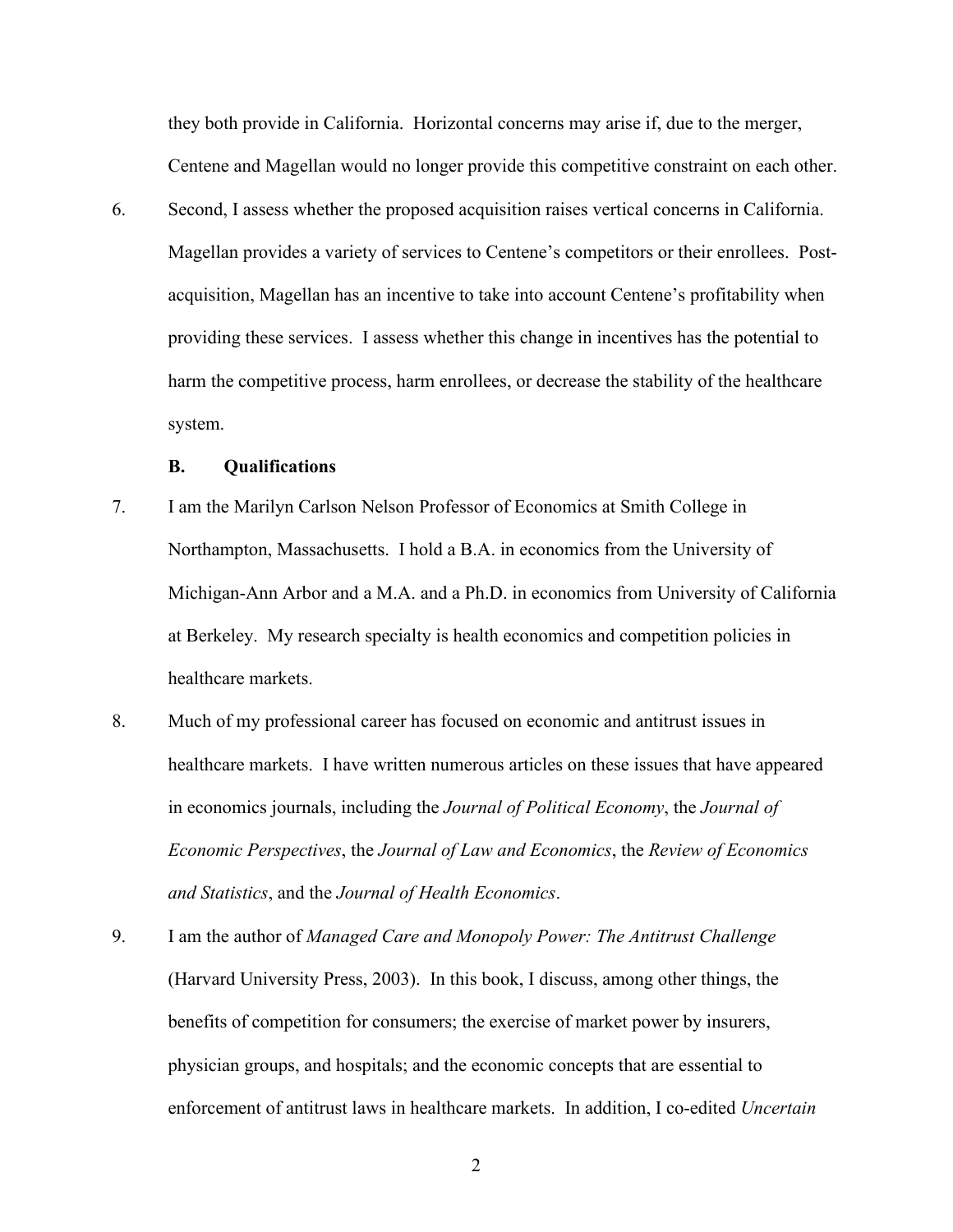*Times: Kenneth Arrow and the Changing Economics of Health Care* (Duke University Press, 2003), and a special issue of *Health Economics* on competition and antitrust policy in healthcare markets.

- and healthcare provider services, the economics of horizontal and vertical mergers, and 10. At Smith College, I teach Introductory and Intermediate Microeconomic Theory, Health Economics, and Industrial Organization and Antitrust Policy. In these courses, I cover topics such as the organization of firms and industries, the markets for health insurance antitrust laws and policies.
- 11. In addition to my scholarly work, I have served as a consultant on antitrust issues in healthcare to the Federal Trade Commission, the Massachusetts Attorney General, the California Department of Corporations, and numerous private entities.
- 12. In 2005, I served as the economic expert on behalf of Federal Trade Commission staff in its retrospective challenge of the merger of Evanston and Glenbrook Hospitals, two hospitals near Chicago, with nearby Highland Park Hospital, resulting in the formation of Evanston Northwestern Healthcare Corporation. The Federal Trade Commission ultimately ruled that the merger violated Section 7 of the Clayton Act and ordered each portion of the merged entity to establish "separate and independent negotiating teams" to negotiate contracts with health insurance companies.<sup>[1](#page-5-0)</sup> In its ruling, the Commission discussed my empirical analyses and found that they "strongly support[ed] the conclusion that the merger gave the combined entity the ability to raise prices through the exercise of

<span id="page-5-0"></span> 1

*See, e.g.*, Opinion of the Commission, *In the Matter of Evanston Northwestern Healthcare Corporation*, No. 9315, Federal Trade Commission, 2008, <https://www.ftc.gov/sites/default/files/documents/cases/2007/08/070806opinion.pdf>, p. 90.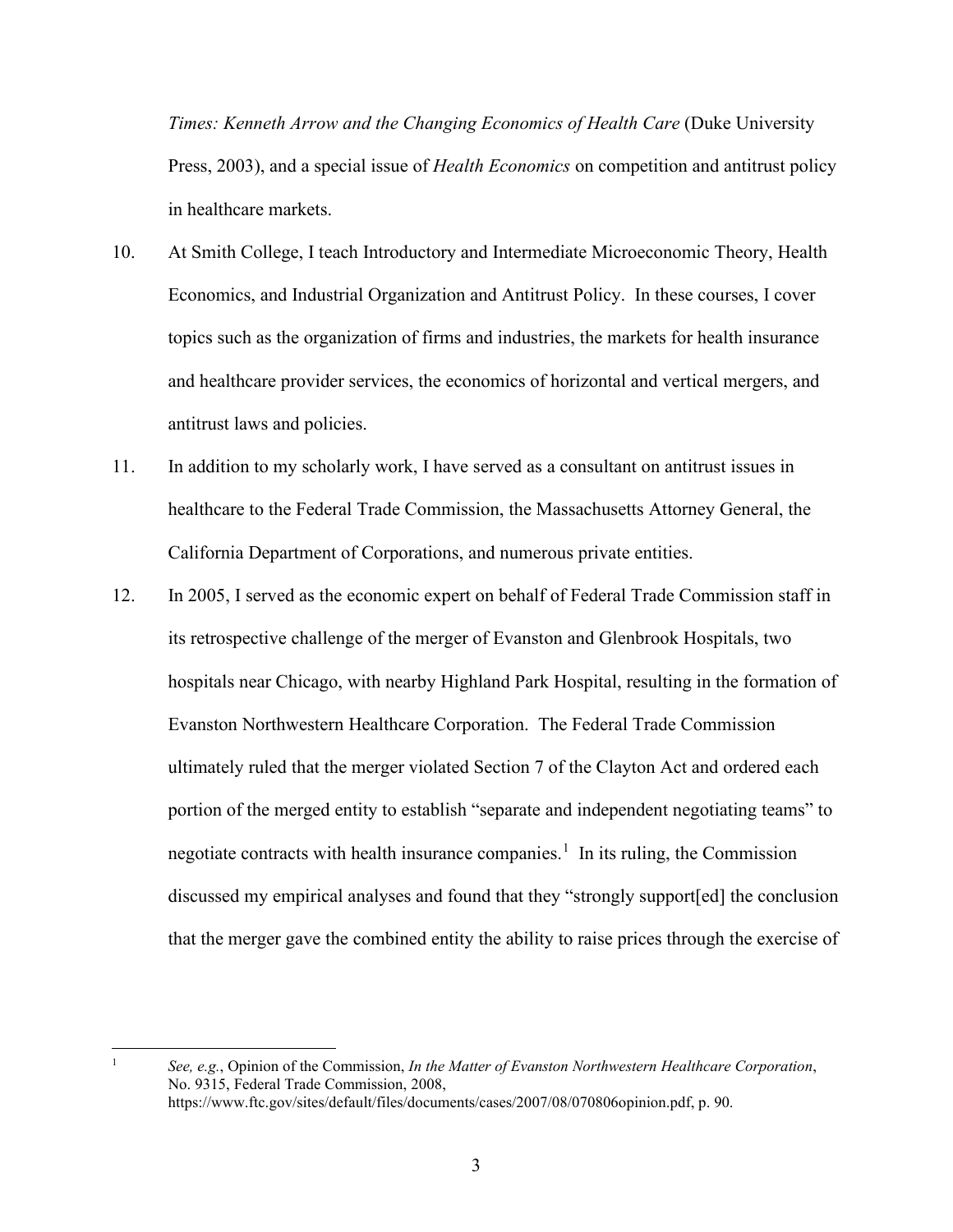market power."<sup>[2](#page-6-0)</sup> The ruling, issued in 2007, was the first successful challenge to a hospital merger in more than a decade.<sup>3</sup>

- testimony regarding effects of the acquisition on physician referrals.<sup>[5](#page-6-3)</sup> 13. In 2013, I testified in Federal District Court in Idaho on behalf of plaintiffs in an antitrust lawsuit alleging competitive harm from St. Luke's Health System's acquisition of a large independent physician practice. The Court ruled that the acquisition violated Section 7 of the Clayton Act and the Idaho Competition Act, and it ordered St. Luke's to unwind the acquisition.<sup>[4](#page-6-2)</sup> In its Findings of Fact and Conclusions of Law, the Court cited my
- Consumer Welfare at the University of California, Berkeley. I have served as a member 14. I am currently on the Editorial Board of the *American Journal of Health Economics* and the Board of Directors of the Nicholas Petris Center on Health Care Markets and of the Health Services Research Study Section of the Agency for Health Care Policy Research and the Executive Committee of the Health Economics Committee of the American Public Health Association.
- 15. I am a recipient of the Robert Wood Johnson Foundation's *Investigator Awards in Health Policy Research*.

<span id="page-6-0"></span> $\overline{c}$ 2 Opinion of the Commission, *In the Matter of Evanston Northwestern Healthcare Corporation*, No. 9315, Federal Trade Commission, 2008, [https://www.ftc.gov/sites/default/files/documents/cases/2007/08/070806opinion.pdf,](https://www.ftc.gov/sites/default/files/documents/cases/2007/08/070806opinion.pdf) pp. 4–5, 26–40.

<span id="page-6-1"></span> $\overline{3}$ 3 Fales, Lisa Jose and Paul Feinstein, "How to Turn a Losing Streak Into Wins: The FTC and Hospital Merger Enforcement," *Antitrust Law Journal* Vol. 29, No. 1, 2014, pp. 31–38, at 31, 33.

<span id="page-6-2"></span> $\overline{4}$  BLW and No. 1:13-CV-00116-BLW, United States District Court in the District of Idaho, January 24,  $2014$ , p. 4. 4 Memorandum Decision and Order, *Saint Alphonsus Medical Center - Nampa, Inc. et al. v. St. Luke's Health System, Ltd., and Federal Trade Commission v. St. Luke's Health System* Vol. 1:12-CV-00560-

<span id="page-6-3"></span> $\sqrt{5}$ 2014, p. 4. 5 Findings of Fact and Conclusions of Law, *Saint Alphonsus Medical Center - Nampa, Inc. et al. v. St. Luke's Health System, Ltd., and Federal Trade Commission v. St. Luke's Health System*, No. 1:12-CV-00560- BLW and No. 1:13-CV-00116-BLW, United States District Court in the District of Idaho, 2014, ¶ 136.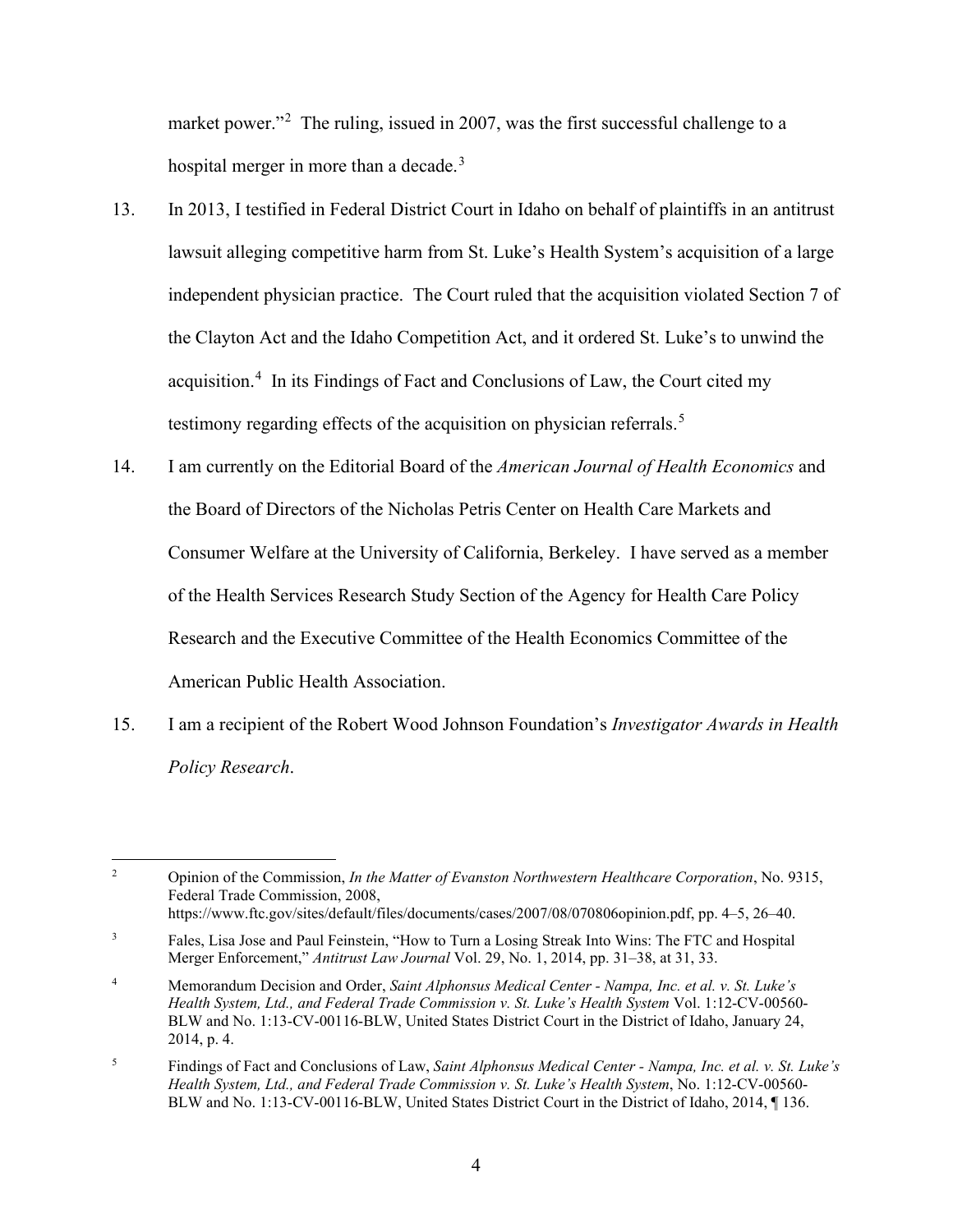<span id="page-7-0"></span> publications, is contained in the attached copy of my curriculum vitae (Appendix A). 16. A more detailed description of my background and credentials, including a list of my

## **II. EXECUTIVE SUMMARY**

#### **A. Definition of Terms**

- 17. Throughout my report, I use the phrase "healthcare financing services," which include "basic health care services" regulated by the DMHC and defined in California Health  $\&$ Safety Code Section 1345(f), "health insurance" regulated by the California Department of Insurance (CDI) and defined California Insurance Code Section 106(b), as well as selfinsured ERISA plans offered to groups in which groups have access to a provider network and contract for administrative services.
- 18. I use the phrases "sellers of health care financing services" or "insurers," which include "health care service plans" regulated by the DMHC and defined in California Health  $\&$ Safety Code Section1345(f) and "health benefit plans" regulated by the CDI and defined in California Insurance Code Section10700(j).
- 19. I use the phrase "behavioral-specific healthcare financing services" to include: "specialized health care service plan contract[s]" with covered benefits for behavioral health, as regulated by the DMHC and defined in Health and Safety Code section 1345(o); "specialized health insurance polic[ies]" with covered benefits for behavioral health, as regulated by the CDI and defined in California Insurance Code Section106(b); and behavioral health services available through self-insured ERISA plans offered to groups.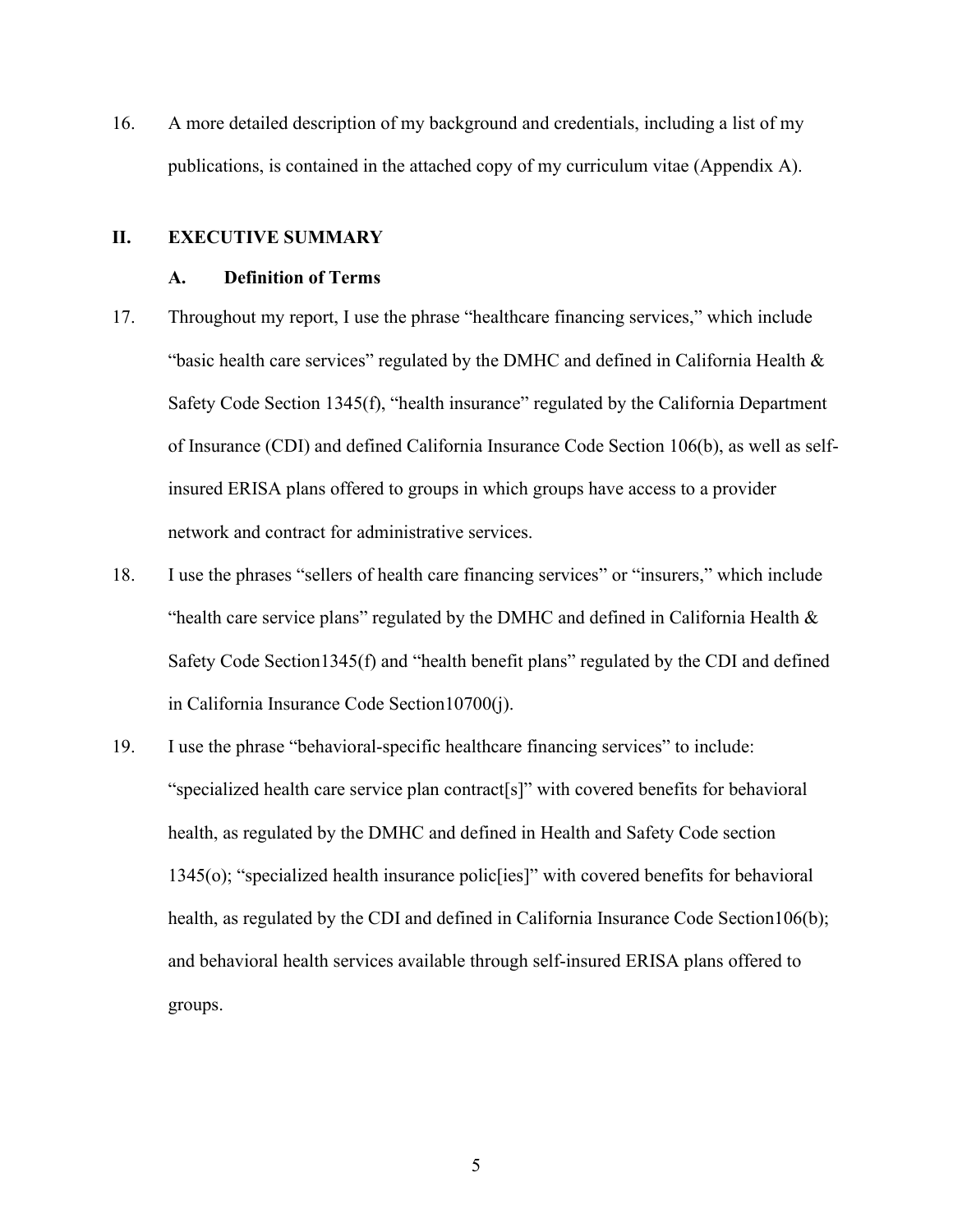## **B. Overview of Potential Competition Concerns**

- <span id="page-8-0"></span>20. Centene and Magellan both operate in California as sellers of (1) behavioral-specific healthcare financing services, (2) Pharmacy Benefit Manager (PBM) services, (3) specialty pharmacy services, and (4) Employee Assistance Programs (EAPs). In addition, Centene operates in California as a seller of the full set of healthcare financing services. Further, Magellan sells (1) behavioral-specific healthcare financing services, (2) PBM services, and (3) specialty pharmacy services to sellers of healthcare financing services that compete with Centene.
- 21. There are two potential ways the acquisition could lessen competition.
- 22. First, Centene and Magellan would no longer compete head-to-head in the above areas in which they both operate in California. If there are only a few competitors that sell (1) behavioral-specific healthcare financing services, (2) PBM services, (3) specialty pharmacy services, or (4) EAPs, then for those services being supplied by few competitors, the acquisition could lessen competition. This is often referred to as a "horizontal" competition concern.
- compete with Centene. This is often referred to as a "vertical" competition concern. I 23. Second, when Magellan sells (1) behavioral-specific healthcare financing services, (2) PBM services, or (3) specialty pharmacy services to Centene's competitors for the sale of healthcare financing services, the incentives of Magellan and Centene may be different post-acquisition. The proposed acquisition could lessen competition in the sale of healthcare financing services by decreasing the ability of Centene's competitors to consider two types of vertical competition concerns: *direct* vertical competition concern and *indirect* vertical competition concern.

6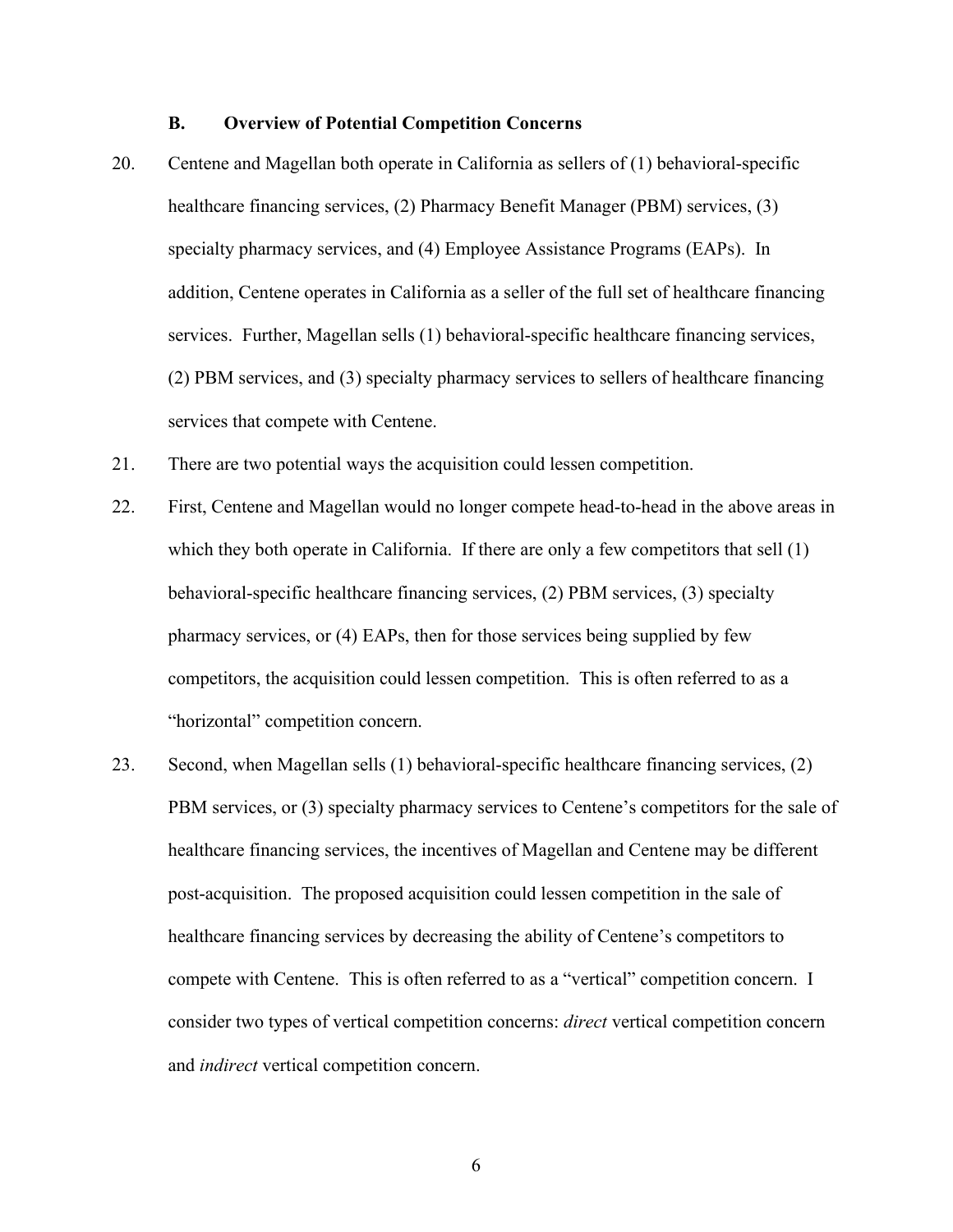- <span id="page-9-0"></span>24. The direct vertical competition concern is that post-acquisition, Magellan may have an incentive to charge higher prices to Centene's competitors for (1) behavioral-specific healthcare financing services, (2) PBM services, and (3) specialty pharmacy services. To the extent these higher prices increase Centene's competitors' costs (as might be the case, if there are few alternative sellers of these services to whom Centene's competitors may switch), Centene's competitors become less attractive when competing with Centene for potential enrollees. As an extreme case, Magellan may refuse to sell its services to Centene's competitors.
- 25. The indirect vertical competition concerns are that post-acquisition: (1) Centene would gain access to competitively sensitive information about its competitors in healthcare financing services, and (2) Magellan and some of its customers of behavioral-specific healthcare financing services (i.e., those customers who are also Centene's competitors in the sale of healthcare financing services) would no longer agree to contract for Magellan's behavioral-specific healthcare financing services. In this case, continuity of care could be disrupted for those customers' enrollees, specifically those enrollees who currently access behavioral care providers through Magellan's network.

#### **C. Summary of Opinions**

- 26. Based on my training and experience in health and antitrust economics and my review and analysis of the available evidence, my primary opinions are as follows.<sup>[6](#page-9-1)</sup>
- 27. With respect to horizontal competition concerns:

<span id="page-9-1"></span> granular data as would have been ideal on the geographic location of customers or on the differences in the products that they purchased. My conclusions are subject to change in light of any additional evidence that This evidence includes data, documents, and arguments that I received from Centene and Magellan, interviews of several health plans and other parties operating in California, and a variety of publicly available sources. Due to limitations in available data, I was unable to perform some analyses using as I may review. 6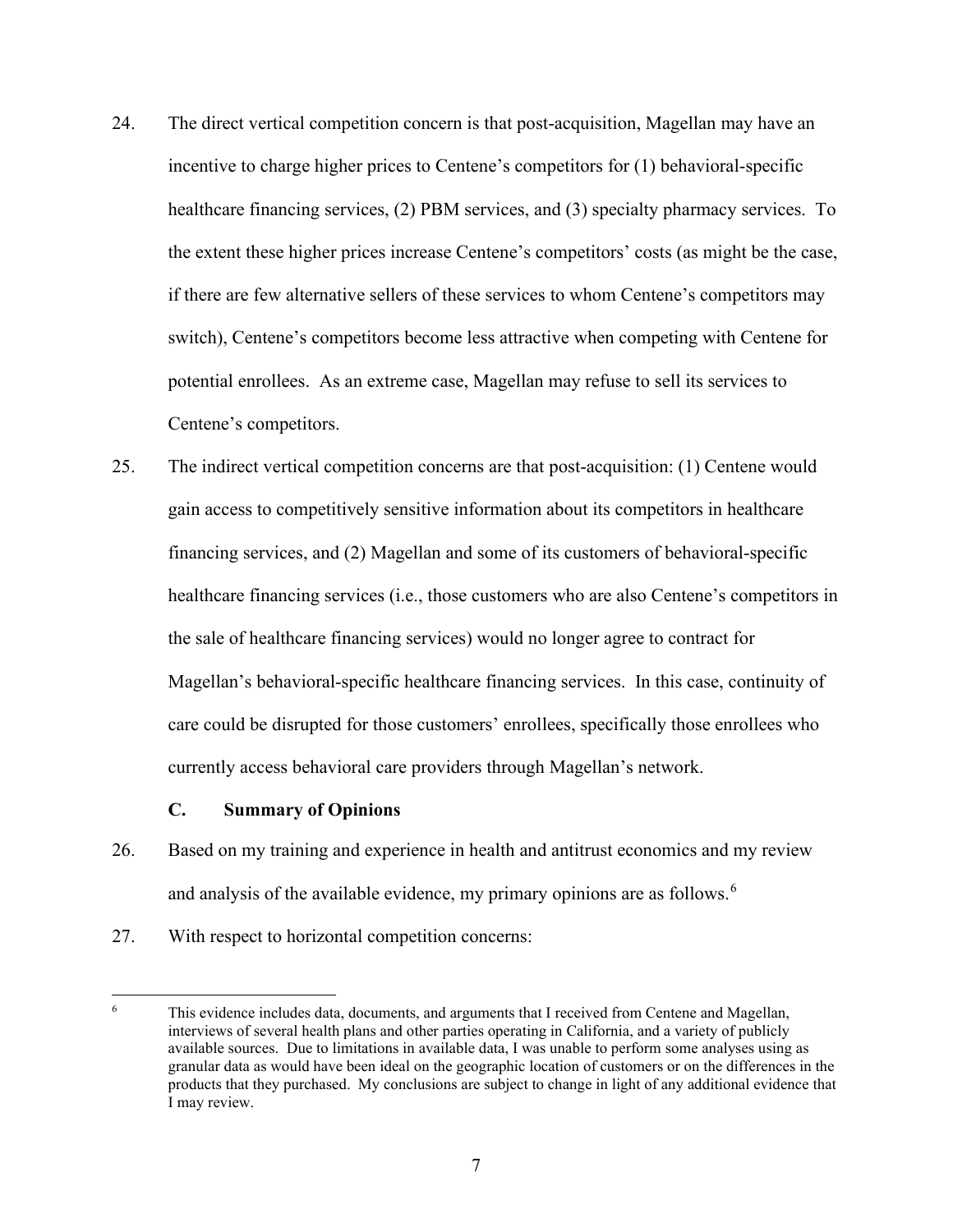- all of Magellan's enrollment is non-public commercial. A caveat of a state-level analysis of competitive effects for behavioral-specific healthcare financing services • For behavioral-specific healthcare financing services, based on available data and evidence, the proposed acquisition is not likely to substantially lessen competition. The state-level shares of Centene and Magellan in California are 8.8 percent and 7.9 percent, based on 2020 data, respectively. These shares likely overstate the extent to which Centene and Magellan have competed head-to-head for business, as most of Centene's enrollment is managed Medicare and managed Medi-Cal, and almost is that it may mask greater overlap in smaller geographic areas in California, and access to a local network of behavioral care providers is important for these services. While data at a sub-state level are more limited, these data indicate that the proposed acquisition is not likely to substantially lessen competition.
- For EAPs, based on available data and evidence, the proposed acquisition is likely to substantially lessen competition in sales to at least some groups, including employers in California. There are only a small number of sellers of EAPs with state-wide provider networks in California. Documentary evidence suggests that Centene and Magellan are among this small number of sellers of EAPs with statewide provider networks that meet the needs of some employers. Given the data provided by Centene and Magellan, I am also unable to rule out the possibility that the acquisition would substantially lessen competition among sellers of EAPs for those employers that do not require a state-wide provider network.

 Using the data they did provide, I am not able to credibly assess whether Centene's and Magellan's overlap is or is not larger in some areas of California than others. Given the small number of sellers of EAPs with state-wide provider networks in California, I recommend that either Centene or Magellan be required to divest its EAP business in California, including its contracts with providers for EAPs and its contracts with its customers for EAPs. If it is Magellan that divests its EAP business, then those groups that currently contract with Magellan for EAP services should be given the option to switch to Centene on the same or better terms, as their contract with Magellan, for a short Example a state-wide provider network. Redacted<br>
Using the data they did provide, I am not a<br>
and Magellan's overlap is or is not larger i<br>
S. Given the small number of sellers of E.<br>
in California, I recommend that either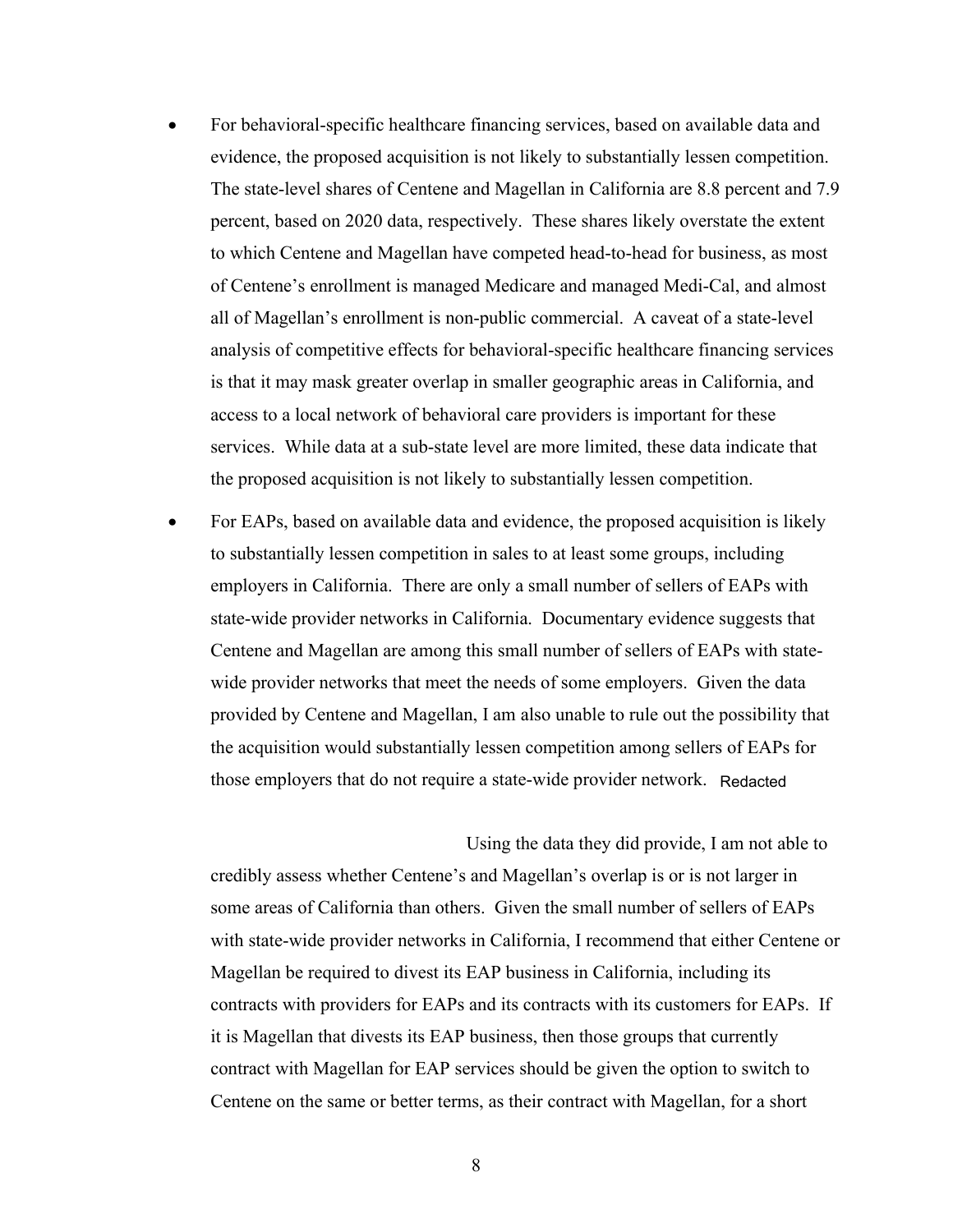period following the acquisition. If it is Centene that divests its EAP business, then state-wide share of EAPs is more than twice Centene's state-wide share of EAPs. those groups that currently contract with Centene for EAP services should be given the option to switch to Magellan on the same or better terms, as their contract with Centene, for a short period following the acquisition. I note that some large state employers currently contract with Magellan for their EAPs, and that Magellan's To minimize the disruption to enrollees associated with a divestiture, it is sensible for Magellan to divest its EAP business, rather than Centene.

- For PBM services, based on available data and evidence, the proposed acquisition is not likely to substantially lessen competition. Centene's and Magellan's national shares are small, and they do not appear to be imposing a significant competitive constraint on each other.
- For specialty pharmacy services, based on available data and evidence, the proposed acquisition is not likely to substantially lessen competition. Centene's and Magellan's national shares are small, and they do not appear to be imposing a significant competitive constraint on each other.
- 28. With respect to direct vertical competition concerns:
	- the providers in Magellan's network, they would be unable to provide adequate and sellers of healthcare financing services. • For behavioral-specific healthcare financing services, based on available data and evidence, the proposed acquisition is not likely to substantially lessen competition at the state-wide level, but I cannot rule out a lessening of competition in certain parts of California. Several interviewees expressed concern that without access to coverage for their enrollees. These concerns are in the broader context of there being too few behavioral care providers, especially in rural areas. There is a risk that the acquisition could result in less access to these behavioral care providers in certain areas. To mitigate this concern, I recommend that post-acquisition the Centene-Magellan combined entity be prohibited from making any contractual arrangements with behavioral care providers that restrict behavioral care providers' ability to contract with direct purchasers of healthcare services, such as employers,

9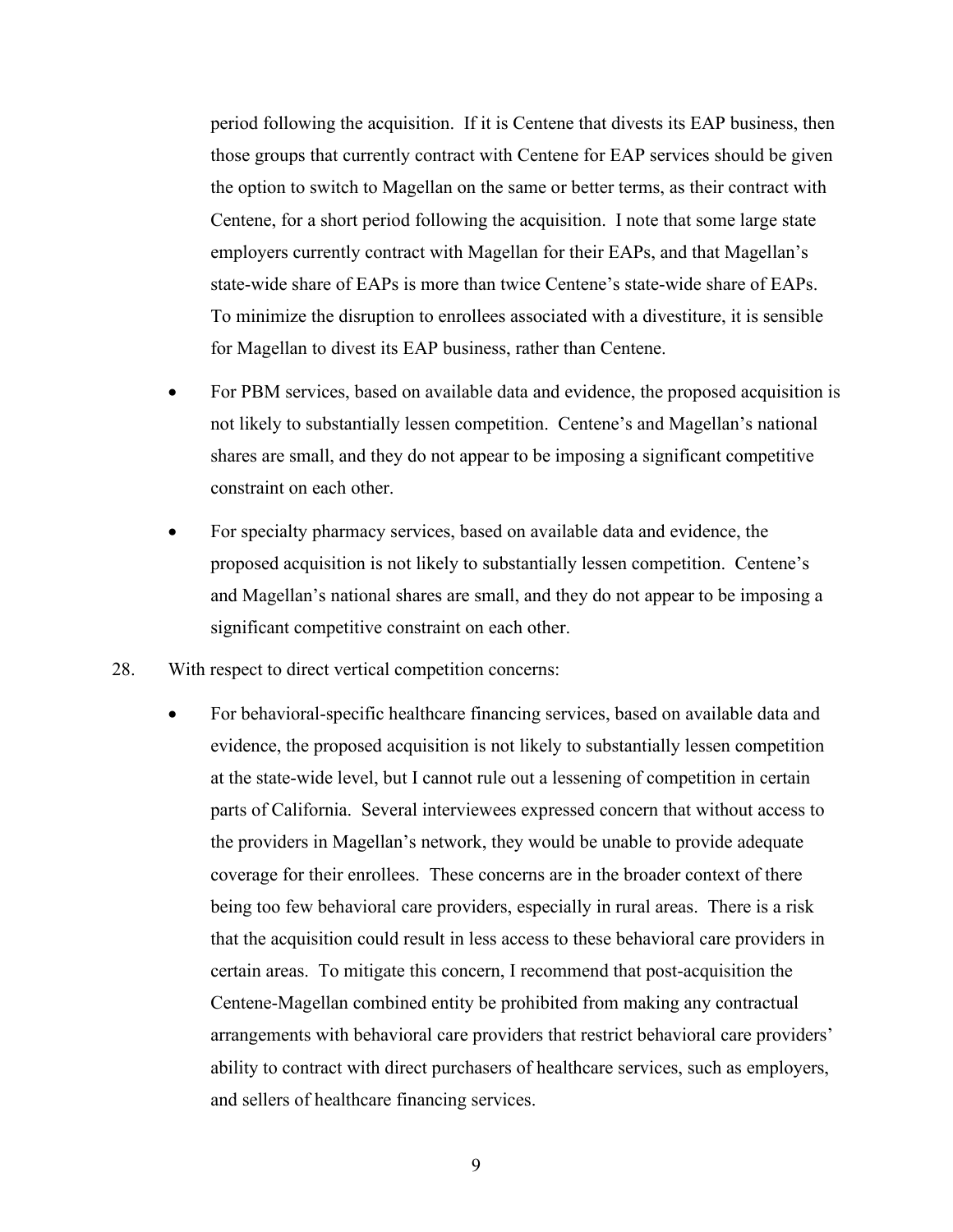- • For EAPs, based on available data and evidence, the proposed acquisition is not likely to substantially lessen competition because Magellan does not sell EAPs to sellers of healthcare financing services that compete with Centene in California.
- • For PBM services, based on available data and evidence, the proposed acquisition is of PBM services and thus, lacks competitive significance as a seller of these services to Centene's competitors. In addition, Centene accounts for a small share not likely to substantially lessen competition. Magellan is a small player in the sale of healthcare financing services in California.
- • For specialty pharmacy services, based on available data and evidence, the proposed acquisition is not likely to substantially lessen competition. Magellan is a small player in the sale of specialty pharmacy services and thus, lacks competitive significance as a potential seller of these services to Centene's competitors. In addition, Centene accounts for a small share of healthcare financing services in California.
- 29. With respect to indirect vertical competition concerns:
	- and decrease the stability of the healthcare system. To mitigate these concerns, I Plan proposed by the Department of Health Care Services (DHCS) with respect • Competitively Sensitive Information: Post-acquisition, Centene could gain access to competitively sensitive information about its competitors in healthcare financing services. Centene's access to this information on those competitors that purchase these services from Magellan could harm the competitive process, harm enrollees, recommend that measures similar to the ones outlined in the Conflict Avoidance Magellan's Medi-Cal business be implemented for *all* of Magellan's business; in particular, Magellan should not be able to integrate or share its employees, processes, information technology systems, or data with Centene; Centene should also not share its employees with Magellan; and a third-party monitor should ensure compliance.
	- Continuity of Care: The acquisition could prompt changes in whether Magellan and some of Magellan's customers contract for behavioral-specific healthcare financing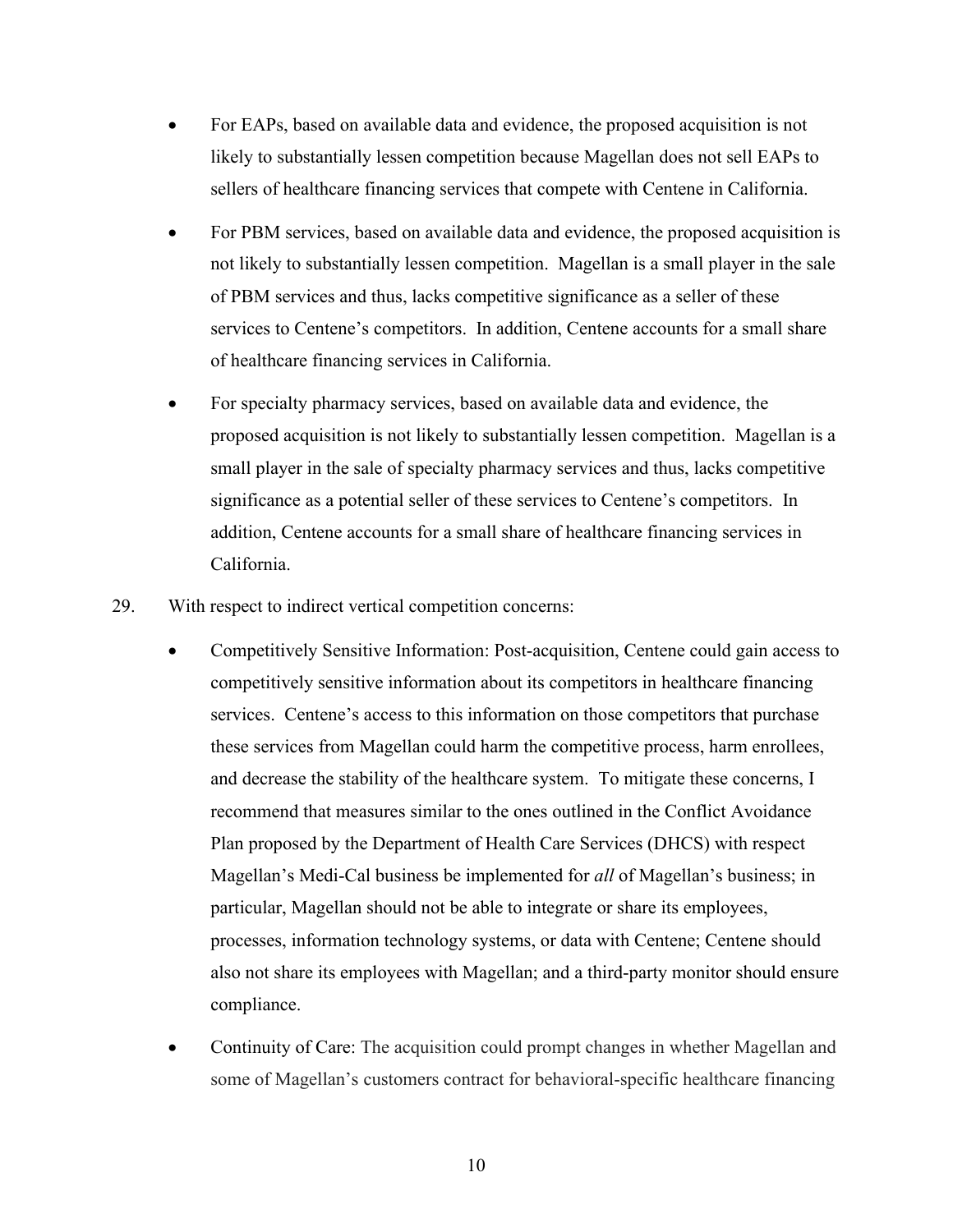<span id="page-13-0"></span> and their seller of healthcare financing services. During interviews, sellers of behavioral care providers could take more than a year. In other words, these services. Post-acquisition, Magellan or some of Magellan's customers, specifically those customers who are Centene's competitors in the sale of healthcare financing services, could no longer agree to contract for Magellan's behavioral-specific healthcare financing services. In this case, continuity of care could be disrupted for enrollees, specifically those enrollees who pre-acquisition accessed behavioral care providers through Magellan's network as a result of a contract between Magellan healthcare financing services conveyed that building their own networks of enrollees could lose access to their behavioral care provider absent a contract between Magellan and their seller of healthcare financing services. To mitigate this potential concern, I recommend that for any enrollees of health plans that currently provide access to the services of behavioral care providers through the Magellan network, the post-acquisition Centene-Magellan entity be required to continue to provide access to these services for a period of two years at prices that increase by no more than the prior year's inflation rate.

#### **III. OVERVIEW OF THE PARTIES AND THE PROPOSED ACQUISITION**

#### **A. Magellan Health, Inc.**

behavioral health benefits), EAPs, PBM services, and specialty pharmacy services.<sup>7</sup> 30. Magellan Health, Inc. ("Magellan") is a healthcare company that sells multiple services, including behavioral-specific healthcare financing services (risk-bearing for behavioral health services, access to its network of behavioral care providers, and management of Magellan's customers include health insurers, employers, state and local governments, and federal agencies. Magellan does not currently sell the full set of healthcare financing

<span id="page-13-1"></span>7

Magellan Health, Inc., Form 10-K for the Fiscal Year Ended December 31, 2020, pp. 2–3.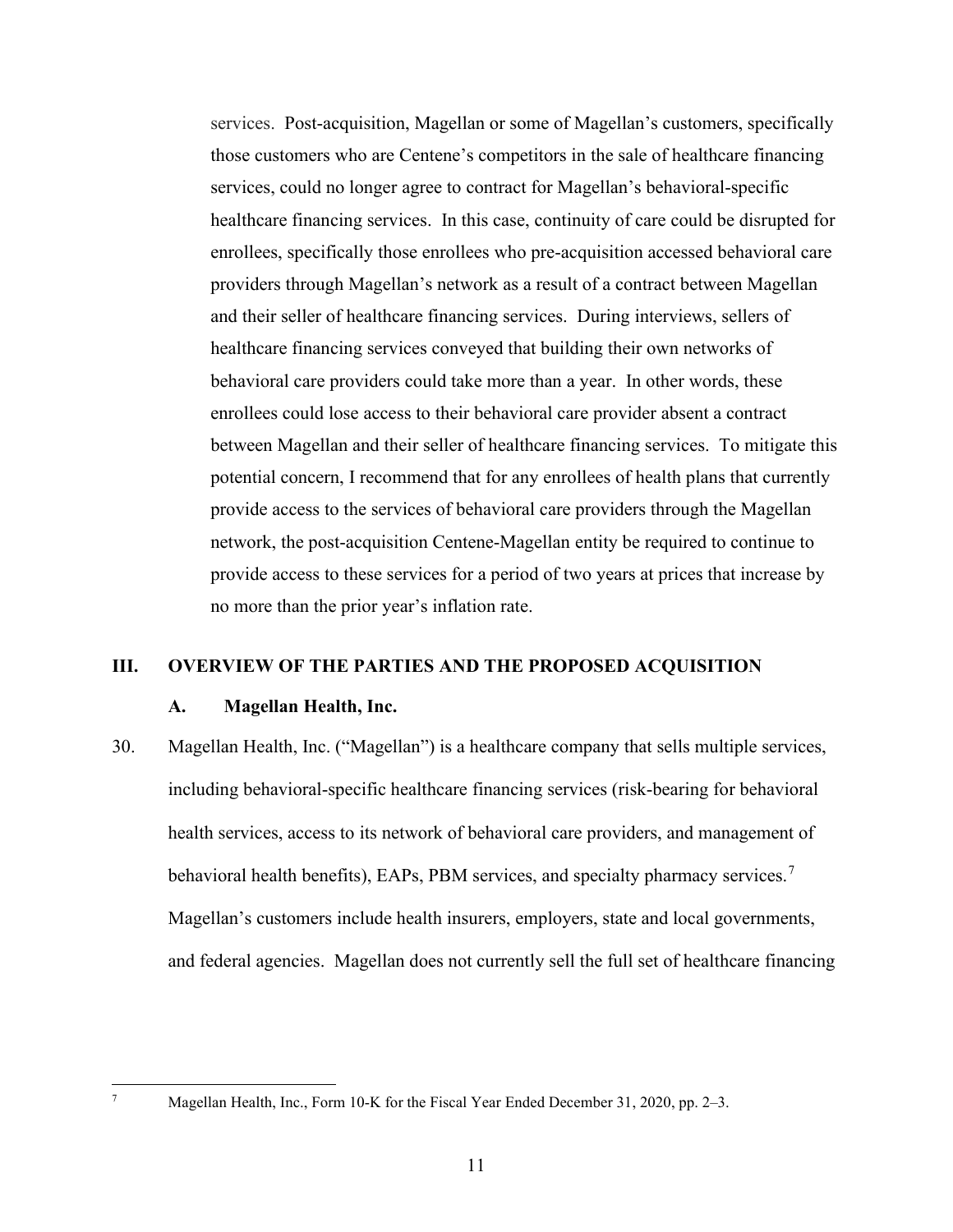<span id="page-14-0"></span> services, which include, for example, access to a network of not only behavioral care providers, but also medical and surgical care providers.<sup>[8](#page-14-1)</sup>

31. Often sellers of the full set of healthcare financing services purchase behavioral-specific healthcare financing services (risk-bearing, utilization management, and access to a provider network for behavioral healthcare) from companies, such as Magellan. Another way to frame this is that the behavioral-specific healthcare financing services that Magellan sells can be inputs into the full set of healthcare financing services sold by health insurers. Similarly, PBM services, and specialty pharmacy services sold by Magellan can be inputs into the full set of healthcare financing services sold by health insurers.

#### **B. Centene Corporation**

- healthcare financing services (for medical, surgical, and behavioral health), PBM 32. Centene Corporation ("Centene") is a healthcare company that sells the full set of services, EAPs, and specialty pharmacy services. Unlike some insurers that purchase behavioral-specific healthcare financing services, Centene self-supplies behavioralspecific healthcare financing services. Centene also sells behavioral-specific healthcare financing services to employers and local governments.
- 33. Centene has acquired a number of other healthcare companies in recent years. Centene has acquired several sellers of healthcare financing services including HealthNet in 2016,

<span id="page-14-1"></span> 8 its Acquisition of Magellan Complete Care," Molina Healthcare, January 4, 2021, closing-its-acquisition-magellan; Magellan Complete Care, accessed October 10, 2021, Magellan divested Magellan Complete Care—which offers Medicaid and Medicare enrollees the full set of healthcare financing services—to Molina in January 2021. "Molina Healthcare Announces the Closing of <https://investors.molinahealthcare.com/news-releases/news-release-details/molina-healthcare-announces>[https://www.magellancompletecare.com/](https://www.magellancompletecare.com).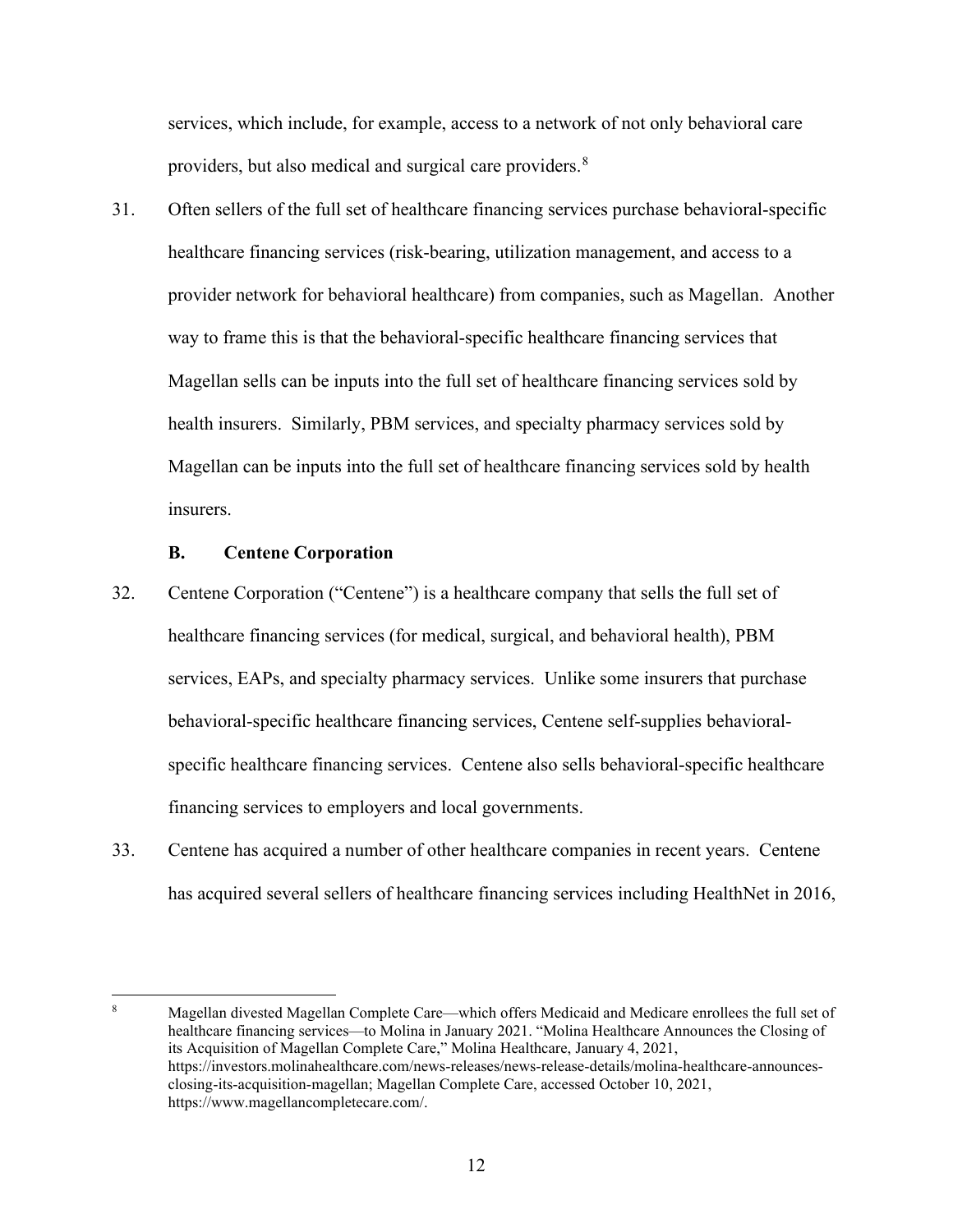<span id="page-15-0"></span>Fidelis in 2017, and WellCare in 201[9](#page-15-1).<sup>9</sup> When Centene acquired HealthNet, Centene also acquired HealthNet's subsidiary Managed Health Network, which is a seller of behavioral-specific healthcare financing and EAPs.<sup>10</sup> Centene has also acquired multiple sellers of specialty pharmacy services, including Acaria in 2013 and PANTHERx in 2020.[11](#page-15-3)

## **C. The Proposed Acquisition**

enrollees on government-sponsored plans"; and add two million PBM enrollees.<sup>[12](#page-15-4),[13,](#page-15-5)[14](#page-15-6)</sup> 34. On January 4, 2021, Centene and Magellan announced that they entered an agreement under which Centene would acquire Magellan for \$2.2 billion. According to Centene, the agreement with Magellan would establish "a leading behavioral health platform"; "add to Centene's leadership in government sponsored healthcare, bringing 5.5 million new

<span id="page-15-1"></span> $\overline{9}$ 9 "Centene Completes Acquisition of Health Net," Cision PR Newswire, March 24, 2016, <https://www.prnewswire.com/news-releases/centene-completes-acquisition-of-health-net-300241037.html>; "Centene Corporation to Enter New York Through Transaction with Fidelis Care," Centene Corporation, September 12, 2017,<https://investors.centene.com/news-events/press-releases/detail/206/centene>corporation-to-enter-new-york-through-transaction; "Centene Completes Acquisition of WellCare," Centene Corporation, January 28, 2020,<https://www.centene.com/news/centene-completes-acquisition-of>wellcare.html.

<span id="page-15-2"></span><sup>10</sup> Health Net, Inc., Form 10-K for the Fiscal Year Ended December 31, 2015, p. 9.

<span id="page-15-3"></span> $11$  Corporation, April 2, 2013,<https://investors.centene.com/news-events/press-releases/detail/454/centene>- Pharmacy (PANTHERx)," Centene Corporation, December 30, 2020, [https://investors.centene.com/news-](https://investors.centene.com/news)11 "Centene Corporation Completes Acquisition of Specialty Pharmacy Leader AcariaHealth," Centene corporation-completes-acquisition-of-specialty; "Centene Completes Acquisition of PANTHERx Rare events/press-releases/detail/8/centene-completes-acquisition-of-pantherx-rare-pharmacy.

<span id="page-15-4"></span> $12$ 12 "Centene Signs Definitive Agreement to Acquire Magellan Health," Centene Corporation, January 4, 2021, <https://investors.centene.com/news-releases/news-release-details/centene-signs-definitive-agreement>acquire-magellan-health.

<span id="page-15-5"></span> $13$ The descriptions in this section are representations of Centene, and I do not take any position on their accuracy or lack thereof.

<span id="page-15-6"></span> $14$ These statements reflect Magellan's enrollment nationally, not for California.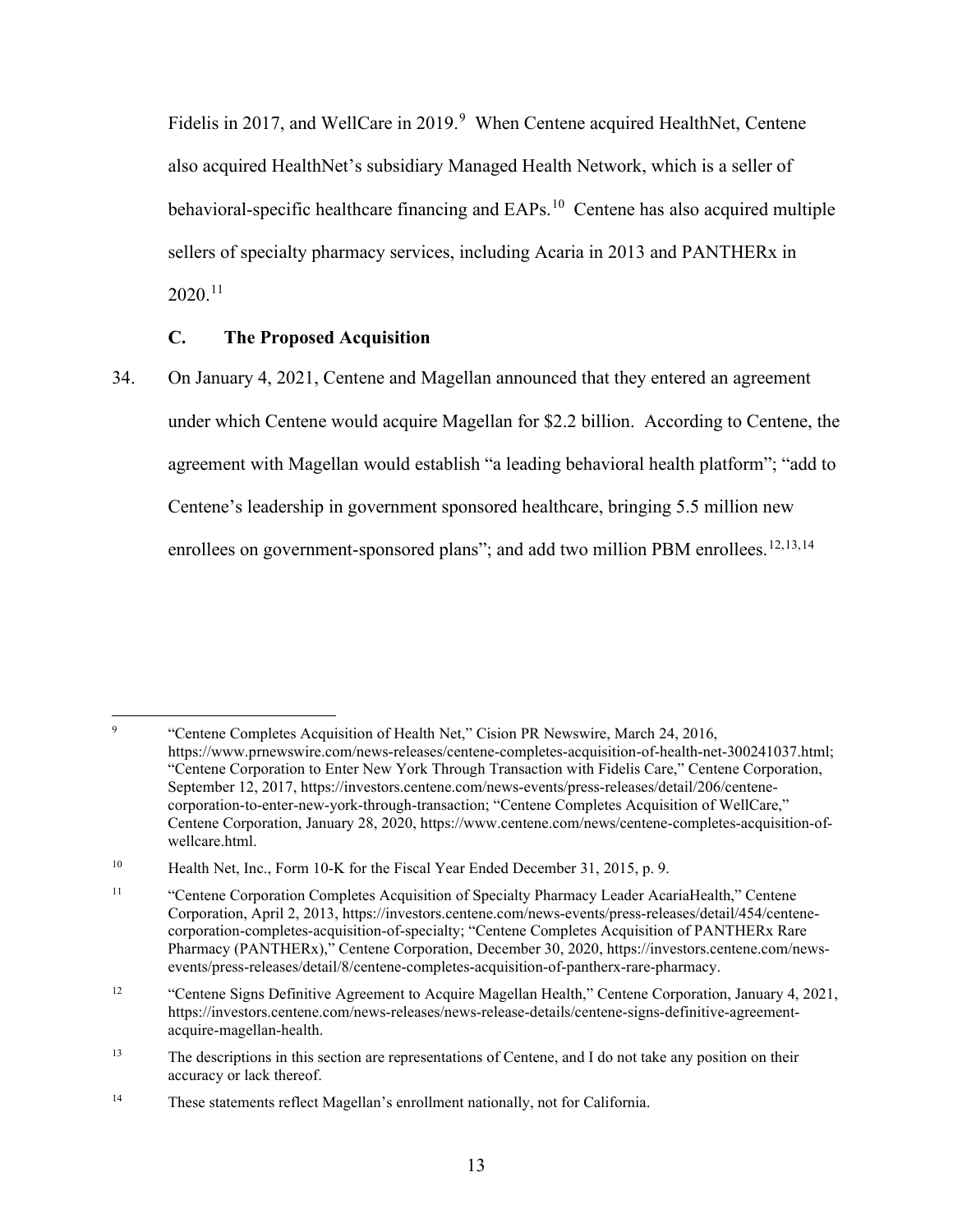- <span id="page-16-0"></span> from Centene's health plans with no changes to protection or exchange of client information."<sup>15</sup> In particular:<sup>[16](#page-16-2)</sup> 35. According to Centene, "Magellan will operate as a standalone business unit, independent
	- the agreement includes administrative firewalls between Magellan and Centene;
	- plans will not have access to Magellan's clients' data; and • operational systems and client data will remain independent, so Centene's health
	- Magellan's transactional systems will remain independent from Centene's.

# **IV. OVERVIEW OF THE SERVICES PROVIDED BY THE PARTIES**

 36. In this section, I describe five services—healthcare financing services for medical and of these services and negotiations between the sellers of healthcare financing services and proposed acquisition might give Magellan an incentive to charge higher prices to surgical care, behavioral-specific healthcare financing services, EAPs, PBM services, and specialty pharmacy services—in which Centene and/or Magellan operate (*see* Exhibit 1). I evaluate how the proposed acquisition might affect competition in the provision of each sellers of behavioral-specific healthcare financing services, EAPs, PBM services, and specialty pharmacy services. I focus on behavioral-specific healthcare financing services, EAPs, PBM services, and specialty pharmacy services for two reasons. First, Centene and Magellan both provide each of these services. Second, each of these services is a complement to healthcare financing services for medical and surgical care, and Centene sells healthcare financing services for medical, surgical, and behavioral care. The

<span id="page-16-1"></span> 15 Redacted

<span id="page-16-2"></span> 16 Redacted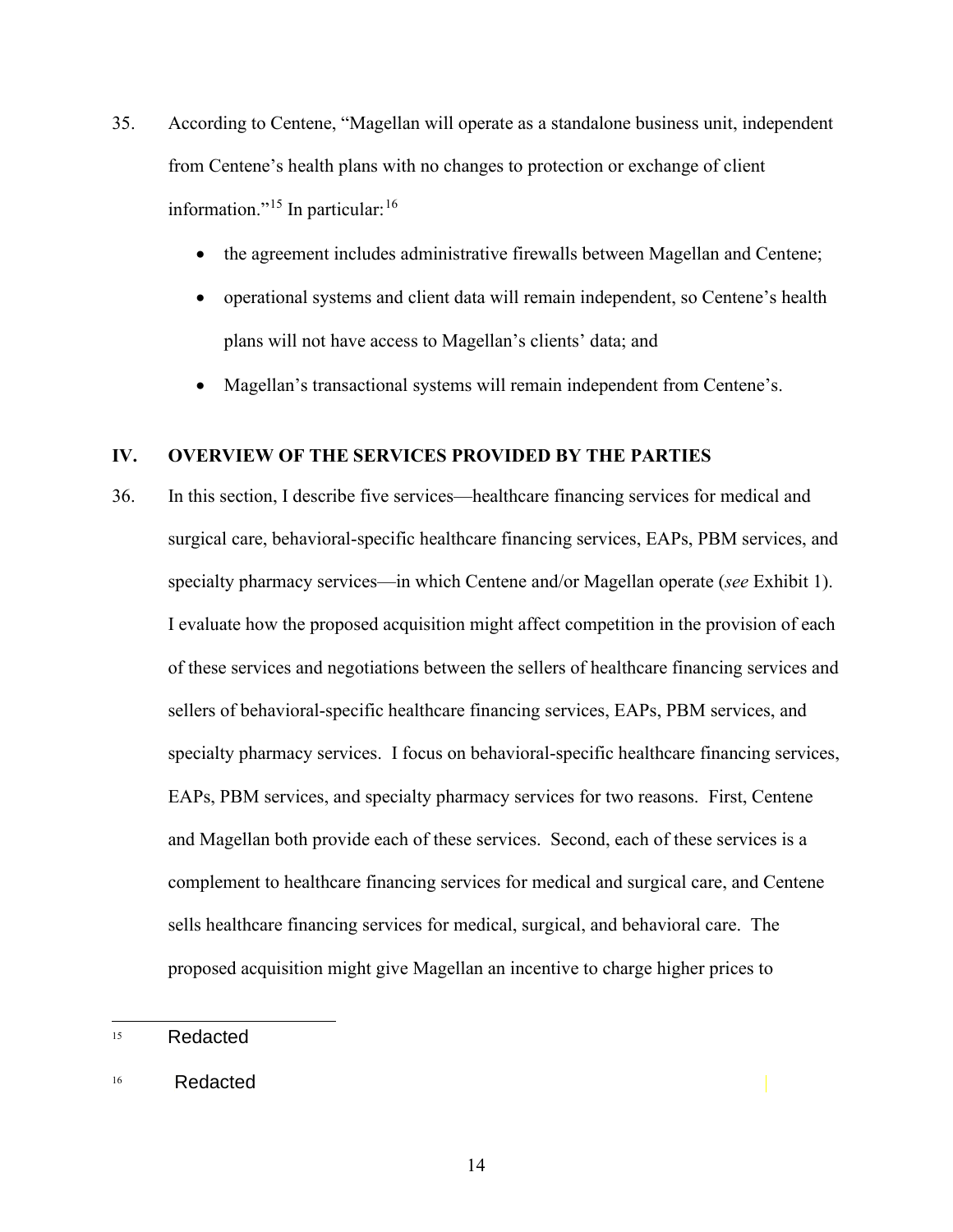Centene's healthcare financing services competitors and a reduced incentive to contract with these competitors at all.

**Exhibit 1 - Summary of Services Offered by Centene and Magellan[17](#page-17-0)**

| <b>Service</b>                                         | Centene                    | Magellan |
|--------------------------------------------------------|----------------------------|----------|
| Healthcare Financing for Medical and Surgical Services |                            |          |
| Behavioral-Specific Healthcare Financing Services      |                            |          |
| EAPs                                                   | $\checkmark$               |          |
| <b>PBM</b> Services                                    | $\boldsymbol{\mathcal{J}}$ |          |
| <b>Specialty Pharmacy Services</b>                     |                            |          |

**Note:** Magellan also provides services in areas of specialty healthcare such as diagnostic imaging and musculoskeletal management.[18](#page-17-1) 

37. In my analysis, I consider whether these services have close substitutes, and thus whether

the availability of close substitutes may provide competitive constraint on the post-

acquisition Centene-Magellan entity. I also consider the geographic area over which

firms tend to compete in the provision of these services.<sup>[19](#page-17-2)</sup>

Fein,

Walgreens' Outlook Dims," Drug Channels Institute, May 4, 2021, <https://www.drugchannels.net/2021/05/dcis-top-15-specialty-pharmacies-of.html>; Fein, Adam J., "The Top Pharmacy Benefit Managers of 2020: Vertical Integration Drives Consolidation," Drug Channels Institute, April 6, 2021, [https://www.drugchannels.net/2021/04/the-top-pharmacy-benefit-managers-pbms.html.](https://www.drugchannels.net/2021/04/the-top-pharmacy-benefit-managers-pbms.html) Adam J., "DCI's Top 15 Specialty Pharmacies of 2020: PBMs Expand Amid the Shakeout—While

<span id="page-17-0"></span><sup>17</sup> Magellan Health, Inc., Form 10-K for the Fiscal Year Ended December 31, 2020, pp. 2–3; "California" Health Insurers, Enrollment, 2021 — Data (ZIP)," California Health Care Almanac, California Health Care Foundation, July 30, 2021, available at<https://www.chcf.org/publication/2021-edition-california-health>insurance-enrollment/#related-links-and-downloads ("Almanac"); Redacted

<span id="page-17-1"></span><sup>18</sup> Magellan Health, Inc., Form 10-K for the Fiscal Year Ended December 31, 2020, p. 2.

<span id="page-17-2"></span><sup>19</sup>  geographic areas in which competitive concerns might arise. *See, e.g.*, "Horizontal Merger Guidelines," U.S. Department of Justice and the Federal Trade Commission, August 19, 2010, 19 Antitrust analysis may also include market definition, which is a tool to identify lines of commerce or [https://www.justice.gov/atr/horizontal-merger-guidelines-08192010,](https://www.justice.gov/atr/horizontal-merger-guidelines-08192010) p. 7. While I consider whether services have close substitutes and the geographic area over which firms compete, I do not undertake a formal market definition analysis. I understand that a market definition analysis is not required for this regulatory proceeding.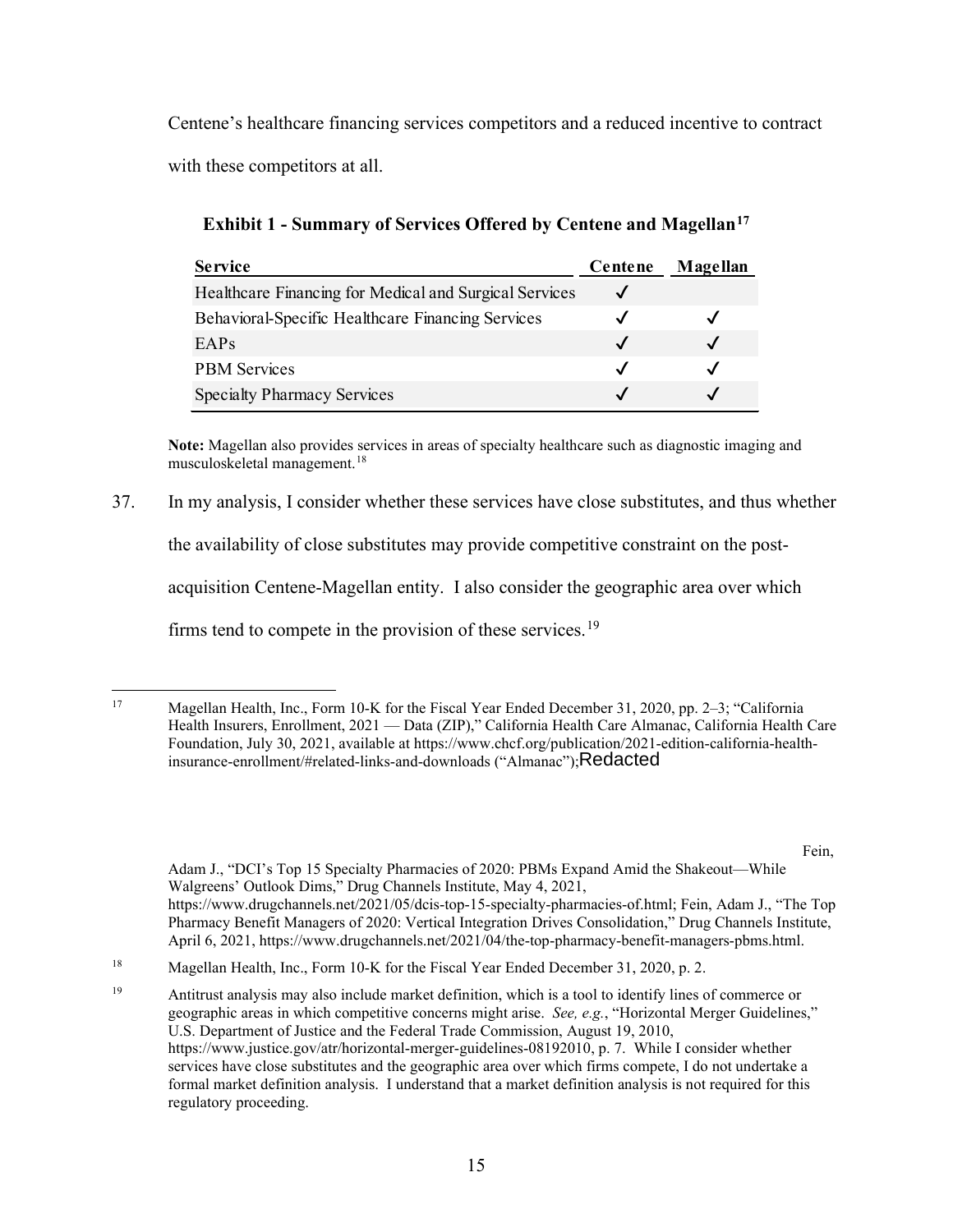#### **A. Healthcare Financing Services**

- <span id="page-18-0"></span> services. These services include: (1) access to a network of healthcare providers in the insurance that provides financial protection against health-related costs. 38. The insurer is the seller of multiple services to employers and other groups that purchase healthcare financing services on behalf of their employees or members (*i.e.*, the final users of the insurer's healthcare financing services or the enrollees). I use the term "insurer" (or "seller of healthcare financing services") to include what I understand to be "health care service plans" regulated by the DMHC, "health benefit plans" regulated by the CDI, as well as self-insured ERISA plans offered to groups, such as large employers, in which groups have access to the insurer's network and contract for administrative subscribers' geographic area(s); (2) administrative services, such as claims processing, facilitation of and/or payments to healthcare providers, medical management, and other administrative services; and in some cases (3) risk-bearing services, *i.e.*, traditional
- an insurer may sell all of these healthcare financing services to some groups, but only a subset of services to other groups. For example, an insurer may sell all of these services, 39. These services need not be performed by one entity for a given subscriber. For example, except risk-bearing, to some employers.
- prices paid for the services to be rendered. Commercial insurers also pay healthcare 40. Insurers can be commercial entities (*e.g.*, Centene), government programs (*e.g.*, Medicare, Medicaid), or other types of third-party payers (*e.g.*, workers' compensation). Commercial insurers create networks of healthcare providers by contracting with healthcare providers over the terms of inclusion in the insurers' networks, including the providers for the services they provide to their enrollees (claim reimbursements).

16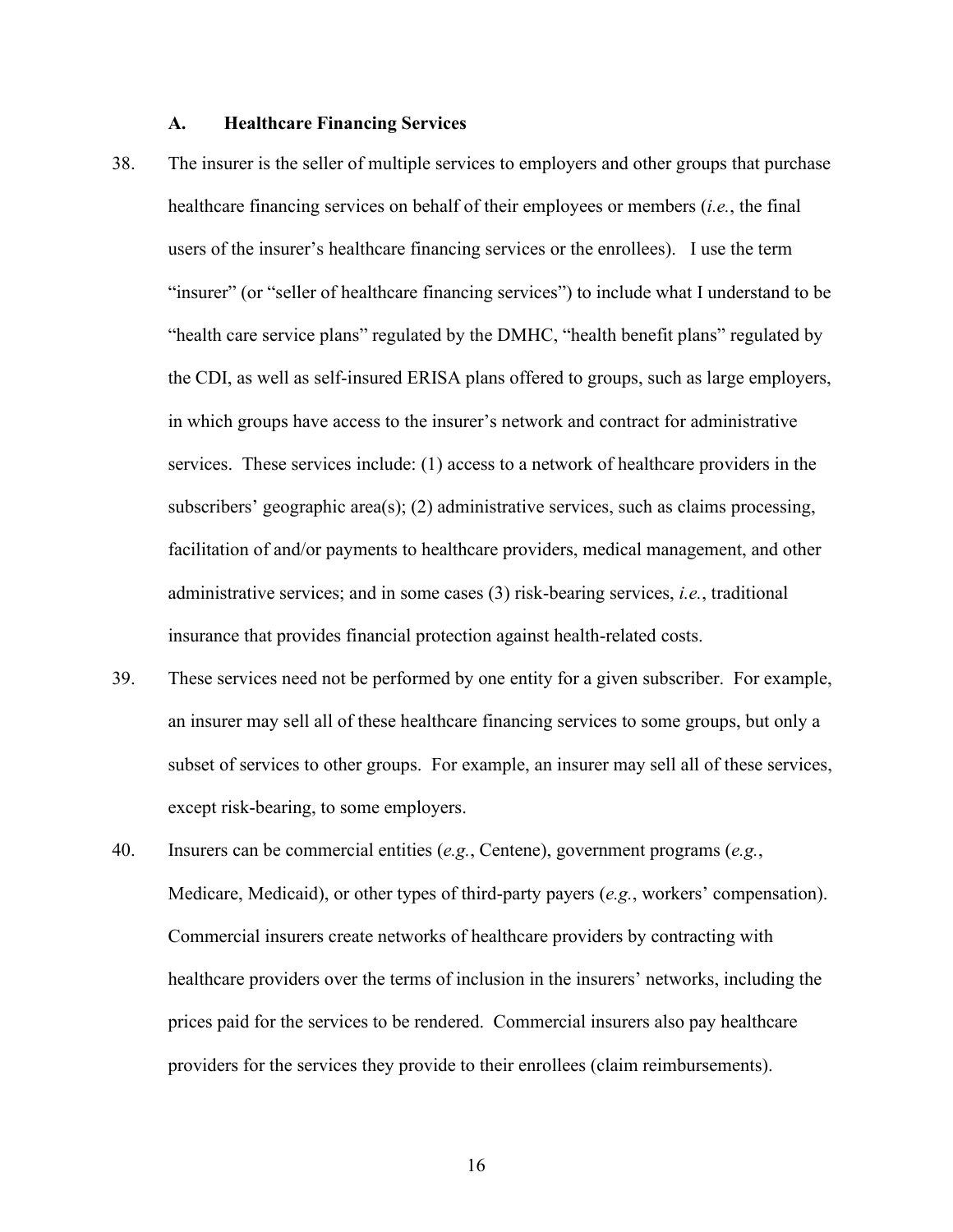- signing up for ("taking up") an insurance plan offered by their employers or, since 2013, purchasing an insurance plan on one of the Health Insurance Marketplaces ("HIMs") established by the Affordable Care Act.<sup>[20](#page-19-0)</sup> California's Health Insurance Marketplace is called Covered California. 41. Individuals become subscribers of specific health insurance plans typically either by
- 42. Some employers that provide health insurance for their employees are "fully insured," meaning these employers purchase the service of risk-bearing. These employers pay the insurer to bear the risk of their employees' expenditures on healthcare services. Fully insured employers and their employees pay premiums to insurers, who provide riskbearing and other services, such as access to healthcare provider networks in employees' geographic area(s) and administrative services, such as payment of claims.
- 43. Within commercial healthcare financing services, there are several subsegments, such as individual, small group, and large group.
- 44. California healthcare regulation classifies employers with 1–100 employees as "small group" employers and classifies employers with 101 or more employees as "large group"

<span id="page-19-0"></span> 20 coverage of previously uninsured individuals, and helping people to shop for and enroll in affordable health the federally facilitated marketplace, [HealthCare.gov](https://HealthCare.gov), there are also state-based marketplaces in 16 states healthcare financing services by steering a pool of subsidy-eligible patients to HIMs and helping them to The HIMs, open as of October 1, 2013, are regulated online marketplaces for the purchase of health insurance for individual policies and small-group policies, with the aim of increasing health insurance insurance ("Health Insurance Marketplace," *[HealthCare.gov](https://HealthCare.gov)*, <https://www.healthcare.gov/glossary/health>insurance-marketplace-glossary/; "Introducing the Health Insurance Marketplace," *[HealthCare.gov](https://HealthCare.gov)*, June 21, 2013,<https://www.healthcare.gov/blog/introducing-the-health-insurance-marketplace>/. In addition to ("The Health Insurance Marketplace," *IRS.gov*,<https://www.irs.gov/affordable-care-act/individuals-and>families/the-health-insurance-marketplace). The HIMs were also designed to lower barriers to entry to sell achieve minimum viable scale to operate (Dafny, Leemore, Jonathan Gruber, and Christopher Ody, "More Insurers Lower Premiums: Evidence from Initial Pricing in the Health Insurance Marketplaces," *American Journal of Health Economics* Vol. 1, No. 1, 2015, pp. 53–81). In the first two years of operation, 85 percent of enrollees received federal health insurance subsidies (Lissenden, Brett, "Three's a Crowd? The Effect of Insurer Participation on Premiums and Cost-Sharing Parameters in the Initial Years of the ACA Marketplaces," *American Journal of Health Economics* Vol. 3, No. 4, 2017, pp. 477–506, at 477).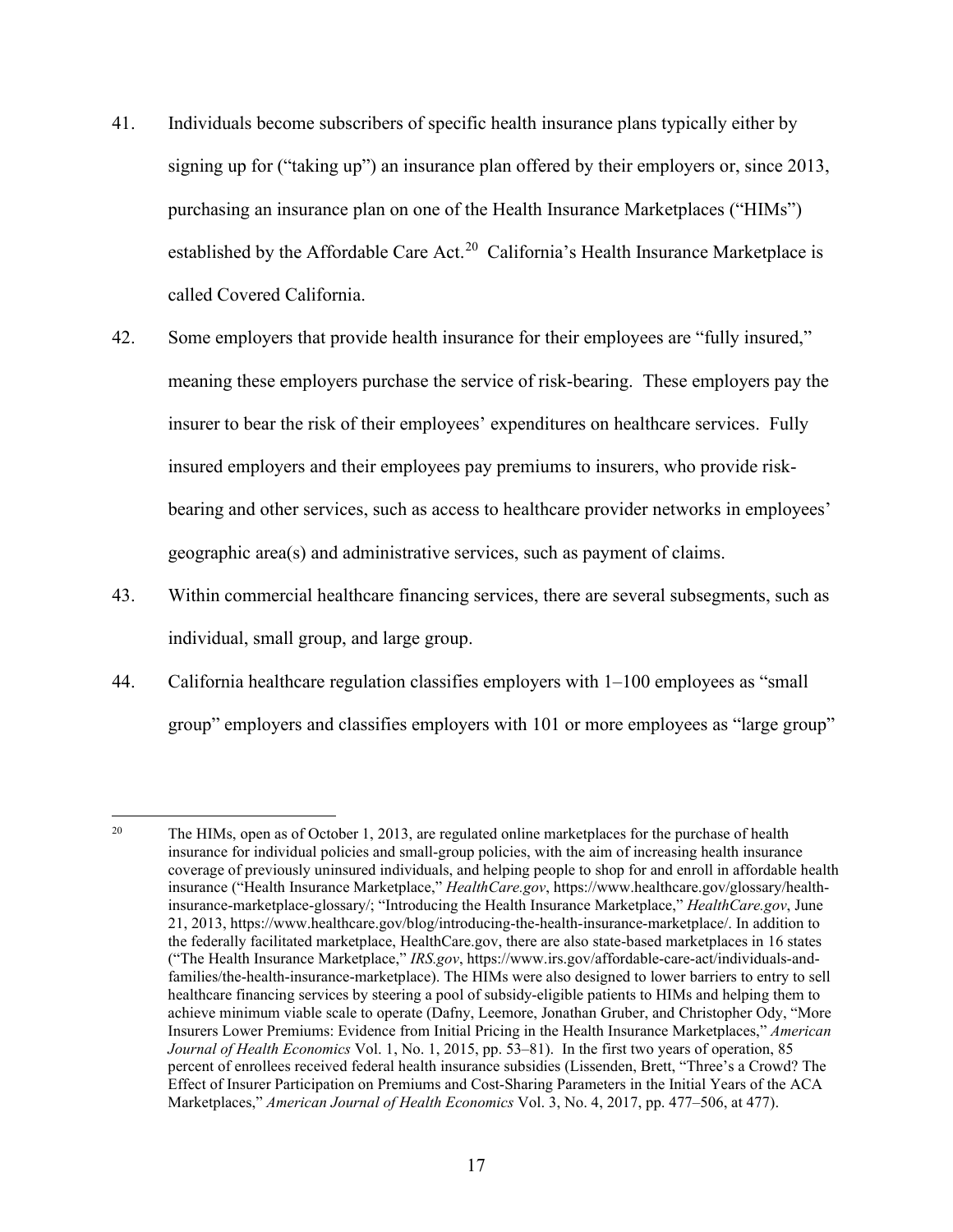employers.<sup>21</sup> "National accounts" are a subset of the largest employers that operate in multiple states.<sup>[22](#page-20-1)</sup> Industry practices commonly distinguish between small group, large group, and national accounts as distinct lines of business.

- generally contract with sellers of healthcare financing services for "administrative insurers' provider network(s), at contracted prices in their geographic area(s). In 45. Other employers that provide health insurance for their employees are "self-insured," meaning these employers bear the risk of their employees' expenditures on healthcare goods and services. While these self-insured employers bear the insurance risk, they services only" (ASO) plans. With the exception of risk-bearing, ASO plans tend to provide the same services as fully insured plans. Under ASO plans, employers pay insurers' fees, which include the prices for other healthcare financing services, such as administrative services and access for their covered employees and their dependents to addition, the employer reimburses the seller of the ASO plan for the healthcare costs (payments to healthcare providers) of its covered employees and their dependents.
- year and older.<sup>[23](#page-20-2)</sup> Traditional Medicare (sometimes called Fee-for-Service Medicare) and 46. Medicare is a federal health insurance program that covers primarily individuals age 65 Medicare Advantage (a managed Medicare program) account for about a fifth of personal

<span id="page-20-0"></span><sup>21</sup> California Health & Safety Code Sections 1357.500, 1367.010.

<span id="page-20-1"></span> $22\,$ 22 Complaint, United States of America et al. v. Anthem, Inc. and Cigna Corp., No. 1:16-CV-01493, United States District Court for the District of Columbia, July 21, 2016, ¶ 16.

<span id="page-20-2"></span> $23\,$ 23 Medicare also covers some people with disabilities and all people with End-Stage Renal Disease ("What's Medicare?," [Medicare.gov](https://Medicare.gov), accessed September 2, 2021, <https://www.medicare.gov/sign-up-change>plans/decide-how-to-get-medicare/whats-medicare/what-is-medicare.html).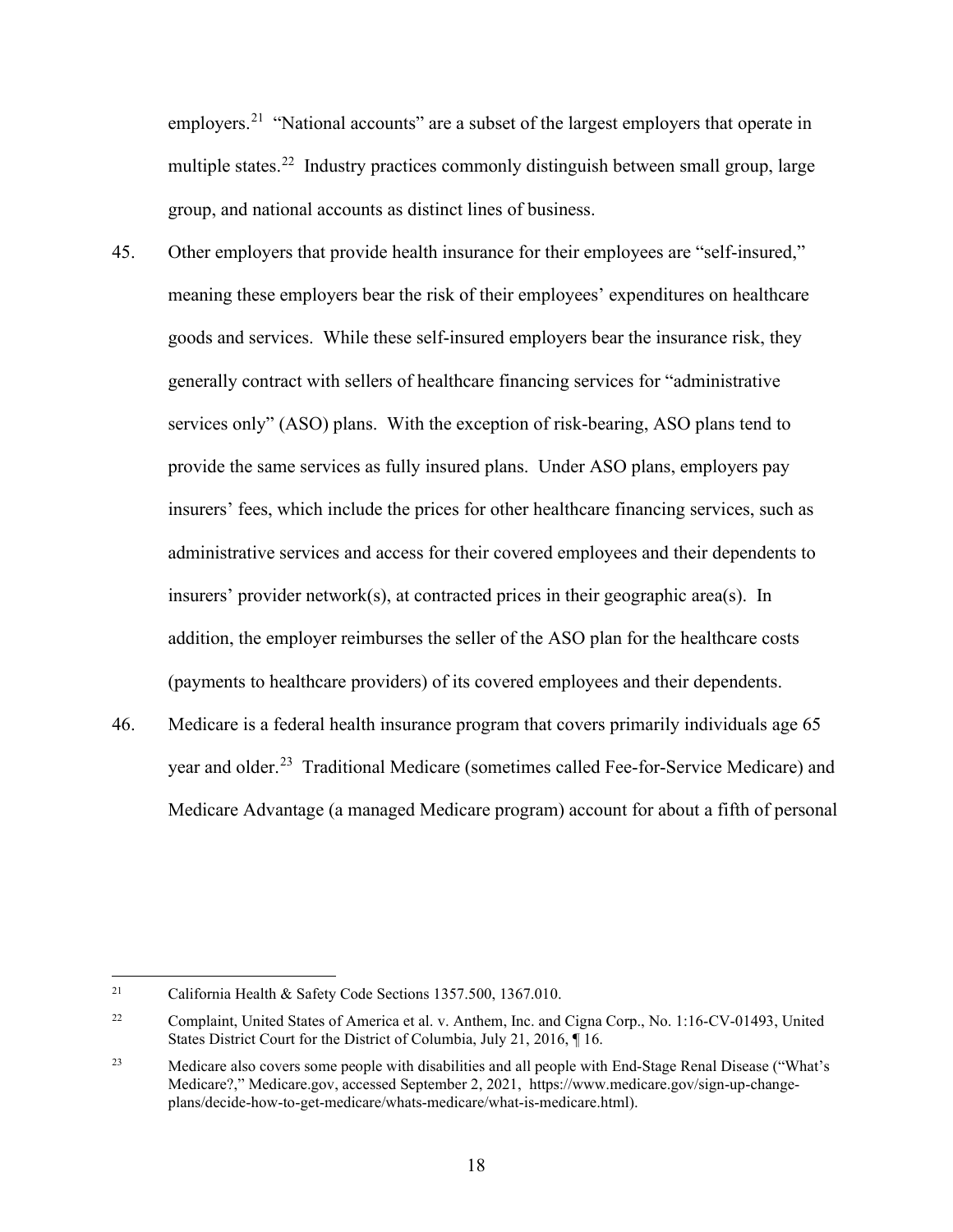<span id="page-21-0"></span>healthcare expenditures. <sup>24,25</sup> Traditional Medicare is administered by the federal which the federal government makes capitated payments (per enrollee).<sup>[26](#page-21-3)</sup> government. Medicare Advantage plans are administered by commercial insurers, to

- income populations.<sup>27</sup> California's Medicaid healthcare program is called Medi-Cal.<sup>[28](#page-21-5)</sup> 47. Medicaid is a joint federal and state program that provides health insurance to some low-
- 48. In California, Centene is a seller of the full set of commercial healthcare financing services, including managed Medi-Cal and managed Medicare plans. Magellan sells a subset of commercial healthcare financing services.

# **B. Behavioral-Specific Healthcare Financing Services**

 included behavioral-specific healthcare financing services. [29](#page-21-6) Since the passage of the financing services and provide parity protections.<sup>30</sup> This means that the coverage limits 49. Even prior to the passage of the Affordable Care Act, over 90 percent of group plans Affordable Care Act, individual and small group plans sold on the HIMs and possibly other plans in California as well are required to include behavioral-specific healthcare

<span id="page-21-1"></span><sup>24</sup> 24 Baker, Laurence C. et al., "Medicare Advantage Plans Pay Hospitals Less Than Traditional Medicare Pays," *Health Affairs* Vol. 35, No. 8, 2016, pp. 1444–1451, p. 1444.

<span id="page-21-2"></span><sup>25</sup> 25 "National Health Expenditure Accounts Methodology Paper, 2017," Centers for Medicare & Medicaid Services, 2017, [https://www.cms.gov/Research-Statistics-Data-and-Systems/Statistics-Trends-and-](https://www.cms.gov/Research-Statistics-Data-and-Systems/Statistics-Trends-and)Reports/NationalHealthExpendData/downloads/dsm-17.pdf, p. 4.

<span id="page-21-3"></span> $26$ "Medicare Advantage," The Henry J. Kaiser Family Foundation, May 11, 2016, [http://www.kff.org/medicare/fact-sheet/medicare-advantage/](http://www.kff.org/medicare/fact-sheet/medicare-advantage).

<span id="page-21-4"></span><sup>27</sup>  Reports/NationalHealthExpendData/downloads/dsm-17.pdf, p. 19. 27 "National Health Expenditure Accounts Methodology Paper, 2017," Centers for Medicare & Medicaid Services, 2017, [https://www.cms.gov/Research-Statistics-Data-and-Systems/Statistics-Trends-and-](https://www.cms.gov/Research-Statistics-Data-and-Systems/Statistics-Trends-and)

<span id="page-21-5"></span> $28\,$ "myMedi-Cal: How to Get the Health Care You Need," California Department of Health Care Services, accessed July 13, 2021, [https://www.dhcs.ca.gov/Documents/myMediCal.pdf.](https://www.dhcs.ca.gov/Documents/myMediCal.pdf)

<span id="page-21-6"></span><sup>29</sup>  Care Act.," *Journal of Social Work in Disability & Rehabilitation* Vol. 13, No. 1–2, 2014, pp. 31–43. 29 Frank, Richard G., Kirsten Beronio, and Sherry A. Glied, "Behavioral health parity and the Affordable

<span id="page-21-7"></span> $30^{\circ}$ <sup>30</sup>*See, e.g.*, Cal. Health & Safety Code, § 1374.72, 1374.721; Cal. Insurance Code § 10144.5, [10144.52](https://10144.52); Insurance Code § 10144.4; DMHC, Health & Safety Code § 1367.005; DOI, Insurance Code [10112.27](https://10112.27); DMHC, Health & Safety Code 1357.508 (references 42 U.S.C. 18022 (b)(1)(E)); Welfare & Institutions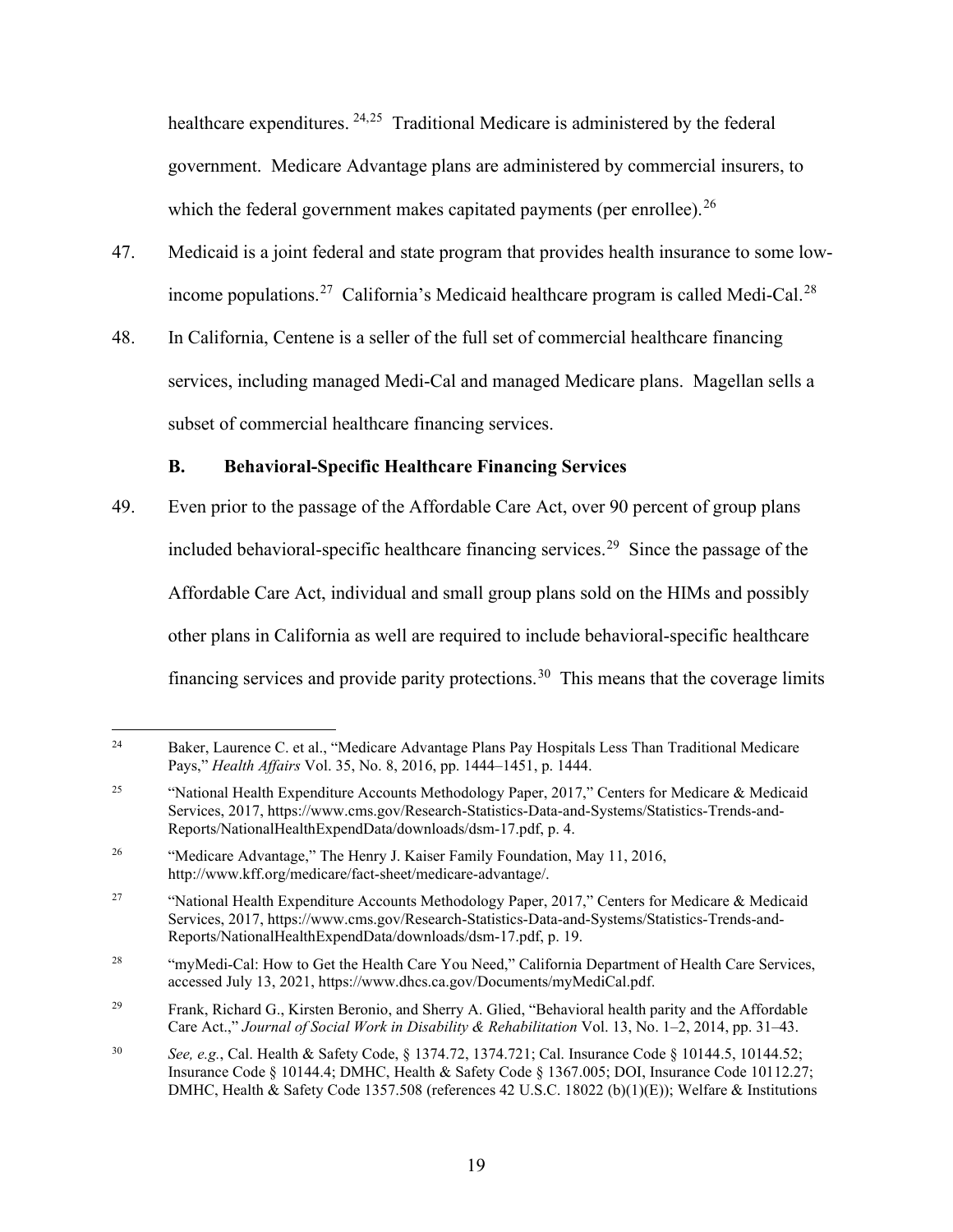limits applied to medical and surgical services. Behavioral health and substance abuse services include inpatient care, counseling, psychotherapy sessions, and drugs.<sup>[31,](#page-22-0)[32](#page-22-1)</sup> applied to behavioral health and substance abuse services cannot be more restrictive than

- specific healthcare financing services or purchase some or all of these services. Sellers of specialized services.<sup>33</sup> 50. Sellers of healthcare financing services can self-supply some or all of the behavioralhealthcare financing services can self-supply risk-bearing services, administrative services, and access to a network of behavioral care providers. Sellers of healthcare financing services that purchase certain behavioral-specific healthcare financing services contract with sellers of behavioral-specific healthcare financing services to manage these
- specific healthcare financing services can reduce costs.<sup>[34](#page-22-3)</sup> Companies that specialize in 51. Purchasing behavioral healthcare services from a company that specializes in behavioralbehavioral-specific healthcare financing services are sometimes referred to as managed behavioral health organizations (MBHO). The potential benefits of purchasing behavioral-specific healthcare financing services from sellers of these services, rather than self-supply, can include:

Code, § 14189; Welfare & Institutions Code, § 14197.1; Welfare & Institutions Code, § 14184.402; Insurance Code [10144.51.](https://10144.51)

<span id="page-22-0"></span> $31$  Administration, last modified April 21, 2020,<https://www.samhsa.gov/find-help/treatment>. 31 "Behavioral Health Treatments and Services," Substance Abuse and Mental Health Services

<span id="page-22-1"></span><sup>32</sup> https://www.samhsa.gov/sites/default/files/samhsa infographic2 final banner rev r111314b.pdf. 32 "What Does the Affordable Care Act Mean for Behavioral Health,?" Substance Abuse and Mental Health Services Administration, accessed September 8, 2021,

<span id="page-22-2"></span><sup>33</sup> See, e.g., Garfield, Rachel L., "Mental Health Financing in the United States: A Primer," The Henry J. Kaiser Family Foundation, April 2011, p. 7.

<span id="page-22-3"></span><sup>34</sup>  *Economics*, Anthony J. Culyer and Joseph S. Newhouse, eds., 1st Edition, Vol. 1B, Handbooks in 34 Frank, Richard G., and Thomas G. McGuire, "Economics and Mental Health," in *Handbook of Health*  Economics, 2000, pp. 905–907; Frank, Richard G., Thomas G. McGuire, and Joseph P. Newhouse, "Risk Contracts in Managed Mental Health Care," *Health Affairs* Vol. 14, No. 3, 1995, pp. 51–64, at 52–54.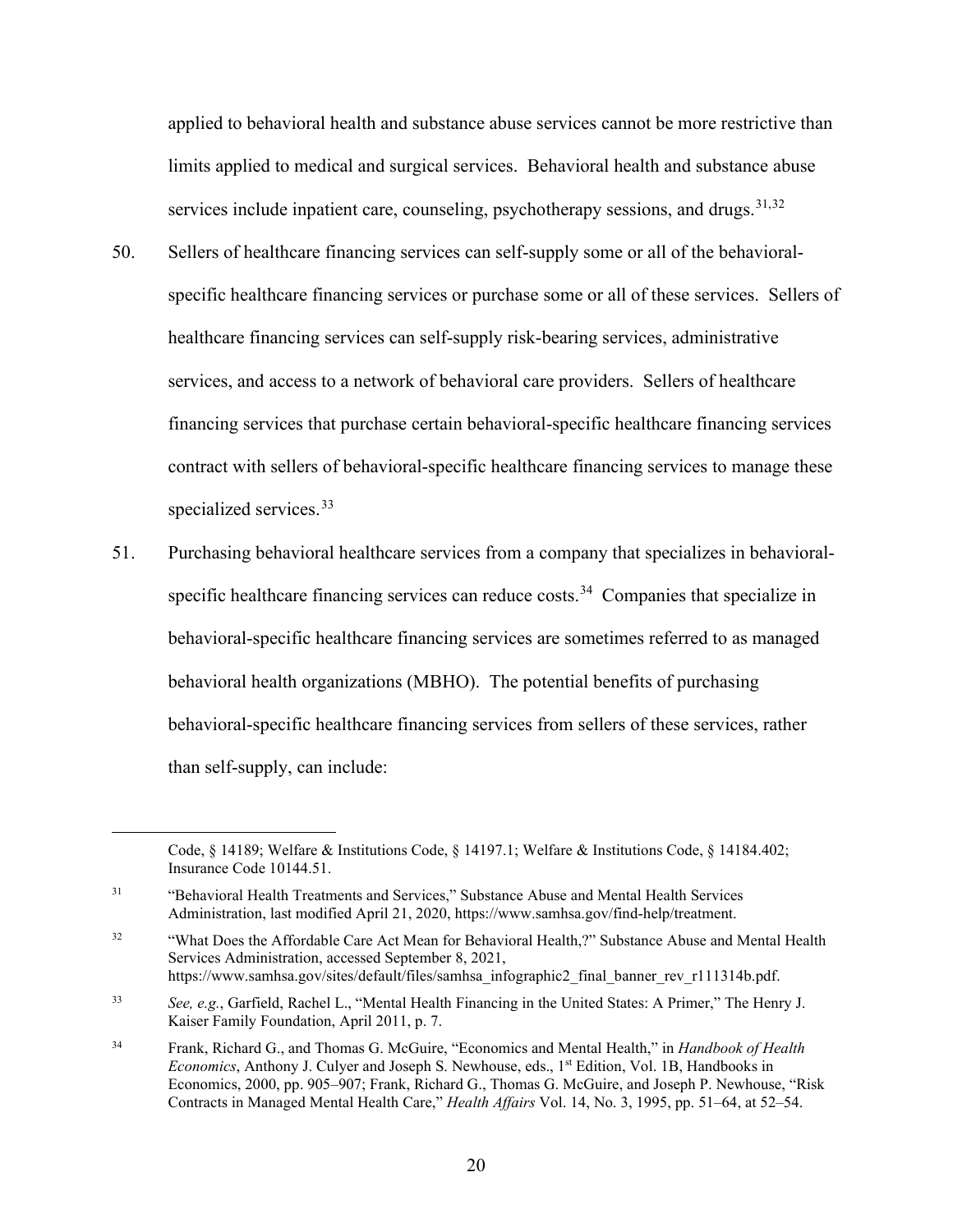- a. Economies of specialization: Sellers of behavioral-specific healthcare financing services offer sellers of healthcare financing services the opportunity to hire organizations that focus only on behavioral healthcare services, which can result in more efficient contracting, monitoring, and treatment management.<sup>[35](#page-23-0)</sup>
- advantages of economies of scale are particularly important for smaller to mid-size sellers of healthcare financing services for whom these fixed costs would be b. Economies of scale: Sellers of behavioral-specific healthcare financing services spread the fixed cost of developing a network of behavioral care providers and care management protocols across multiple sellers of healthcare financing services. The prohibitive.[36](#page-23-1)
- 52. On the other hand, purchasing may increase costs or lower the quality of healthcare financing services:
	- financing services for medical and surgical care might prefer a higher level of a. Incentive alignment: Absent regulation, sellers of behavioral-specific healthcare financing services may have an incentive to impose lower limits for spending on behavioral healthcare services than is optimal from the perspective of the sellers of healthcare financing services for medical and surgical care. If sellers of behavioralspecific healthcare financing services are providing risk-bearing services, they likely profit from limiting spending on behavioral health services. Sellers of healthcare

<span id="page-23-0"></span><sup>35</sup>  Performance and Future Prospects," *Annual Review of Public Health* Vol. 28, 2007, pp. 303–320, at 306. 35 Frank, Richard G. and Rachel L. Garfield, "Managed Behavioral Health Care Carve-Outs: Past

<span id="page-23-1"></span><sup>36</sup>  Performance and Future Prospects," *Annual Review of Public Health* Vol. 28, 2007, pp. 303–320, at 307. 36 Frank, Richard G. and Rachel L. Garfield, "Managed Behavioral Health Care Carve-Outs: Past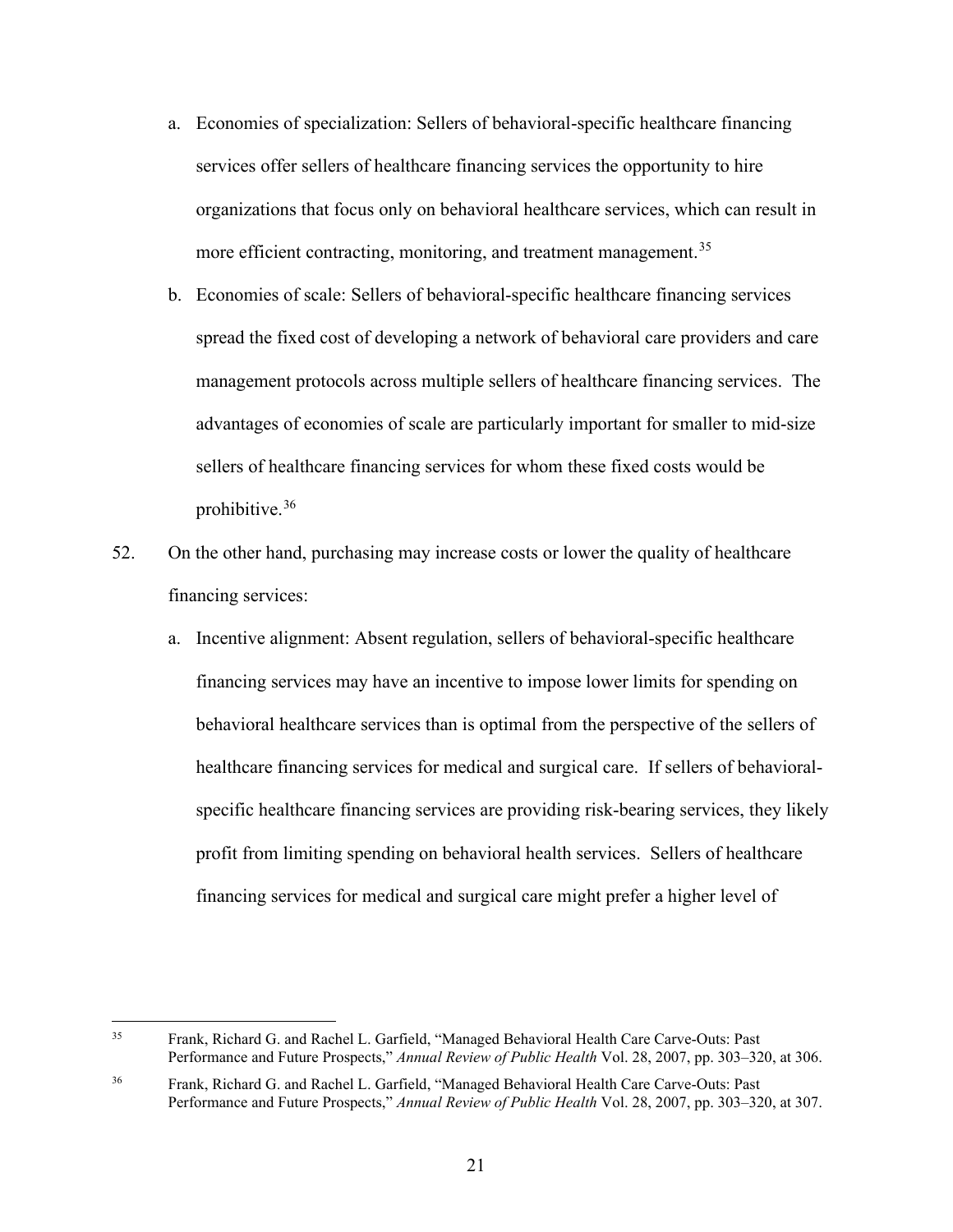<span id="page-24-0"></span>of care for enrollees and potentially reduce spending on medical and surgical care.<sup>[37](#page-24-1)</sup> spending on behavioral healthcare services, as it could potentially increase the quality

 different seller of behavioral-specific healthcare financing services. Patients' b. Coordination of care: It can be more difficult to coordinate care when patients have one seller of healthcare financing services for medical and surgical care and a behavioral care providers and medical/surgical care providers will likely contract with different provider networks, which can increase fragmentation and therefore lead to lower quality of care or higher spending.<sup>[38](#page-24-2)</sup>

# **C. Employee Assistance Programs**

- immediate family members), provide a variety of confidential services aimed at concerns.<sup>[39](#page-24-3)</sup> 53. EAPs, offered by private and public employers to their employees (and often to their addressing issues that can be detrimental to employees' wellbeing and productivity. EAPs cover a broad range of services for psychological issues, stress and grief management, substance abuse, nutritional, financial, legal, and work-life balance
- 54. According to the International Employee Assistance Professional Association:<sup>40</sup>

In general, an EAP is a set of professional services specifically designed to improve and/or maintain the productivity and healthy functioning of the

<span id="page-24-1"></span><sup>37</sup>  Performance and Future Prospects," *Annual Review of Public Health* Vol. 28, 2007, pp. 303–320, at 314. 37 Frank, Richard G. and Rachel L. Garfield, "Managed Behavioral Health Care Carve-Outs: Past

<span id="page-24-2"></span> $38\,$  Performance and Future Prospects," *Annual Review of Public Health* Vol. 28, 2007, pp. 303–320, at 313. 38 Frank, Richard G. and Rachel L. Garfield, "Managed Behavioral Health Care Carve-Outs: Past

<span id="page-24-3"></span><sup>39</sup>  August 24, 2021, [https://www.opm.gov/FAQs/QA.aspx?fid=4313c618-a96e-4c8e-b078-](https://www.opm.gov/FAQs/QA.aspx?fid=4313c618-a96e-4c8e-b078) "What is an Employee Assistance Program (EAP)?," U.S. Office of Personnel Management, accessed 1f76912a10d9&pid=2c2b1e5b-6ff1-4940-b478-34039a1e1174&result=1; "Policy, Data, Oversight: Work-Life," U.S. Office of Personnel Management, accessed August 24, 2021,<https://www.opm.gov/policy-data>oversight/worklife/employee-assistance-programs/.

<span id="page-24-4"></span><sup>40</sup> <https://www.eapassn.org/About/About-Employee-Assistance/EAP-Definitions-and-Core-Technology>.<br>22 40 "Definitions of an Employee Assistance Program (EAP) and EAP Core Technology," International Employee Assistance Professional Association, accessed September 6, 2021,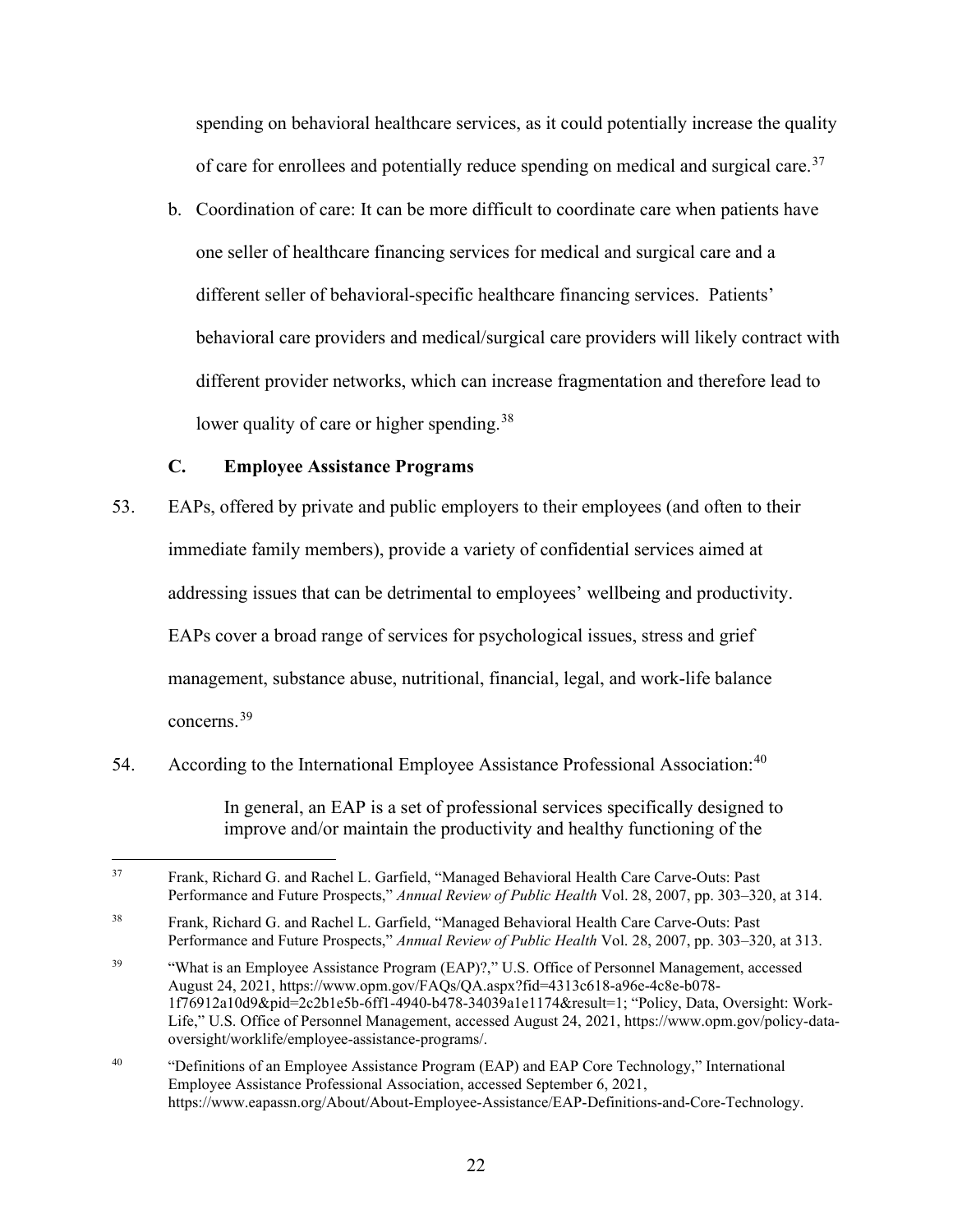workplace and to address a work organization's particular business needs through the application of specialized knowledge and expertise about human behavior and mental health.

More specifically, an EAP is a workplace program designed to assist: (1) work organizations in addressing productivity issues, and (2) "employee clients" in identifying and resolving personal concerns, including health, marital, family, financial, alcohol, drug, legal, emotional, stress, or other personal issues that may affect job performance.

55. According to the U.S. Office of Personnel Management: $41$ 

An Employee Assistance Program (EAP) is a voluntary, work-based program that offers free and confidential assessments, short-term counseling, referrals, and follow-up services to employees who have personal and/or work-related problems. EAPs address a broad and complex body of issues affecting mental and emotional well-being, such as alcohol and other substance abuse, stress, grief, family problems, and psychological disorders. EAP counselors also work in a consultative role with managers and supervisors to address employee and organizational challenges and needs. Many EAPs are active in helping organizations prevent and cope with workplace violence, trauma, and other emergency response situations.

 when the employee and provider are located near each other. Providers offer different modalities, including in-person, over the phone, or over video sessions.<sup>42</sup> The telehealth 2020 because of the COVID-19 pandemic.<sup>43</sup> These different modalities to access EAPs 56. Some services covered by EAPs can be provided regardless of where the employee and provider are located, whereas in-person services covered by EAPs can only be provided modality (defined as over the phone or over video sessions) became more popular in

<span id="page-25-1"></span>42 Mental Health, American Psychiatric Association accessed August 25, 2021, "Employee Assistance Program," American Psychiatric Association Foundation: Center for Workplace <https://www.workplacementalhealth.org/mental-health-topics/employee-assistance-programs>.

<span id="page-25-0"></span> $41$  August 24, 2021, [https://www.opm.gov/FAQs/QA.aspx?fid=4313c618-a96e-4c8e-b078-](https://www.opm.gov/FAQs/QA.aspx?fid=4313c618-a96e-4c8e-b078) 1f76912a10d9&pid=2c2b1e5b-6ff1-4940-b478-34039a1e1174&result=1. 41 "What is an Employee Assistance Program (EAP)?," U.S. Office of Personnel Management, accessed

<span id="page-25-2"></span><sup>43</sup> 43 "Telehealth utilization has stabilized at levels 38X higher than before the pandemic" (Bestsennyy, Oleg, et al., "Telehealth: A Quarter-Trillion-Dollar Post-COVID-19 Reality?," McKinsey & Company, July 9, 2021,<https://www.mckinsey.com/industries/healthcare-systems-and-services/our-insights/telehealth-a>quarter-trillion-dollar-post-covid-19-reality).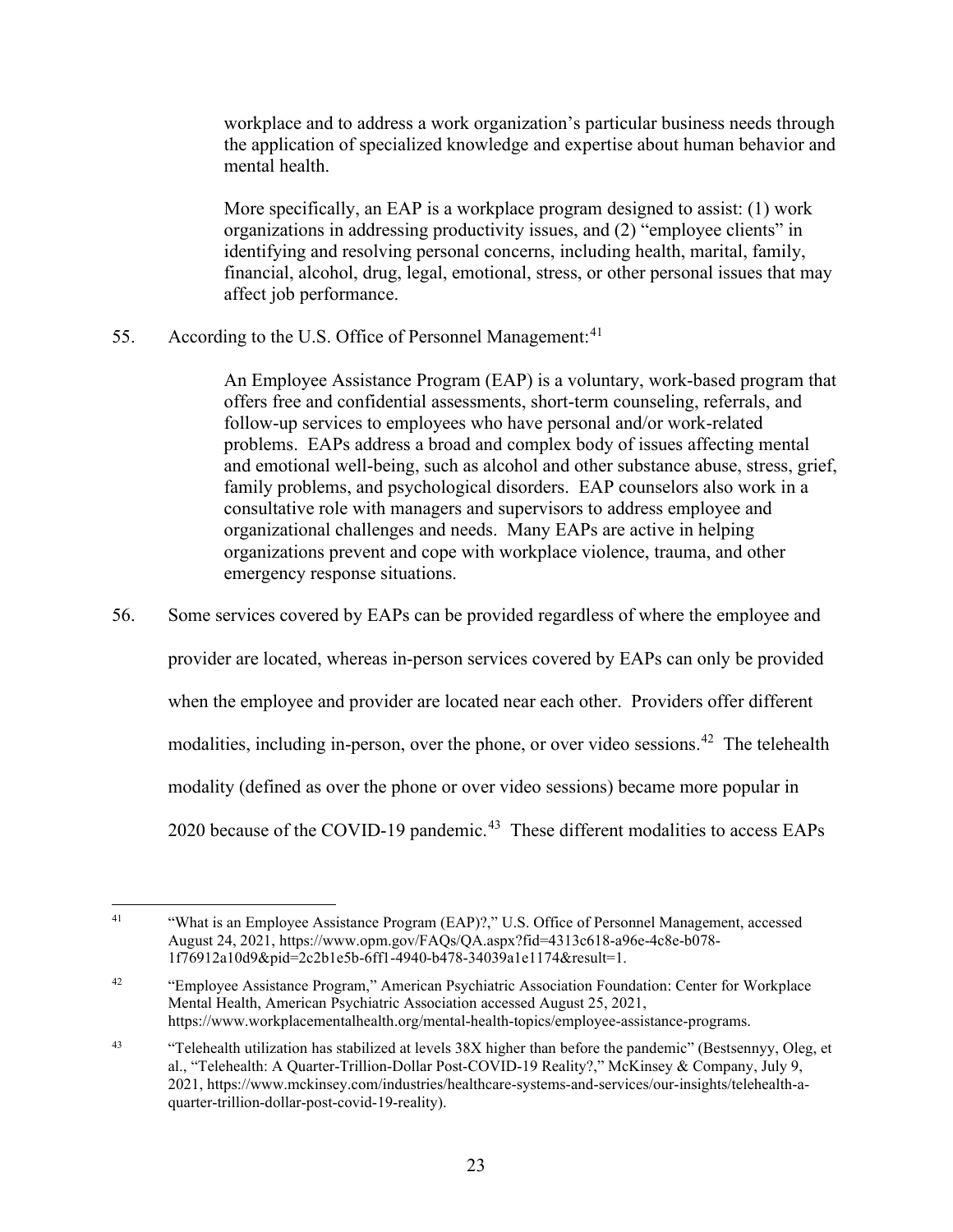mean that for some services, telehealth can happen no matter the geographic proximity of patients and providers, but for patients who prefer in-person interactions, geographic proximity still matters.

- a system for addressing enrollee or provider complaints, and retaining records.<sup>44</sup> All by enrollees' healthcare plans' behavioral healthcare benefits.<sup>45</sup> 57. In California, EAPs can be subject to one of two levels of regulation and reporting requirements based on the services provided. EAPs with benefits that include more than three treatments for health, mental health, or substance abuse within a six-month period are regulated as managed care plans by the California DMHC. EAPs with benefits that include three or fewer of these treatments within a six-month period are exempt from most DMHC regulation and reporting requirements. Exempt EAPs must still comply with certain requirements related to truthful advertising and representations, maintaining EAPs can provide an unlimited number of services to treat nutritional, financial, and legal concerns. Further, all EAPs can include services for identifying mental health issues and substance abuse disorders and referral services to healthcare providers who are covered
- healthcare financing services in several important ways. First, EAPs tend to offer a wider 58. The services offered by EAPs differ from the services covered by behavioral-specific range of services, including services to treat financial and legal concerns. Second, the services offered by EAPs are typically free for employees, whereas the services of behavioral care providers included in health plans typically have cost-sharing

<span id="page-26-0"></span> $44$ 44 "EAP Exemption Criteria," California Department of Managed Health Care, last modified May 2018, <https://www.dmhc.ca.gov/Portals/0/Docs/OPL/EAP%20Exemption%20Criteria.pdf>.

<span id="page-26-1"></span><sup>45</sup> 45 "Employee Assistance Program," California Department of Managed Health Care, accessed September 2, 2021, [https://www.dmhc.ca.gov/LicensingReporting/EmployeeAssistanceProgram.aspx.](https://www.dmhc.ca.gov/LicensingReporting/EmployeeAssistanceProgram.aspx)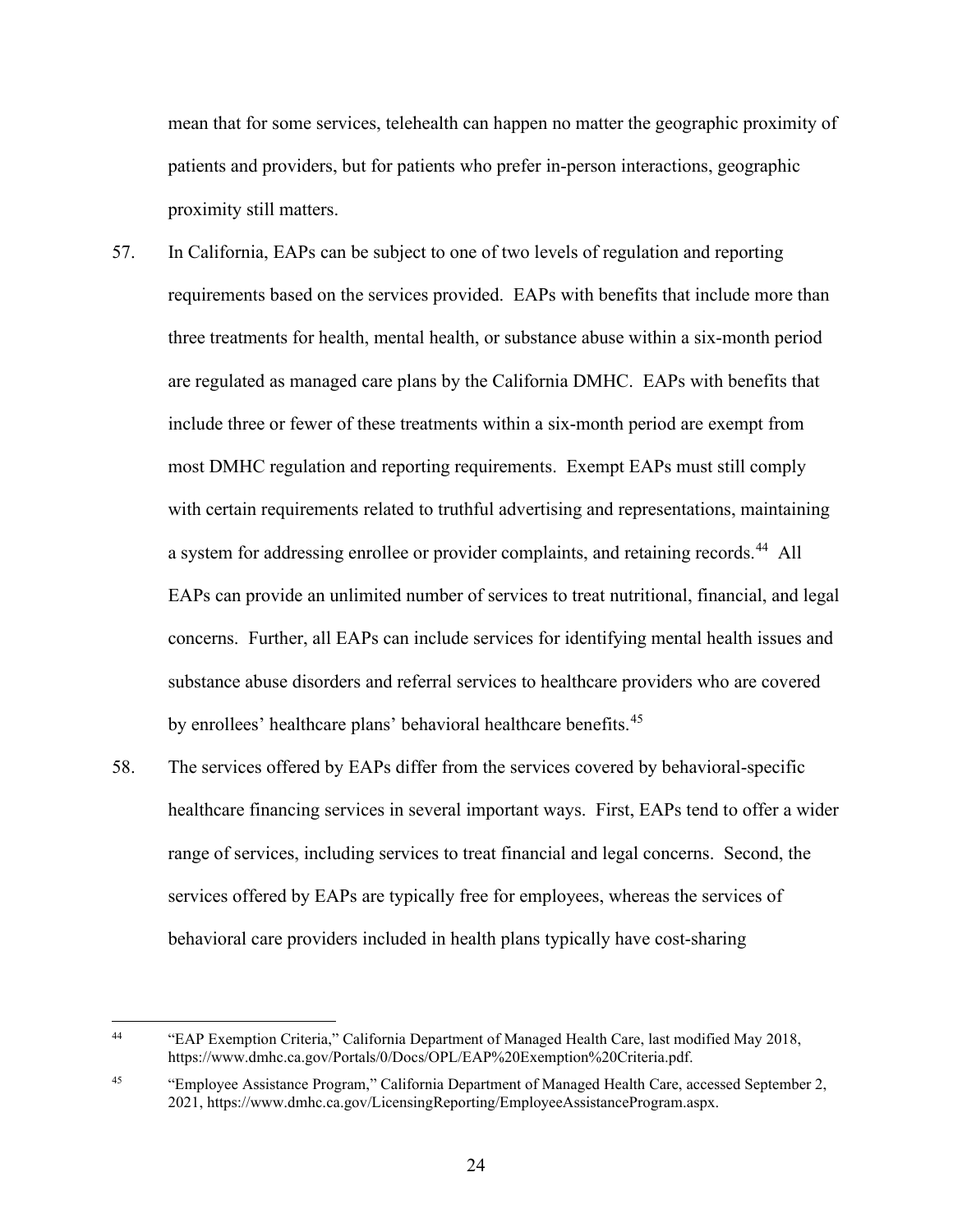services to the services covered by their behavioral-specific healthcare financing arrangements.<sup>[46](#page-27-0)</sup> Third, EAPs typically cover fewer than 10 sessions and are designed to address short-term needs, whereas the services covered by behavioral-specific healthcare financing services can address both short-term and long-term needs. Often employees using the services of EAPs who need longer-term assistance will transition from EAP services.<sup>[47](#page-27-1),48</sup>

- $EAPs.<sup>50</sup>$  $EAPs.<sup>50</sup>$  $EAPs.<sup>50</sup>$ 59. EAPs also differ from firms selling online therapy, such as Talkspace and Ginger,  $49$ which may offer services that are substitutes for some—but not all—services offered by
- depending on the subscription plan, also live video sessions.<sup>51</sup> Users of Ginger purchase 60. Users of Talkspace purchase unlimited messaging with licensed counselors and, text-based behavioral health coaching, video therapy, and personalized skill-building

<span id="page-27-0"></span><sup>46</sup>  8, No. 4, 2008, pp. 358–369, at 358. 46 Sharar, David A., "General Mental Health Practitioners as EAP Network Affiliates: Does EAP Short-Term Counseling Overlap with General Practice Psychotherapy?," *Brief Treatment and Crisis Intervention* Vol.

<span id="page-27-1"></span><sup>47</sup>  networks, employees may be able to continue with the same behavioral health provider at prices that Employees," Insperity, accessed September 2, 2021,<https://www.insperity.com/blog/employee-assistance>-When employers' EAPs and behavioral-specific healthcare financing services have overlapping provider depend on the deductible and coinsurance rates of their plans. Otherwise, EAPs can provide support finding referrals for employees. *See* Zanfardino, Kelly, "How an Employee Assistance Program Benefits programs/.

<span id="page-27-2"></span><sup>48</sup>  *and Mental Health Services Research* Vol. 36, No. 6, 2009, pp. 416–423. 48 Merrick, Elizabeth S. et al., "Integrated Employee Assistance Program/Managed Behavioral Health Care Benefits: Relationship with Access and Client Characteristics," *Administration and Policy in Mental Health* 

<span id="page-27-3"></span><sup>49</sup> 49 Other providers include smaller platforms such as BetterHelp (<https://www.betterhelp.com>) and Lyra Health (<https://www.lyrahealth.com>).

<span id="page-27-4"></span><sup>50</sup> These firms focus on providing online services for psychotherapy and psychiatry (including, for example, assistance with anxiety and depression management, or couple and family therapy), though they do not offer services related to substance abuse treatments.

<span id="page-27-5"></span><sup>51</sup> 51 "How Does Talkspace Work", Talkspace, accessed September 13, 2021, ,[https://www.talkspace.com/online-therapy/unlimited-messaging-therapy/](https://www.talkspace.com/online-therapy/unlimited-messaging-therapy); "How Much Does Talkspace Cost", Talkspace, March 26, 2020,<https://help.talkspace.com/hc/en-us/articles/360041531131-How-much>does-Talkspace-cost-.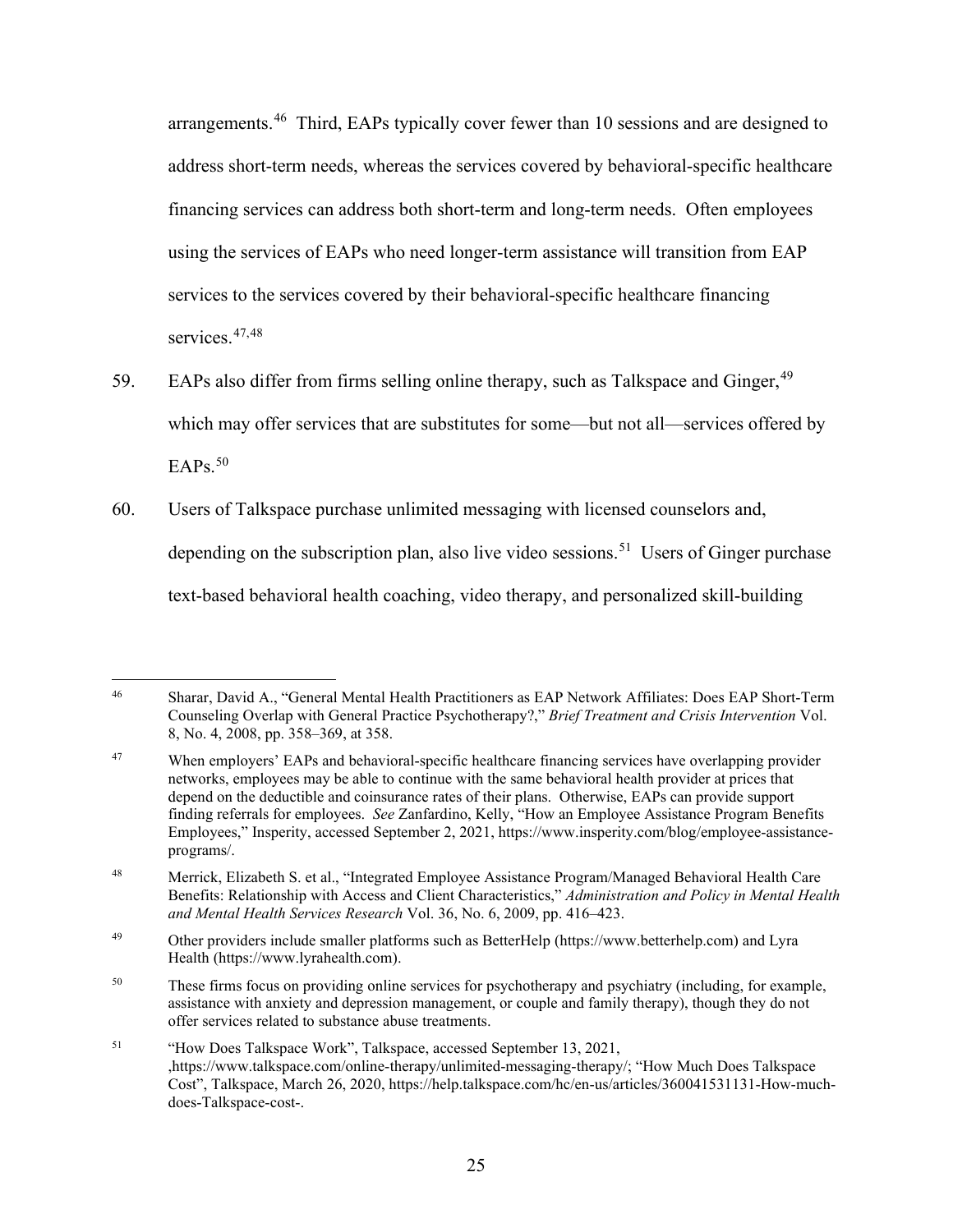activities.<sup>52</sup> Both Talkspace and Ginger offer online referral services that match individuals to counselors and other healthcare providers.<sup>[53](#page-28-1)</sup>

- 61. I do not have data on the number of users of Ginger, Talkspace, and other firms that sell online therapy and do not consider them further in this report. Given the differences between the EAP services sold by companies, such as Magellan and Centene, and the services of Ginger, Talkspace, and other firms that sell online therapy, it is unlikely many employers would consider them to be substitutes.
- healthcare financing services.<sup>54</sup> Some large employers may self-supply EAPs, while 62. Employers can provide their employees with access to EAPs by contracting with a company that sells only EAPs or a company that sells both EAPs and behavioral-specific others may provide them through employee unions.<sup>[55](#page-28-3)</sup>
- 63. Many employees have access to EAPs. As of March 2020, in the Western Census Region, which includes California and 12 other states,<sup>[56](#page-28-4)</sup> about 55 percent of employees

<span id="page-28-0"></span><sup>52</sup> 52 "You Deserve Incredible Mental Healthcare", Ginger, accessed September 13, 2021, <https://www.ginger.com/experience>.

<span id="page-28-1"></span><sup>53</sup>  Policies and Informed Consent", Ginger, accessed September 13, 2021, <https://www.ginger.com/practice>-53 "The Benefits of Being a Talkspace Therapist", Talkspace, accessed September 13, 2021, [https://www.talkspace.com/blog/talkspace-online-therapist-provider-jobs-perks-benefits/](https://www.talkspace.com/blog/talkspace-online-therapist-provider-jobs-perks-benefits) ; "Practice policies-and-procedures-important-patient-information.

<span id="page-28-2"></span><sup>54</sup> 54 Elizabeth L. Merrick et al., "Patterns of Service Use in Two Types of Managed Behavioral Health Care Plans," *Psychiatric Services* Vol. 61, No. 1, 2010, pp. 86–89, at 86.

<span id="page-28-3"></span><sup>55</sup> 55 "Managing Employee Assistance Programs," Society of Human Resource Management, accessed August 24, 2021,<https://www.shrm.org/resourcesandtools/tools-and>samples/toolkits/pages/managingemployeeassistanceprograms.aspx.

<span id="page-28-4"></span><sup>56</sup> 56 The Western Census Region is defined as Alaska, Arizona, California, Colorado, Hawaii, Idaho, Montana, Nevada, New Mexico, Oregon, Utah, Washington, and Wyoming ("Census Regions and Divisions of the United States," U.S. Census Bureau, accessed September 14, 2021, [https://www2.census.gov/geo/pdfs/maps-data/maps/reference/us\\_regdiv.pdf](https://www2.census.gov/geo/pdfs/maps-data/maps/reference/us_regdiv.pdf)).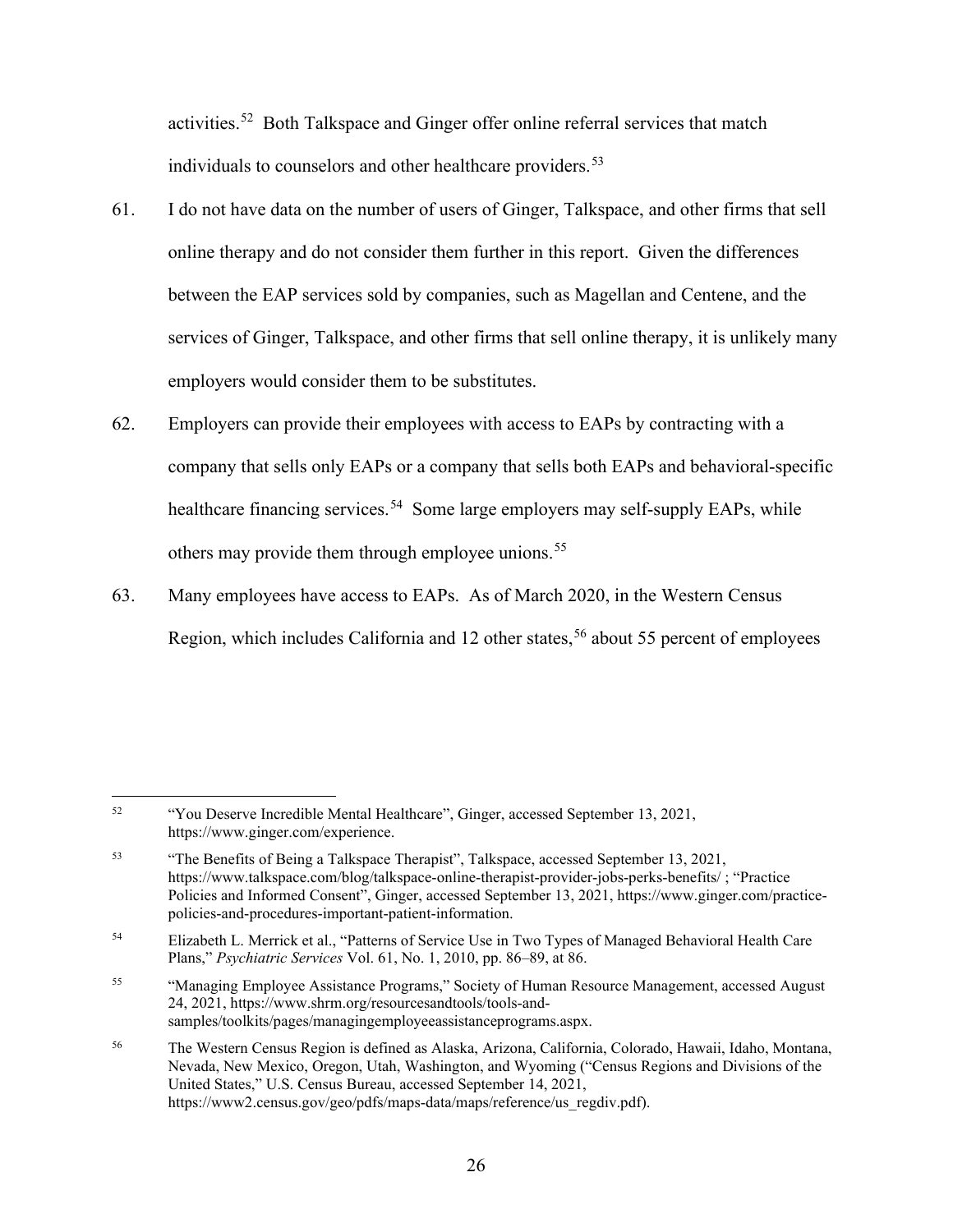<span id="page-29-0"></span>compared to over 84 percent of state and local employees.<sup>[58](#page-29-2)</sup> had access to EAPs.<sup>[57](#page-29-1)</sup> About 50 percent of private sector employees had access to EAPs

64. Given the small number of sellers of EAPs with state-wide providers networks in California, I recommend that either Centene or Magellan be required to divest its EAP business in California, including its contracts with providers for EAPs and its contracts with customers of EAPs. If it is Magellan that divests its EAP business, then those groups that currently contract with Magellan for EAP services should be given the option to switch to Centene on the same or better terms, as their contract with Magellan, for a short period following the acquisition. If it is Centene that divests its EAP business, then those groups that currently contract with Centene for EAP services should be given the option to switch to Magellan on the same or better terms, as their contract with Centene, for a short period following the acquisition. I note that some large state employers currently contract with Magellan for their EAPs, and that Magellan's state-wide share of EAPs is more than twice Centene's state-wide share of EAPs. To minimize the disruption associated with a divestiture, it is sensible for Magellan to divest its EAP business, rather than Centene.

## **D. Services of Pharmacy Benefit Managers**

65. Since the passage of the Affordable Care Act, individual and small group plans that are offered on the exchanges are required to include prescription drug benefits; most large

<span id="page-29-1"></span><sup>57</sup> 57 "National Compensation Survey: Employee Benefits in the United States," U.S. Department of Labor and U.S. Bureau of Labor Statistics, March 2020, <https://www.bls.gov/ncs/ebs/benefits/2020/employee>benefits-in-the-united-states-march-2020.pdf, p. 148.

<span id="page-29-2"></span><sup>58</sup>  benefits-in-the-united-states-march-2020.pdf, pp. 332, 516. 58 "National Compensation Survey: Employee Benefits in the United States," U.S. Department of Labor and U.S. Bureau of Labor Statistics, March 2020, <https://www.bls.gov/ncs/ebs/benefits/2020/employee>-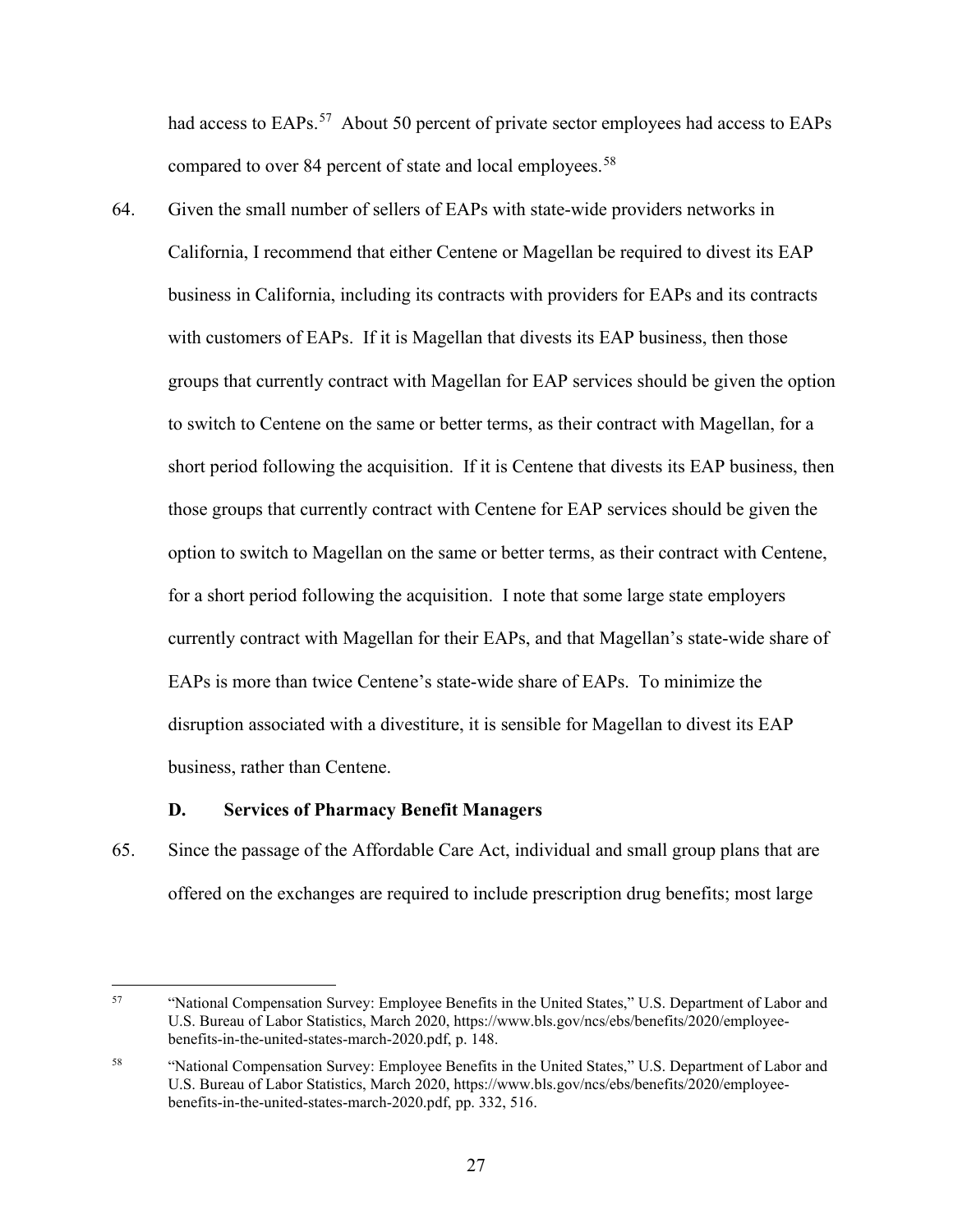spending was on retail prescription drugs. $60$ group plans include them too.<sup>59</sup> In 2019, approximately 10 percent of U.S. healthcare

66. Sellers of healthcare financing services have the option to self-supply prescription drug benefits or purchase prescription drug benefits by contracting with a PBM.<sup>[61,](#page-30-2)[62](#page-30-3)</sup> Sellers of healthcare financing services that are financially integrated with PBMs tend to selfsupply. Other sellers of healthcare financing services tend to contract with PBMs to manage prescription drug benefits on their behalf.<sup>[63](#page-30-4)</sup> PBMs provide a variety of services, including processing pharmacy claims, creating drug formularies,  $64$  creating pharmacy networks, and conducting drug utilization reviews.<sup>[65](#page-30-6)</sup>

<span id="page-30-0"></span><sup>59</sup>  only cover generic versions of drugs, and not branded ones. *See* Neighmond, Patti, "When Insurance 59 Braverman, Beth, "What are the ACA Essential Health Benefits?" HealthCareInsider, last modified January 21, 2021, [https://healthcareinsider.com/what-are-the-aca-essential-health-benefits-210386.](https://healthcareinsider.com/what-are-the-aca-essential-health-benefits-210386) However, health insurance plans are not required to cover all drugs. For example, some health plans may Won't Cover Drugs, Americans Make 'Tough Choices' About Their Health," National Public Radio, January 27, 2020, <https://www.npr.org/sections/health-shots/2020/01/27/799019013/when-insurance-wont>cover-drugs-americans-make-tough-choices-about-their-health.

<span id="page-30-1"></span><sup>60</sup> 60 "National Health Expenditures 2019 Highlights," Centers for Medicare & Medicaid Services, 2019 , <https://www.cms.gov/files/document/highlights.pdf>, p. 1.

<span id="page-30-2"></span><sup>61</sup> PBM services can also be sold directly to employers who then purchase other healthcare financing services separately.

<span id="page-30-3"></span><sup>62</sup> PBM services may be sold in other specialized products, such as Medicare Part D plans.

<span id="page-30-4"></span><sup>63</sup> 63 "Pharmacy Benefit Managers and Their Role in Drug Spending," The Commonwealth Fund, April 22, 2019,<https://www.commonwealthfund.org/publications/explainer/2019/apr/pharmacy-benefit-managers>and-their-role-drug-spending.

<span id="page-30-5"></span><sup>64</sup>  of pre-authorization required for plan enrollees to obtain the drugs. *See* Torrey, Trisha, "What is a Health 64 A formulary is a list of drugs that are covered under a prescription drug plan. Typically, formularies are divided into separate tiers for generic drugs, preferred branded drugs, and non-preferred branded drugs. The tiers are generally based on the co-payments enrollees are required to pay for the drugs, and the level Insurer's Drug Formulary and Tier Pricing?," Verywell Health, February 26, 2020, <https://www.verywellhealth.com/drug-formulary-tiers-pricing-health-insurance-plans-2615042>.

<span id="page-30-6"></span><sup>65</sup>  treatment and are using the drug appropriately. *See* "What is a Pharmacy Benefit Manager (PBM) and how 65 Drug utilization reviews are programs that are intended to assess a drug's effectiveness and potential dangers, ensure the drug is administered correctly, and confirm that patients are taking the proper steps for Does a PBM Impact the Pharmacy Benefits Ecosystem?," Truveris, January 17, 2021, <https://truveris.com/what-is-a-pharmacy-benefit-manager-pbm-and-how-does-a-pbm-impact-the-pharmacy>benefits-ecosystem/.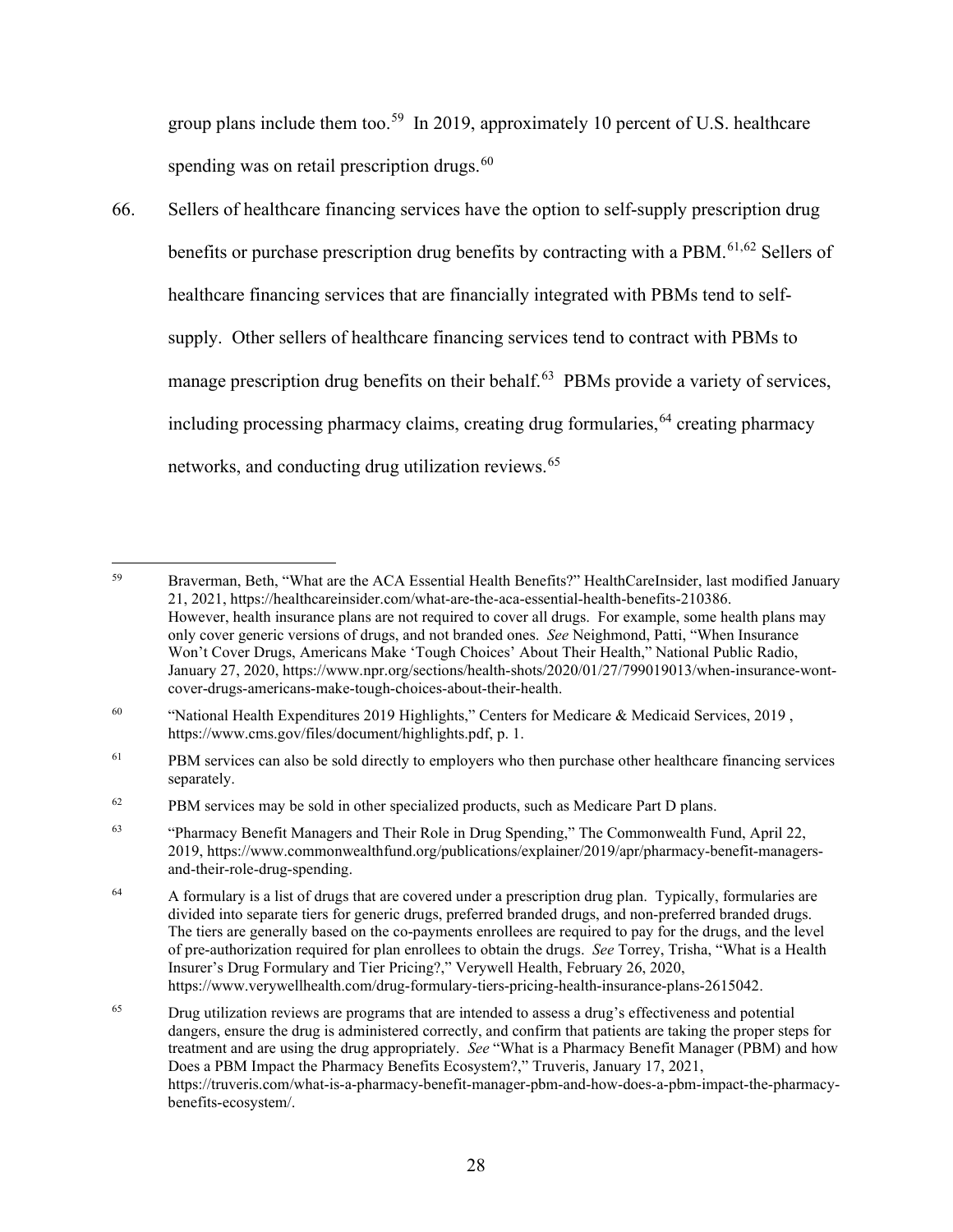- 67. PBMs negotiate with both drug manufacturers and pharmacies to obtain lower prescription drug prices.<sup>66</sup> PBMs steer patient volume using formularies and pharmacy networks that might contain only a subset of prescription drugs and pharmacies.
- 68. Many PBMs are integrated with sellers of healthcare financing services (*see* Exhibit 2).[67](#page-31-1)
- 69. Purchasing prescription drug services from a PBM can reduce costs. As with purchasing other services, such as behavioral-specific healthcare financing services, the benefits PBMs can offer to sellers of healthcare financing services include economies of specialization, economies of scale, and economies in price negotiations. The benefits of self-supply (including ownership of a PBM) are incentive alignment and coordination of care.

| <b>Seller of Healthcare</b> |                                   |  |
|-----------------------------|-----------------------------------|--|
| <b>Financing Services</b>   | <b>Associated PBM</b>             |  |
| Aetna                       | CVS Caremark                      |  |
| Cigna                       | <b>Express Scripts</b>            |  |
| UnitedHealth                | <b>OptumRx</b>                    |  |
| Humana                      | Humana Pharmacy Solutions         |  |
| <b>BlueCross BlueShield</b> | Prime Therapeutics                |  |
| Anthem                      | IngenioRx                         |  |
| Centene                     | <b>Envolve Pharmacy Solutions</b> |  |

## **Exhibit 2 - Vertically Integrated Sellers of PBM and Healthcare Financing Services[68](#page-31-2)**

<span id="page-31-0"></span><sup>66</sup> 66 "Pharmacy Benefit Managers and Their Role in Drug Spending," The Commonwealth Fund, April 22, 2019,<https://www.commonwealthfund.org/publications/explainer/2019/apr/pharmacy-benefit-managers>and-their-role-drug-spending.

<span id="page-31-1"></span><sup>67</sup>  Therapeutics, which are five of the six largest PBMs in the United States (*See* Section V.C). 67 These PBMs include CVS Caremark, Express Scripts, OptumRx, Humana Pharmacy Solutions, and Prime

<span id="page-31-2"></span><sup>68</sup>  Form 10-K for the Fiscal Year Ended December 31, 2020, p. 11. 68 Fein, Adam J., "Insurers + PBMs + Specialty Pharmacies + Providers: Will Vertical Consolidation Disrupt Drug Channels in 2020? (rerun)," Drug Channels Institute, May 4, 2020, [https://www.drugchannels.net/2020/05/insurers-pbms-specialty-pharmacies.html;](https://www.drugchannels.net/2020/05/insurers-pbms-specialty-pharmacies.html) Centene Corporation,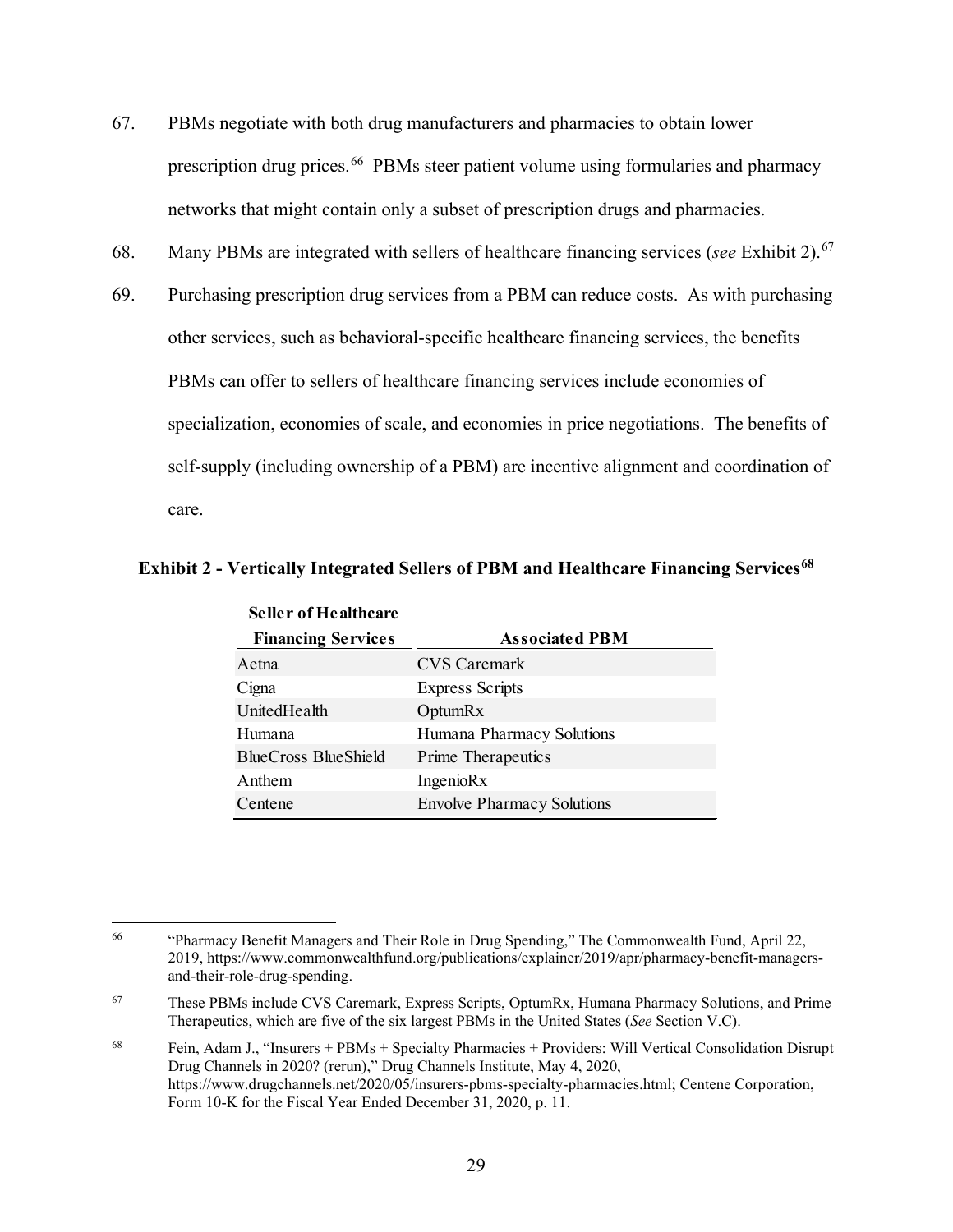<span id="page-32-0"></span>70. PBMs tend to offer their services nationally.<sup>69</sup> PBMs can construct formularies and negotiate drug prices with drug manufacturers at the national level. Many of the pharmacy chains that PBMs negotiate with are also national in their footprint.<sup>[70,](#page-32-2)71</sup>

# **E. Specialty Pharmacy Services**

- sclerosis, HIV/AIDS, growth hormone deficiency, infertility, and hepatitis  $C<sup>72</sup>$  Often the physicians' offices or hospitals.<sup>73</sup> Specialty pharmacies tend to be responsible for handling these drugs and instructing patients on how to use them properly.<sup>74</sup> 71. Specialty pharmacies provide drugs to people with relatively complex health problems that require expensive and challenging drug regimes, such as hemophilia, multiple drugs to treat these health conditions require special handling; they may need special storage, may get injected/infused through IVs, and/or may need to be administered in
- 72. Specialty pharmacies have fewer locations than traditional pharmacies but can typically serve patients who are not located near their physical locations. Specialty pharmacies

<span id="page-32-1"></span><sup>69</sup>  *Journal of Health-System Pharmacy* Vol. 61, No. 1, 2004, pp. 81–85, at 83. 69 Garis, Robert I. et al., "Examining the Value of Pharmacy Benefit Management Companies," *American* 

<span id="page-32-2"></span><sup>70</sup>  *Journal of Health-System Pharmacy* Vol. 61, No. 1, 2004, pp. 81–85, at 83. 70 Garis, Robert I. et al., "Examining the Value of Pharmacy Benefit Management Companies," *American* 

<span id="page-32-3"></span> $71\,$  in its statement on the merger between Medco Health Solutions and Express Scripts, Inc., two of the three In 2012, the Federal Trade Commission did not provide any analysis of potential geographic differentiation largest PBMs in the US at that time (Statement of the Federal Trade Commission Concerning the Proposed Acquisition of Medco Health Solutions by Express Scripts, Inc., No. 111-0210, Federal Trade Commission, April 2, 2012, [https://www.ftc.gov/sites/default/files/documents/closing\\_letters/proposed-acquisition](https://www.ftc.gov/sites/default/files/documents/closing_letters/proposed-acquisition)medco-health-solutions-inc.express-scripts-inc./120402expressmedcostatement.pdf).

<span id="page-32-4"></span> $72\,$ "Specialty Pharmaceuticals," Academy of Managed Care Pharmacy, July 18, 2019, <https://www.amcp.org/about/managed-care-pharmacy-101/concepts-managed-care-pharmacy/specialty>pharmaceuticals.

<span id="page-32-5"></span><sup>73</sup> 73 "Specialty Pharmaceuticals," Academy of Managed Care Pharmacy, July 18, 2019, <https://www.amcp.org/about/managed-care-pharmacy-101/concepts-managed-care-pharmacy/specialty>pharmaceuticals.

<span id="page-32-6"></span> $74\,$ "Specialty Pharmaceuticals," Academy of Managed Care Pharmacy, July 18, 2019, <https://www.amcp.org/about/managed-care-pharmacy-101/concepts-managed-care-pharmacy/specialty>pharmaceuticals.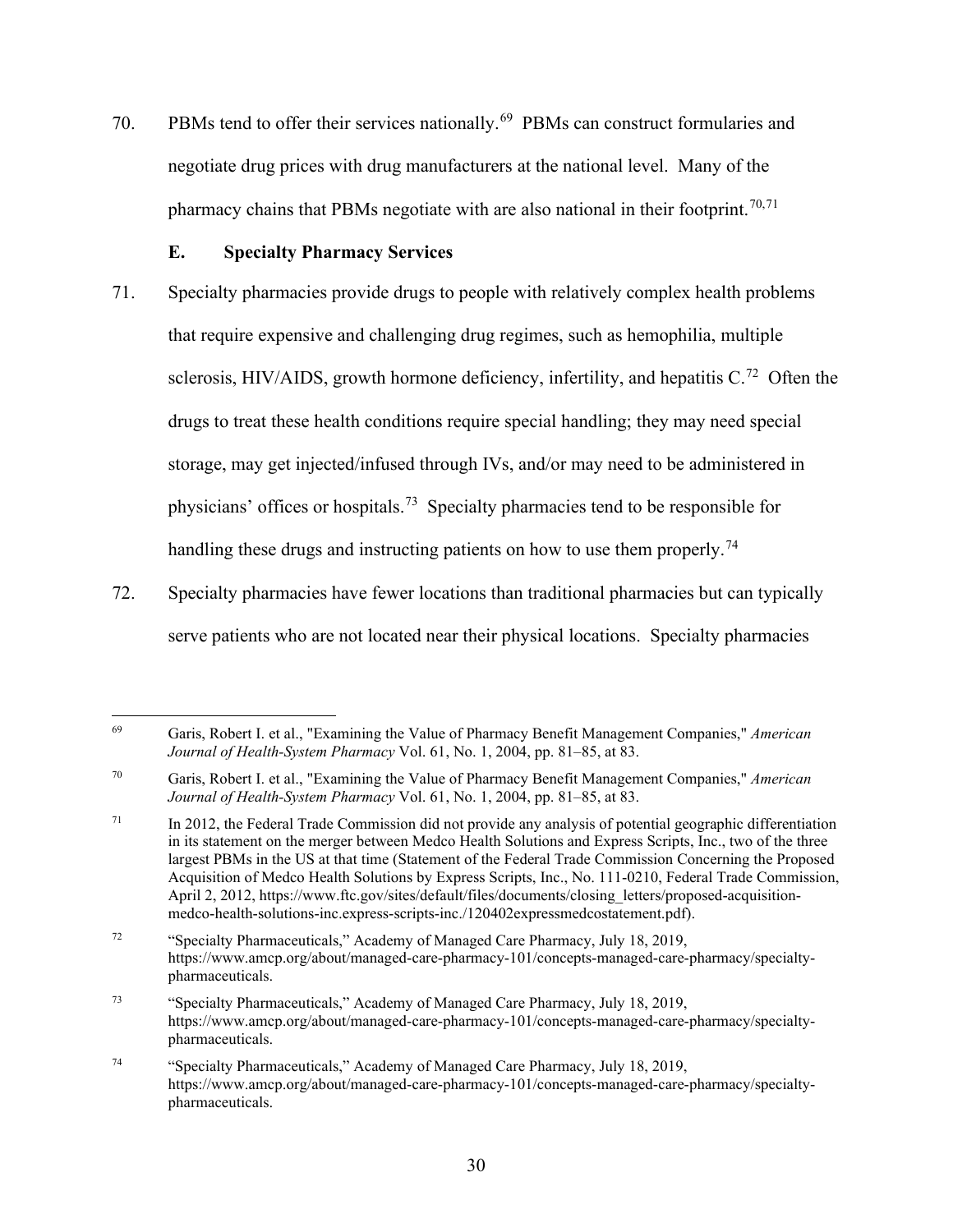drugs maintain proper temperature.<sup>75</sup> The largest specialty pharmacies in the U.S. deliver nationwide.<sup>[76](#page-33-1)</sup> typically ship medications using specialized packing and insulation methods to ensure

 services (*see* Exhibit 3). 73. Many specialty pharmacies are jointly owned with a seller of healthcare financing

# **Exhibit 3 - Vertically Integrated Sellers of Specialty Pharmacy and Healthcare Financing Services[77](#page-33-2)**

| Seller of Healthcare      |                                      |  |
|---------------------------|--------------------------------------|--|
| <b>Financing Services</b> | <b>Associated Specialty Pharmacy</b> |  |
| Aetna                     | <b>CVS</b> Specialty                 |  |
| Cigna                     | Accredo                              |  |
| UnitedHealth              | <b>BriovaRx</b>                      |  |
| Humana                    | Humana Pharmacy                      |  |
| BlueCross BlueShield      | AllianceRx                           |  |
| Centene                   | AcariaHealth and PANTHERx            |  |

**Seller of Healthcare** 

<span id="page-33-0"></span><sup>75</sup>  Peppers, Susan, "Delivering Your Meds on Time and at Temperature," Express Scripts, June 10, 2020, <sup>75</sup>*See, e.g.*, "Six Thoughts: Temperature-Controlled Shipping," Optum, accessed September 12, 2021, <https://www.optum.com/business/resources/library/cool-thoughts-shipping-sensitive-medications.html>; [https://www.express-scripts.com/corporate/articles/delivering-your-meds-time-and-temperature.](https://www.express-scripts.com/corporate/articles/delivering-your-meds-time-and-temperature)

<span id="page-33-1"></span><sup>76</sup>  Matters," Express Scripts, accessed September 12, 2021, <https://militaryrx.express-scripts.com/news/get>-<sup>76</sup>*See, e.g.*, "Medication Pick Up and Delivery," CVS Specialty, accessed September 12, 2021, <https://www.cvsspecialty.com/manage-prescriptions/medication-pickup-delivery.html>; "Your Health specialty-medications-home-through-express-scriptsr-pharmacy#:~:text=4342.,1900; "Home Delivery," AllianceRx, accessed September 12, 2021, [https://www.alliancerxwp.com/home-delivery.](https://www.alliancerxwp.com/home-delivery)

<span id="page-33-2"></span><sup>77</sup>  Dims," Drug Channels Institute, May 4, 2021, [https://www.drugchannels.net/2021/05/dcis-top-15-](https://www.drugchannels.net/2021/05/dcis-top-15) 77 Fein, Adam J., "Insurers + PBMs + Specialty Pharmacies + Providers: Will Vertical Consolidation Disrupt Drug Channels in 2020? (rerun)," Drug Channels Institute, May 4, 2020, [https://www.drugchannels.net/2020/05/insurers-pbms-specialty-pharmacies.html;](https://www.drugchannels.net/2020/05/insurers-pbms-specialty-pharmacies.html) Fein, Adam J., "DCI's Top 15 Specialty Pharmacies of 2020: PBMs Expand Amid the Shakeout—While Walgreens' Outlook specialty-pharmacies-of.html; "Centene Completes Acquisition of PANTHERx Rare Pharmacy (PANTHERx)," Centene Corporation, December 30, 2020, <https://investors.centene.com/news>events/press-releases/detail/8/centene-completes-acquisition-of-pantherx-rare-pharmacy.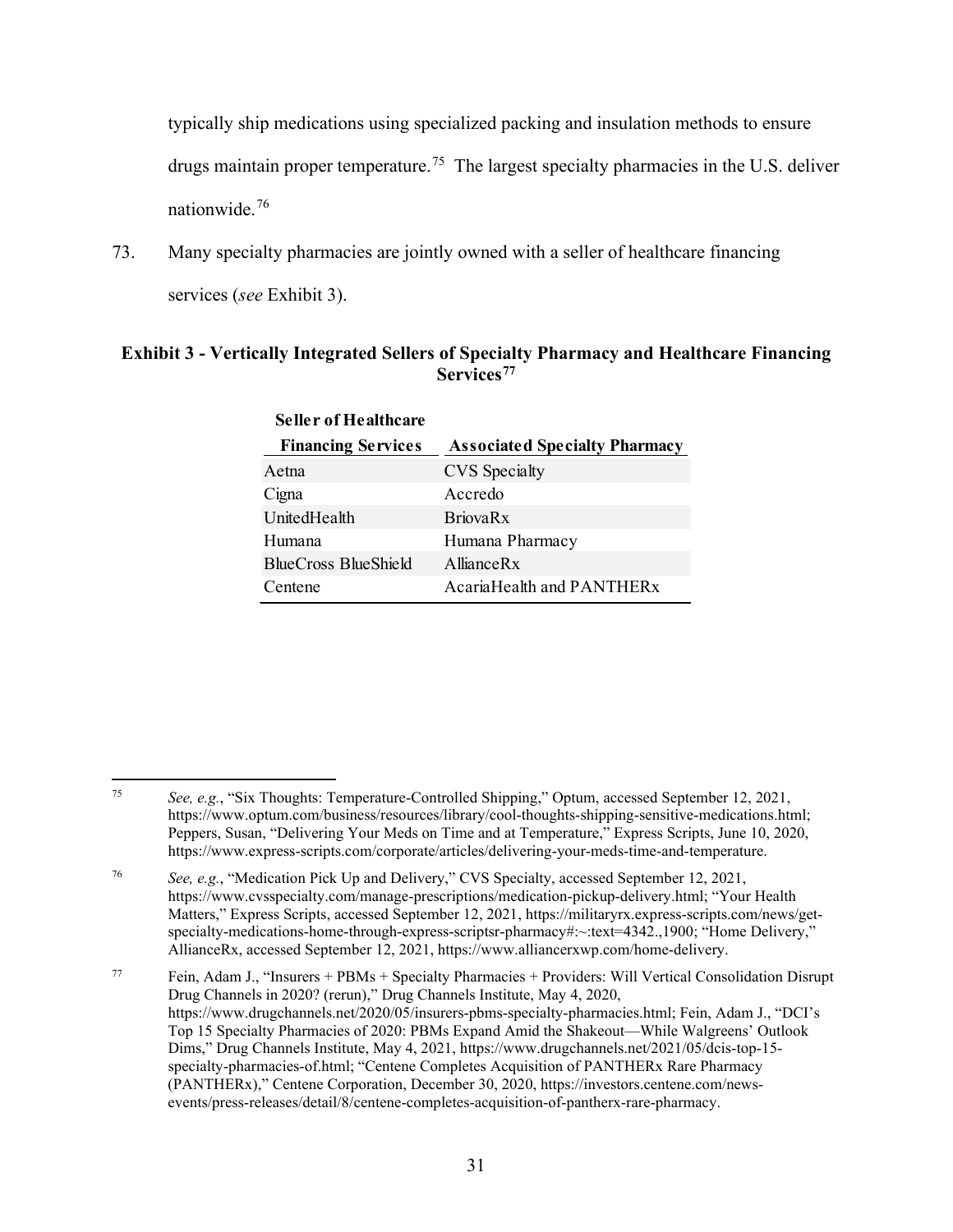# <span id="page-34-0"></span>**V. ANALYSIS OF HORIZONTAL CONCERNS**

- acquisition would eliminate this potential competitive constraint. Centene and Magellan services. For EAPs, the customers tend to be employers. 74. Centene and Magellan both sell behavioral-specific healthcare financing services, PBM services, specialty pharmacy services, and EAP services.<sup>78</sup> A potential concern is that currently Centene and Magellan may serve as a competitive constraint on each other to keep prices low, keep quality high, and innovate in California, and that the proposed constrain each other when they are the top two choices to a customer. For the first three of these overlapping services—behavioral-specific healthcare financing services, PBM services, and specialty pharmacy services—the customers tend to be government agencies and sellers of the full set of healthcare financing services that contract for these
- Magellan serve as competitive constraints on each other is each company's share of the competitive significance of other sellers of these services include the shares of the other 75. For each of these overlapping services, one indicator of the extent to which Centene and service. More specifically, if Centene and Magellan have higher shares, that is an indication that they are more likely to be among a customer's top two choices. Another indicator of the extent to which Centene and Magellan serve as competitive constraints on each other—and the likely horizontal competitive effects of the proposed acquisition—is the competitive significance of other sellers of these services. If customers have good alternatives to Centene and Magellan, the horizontal competitive effects of the proposed acquisition will likely be smaller. Measures to assess the

<span id="page-34-1"></span> 78 *See* Exhibit 1.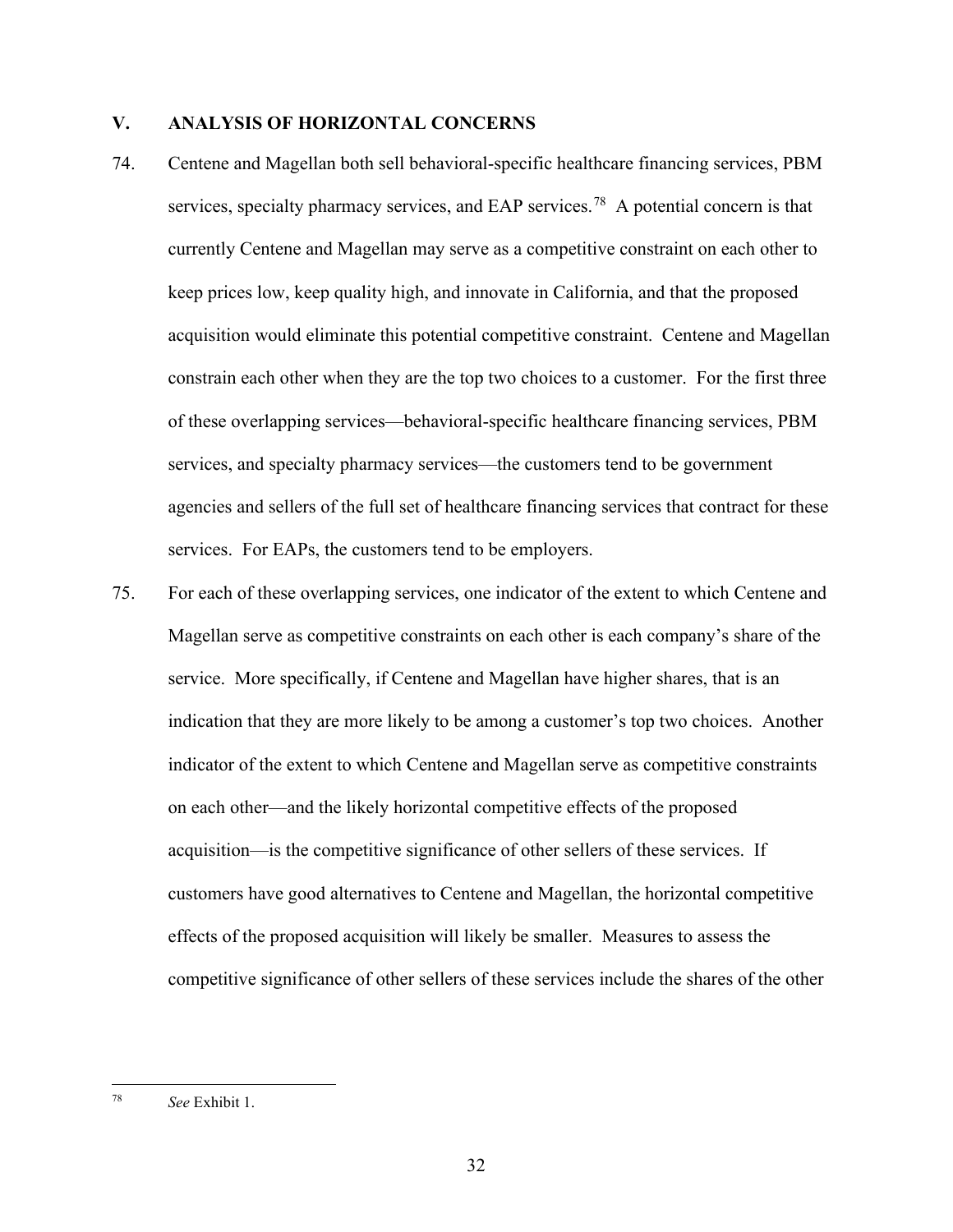<span id="page-35-0"></span>from the proposed acquisition, and the post-acquisition HHI.<sup>[79](#page-35-1)</sup> sellers, the number of other sellers, the change in Herfindahl-Hirschman Index ("HHI")

## **A. Full Set of Healthcare Financing Services**

- 76. The full set of healthcare financing services is not an area of horizontal competitive of healthcare financing services. <sup>[80,](#page-35-2)81</sup> Accordingly, Centene's share of the full set of financing services is therefore also relevant to potential vertical concerns, as I discuss in concern. Centene provides the full set of healthcare financing services in California, and Magellan does not. I report Centene's share of the full set of healthcare financing services in California in this section for two reasons. First, Centene self-supplies behavioral-specific healthcare financing services to its enrollees who purchase the full set healthcare financing services is relevant to Centene's competitive significance in behavioral-specific healthcare financing services. Second, Magellan sells behavioralspecific healthcare financing services to some of Centene's competitors who sell the full set of healthcare financing services. Centene's share of the full set of healthcare Section VI.
- 77. Exhibit 4 shows, by segment, Centene's share measured as its percent of enrollees in California with the full set of healthcare financing services, based on 2020 data.

<span id="page-35-1"></span> 79 August 19, 2010, <https://www.justice.gov/sites/default/files/atr/legacy/2010/08/19/hmg-2010.pdf>, pp. 18– *See, e.g.*, "Horizontal Merger Guidelines," U.S. Department of Justice and the Federal Trade Commission, 19.

<span id="page-35-2"></span><sup>80</sup> **Redacted** 

<span id="page-35-3"></span> 81 Pharmacy Solutions is Centene's PBM and California Health and Wellness Plan is a Centene subsidiary. Fiscal Year Ended December 31, 2020, Exhibit 21. The list of PBMs registered by the DMHC indicates that Centene self-supplies PBM services; Envolve *See* "Registered Pharmacy Benefit Management (PBM)," California Department of Managed Health Care, May 12, 2021, [https://www.dmhc.ca.gov/Portals/0/Docs/OPL/Registered%20Pharmacy%20Benefit%20Management%20\(](https://www.dmhc.ca.gov/Portals/0/Docs/OPL/Registered%20Pharmacy%20Benefit%20Management%20) PBM)%20-%205\_12\_2021.pdf?ver=2021-05-12-111748-260; Centene Corporation, Form 10-K for the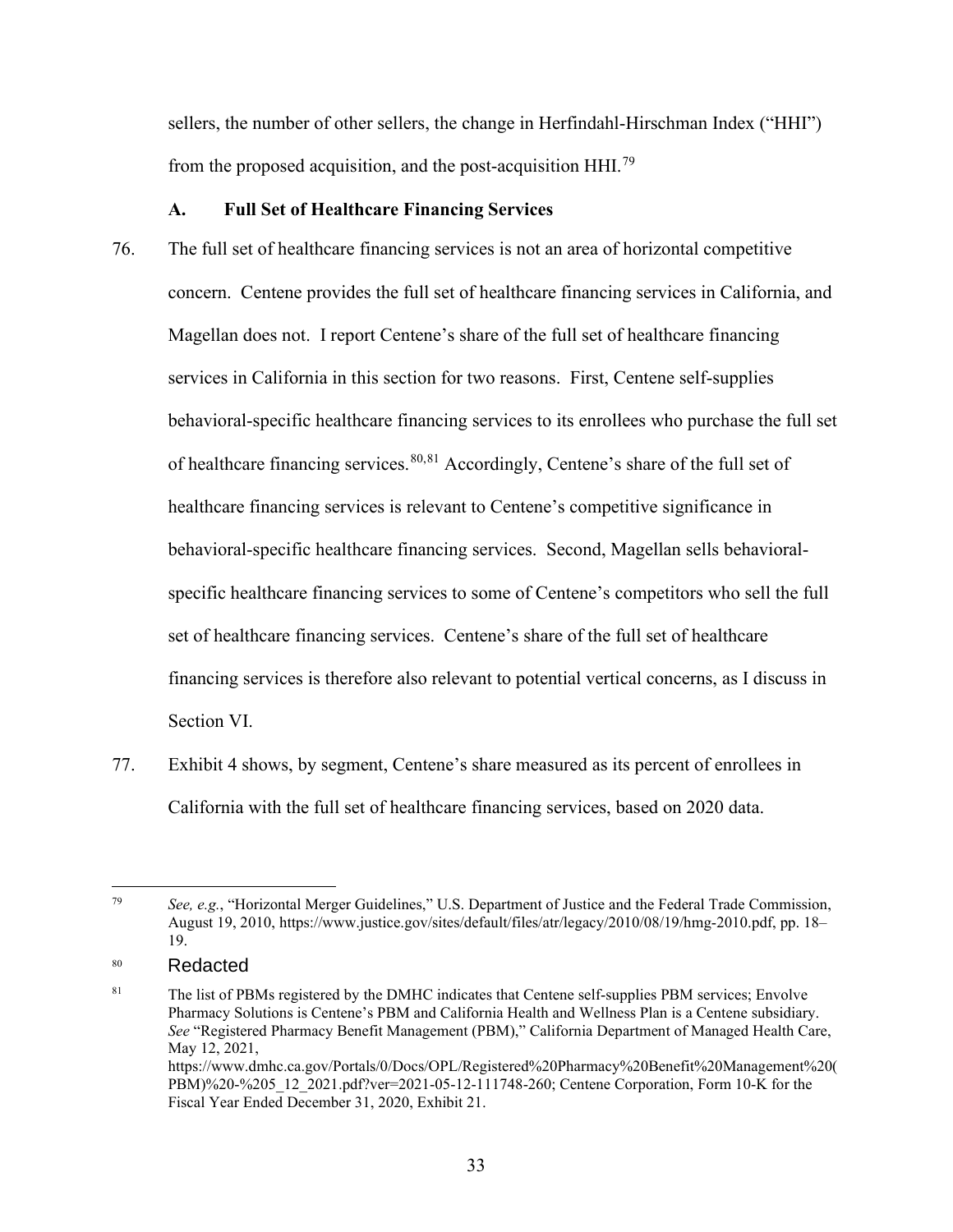managed Medi-Cal is 8.4 percent, based on 2020 data. For non-public commercial percent of enrollees in individual plans, 4.6 percent of enrollees in small group plans, and 2.0 percent of enrollees in large group plans. $82$  Centene's share of enrollees in managed Medicare is 5.4 percent, and its share in managed Medi-Cal is 18.4 percent, based on Centene's overall share of enrollees in non-public commercial, managed Medicare, and healthcare financing services, Centene's share of enrollees in California is 4.7 percent. Looking at subsegments of enrollment in non-public commercial, Centene's share is 12.3 2020 data.

| <b>Segment</b>        | <b>Share</b> |
|-----------------------|--------------|
| <b>Total</b>          | $8.4\%$      |
| Non-Public Commercial | $4.7\%$      |
| Individual            | 12.3%        |
| Small                 | 4.6%         |
| Large                 | $2.0\%$      |
| <b>Fully Insured</b>  | $3.1\%$      |
| <b>ASO</b>            | $0.0\%$      |
| Managed Medicare      | $5.4\%$      |
| Managed Medi-Cal      | 18.4%        |

**Exhibit 4 - Centene's Shares for Healthcare Financing Services by Segment California, 2020[83](#page-36-1)** 

### **Notes:**

[1] I calculate Centene's shares as the percentages of total California enrollees within each segment for which Centene provides healthcare financing services.

[2] Shares include enrollees from WellCare, which Centene acquired on January 23, 2020.<sup>84</sup>

[3] Centene's managed Medi-Cal share includes approximately 400,000 enrollees reported under "From Other Plans (FOP)" in the data from Almanac. In addition, Centene's managed Medi-Cal share includes

<span id="page-36-0"></span><sup>82</sup>  substitute between these subsegments in response to price changes in one of them. Centene accounts for The large segment is a combination of the fully insured large subsegment and the ASO subsegment. I treat fully insured large and ASO as one segment because large employers who are able to self-insure could 3.1 percent of fully insured large group enrollees. Centene does not have ASO large group enrollment.

<span id="page-36-1"></span><sup>83</sup> Almanac. The Almanac data include enrollment reported by DMHC and CDI.

<span id="page-36-2"></span><sup>84</sup> 84 "Centene Completes Acquisition of WellCare," Centene Corporation, January 28, 2020, [https://www.centene.com/news/centene-completes-acquisition-of-wellcare.html.](https://www.centene.com/news/centene-completes-acquisition-of-wellcare.html)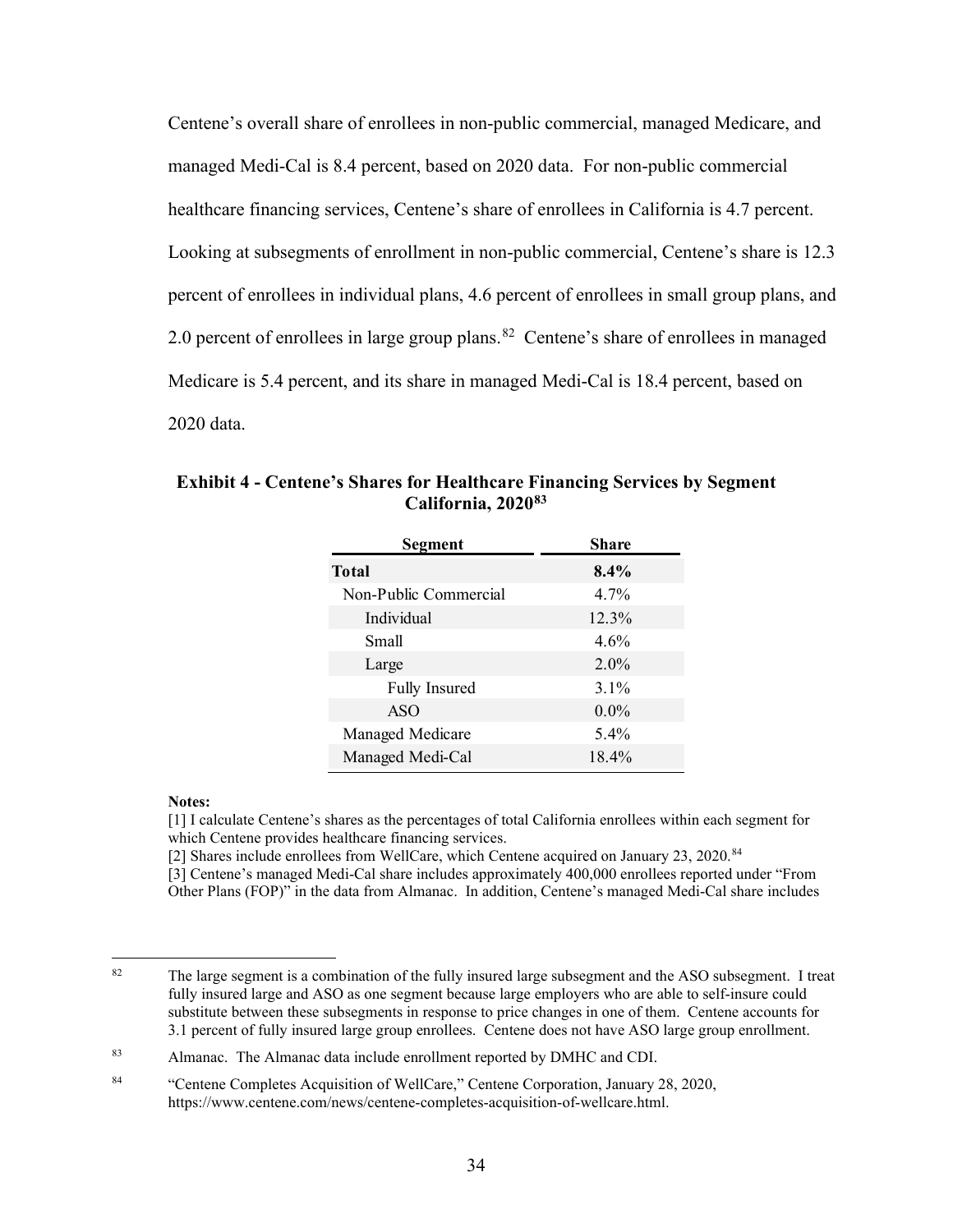contracted with Centene to provide healthcare financing services to managed Medi-Cal plans.<sup>85</sup> enrollees of CalViva Health and Molina, two other sellers of healthcare financing services that have

# **B. Behavioral-Specific Healthcare Financing Services**

- healthcare financing services, specifically access to a local network of behavioral care 78. I calculate Centene's and Magellan's shares of behavioral-specific healthcare financing services in California. That said, geographic markets for certain behavioral-specific providers, are smaller than California. I discuss below an additional analysis of Centene's and Magellan's shares at the core based statistical area ("CBSA") level to address this point.
- 79. Exhibit 5 shows Centene's and Magellan's shares of behavioral-specific healthcare financing services in California, based on 2020 data.<sup>[86](#page-37-1)</sup> I compute Centene's and Centene self-supplies behavioral-specific healthcare financing services for its enrollees, Magellan's shares in non-public commercial, managed Medicare, and managed Medi-Cal. The numerators for these shares are the numbers of enrollees in Centene's or Magellan's behavioral-specific healthcare financing services in California in 2020. so Centene's own enrollees are included in its numerators. The denominators for these shares are the total number of enrollees in non-public commercial, managed Medicare, and managed Medi-Cal healthcare financing services, respectively, in California in 2020.

<span id="page-37-0"></span><sup>85</sup>  Inc. is a subsidiary of Centene. *See* Almanac. <sup>85</sup>*See* Health Net Community Solutions, Inc. Annual HMO/Health Plan Financial Statement, California Department of Managed Health Care, 2020, available at <https://wpso.dmhc.ca.gov/fe/search>/, at sheet "4 - Write-Ins." Note this is an underlying source to the data from Almanac. Health Net Community Solutions,

<span id="page-37-1"></span><sup>86</sup>  It is my understanding that Kaiser paid The data that I received from Magellan did not include enrollment information for its contract with Kaiser. Magellan terminated its contract with Kaiser in April 2020. It is my understanding that Kaiser paid<br>Magellan R**edacted** per year for access to its network. This amount is equal to approximately ercent of Magellan's revenue related to the sale of behavioral-specific healthcare financing services in California in 2020. This additional information on its contract with Kaiser does not change my conclusions, but I reserve the right to change my opinion pending additional information.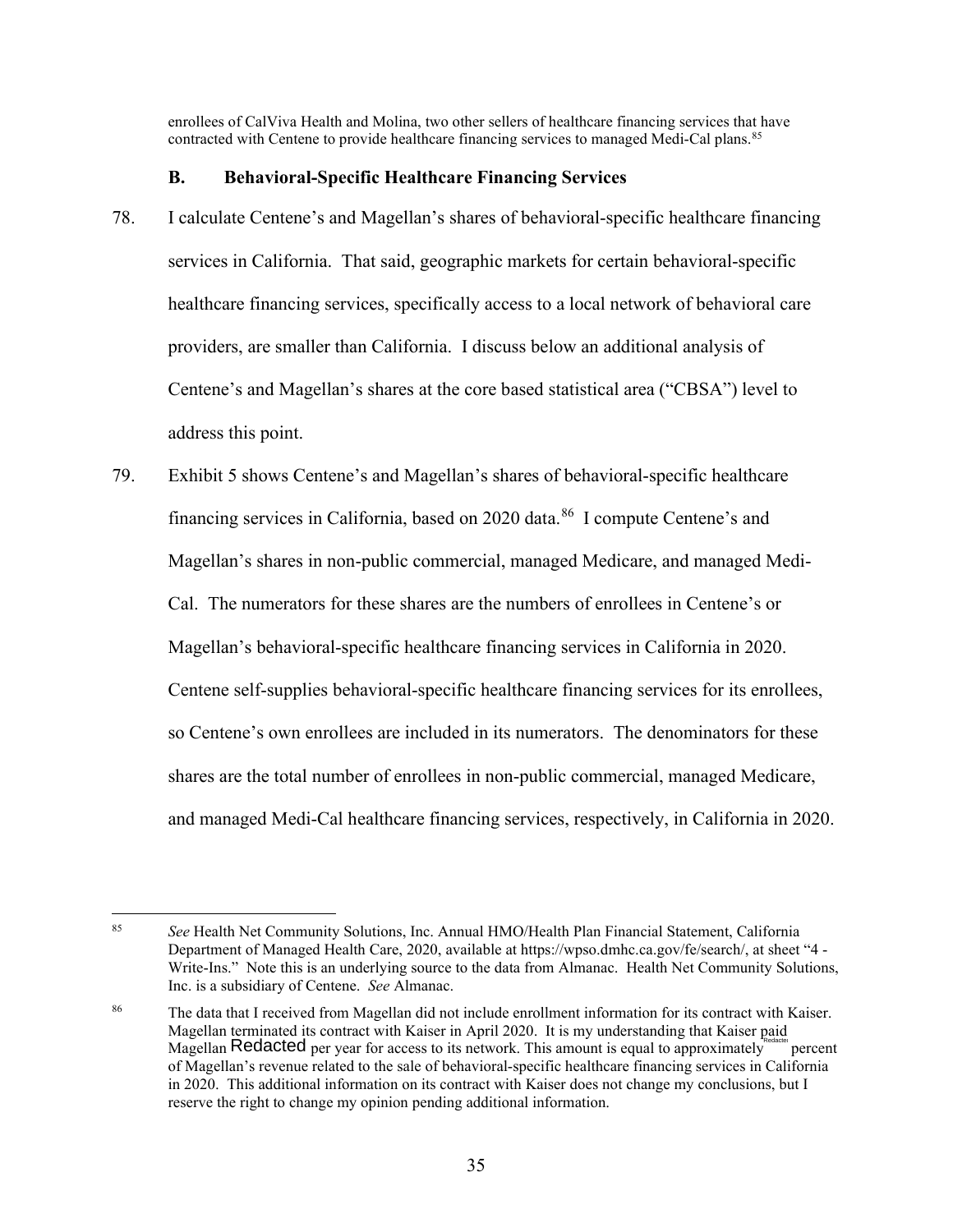# **Exhibit 5 - Estimated Centene and Magellan Shares for Behavioral-Specific Healthcare Financing Services Financing Servi[ces](#page-38-0) California, 2020[87](#page-38-0)**

|              | <b>Estimated Shares</b> |                 |                |              |
|--------------|-------------------------|-----------------|----------------|--------------|
|              | <b>Non-Public</b>       | Managed         | <b>Managed</b> |              |
| Organization | Commercial              | <b>Medicare</b> | Medi-Cal       | <b>Total</b> |
| Centene      | $3.8\%$                 | $7.2\%$         | 18.3%          | 8.8%         |
| Magellan     | $13.4\%$                | $0.04\%$        | $0.01\%$       | 7.9%         |
| <b>Total</b> | $17.2\%$                | $7.2\%$         | 18.4%          | 16.7%        |

 **Note:** I calculate estimated shares as the percentages of total California enrollees within each segment for which Centene or Magellan provide behavioral-specific healthcare financing services. *See* Appendix Exhibit C.1, Exhibit C.2, Exhibit C.3, and Exhibit C.4 for further details.

# 80. Centene's and Magellan's estimated state-level shares in behavioral-specific healthcare

financing services for non-public commercial are 3.8 percent and 13.4 percent,

respectively; for managed Medicare are 7.2 percent and 0.04 percent, respectively; and

for managed Medi-Cal are 18.3 percent and 0.01 percent, respectively based on 2020

data. Based on these shares, Centene's acquisition of Magellan would increase the HHI

by 102 points for non-public commercial, 1 point for managed Medicare, and 0 points for

managed Medi-Cal.

81. Aggregating across these three segments, Centene's share is 8.8 percent, and Magellan's share is 7.9 percent based on 2020 data. Based on these shares, post-acquisition the HHI would increase by 140 points.<sup>[88](#page-38-1)</sup>

<span id="page-38-0"></span> $87$ <sup>87</sup>*See* Appendix Exhibit C.1, Exhibit C.2, Exhibit C.3, and Exhibit C.4 for the sources. The data include enrollment reported by DMHC and CDI.

<span id="page-38-1"></span><sup>88</sup> competitive significance in each segment is best reflected by its segment-specific share or its overall share. 88 I report separately by segment and overall because it is uncertain whether Centene's and Magellan's The differences in shares across segments might reflect differences in the competitive significance of these parties by segment or might be at least partially a result of chance due to the discrete nature of winning contracts.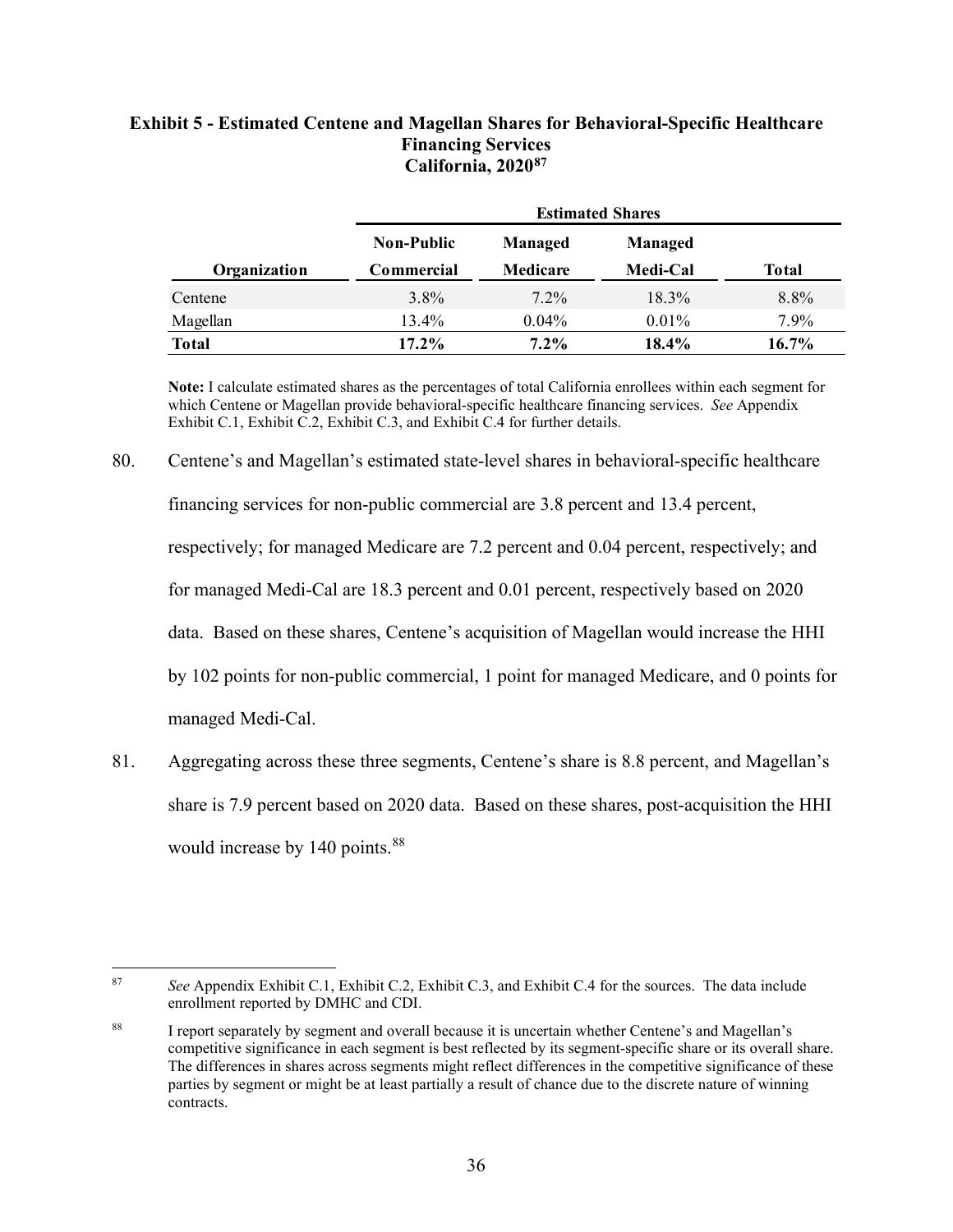- 82. These state-level share estimates should be used with caution in an evaluation of the horizontal competitive impact of the proposed acquisition because the geographic market for certain behavioral-specific healthcare financing services, specifically access to a local network of behavioral care providers, is smaller than California. These state-level share estimates may be masking greater overlap in smaller geographic areas of California.
- larger in some CBSAs than in others. <sup>[89,](#page-39-0)[90](#page-39-1)</sup> Centene and Magellan have higher shares for specific healthcare financing services are above 30 percent in El Centro (52 percent), 83. I performed a sensitivity analysis to examine whether Centene and Magellan's overlap is behavioral-specific healthcare financing services, including non-public commercial, managed Medicare, and managed Medi-Cal in some small CBSAs, measured by total population. Their combined shares for public and non-public commercial behavioral-Chico (35 percent), Fresno (41 percent), and Madera (34 percent). In the largest CBSAs, the combined shares of Centene and Magellan are 18 percent in Los Angeles-Long Beach-Anaheim, 9 percent in Riverside-San Bernadino, and 8 percent in San Francisco-Oakland-Hayward.
- 84. The data I was able to review did not include the number of enrollees in behavioral- specific healthcare financing services for Centene's and Magellan's competitors. Available data from DMHC on "psychological plans," however, indicate that, in addition to Centene and Magellan, there are multiple options with which sellers of the full set of

<span id="page-39-0"></span><sup>89</sup> 

Sensitivity analyses are used to determine the robustness of my assessment based on state-level data.

<span id="page-39-1"></span><sup>90</sup> California than others. In particular, Appendix Exhibit C.6 presents Centene's and Magellan's behavioral-specific healthcare financing services shares by CBSA. I also present the population in each CBSA based on data from the U.S. Census Bureau and Centene's and Magellan's enrollment as a share of the population. Because the whole population is not enrolled in a non-public commercial, managed Medicare, or managed Medi-Cal plan, the shares are not comparable to the shares reported in the main report. However, the variability in the shares is informative about whether Centene's and Magellan's overlap is larger in some parts of California than others. 37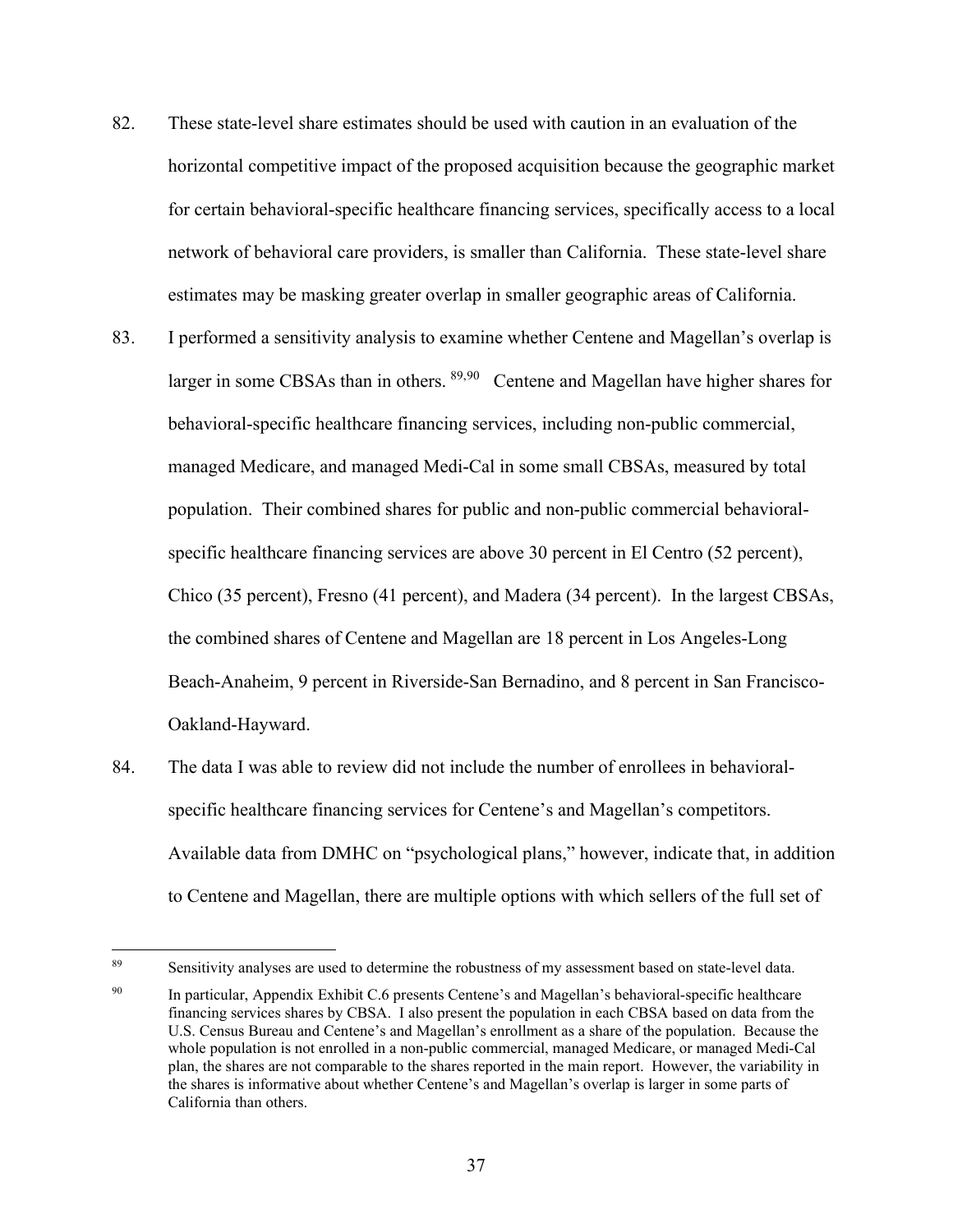("Cigna/Express Scripts"), and U.S. Behavioral Health Plan ("United/Optum").<sup>[92](#page-40-1),[93](#page-40-2)</sup> In competitors at a sub-state level to fully assess their network breadth and depth in healthcare financing services can contract for behavioral-specific healthcare financing services in California. At least three national firms operate in California, including Beacon Health Options of California ("Anthem"),  $91$  Evernorth Behavioral Health of California, Inc., formerly known as Cigna Behavioral Health of California addition, there are regional firms selling behavioral-specific healthcare financing services in California such as Holman Professional Counseling.<sup>[94](#page-40-3),[95](#page-40-4)</sup> That said, the data I was able to review did not include enrollment for Centene's and Magellan's national and regional California.

<span id="page-40-1"></span>92 Redacted

<span id="page-40-0"></span> 91 Anthem acquired Beacon Health Options in March 2020 ("Anthem, Inc. Completes Acquisition of Beacon Health Options," Beacon Health Options, March 2, 2020,<https://www.beaconhealthoptions.com/anthem>inc-completes-acquisition-of-beacon-health-options/).

<span id="page-40-2"></span> 93 U.S. Behavioral Health Plan, California is a subsidiary of United/Optum (UnitedHealth Group, Form 10-K for the Fiscal Year Ended December 31, 2020, Exhibit 21.1).

<span id="page-40-3"></span><sup>94</sup> Redacted

<span id="page-40-4"></span>Each of these companies holds the requisite Knox-Keene license to provide behavioral-specific healthcare financing services on a prepaid basis and has a behavioral-specific healthcare financing services provider network for at least a portion of the state. 95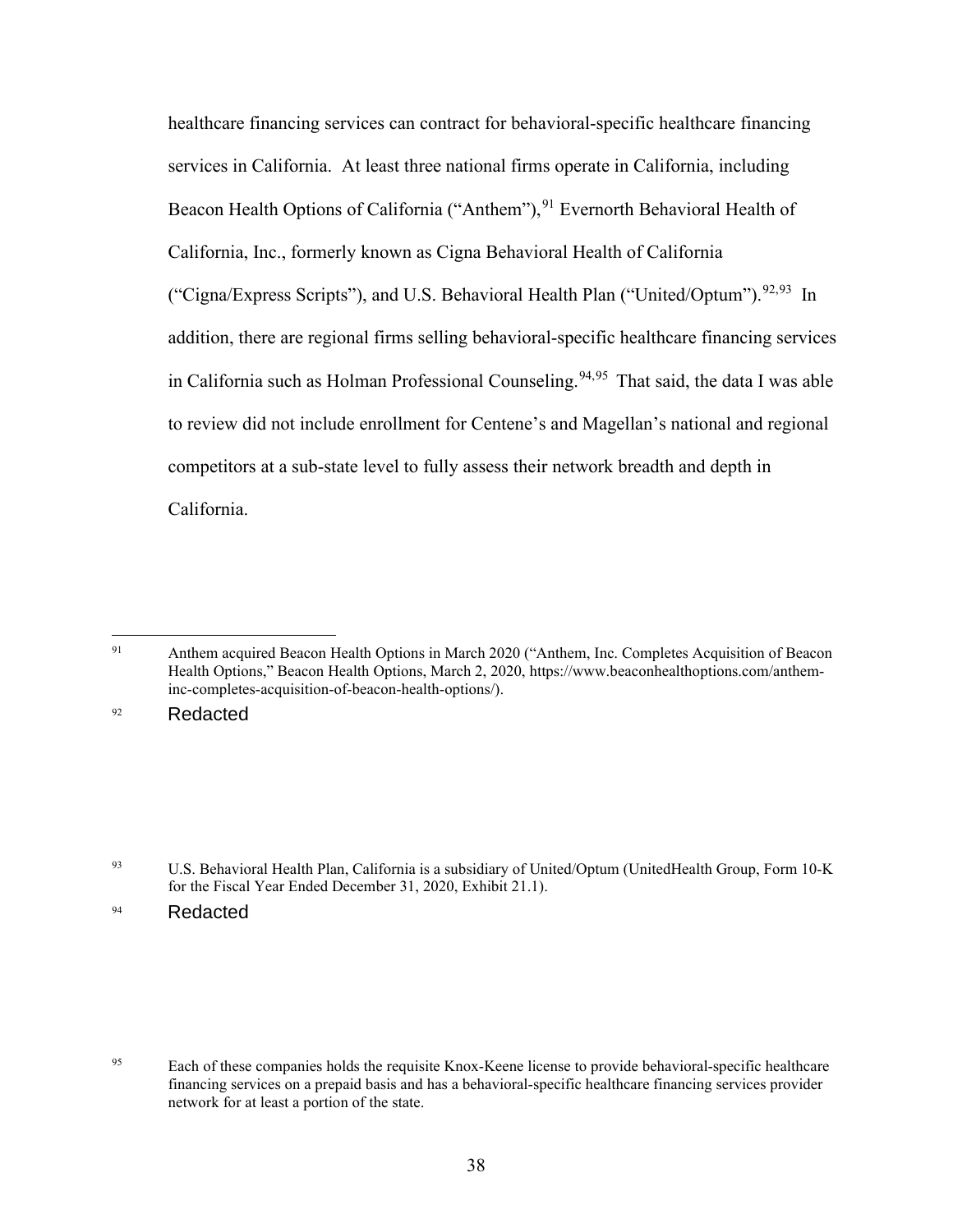- 85. While healthcare financing services, such as risk-bearing and administrative services, can be done nationally, access to a network of behavioral care providers is very local.
- 86. Several interviewees expressed concern that without access to the providers in Magellan's network, they would be unable to provide adequate coverage for their enrollees. Given the variability in Centene and Magellan's share across geographies, these concerns could be more substantial in some parts of California than others. These concerns are in the broader context of having too few behavioral care providers in the United States, <sup>96</sup> and in California specifically, <sup>[97](#page-41-1)</sup> especially in rural areas.
- healthcare financing services provide access to an adequate behavioral care provider 87. The DHCS, the DMHC, and the Department of Insurance assess whether sellers of

<span id="page-41-0"></span><sup>96</sup> <sup>96</sup>*See, e.g*., Butryn, Tracy et al., "The Shortage of Psychiatrists and Other Mental Health Providers: Causes, Current State, and Potential Solutions," *International Journal of Academic Medicine* Vol. 3, No. 1, 2017, pp. 5–9; Johnson, Kaprea F. and Dana L. Brookover, "Counselors' Role in Decreasing Suicide in Mental Health Professional Shortage Areas in the United States," *Journal of Mental Health Counseling* Vol. 42, No. 2, 2020, pp. 170–186; Keeler, Heidi et al., "Virtual Mentorship Network to Address the Rural Shortage of Mental Health Providers," *American Journal of Preventive Medicine* Vol. 54, No. 6, June 2018, pp. S290–S295; Ku, Benson S. et al., "Associations Between Mental Health Shortage Areas and County-Level Suicide Rates Among Adults Aged 25 and Older in the USA, 2010 to 2018," *General Hospital Psychiatry*  Vol. 70, May–June 2021, pp. 40–50.

<span id="page-41-1"></span> Agenda of January 22, 2019)," Department of Mental Health, October 29, 2019, <sup>97</sup>*See, e.g.*, "2020–2025 Mental Health Services Act Workforce Education and Training Five-Year Plan," Office of Statewide Health Planning and Development and California Behavioral Health Planning Council, February 2019; "California Mental Health and Substance Use System Needs Assessment," Technical Assistance Collaborative and Human Services Research Institute, submitted to the California Department of Health Care Services, February 2012; "California Mental Health and Substance Use System Needs Assessment and Service Plan—Volume 2: Service Plan," Technical Assistance Collaborative and Human Services Research Institute, submitted to the California Department of Health Care Services and California Bridge to Reform Waiver, September 30, 2013; "Meeting the Demand for Health," California Future Health Workforce Commission, February 2019; "Mental Health Providers," County Health Rankings & Roadmaps, 2021, [https://www.countyhealthrankings.org/app/california/2021/measure/factors/62/data;](https://www.countyhealthrankings.org/app/california/2021/measure/factors/62/data) Howle, Elaine M., "Lanterman-Petris-Short Act: California Has Not Ensured That Individuals With Serious Mental Illnesses Receive Adequate Ongoing Care," No. 2019-119, Auditor of the State of California, July 28, 2020, [https://www.bsa.ca.gov/reports/2019-119/index.html;](https://www.bsa.ca.gov/reports/2019-119/index.html) Letter from Jonathan E. Sherin to Janice Hahn et al., "RE: Report Response to Addressing the Shortage of Mental Health Hospital Beds (Item 8, [http://file.lacounty.gov/SDSInter/bos/supdocs/142264.pdf.](http://file.lacounty.gov/SDSInter/bos/supdocs/142264.pdf)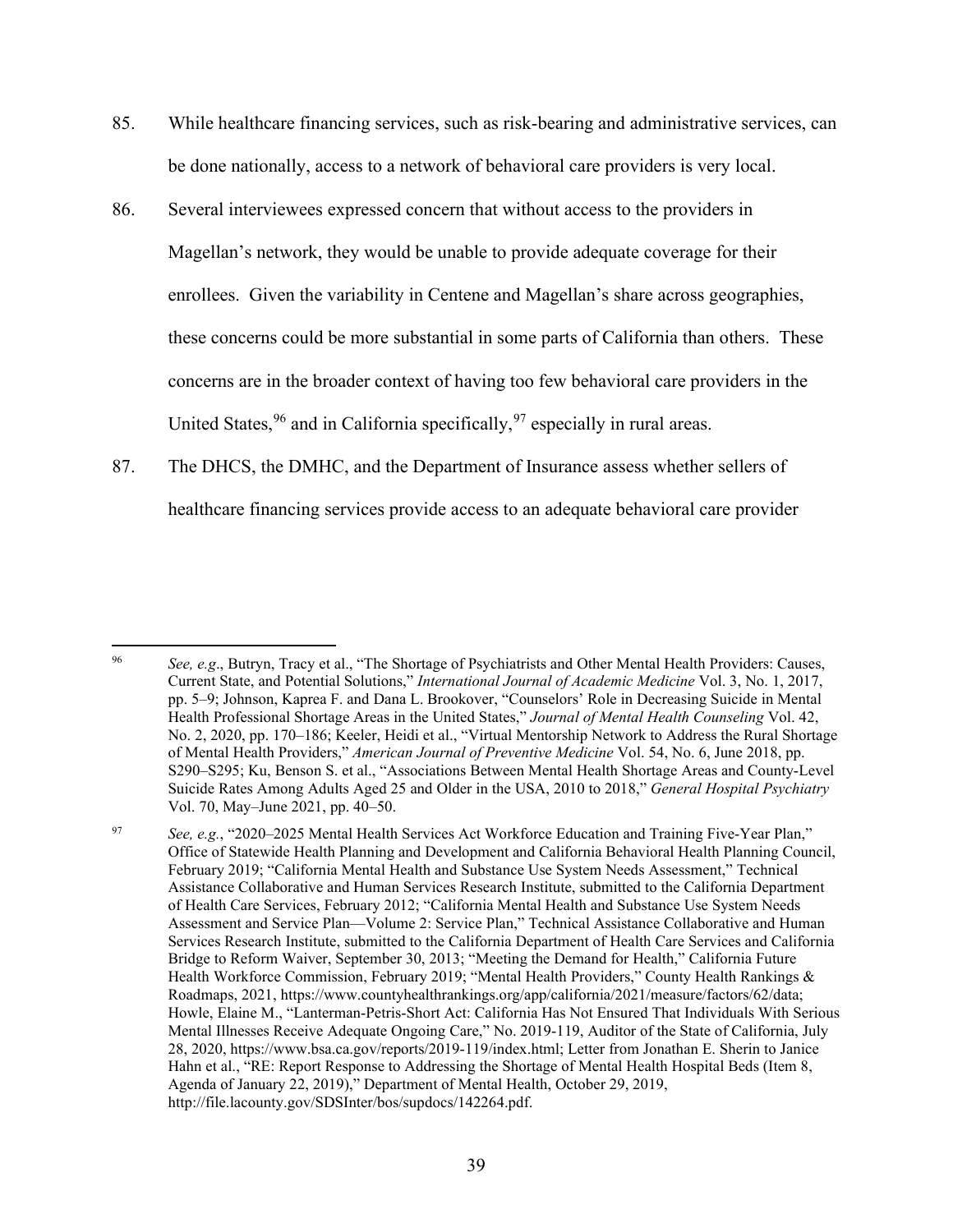physicians to enrollees, including psychiatrists, geographic access to behavioral care facilities and providers, and timely access to appointments with behavioral care network for their enrollees or subscribers.<sup>[98](#page-42-0)</sup> This includes assessing the ratio of specialist providers.

 88. For example, the DHCS conducts a "Timely Access" survey of "all Medi-Cal managed care health plans (MCPs) to benchmark the plan's performance with respect to provider comparable access to behavioral care providers, especially in more rural areas.<sup>[99,](#page-42-1)[100,](#page-42-2)[101](#page-42-3)</sup> within 96 hours, 50 percent of the time.<sup>[102](#page-42-4)</sup> In a 2019 survey of California residents by the availability and wait time standards for urgent and non-urgent pediatric and adult appointments among network provider types." The 2019 DHCS survey found that many plans (or sellers of behavioral-specific healthcare financing services) do not provide For example, CalViva in Madera only scheduled an urgent mental health appointment Kaiser Family Foundation, 52 percent of respondents indicated that their community did

<span id="page-42-0"></span> $98$  Regulations, tit. 10, §§ 2240.1, subd. (b), 2240.5, subd. (b), 2240.7 98 See, e.g., Medicaid Managed Care Final Rule: Network Adequacy Standards, Department of Health Care Services, 2018, <https://www.dhcs.ca.gov/formsandpubs/Documents/FinalRuleNAStandards3-26-18.pdf>; Cal. Health & Safety Code, § 1366.1, 1367, 1367.03; Cal. Code of Regulations, tit. 28, §§ 1300.51.H, 1300.67.2, subd. (d), 1300.67.2.1, 1300.67.2.2, subd. (c); Cal. Insurance Code, § 10133.5 ; Cal. Code of

<span id="page-42-1"></span><sup>99</sup> 99 "Medi-Cal Managed Care 2019 Annual Timely Access Report," State of California—Health and Human Services Agency and Department of Health Care Services, 2019, [https://www.dhcs.ca.gov/Documents/MCQMD/Timely-Access-Report.pdf.](https://www.dhcs.ca.gov/Documents/MCQMD/Timely-Access-Report.pdf)

<span id="page-42-2"></span><sup>100</sup>  Year 2019," DMHC, 2019,<https://www.dmhc.ca.gov/Portals/0/Docs/OPM/2019TAR.pdf>. The State of behavioral health care. "Behavioral and Mental Health Care Summary: 2020-21 Edition," State of DMHC also produces its own report on timely access requirements. "Time Access Report: Measurement California Office of the Patient Advocate also performs an annual assessment of HMO/PPO health plans in California on access to ongoing substance use treatment, medication for depression, and follow-up California Office of the Patient Advocate, [https://reportcard.opa.ca.gov/rc/hmo\\_ppo\\_combinedTopic.aspx?Category=HMO\\_PPOHEDIS&Topic=Me](https://reportcard.opa.ca.gov/rc/hmo_ppo_combinedTopic.aspx?Category=HMO_PPOHEDIS&Topic=Me) ntalHealthCare.

<span id="page-42-3"></span><sup>101</sup> Health Care Coverage: Timely Access to Care, Cal. Senate. B. 221 (2021-2022). Many of DMHC's timely access requirements were codified and signed into state law on October 8, 2021.

<span id="page-42-4"></span><sup>102</sup> "Medi-Cal Managed Care 2019 Annual Timely Access Report," State of California—Health and Human Services Agency and Department of Health Care Services, 2019, [https://www.dhcs.ca.gov/Documents/MCQMD/Timely-Access-Report.pdf,](https://www.dhcs.ca.gov/Documents/MCQMD/Timely-Access-Report.pdf) p. 35.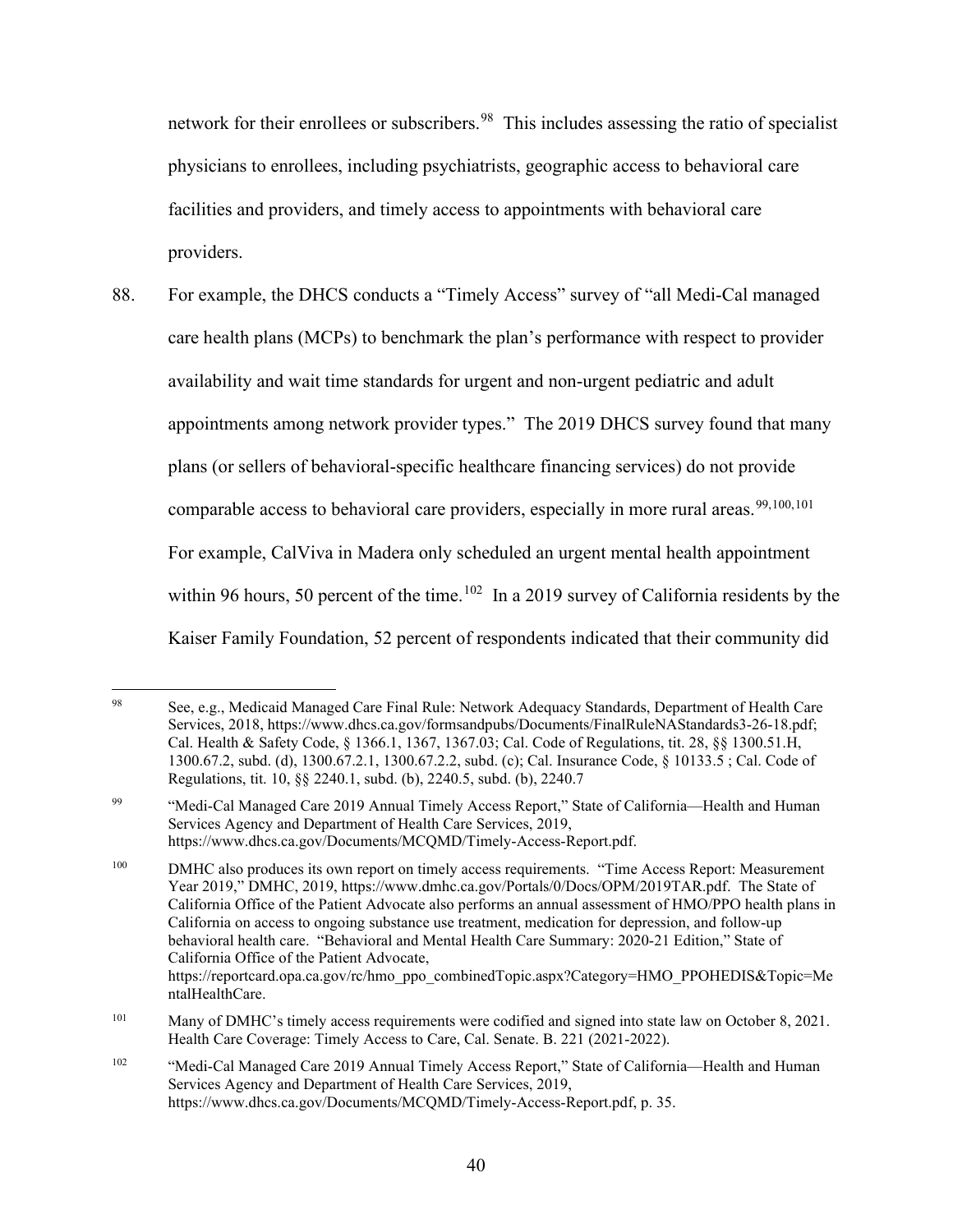not have enough behavioral care providers to serve the needs of local residents.<sup>103</sup> Maintaining access to available behavioral care providers is especially critical given the forecasted decrease in behavioral care providers over the next 10 years due to retirement of existing providers. A 2018 report projected that the number of psychiatrists in California was projected to decrease by 34 percent between 2016 and  $2028$ .<sup>[104,](#page-43-1)105</sup>

## **C. Employee Assistant Programs**

- 89. I calculate Centene's and Magellan's shares of EAPs at the state-level. That said, geographic markets for some services of EAPs are smaller than the state, especially in a state as large as California. Specifically, some of the services included in EAPs involve in-person access to a network of local providers. Centene and Magellan stated that they did not have information about their membership at a sub-state level in their ordinary course of business, and the data that they did provide did not allow me to credibly calculate shares at a sub-state level, a point I return to below.
- 90. I calculate Centene's and Magellan's shares for EAPs using data on EAP enrollment provided by Centene and Magellan and an estimate of total EAP enrollment in California

<span id="page-43-0"></span><sup>103</sup> Hamel, Liz et al., "The Health Care Priorities and Experiences of California Residents," The Henry J. Kaiser Family Foundation and California Health Care Foundation, January 2019,<https://www.chcf.org/wp>content/uploads/2019/02/HealthCarePrioritiesExperiencesCaliforniaResidents.pdf, p. 7.

<span id="page-43-1"></span><sup>104</sup> 104 Coffman, Janet et al., "California's Current and Future Behavioral Health Workforce," Healthforce Center at UCSF, February 12, 2018,<https://healthforce.ucsf.edu/sites/healthforce.ucsf.edu/files/publication>pdf/California%E2%80%99s%20Current%20and%20Future%20Behavioral%20Health%20Workforce.pdf, p. 1.

<span id="page-43-2"></span><sup>105</sup>  behavioral care providers. *See* "New University of California Program Will Double Pipeline of Specialized The projection of too few providers is a concern despite efforts by California to increase the number of Mental Health Providers in Response to Growing Crisis," California Health Care Foundation, January 29, 2020,<https://www.chcf.org/press-release/new-university-california-program-double-pipeline-specialized>mental-health-providers/.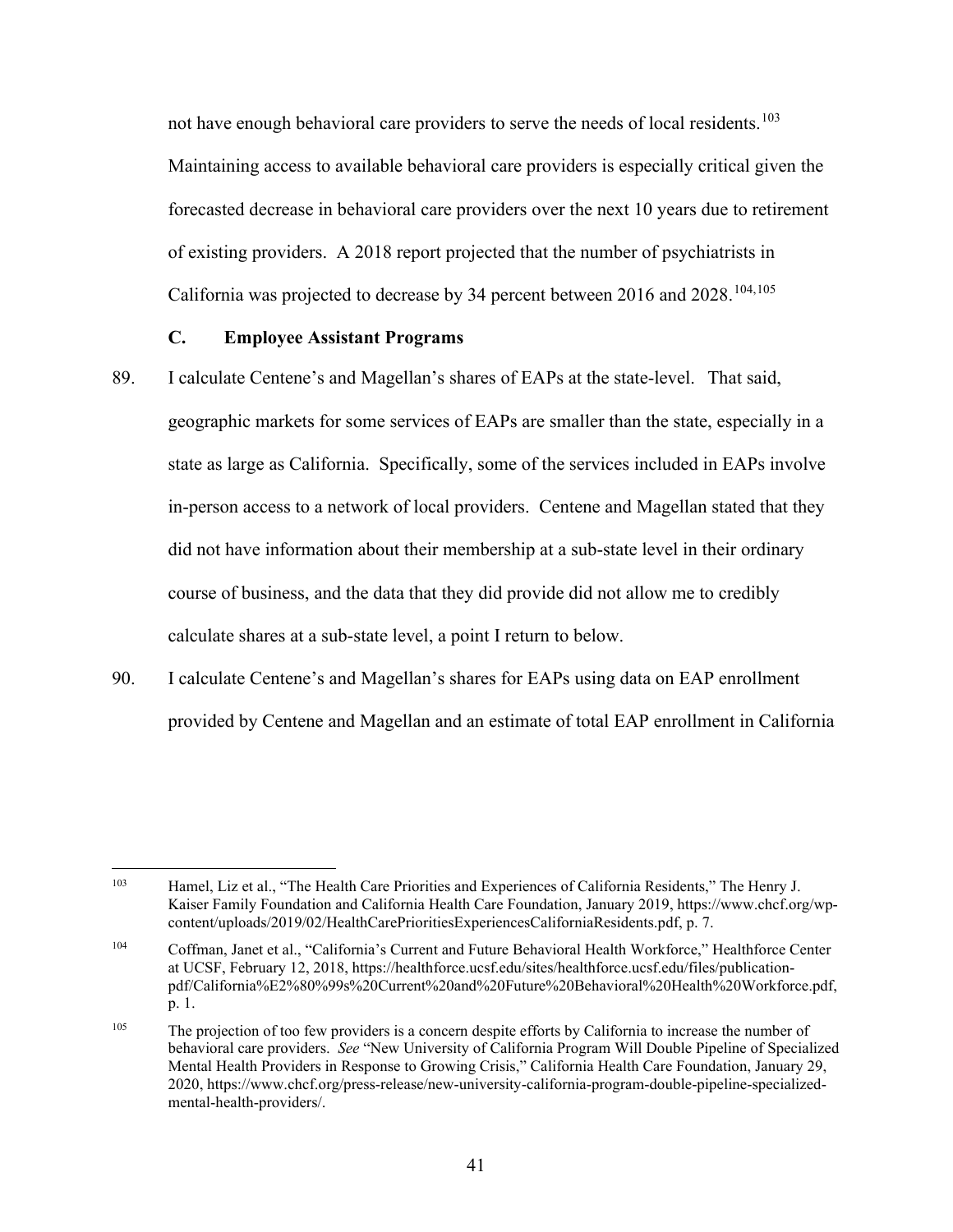based on data from the U.S. Bureau of Labor Statistics.<sup>[106](#page-44-0),107</sup> Centene's share in California is 6.7 percent and Magellan's share in California is 14.0 percent. Based on these state-level shares, post-acquisition, the HHI would increase by 188 points.

| Organization | Share    |
|--------------|----------|
| Centene      | $6.7\%$  |
| Magellan     | 14.0%    |
| Total        | $20.7\%$ |

| <b>Exhibit 6 - Centene and Magellan Shares for EAPs</b> |  |
|---------------------------------------------------------|--|
| California, 2020 <sup>108</sup>                         |  |

 or Magellan provide EAPs. *See* Appendix Exhibit C.5 for calculation details. **Note:** I calculate estimated shares as the percentages of total California EAP enrollees for which Centene

- acquisition because the geographic market for EAPs, specifically access to a local providers located where their employees reside.<sup>[109](#page-44-3)</sup> Many sellers of EAP services in 91. These state-level share estimates may be masking areas of greater overlap in smaller geographic areas of California. Accordingly, these state-level share estimates should be used with caution in an evaluation of the horizontal competitive impact of the proposed network of behavioral care providers, is smaller than California. Employers tend to purchase EAP services from sellers that sell access to a network of behavioral care California do not sell access to a state-wide network of behavioral care providers.
- 92. I requested data to perform a sensitivity analysis to examine whether Centene and Magellan's overlap is larger in some areas of California than others. As described above,

<span id="page-44-0"></span><sup>106</sup> Appendix Exhibit C.5 describes the calculations underlying this approach in detail.

<span id="page-44-1"></span><sup>107</sup>  EAP plans registered with the DMHC that were exempt from reporting their EAP enrollment to the I include both EAPs that are exempt from regulation by the DMHC and not exempt. There are 44 exempt DMHC. These include ComPsych Behavioral Health Corporation, ACI Specialty Benefits, Inc., and Aetna Behavioral Health, LLC.

<span id="page-44-2"></span><sup>108</sup> See Appendix Exhibit C.5.

<span id="page-44-3"></span><sup>109</sup> 109 "Employee Assistance Programs (EAPs)", Substance Abuse and Mental Health Services Administration, last modified September 16, 2021,<https://www.samhsa.gov/workplace/toolkit/provide-support>.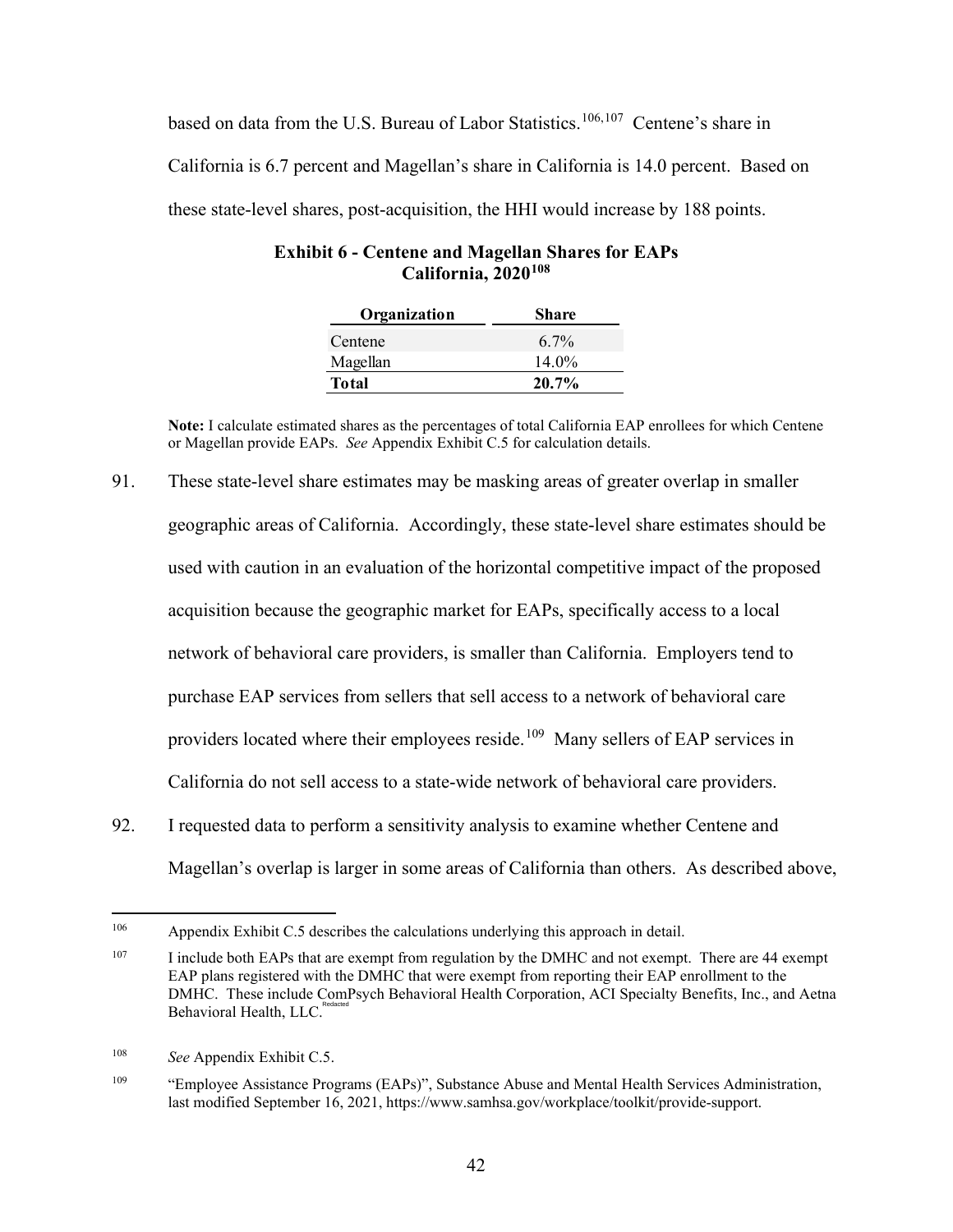Centene and Magellan stated that they did not have these data, which would have allowed me to perform such an analysis.<sup>[110](#page-45-0)</sup> As a result, I am unable to rule out the possibility that the acquisition would substantially lessen competition among sellers of EAP services.

sellers of EAP services that compete for state-wide accounts.<sup>111</sup> The State of California provides EAP services to over  $230,000$  state employees and their eligible dependents.<sup>112</sup> 93. Documentary evidence suggests that Centene and Magellan are among a small number of Until 2014, the State of California purchased EAP services from Centene.<sup>[113](#page-45-3)</sup> In 2014, the State of California put out a request for proposal (RFP) for EAP services.<sup>[114](#page-45-4)</sup> Only four sellers of EAP services responded to the RFP, and only two sellers met the State of California's requirements on provider network, costs, and ability to meet the terms of the contract. Magellan won the contract, and the only other bid that the State of California received that met its requirements was Centene. Centene and Magellan were the second and first choice of the State of California.<sup>[115](#page-45-5)</sup> Further, self-supplying EAP services is not

#### <span id="page-45-1"></span> 111 Redacted

#### <span id="page-45-2"></span> 112 Redacted

### <span id="page-45-4"></span> 114 Redacted

<span id="page-45-0"></span> 110 with the data provided by Centene and Magellan. Centene reported the location of some of its EAP enrollee). Magellan did not report the location of its enrollees. Magellan allocated EAP enrollment to In particular, Appendix Exhibit C.7 presents Centene's and Magellan's EAP shares by CBSA. I calculate the shares using as the denominator the employed population in each CBSA, and as the numerator Centene's or Magellan's EAP enrollment in each CBSA based on zip code level data provided by Centene and Magellan. Based on these data, Centene and Magellan have EAP shares substantially in excess of 100 percent in some CBSAs. It is difficult to interpret these shares for multiple reasons, including problems enrollment based on the location of the employer, rather than the location of the employee (*i.e.*, the locations based on providers' utilization in each zip code. Therefore, CBSAs with more EAP providers can have higher shares, even if these CBSAs do not have more enrollment. Further, the total employed population in each CBSA (the denominator I use in calculating the shares) is not enrolled in an EAP, and thus the shares by CBSA are not comparable to the state-level shares reported in the main report.

<span id="page-45-3"></span><sup>113</sup> 113 The California Department of Human Resources is the California government agency responsible for managing these benefits for employees of the State of California Redacted

<span id="page-45-5"></span> 115 EAP services that serve all 58 counties in California. The next three sellers of non-exempt EAP services Further reinforcing this point, Centene, Magellan, and Humana are the only three sellers of non-exempt that serve the largest share of counties are Aetna (57 of 58), Holman Professional Counseling (48 of 58),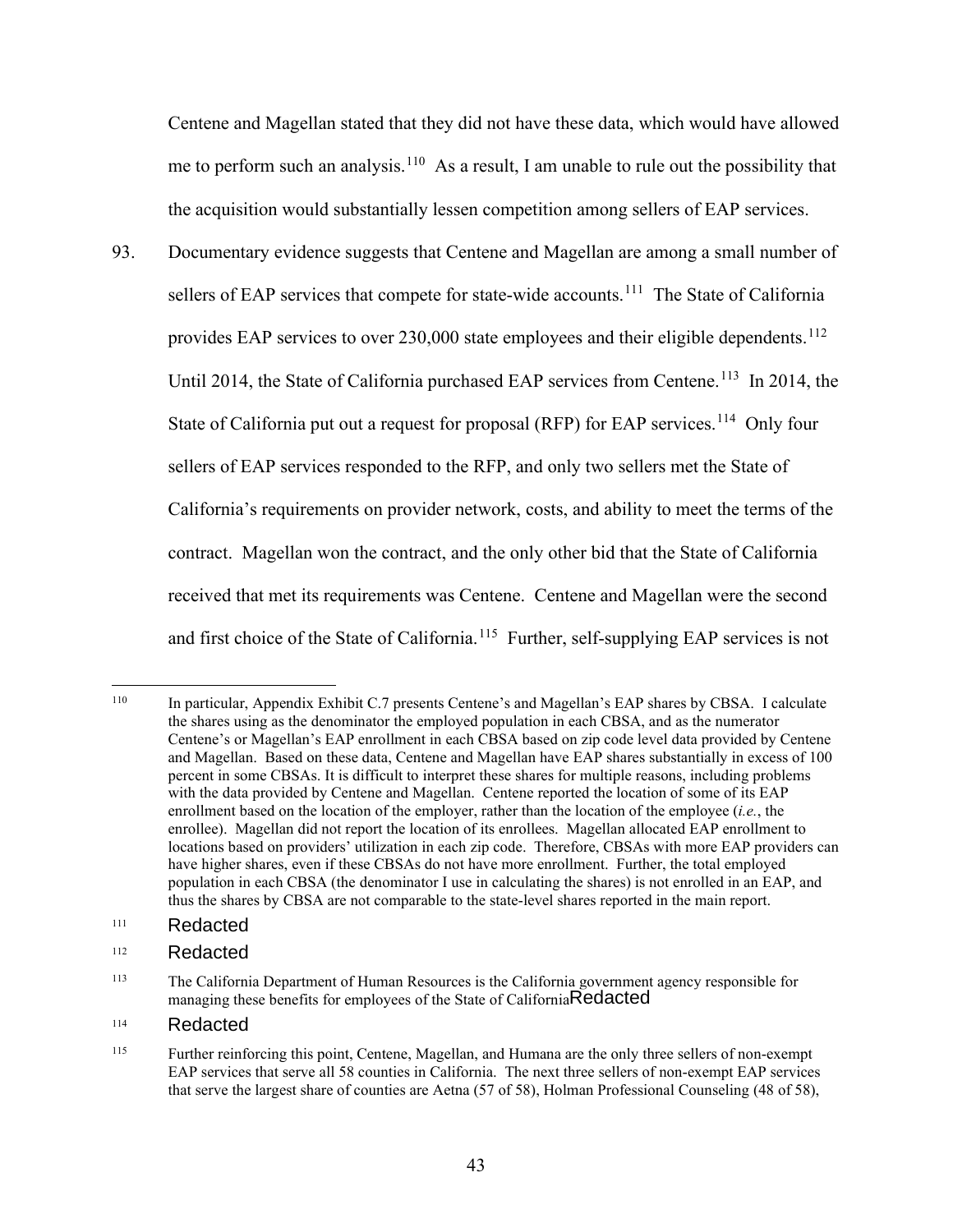an option for The State of California because of confidentiality concerns.<sup>116</sup> Therefore, Centene's acquisition of Magellan is likely to substantially lessen competition among sellers of EAP services to employers like the State of California.

- sellers of EAPs selling to other employers—is itself a source of concern. 94. A substantially lessening of competition among sellers of EAP services to large employers with a state-wide footprint—even absent a lessening of competition between
- 95. Given the small number of sellers of EAPs with state-wide providers networks in California, I recommend that either Centene or Magellan be required to divest its EAP business in California, including its contracts with providers for EAPs and its contracts with customers of EAPs. If it is Magellan that divests its EAP business, then those groups that currently contract with Magellan for EAP services should be given the option to switch to Centene on the same or better terms, as their contract with Magellan, for a short period following the acquisition. If it is Centene that divests its EAP business, then those groups that currently contract with Centene for EAP services should be given the option to switch to Magellan on the same or better terms, as their contract with Centene, for a short period following the acquisition. I note that some large state employers currently contract with Magellan for their EAPs, and that Magellan's state-wide share of EAPs is more than twice Centene's state-wide share of EAPs. To minimize the disruption associated with a divestiture, it is sensible for Magellan to divest its EAP business, rather than Centene.

<span id="page-46-0"></span> and Beacon Health Options (43 of 58). Data was unavailable for one seller of non-exempt EAP services— Health Advocate West. *See* "Health Plan Dashboard," California Department of Managed Health Care, accessed September 28, 2021, <https://www.dmhc.ca.gov/healthplandashboard.aspx>.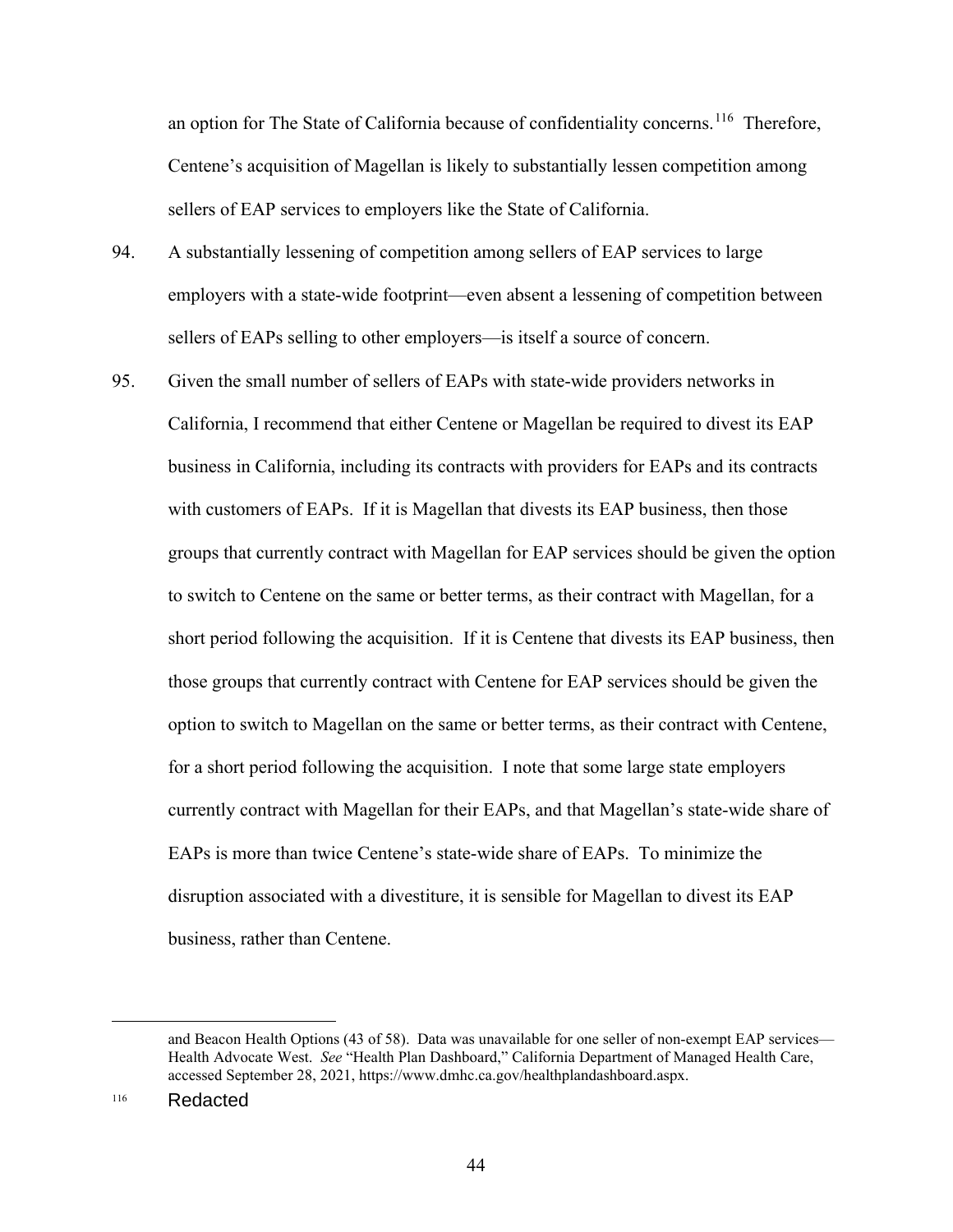### **D. Services of Pharmacy Benefit Managers**

- 96. Centene and Magellan both offer PBM services in California. Centene contracts with Envolve Pharmacy Solutions.<sup>[117](#page-47-0)</sup> Magellan contracts with sellers of commercial sellers of commercial healthcare financing services in California through its subsidiary, healthcare financing services in California through its subsidiary, Magellan Rx Management.<sup>[118](#page-47-1)</sup>
- 97. I calculate shares using national data on total prescription claims. PBMs and drug manufacturers negotiate drug prices nationally, and PBMs and sellers of healthcare financing services negotiate prices nationally.<sup>[119](#page-47-2)</sup> Accordingly, national-level shares are an appropriate geographic area to assess the competitive significance of Centene and Magellan in PBM services. Based on the data I was able to review, these shares are reported for combined healthcare financing service segment (non-public commercial, Medicare, Medicaid) and not reported separately by segment.
- 98. Neither Centene nor Magellan are among the largest six PBMs.

<span id="page-47-0"></span><sup>117</sup> Centene Corporation, Form 10-K for the Fiscal Year Ended December 31, 2020, p. 11; "Registered Pharmacy Benefit Management (PBM)," California Department of Managed Health Care, May 12, 2021, [https://www.dmhc.ca.gov/Portals/0/Docs/OPL/Registered%20Pharmacy%20Benefit%20Management%20\(](https://www.dmhc.ca.gov/Portals/0/Docs/OPL/Registered%20Pharmacy%20Benefit%20Management%20) PBM)%20-%205\_12\_2021.pdf?ver=2021-05-12-111748-260.

<span id="page-47-1"></span><sup>118</sup> 118 "Registered Pharmacy Benefit Management (PBM)," California Department of Managed Health Care, May 12, 2021, [https://www.dmhc.ca.gov/Portals/0/Docs/OPL/Registered%20Pharmacy%20Benefit%20Management%20\(](https://www.dmhc.ca.gov/Portals/0/Docs/OPL/Registered%20Pharmacy%20Benefit%20Management%20) PBM)%20-%205\_12\_2021.pdf?ver=2021-05-12-111748-260.

<span id="page-47-2"></span><sup>119</sup> 119 Garis, Robert I. et al., "Examining the Value of Pharmacy Benefit Management Companies," *American Journal of Health-System Pharmacy* Vol. 61, No. 1, 2004, pp. 81–85, at 83.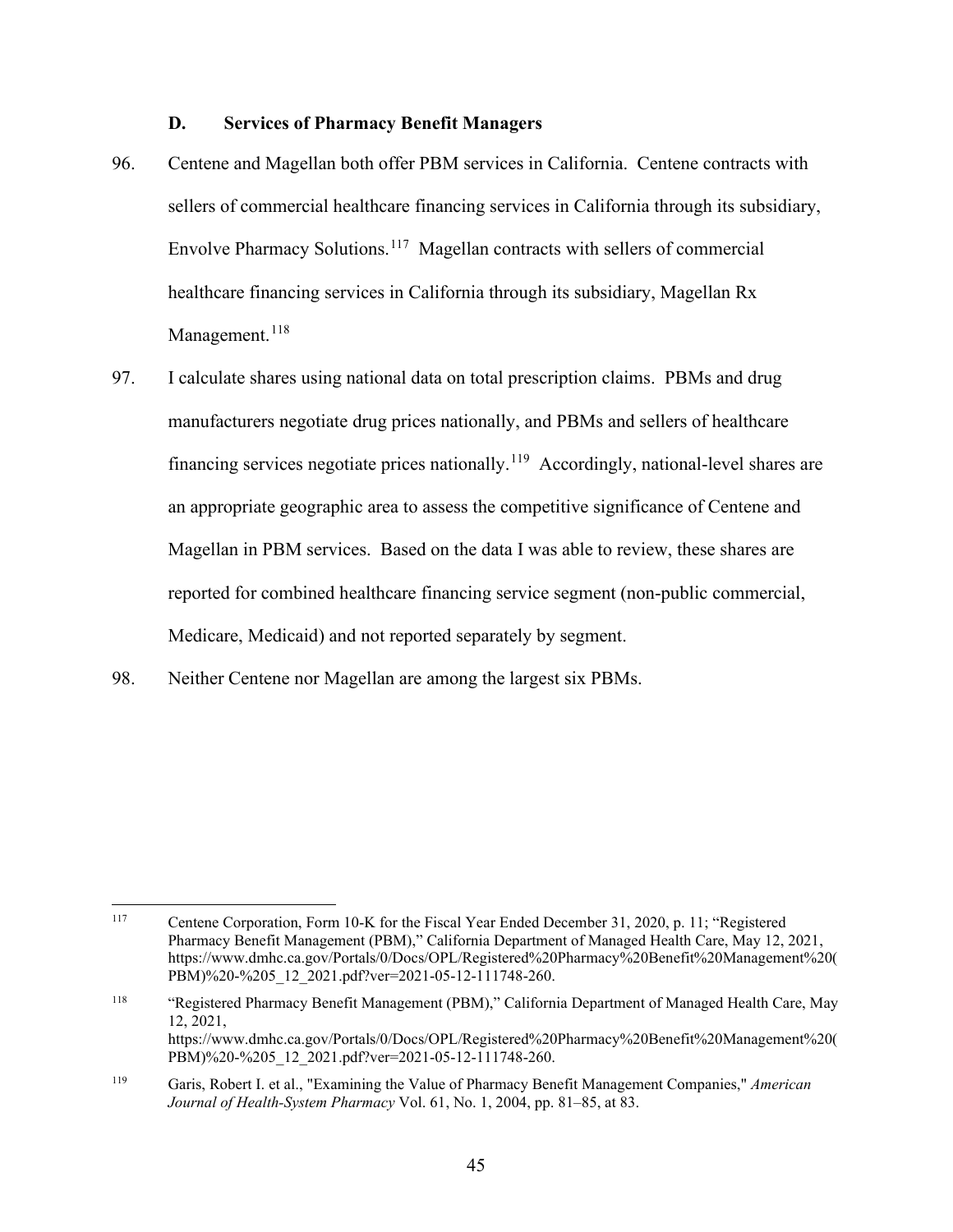99. Exhibit 7 shows shares for the six largest PBMs, as well as the shares for Centene and 96 percent of total national prescription claims, based on 2020 data.<sup>120</sup> Magellan, based on 2020 data. Together the six largest PBMs account for approximately

<span id="page-48-0"></span> 120 Fein, Adam J., "The Top Pharmacy Benefit Managers of 2020: Vertical Integration Drives Consolidation," Drug Channels Institute, April 6, 2021,<https://www.drugchannels.net/2021/04/the-top-pharmacy-benefit>managers-pbms.html.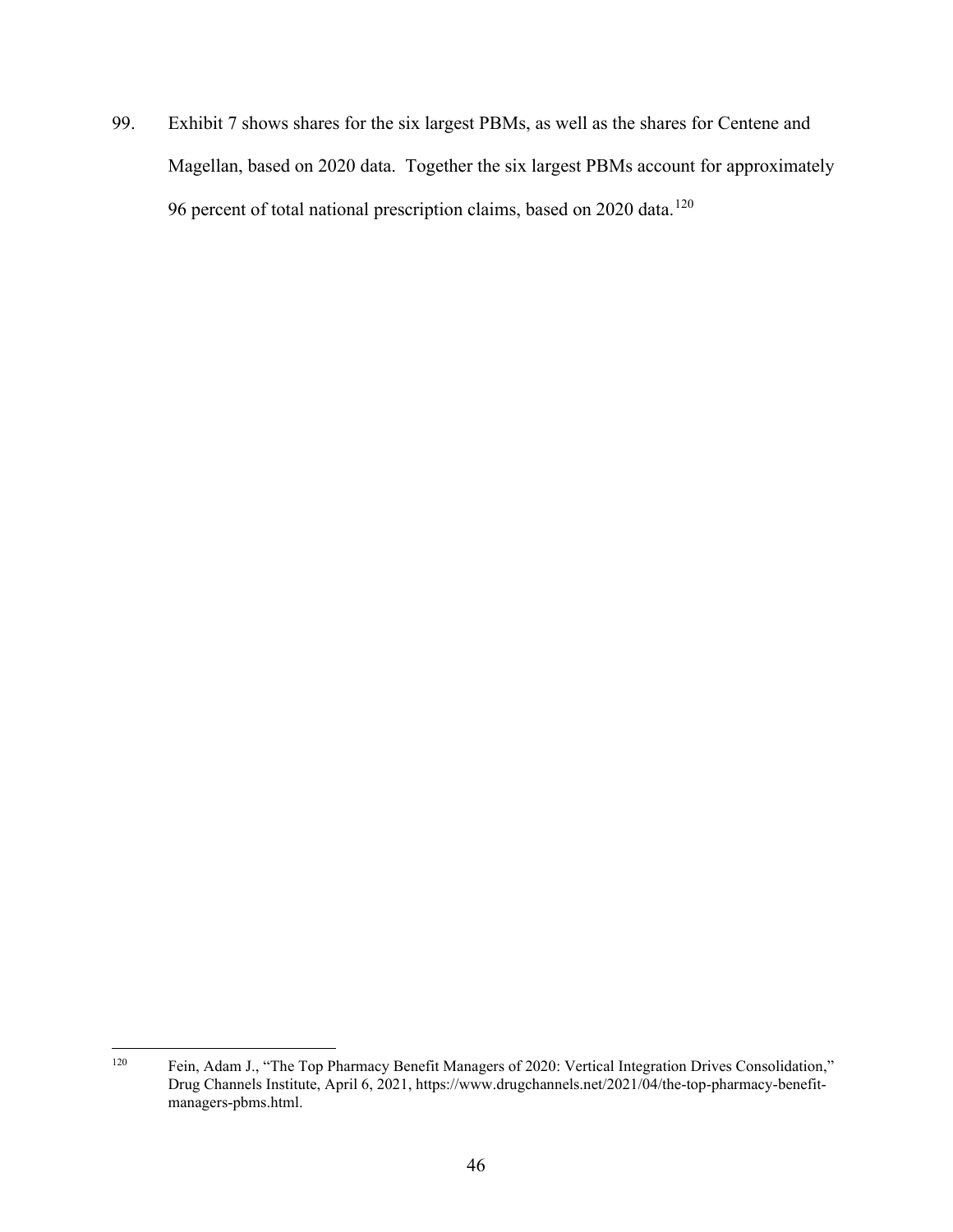## **Exhibit 7 - PBM Shares National, 2020[121](#page-49-0)**

| Organization                                   | <b>Share</b> |
|------------------------------------------------|--------------|
| CVS/Aetna                                      | 32%          |
| Cigna/Express Scripts                          | 24%          |
| United/Optum                                   | 21%          |
| Humana                                         | 8%           |
| MedImpact                                      | 6%           |
| Prime Therapeutics                             | $4\%$        |
| All Other PBMs, including Centene and Magellan | $4\%$        |

### **Notes:**

[1] Shares are calculated as percentages of total national prescription claims received by each organization. Total prescription claims include claims at a PBM's network pharmacies plus prescriptions filled by a PBM's mail and specialty pharmacies, as well as discount card claims.

[2] CVS Health's share excludes double-counted network claims for mail choice claims filled at CVS retail pharmacies.

 [3] Cigna's share includes claims from Cigna that fully transitioned to Express Scripts by the end of 2020 after Cigna acquired Express Scripts in 2018.<sup>122</sup> This share also includes claims from Ascent Health Services, which includes claims from Kroger Prescription Plans and partial-year claims from Prime Therapeutics (*see* note [4]).

[4] Prime Therapeutics' share excludes 2020 claims for which Ascent Health Services negotiated rebates and contracted the pharmacy network.

[5] All Other PBMs' share includes some cash pay prescriptions that use a discount card processed by one of the six largest PBMs.

100. Magellan won the contract to be the exclusive PBM for California's Medi-Cal program,

starting in  $2022$ <sup>[123](#page-49-2)</sup> Each of the six largest national PBMs is currently selling its PBM

<span id="page-49-0"></span><sup>121</sup> 121 Fein, Adam J., "The Top Pharmacy Benefit Managers of 2020: Vertical Integration Drives Consolidation," Drug Channels Institute, April 6, 2021,<https://www.drugchannels.net/2021/04/the-top-pharmacy-benefit>managers-pbms.html.

<span id="page-49-1"></span><sup>122</sup> "Cigna Closes \$54 Billion Purchase of Express Scripts," CNBC, December 20, 2018, [https://www.cnbc.com/2018/12/20/cigna-closes-54-billion-purchase-of-express-scripts.html.](https://www.cnbc.com/2018/12/20/cigna-closes-54-billion-purchase-of-express-scripts.html)

<span id="page-49-2"></span><sup>123</sup>  Cal Rx Transition," California Department of Health Care Services, last modified September 3, 2021, 123 "Medi-Cal Rx: Transitioning Medi-Cal Pharmacy Services from Managed Care to Fee-For-Service Frequently Asked Questions," California Department of Health Care Services, last modified June 30, 2020, [https://www.dhcs.ca.gov/provgovpart/pharmacy/Documents/MRX-FAQ-V3-6-30-20.pdf,](https://www.dhcs.ca.gov/provgovpart/pharmacy/Documents/MRX-FAQ-V3-6-30-20.pdf) pp. 3–4; "Medi[https://www.dhcs.ca.gov/provgovpart/pharmacy/Pages/Medi-CalRX.aspx.](https://www.dhcs.ca.gov/provgovpart/pharmacy/Pages/Medi-CalRX.aspx)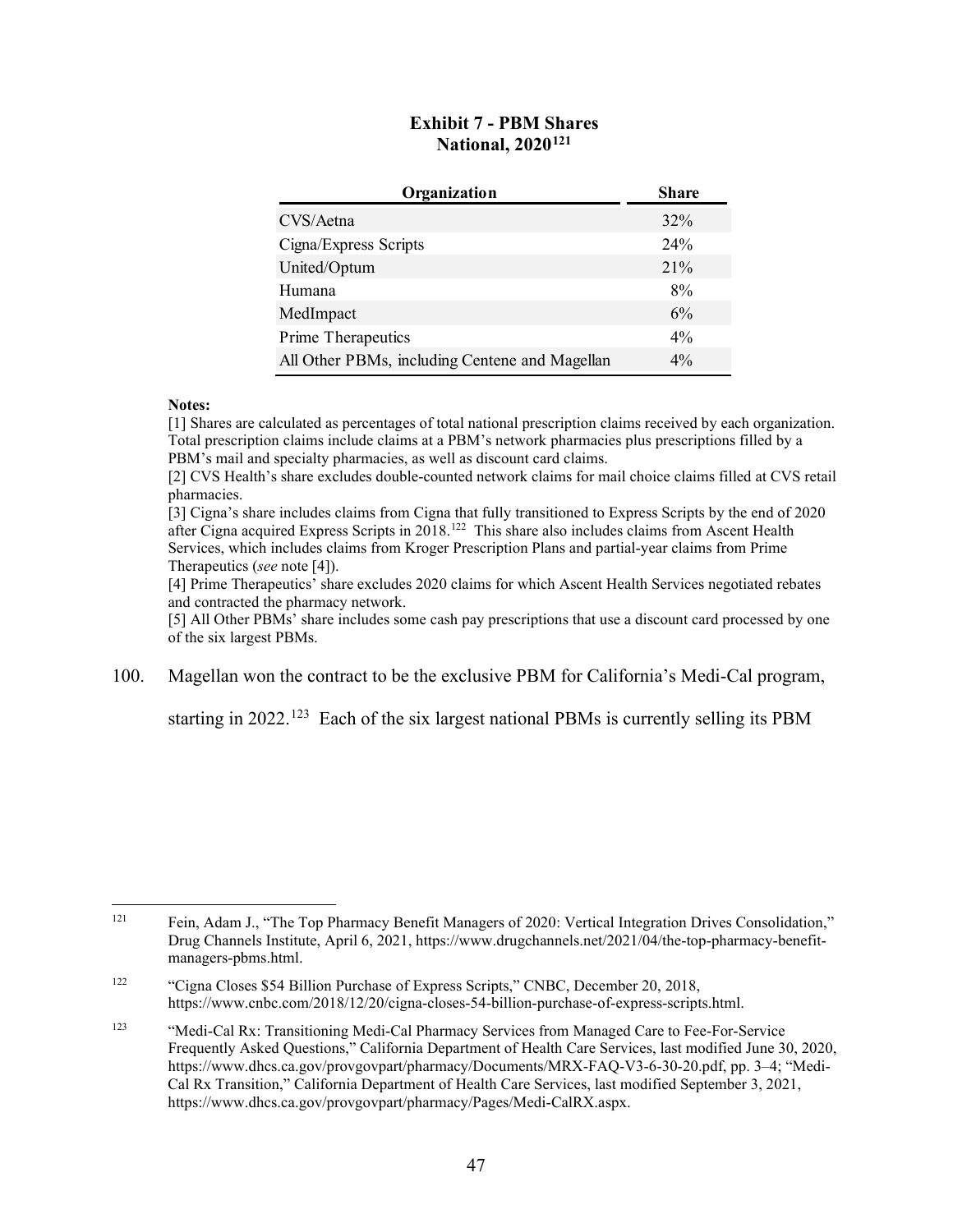services for managed Medicaid in other states.<sup>[124,](#page-50-0)[125](#page-50-1)</sup> If California were to reopen the bidding process for its Medi-Cal PBM program, it is possible that at least some of the six national PBMs would be competitive in the state's Medi-Cal procurement process in the future. Based on Centene's and Magellan's small shares in PBM services and additional evidence described above, the proposed acquisition is not likely to substantially lessen competition among PBMs.

# **E. Specialty Pharmacy Services**

101. Centene and Magellan both offer specialty pharmacy services in California.<sup>126</sup> Typically, specialty pharmacies ship to customers anywhere in the U.S.<sup>[127](#page-50-3)</sup> Accordingly, I calculate

<span id="page-50-0"></span><sup>124</sup>  Fiscal Year Ended December 31, 2020, p. 3; "Humana Health Horizons in Florida," Humana, accessed Solutions," Prime Therapeutics, accessed September 12, 2021, 124 CVS Health Corporation, Form 10-K for the Fiscal Year Ended December 31, 2020, p. 2; "Powering Your Success in Regulated Markets," Express Scripts, accessed September 12, 2021,<https://www.express>scripts.com/corporate/Regulated-Markets#medicaid; UnitedHealth Group Incorporated, Form 10-K for the September 12, 2021,<https://www.humana.com/medicaid/florida-medicaid>; "Who We Serve," MedImpact, accessed September 12, 2021, <https://www.medimpact.com/clients/who-we-serve>; "Medicaid: Services + <https://www.primetherapeutics.com/en/services-solutions/Medicaid.html>.

<span id="page-50-1"></span><sup>125</sup> As of 2016, 35 states used PBMs to administer some services for their Medicaid prescription drug benefits. Dranove, David, Christopher Ody, and Amanda Starc, "A Dose of Managed Care: Controlling Drug Spending in Medicaid," *American Economic Journal: Applied Economics* Vol. 13, No. 1, January 2021, pp. 170–197.

<span id="page-50-2"></span><sup>126</sup> **Redacted** 

<span id="page-50-3"></span> 127 pharmacies do have physical locations in California. If I were to assume that only specialty pharmacies below [1.6] percent, and post-acquisition HHI would increase by less than [15] points. Fein, Adam J., "The Pharmacy, accessed September 12, 2021, <https://www.krogerspecialtypharmacy.com/contact>; "Pharmacy Furthermore, if geographic proximity was necessary, then Magellan would not be imposing competitive constraints because Magellan does not have any physical location in California. Many other specialty with physical locations in California and Magellan competed in California, and that shares were proportionate to national shares then Centene's shares would be [4.7] percent, Magellan's shares would be Top Pharmacy Benefit Managers of 2020: Vertical Integration Drives Consolidation," Drug Channels Institute, April 6, 2021,<https://www.drugchannels.net/2021/04/the-top-pharmacy-benefit-managers>pbms.html; "Medi-Cal Contracted Specialty Pharmacy Locations for Blood Factors," California Department of Health Care Services, last modified September 1, 2021, [https://www.dhcs.ca.gov/provgovpart/pharmacy/Pages/BloodFactors.aspx;](https://www.dhcs.ca.gov/provgovpart/pharmacy/Pages/BloodFactors.aspx) "Contact," Kroger Specialty Locations," AmerisourceBergen US Bioservices, accessed September 12, 2021,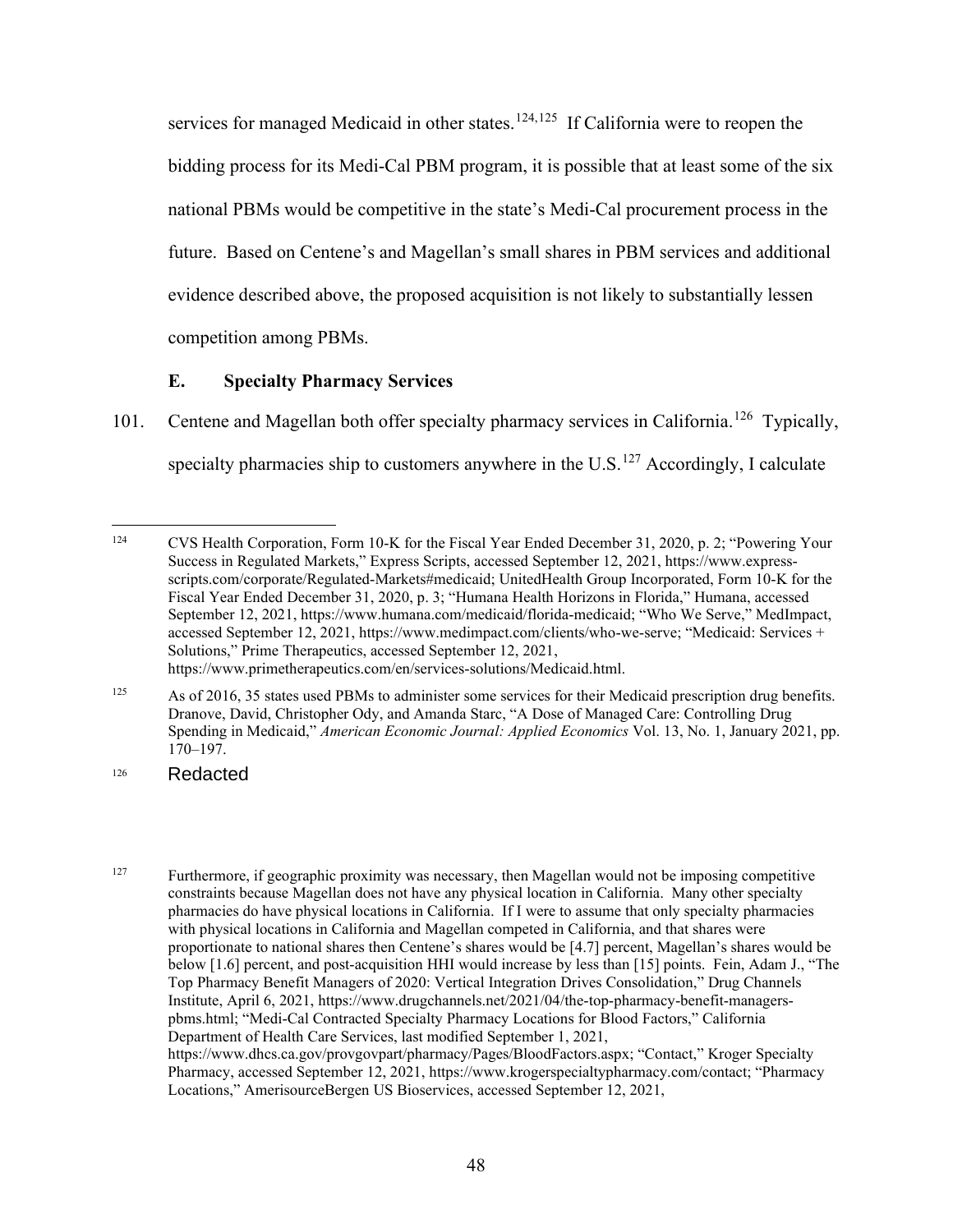separately by segment. shares using national data on total prescription revenue from specialty drugs. Based on the data I was able to review, these shares are reported for combined healthcare financing service segment (non-public commercial, Medicare, Medicaid) and not reported

 among the ten largest sellers of specialty pharmacies, with a share of less than one 102. Exhibit 8 shows the share of total prescription revenue from specialty drugs for the ten largest specialty pharmacies, based on 2020 data. The four largest account for 75 percent of the total revenue for specialty drugs, based on 2020 data. Centene is the fifth-largest seller of specialty pharmacy services, with a share of only three percent. Magellan is not percent. These national shares suggest that the proposed acquisition is not likely to substantially lessen competition among specialty pharmacies.

<https://www.usbioservices.com/locations>; "Locations," AHF Pharmacy, accessed September 12, 2021, [https://locations.ahfpharmacy.org/](https://locations.ahfpharmacy.org); "Locations," Ambers Specialty Pharmacy, accessed September 12, 2021,<https://www.amberpharmacy.com/locations>/.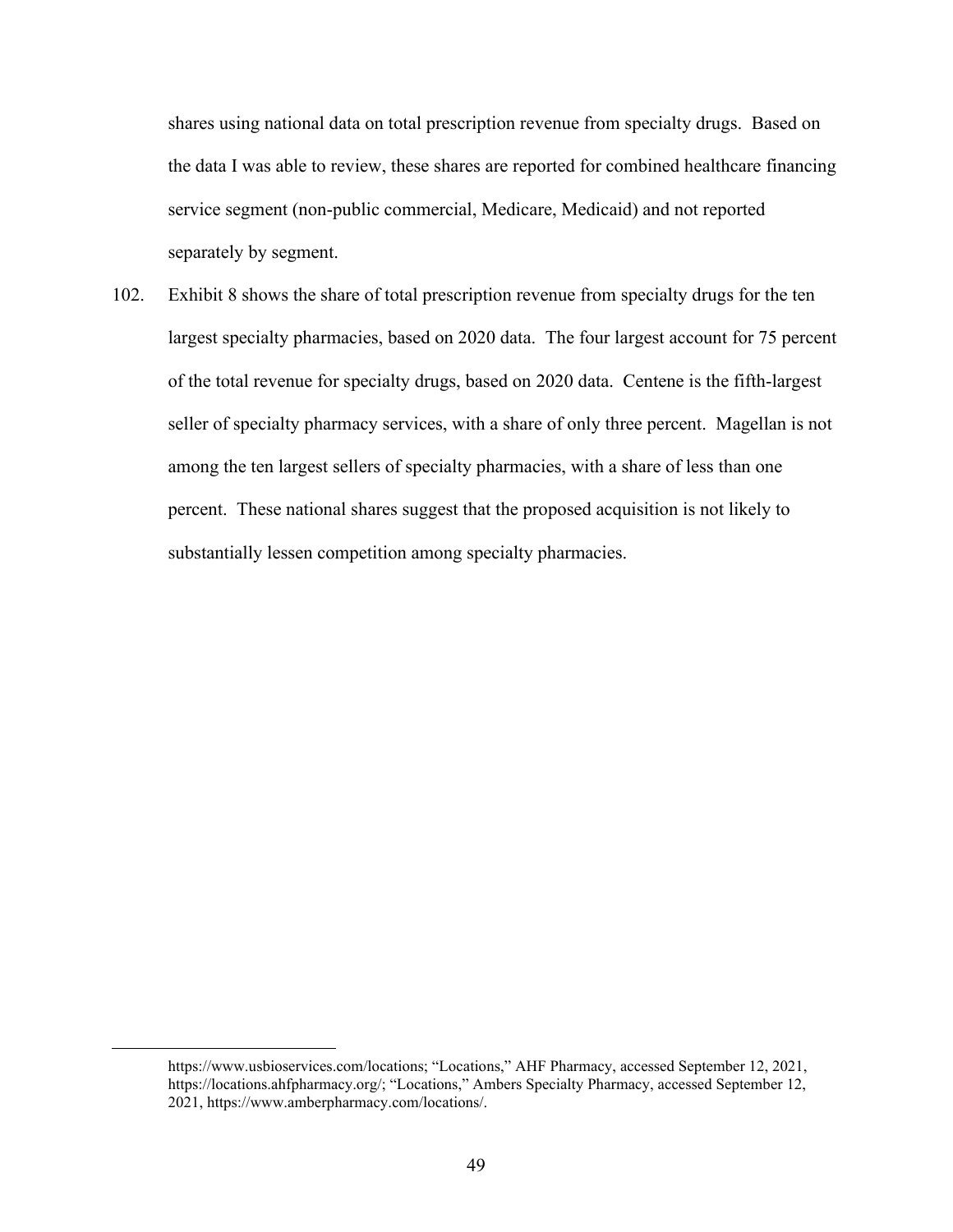| Organization                   | <b>Share</b> |
|--------------------------------|--------------|
| CVS/Aetna                      | 27%          |
| Cigna/Express Scripts          | 21%          |
| United/Optum                   | 14%          |
| Walgreens Boots Alliance       | 13%          |
| Centene                        | $3\%$        |
| Humana                         | 2%           |
| Kroger                         | $2\%$        |
| McKesson                       | $1\%$        |
| CarePathRx                     | $1\%$        |
| AmerisourceBergen              | $1\%$        |
| Magellan                       | $\leq$ 1%    |
| All Other Specialty Pharmacies | 15%          |
| Total                          | 100%         |

### **Exhibit 8 - Specialty Pharmacy Shares National, 2020[128](#page-52-0)**

### **Notes**:

 and mail pharmacies. It excludes revenues from network pharmacies of PBM-owned specialty pharmacies and infusion services covered by medical benefit. [1] Shares are calculated as percentages of total national prescription revenue from specialty drugs earned by each organization. Prescription revenue from specialty drugs includes revenues from retail, specialty,

 revenues from Anthem and Coventry, which switched from Express Scripts to CVS in 2019. [2] CVS Health's share includes revenues from CVS Caremark Specialty Pharmacy, CVS retail pharmacies, and revenues from various acquisitions completed in 2019. This share also includes specialty

 excludes revenues from Anthem and Coventry which switched from Express Scripts to CVS in 2019. [3] Cigna/Express Scripts' share includes revenues from Accredo and Freedom Fertility. This share Cigna acquired Express Scripts in 2018.[129](#page-52-1) 

 the name BriovaRx. [4] UnitedHealth's specialty pharmacy subsidiary, Optum Specialty Pharmacy, previously operated under

 [5] Walgreens Boots Alliance's share includes revenues from various acquisitions completed in 2019. This share includes revenues from AllianceRx, which is jointly owned by Walgreens Boots Alliance and Prime Therapeutics. Prime Therapeutics is owned by BlueCross BlueShield.<sup>130</sup>

[6] Centene' share includes revenues from AcariaHealth, Exactus Pharmacy Solutions, Foundation Care, and PANTHERx Rare Pharmacy.

 the Patient Assistance Pharmacy which previously operated under the name Care Advantage. [7] McKesson's share includes revenues from Specialty Pharmacy Solutions, Biologics by McKesson, and

 [8] CarePathRx's share includes revenues from BioPlus Specialty Pharmacy, ExactCare Pharmacy, and the management services organization of Chartwell Pennsylvania.

## <span id="page-52-0"></span>**VI. ANALYSIS OF VERTICAL CONCERNS**

<span id="page-52-2"></span><span id="page-52-1"></span>103. Centene offers its enrollees the full set of healthcare financing services. Magellan sells

behavioral-specific healthcare financing services, PBM services, and specialty pharmacy

services to Centene's competitors in markets for the sale of healthcare financing services.<br>
50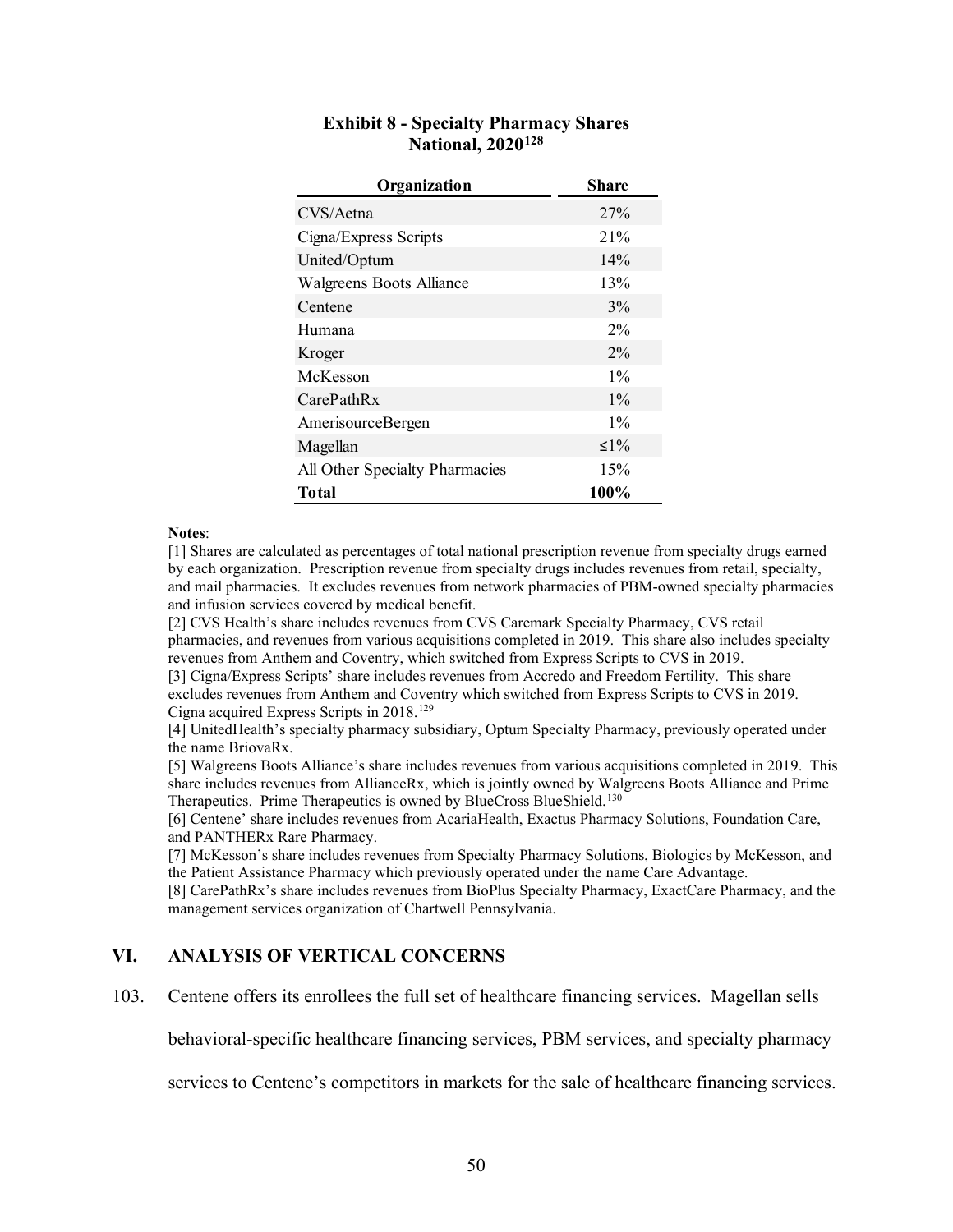for example. I refer to the last two concerns as "indirect" vertical concerns. In this Accordingly, Centene's proposed acquisition of Magellan could create vertical competition concerns. First, the proposed acquisition could affect Magellan's willingness to contract with other sellers of healthcare financing services (Centene's competitors) or affect the prices that Magellan negotiates with Centene's competitors in the markets for the sale of healthcare financing services. I refer to this concern as a "direct" vertical concern. Second, post-acquisition Centene could potentially obtain competitively sensitive information about its competitors through Magellan. Finally, the proposed acquisition could disrupt the continuity of care for the enrollees of Centene's competitors, such as Blue Shield if, post-acquisition, Magellan no longer contracts with Blue Shield, section, I examine these potential vertical concerns.

### **A. Direct Vertical Concerns**

- 104. Centene's proposed acquisition of Magellan could affect Magellan's willingness to contract with Centene's competitors in markets for the sale of healthcare financing services or the prices that Magellan negotiates with Centene's competitors.
- 105. This direct vertical concern is a possible result of the potential post-acquisition change in Magellan's incentives. Pre-acquisition Magellan has the incentive to maximize its profits and does not consider the effect of its strategic decisions on the profits of Centene. Postacquisition Centene and Magellan are likely to maximize their combined profits.

<sup>128</sup> Fein, Adam J., "DCI's Top 15 Specialty Pharmacies of 2020: PBMs Expand Amid the Shakeout—While Walgreens' Outlook Dims," Drug Channels Institute, May 4, 2021, <https://www.drugchannels.net/2021/05/dcis-top-15-specialty-pharmacies-of.html>.

<sup>129</sup> "Cigna Closes \$54 Billion Purchase of Express Scripts," CNBC, December 20, 2018, [https://www.cnbc.com/2018/12/20/cigna-closes-54-billion-purchase-of-express-scripts.html.](https://www.cnbc.com/2018/12/20/cigna-closes-54-billion-purchase-of-express-scripts.html)

<sup>130</sup>  Central Specialty Pharmacy and Mail Services Company," Prime Therapeutics, April 3, 2017, 130 "Walgreens and Prime Therapeutics Complete Formation of *AllianceRx Walgreens Prime*, a Combined <https://www.primetherapeutics.com/en/news/pressreleases/2017/alliancerx-walgreens-prime-release.html>.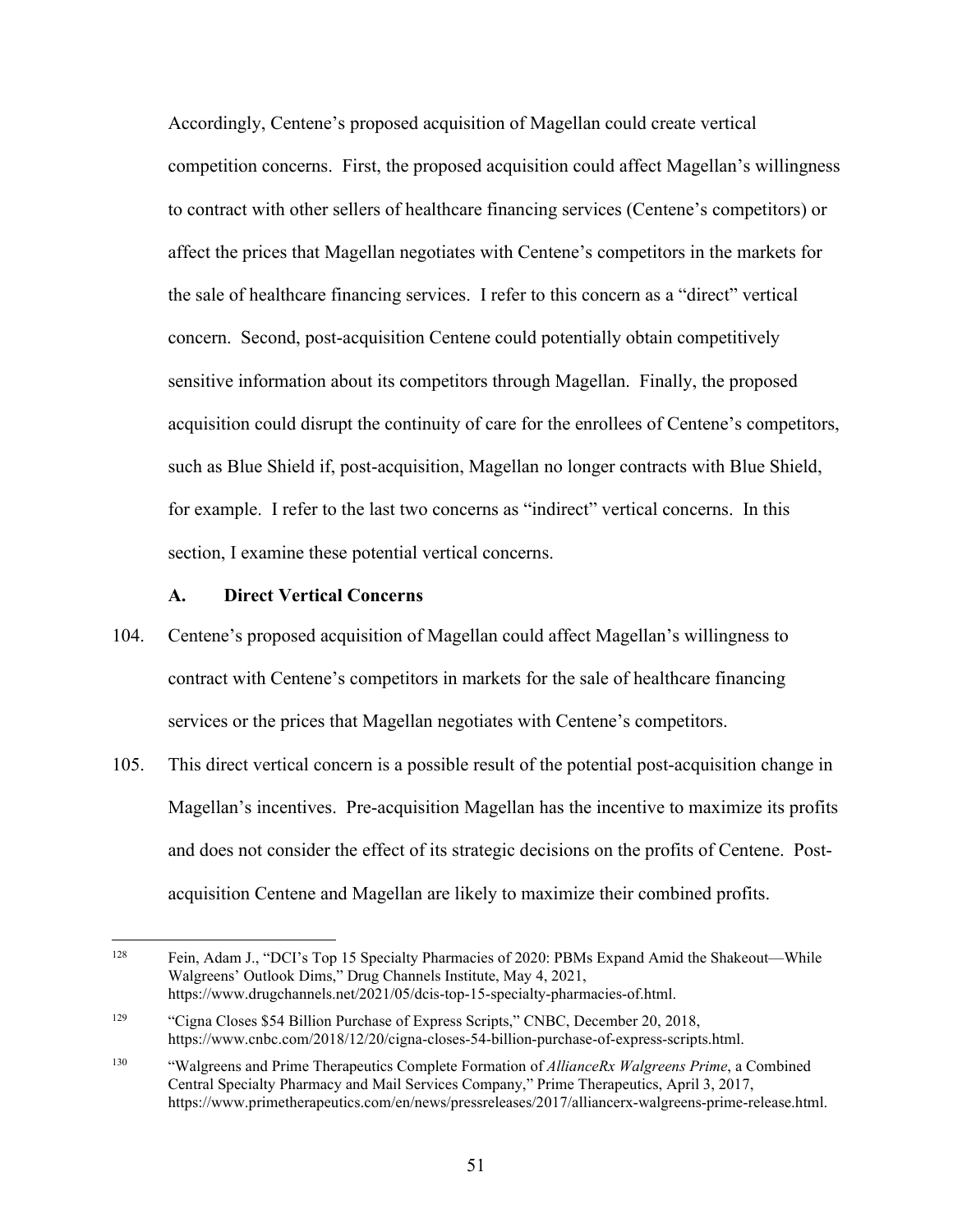- to contract with Centene's competitors at pre-acquisition prices or to contract at all would 106. This possible change in Magellan's incentives could affect Magellan's post-acquisition decisions with respect to Centene's competitors. Post-acquisition Magellan likely would take Centene's profitability into account. If, by contracting with Centene's competitors, Magellan strengthens them, then it is possible that post-acquisition Magellan's incentives decrease post-acquisition. This is because post-acquisition Magellan faces a new "cost" of contracting with Centene's competitors: that doing so decreases Centene's profitability. In this case, Magellan may have an incentive to charge higher prices to Centene's competitors and may have a reduced incentive to contract with Centene's competitors at all.
- 107. I assess the extent to which the proposed acquisition is likely to change Magellan's incentives using the methodology of a vertical gross upward pricing pressure index ("vGUPPI"). In the section, I describe the vGUPPI methodology and report vGUPPI estimates based on the data available at the state-level. Data to estimate the vGUPPIs are not available at a geographic area smaller than the state. These state-level estimates provide an indication of the direct vertical concern associated with Centene's proposed acquisition of Magellan.

# **1. vGUPPI Methodology**

with Centene's competitors.<sup>131</sup> The larger the profit that Centene would lose if Magellan 108. The vGUPPI quantifies the profit that Centene would lose if Magellan were to contract

<span id="page-54-0"></span> 131 (2013). I perform my analysis using the vGUPPI framework developed in Rogerson (2020). The Rogerson vGUPPI framework was used in public analyses of the effects of the News Corp./DirecTV merger, the Comcast/NBCU merger, and the AT&T/Time Warner merger. The Rogerson vGUPPI framework is The vGUPPI framework was developed in two different articles: Rogerson (2020) and Salop and Moresi appropriate for analyzing the effect of a merger or acquisition between a "downstream" firm and an "upstream" input supplier that negotiates over the price at which it sells its inputs to the competitors of the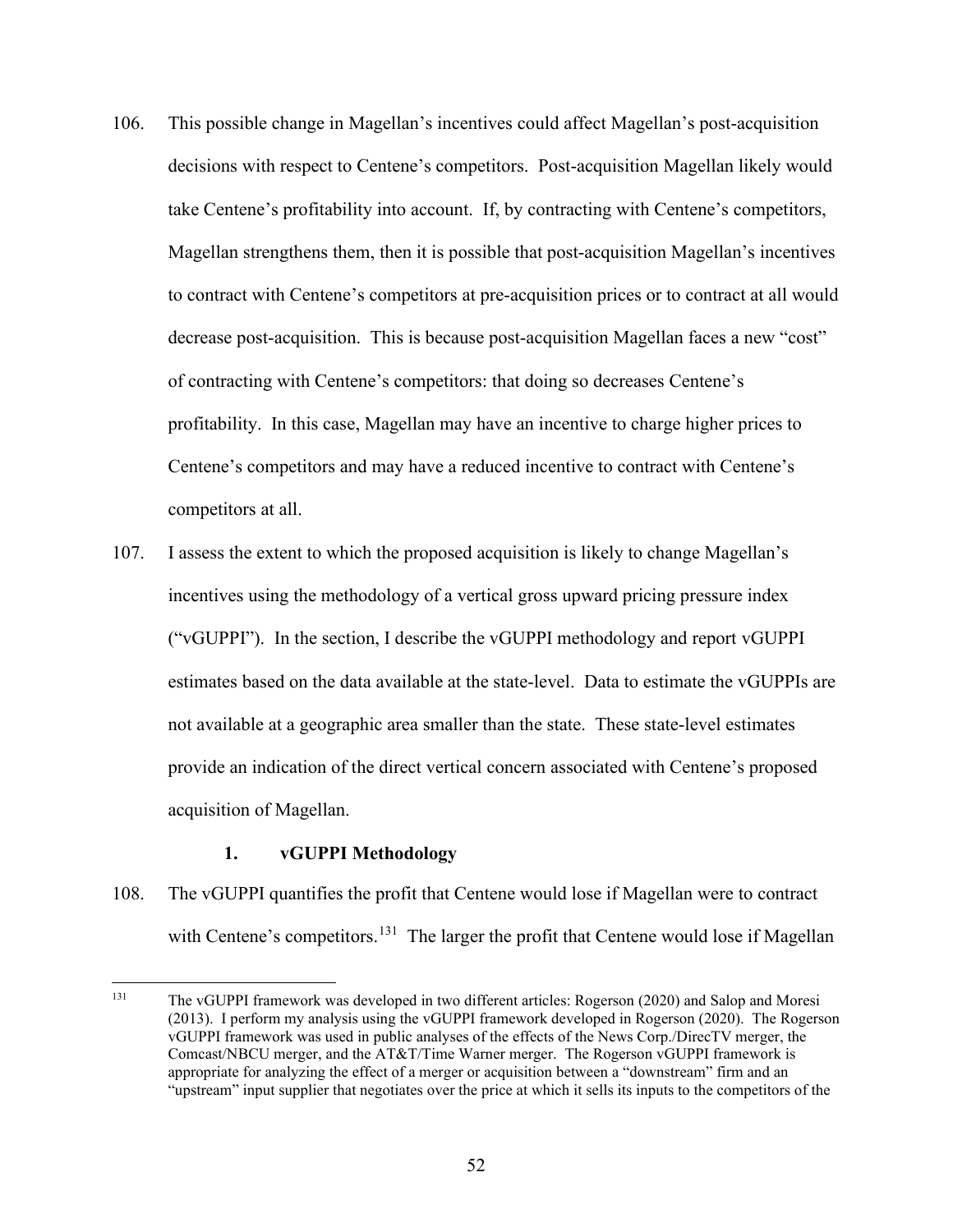profits are "costly" to Magellan post-acquisition. The vGUPPI provides a way of contracts with Centene's competitors, the larger the vGUPPI. Because Magellan takes into account Centene's profits post-acquisition, strategic decisions that lower Centene's quantifying how much more costly it is to contract with Centene's competitors. Using this framework, I report the "gross price effect," which is an estimate of how much more Centene's competitors would be expected to pay Magellan post-acquisition for its services.

109. There are two main factors that affect the vGUPPI and, therefore, my conclusions:<sup>132</sup>

 **Centene's competitors.** Magellan's competitive significance as a supplier to Centene's competitors have good substitutes to contracting with Magellan for these a. **Magellan's competitive significance as a potential seller of behavioral-specific healthcare financing services, PBM services, and specialty pharmacy services to**  Centene's competitors affects the likelihood that the employers/enrollees of Centene's competitors would switch to an alternative seller of healthcare financing services. If the decision of a seller of healthcare financing services not to contract with Magellan has a small effect on employers'/enrollees' choice of that seller of healthcare financing services, then—all else equal—the vGUPPI would be lower. If services, then—all else equal—the vGUPPI would be lower.

 framed in such an institutional framework. *See* Rogerson, William P., "Modelling and Predicting the *of Economics* Vol. 53, No. 2, 2020, pp. 407–436. Another vGUPPI analysis, developed by Salop and Moresi, applies to settings in which the upstream firm sets prices unilaterally. *See* Moresi, Serge, and downstream firms. A seller of healthcare financing services that merges with a seller of behavioral-specific healthcare financing services, a seller of PBM services, of a seller of specialty pharmacy services could be Competitive Effects of Vertical Mergers: The Bargaining Leverage Over Rivals Effect," *Canadian Journal*  Steven C. Salop, "vGUPPI: Scoring Unilateral Pricing Incentives in Vertical Mergers." *Antitrust Law Journal* Vol. 79, No. 1, 2013, pp. 185–214.

<span id="page-55-0"></span> 132 *See* Appendix B for details.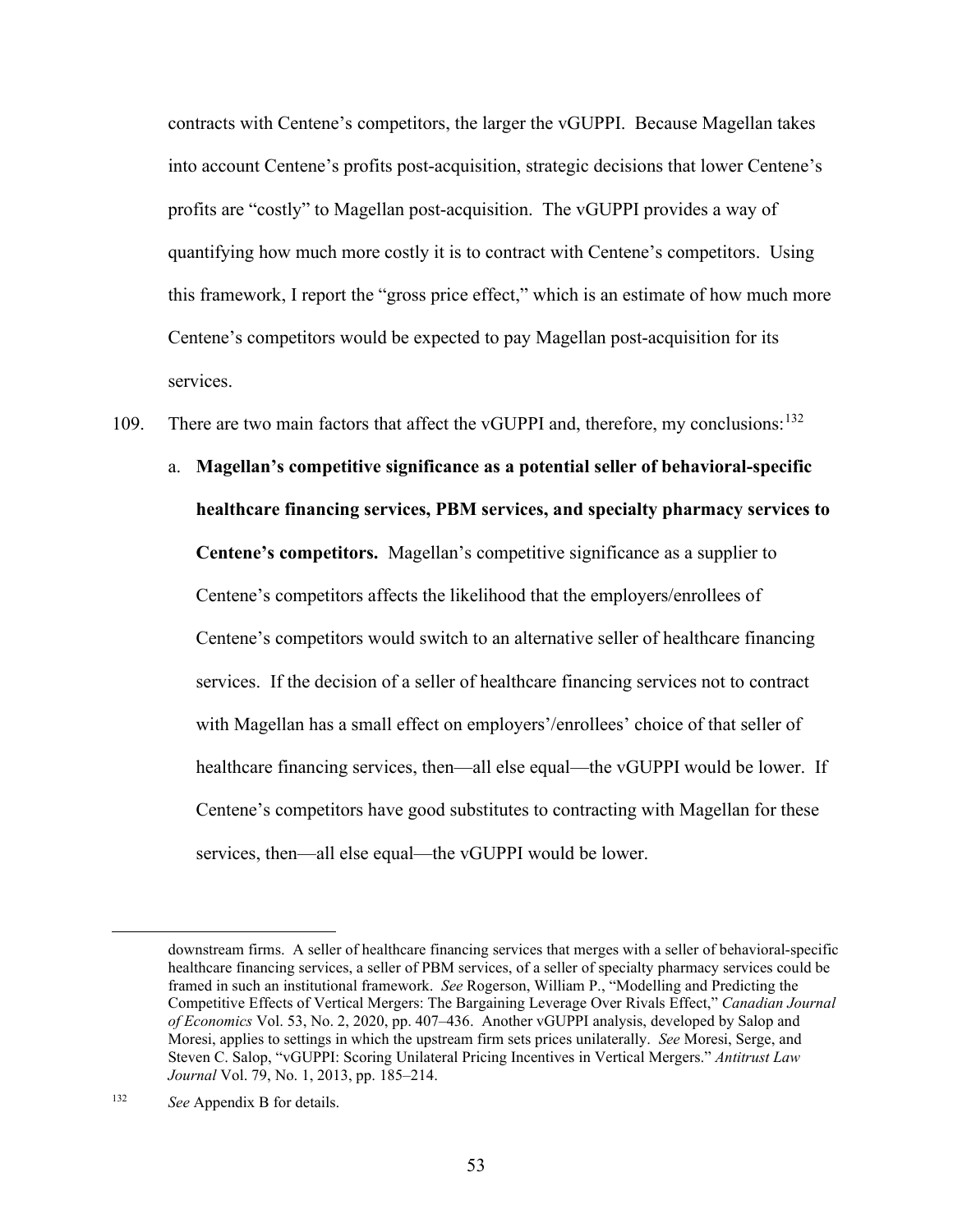- b. **Centene's share of healthcare financing services.** Centene's share of healthcare services—switch specifically to Centene. If the likelihood those employers/enrollees switch to Centene is low, then—all else equal—the vGUPPI would be lower. financing services in an indicator of the likelihood that those employers/enrollees who switch to another seller of healthcare financing services—if their seller of healthcare financing services no longer contracts with Magellan for behavioralspecific healthcare financing services, PBM services, or specialty pharmacy
- 110. Two practically necessary—but not sufficient—conditions for the proposed acquisition to potentially raise direct vertical concerns are:
	- services, or specialty pharmacy services; and a. There are sellers of healthcare financing service that compete with Centene and that contract with Magellan for behavioral-specific healthcare financing services, PBM
	- b. These sellers of healthcare financing services that compete with Centene have employers/enrollees who could switch to Centene.<sup>[133,](#page-56-0)134</sup>

# **2. Behavioral-Specific Healthcare Financing Services**

111. Magellan sells behavioral specific healthcare financing services to sellers of healthcare financing services that decide to contract with Magellan for behavioral-specific financing services. Some of these sellers of healthcare financing services compete with Centene—

<span id="page-56-0"></span><sup>133</sup> in each segment. In Appendix Exhibit C.8, I evaluate whether these two conditions are met for each of Magellan's customers

<span id="page-56-1"></span><sup>134</sup> Magellan is a second choice for.<br>54 There could be theoretical competitive concern even absent these conditions, but such concerns would be of little practical significance. The concern would be that Magellan is the second choice of sellers of healthcare financing services, that as the second choice, Magellan would be constraining the first choice, and that the proposed acquisition would reduce the amount of competitive constraint that Magellan imposes on the first choice. I restrict my analysis to vertical concerns for Magellan's actual customers because I lack data with which to calculate vGUPPIs for other customers and do not know which other customers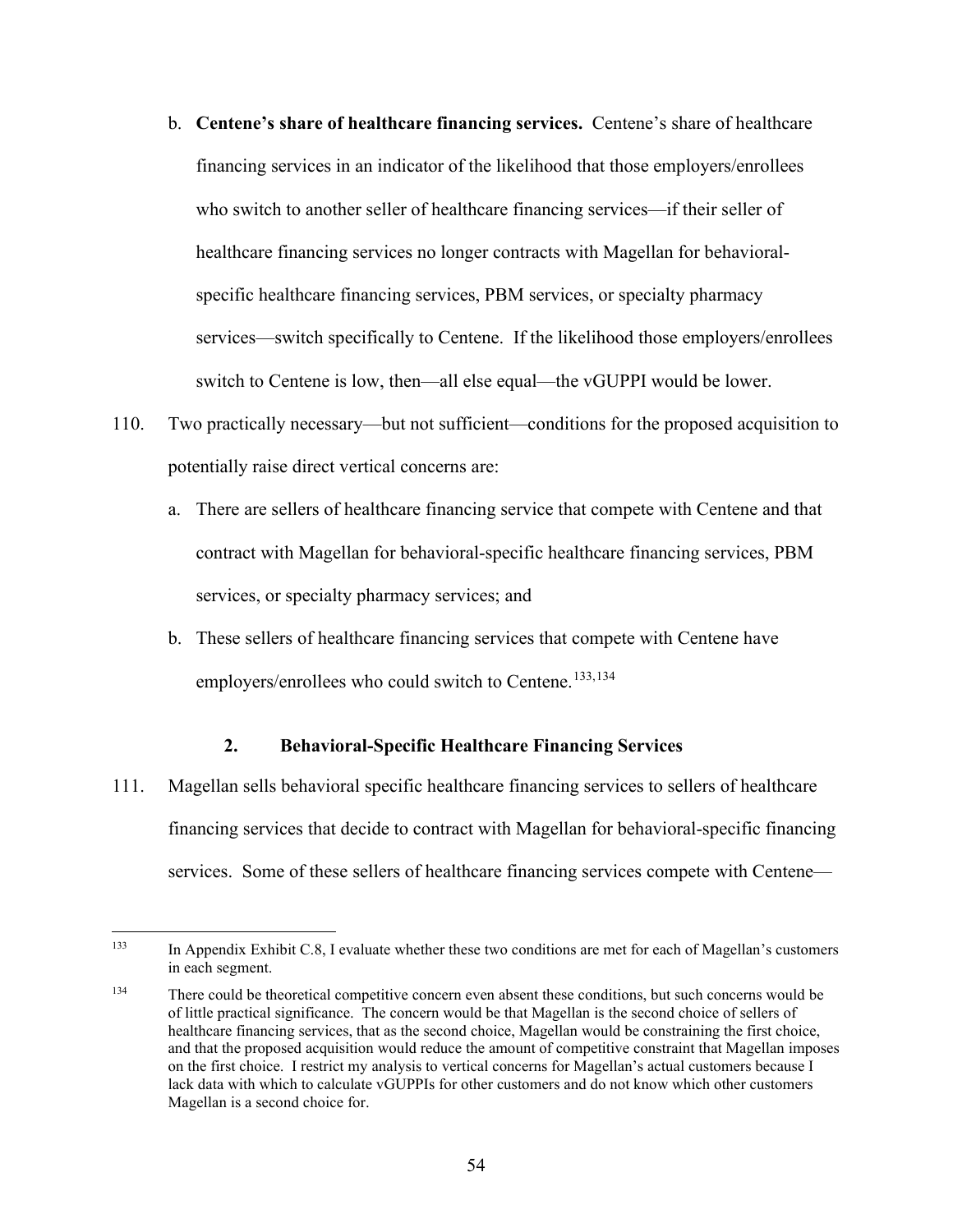meaning they sell to some segment (non-public commercial, managed Medicare, managed Medicaid) that Centene also sells to—in at least some parts of California.

as Blue Shield of California ("BSC"), and Western Health Advantage ("WHA").<sup>135</sup> In 112. The sellers of healthcare financing services that both compete with Centene in at least some parts of California and contract with Magellan for behavioral-specific healthcare financing services in California include California Physicians' Services, doing business interviews with payers and other groups that contract with Magellan, Redacted

behavioral health services.<sup>[136](#page-57-1)</sup> Centene, BSC, and WHA all sell non-public commercial noted the importance of Magellan's network to the provision of healthcare financing services to individuals, small groups, and large groups in California. The sellers of public healthcare financing services that both compete with Centene in at least some parts of California and contract with Magellan for behavioral-specific healthcare financing services in California include Positive Healthcare ("PHC") for managed Medicare, and PHC and Health Plan of San Mateo for managed Medi-Cal. I calculate vGUPPIs for both BSC and WHA, separately for individuals, small groups, and large groups; for PHC for managed Medicare and managed Medi-Cal; and for Health Plan of San Mateo for managed Medi-Cal and report the results in Exhibit 9. I also calculate an enrollment-weighted average across the vGUPPIs for BSC, across the vGUPPIs for WHA, and across the vGUPPIs for PHC.

<span id="page-57-0"></span><sup>135</sup> As I already mentioned, until 2020 Kaiser was a customer of Magellan.

<span id="page-57-1"></span><sup>136</sup> **Redacted**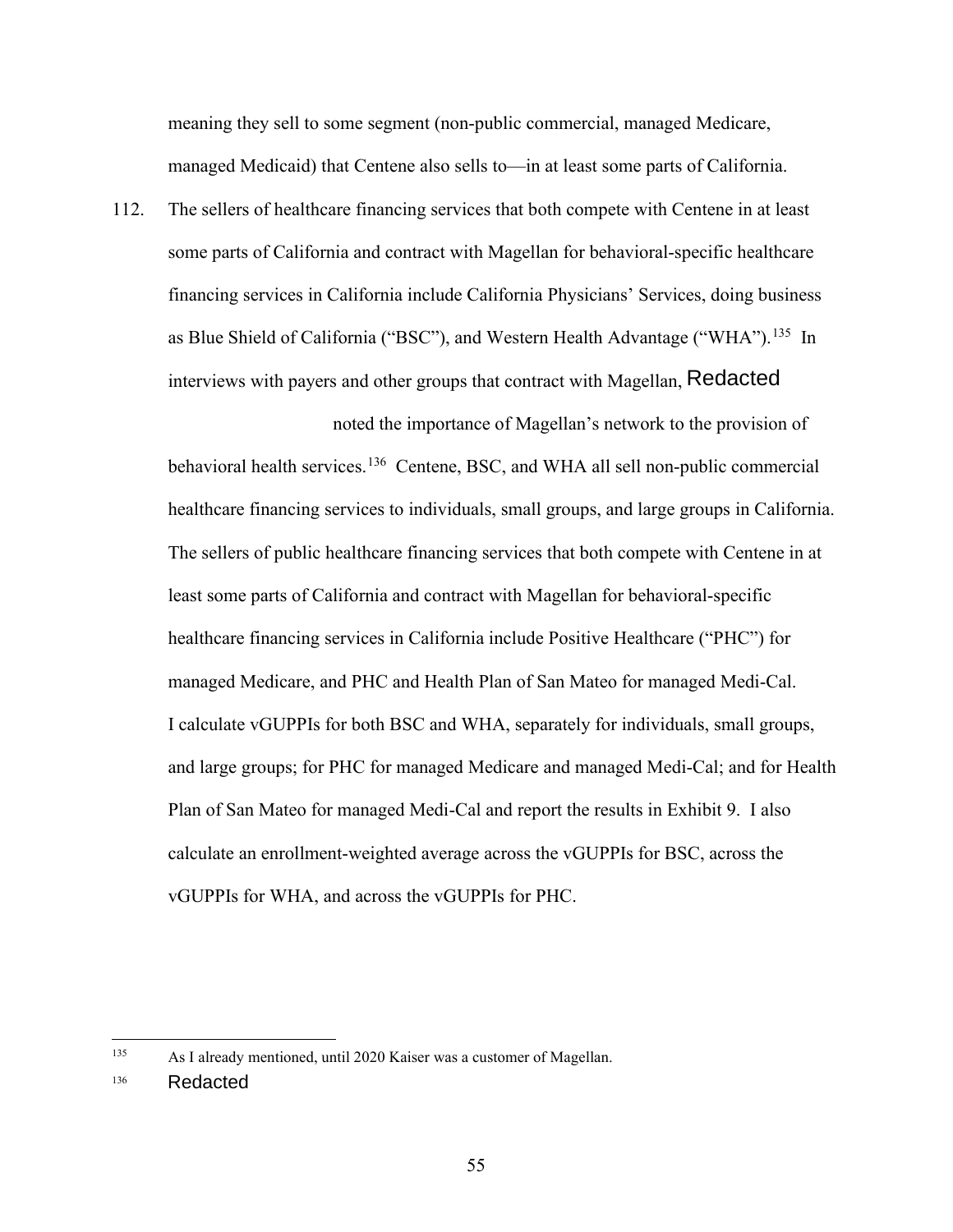# **Exhibit 9 - Gross Price Effect for Magellan for Behavioral-Specific Healthcare Financing Services[137](#page-58-0)**

|                                  | <b>First-Order Approximation</b> |
|----------------------------------|----------------------------------|
| Segment                          | <b>Gross Price Effect</b>        |
| <b>Blue Shield of California</b> | $0.9\%$                          |
| Individual                       | 2.5%                             |
| <b>Small</b>                     | $0.8\%$                          |
| Large (Fully Insured $+$ ASO)    | $0.3\%$                          |
| Western Health Advantage         | $0.3\%$                          |
| Individual                       | 0.9%                             |
| <b>Small</b>                     | $0.3\%$                          |
| Large (Fully Insured + ASO)      | $0.1\%$                          |
| <i>Positive Healthcare</i>       | 1.7%                             |
| Managed Medicare                 | $0.7\%$                          |
| Managed Medi-Cal                 | 2.5%                             |
| Health Plan of San Mateo         | $2.6\%$                          |
| Managed Medi-Cal                 | $2.6\%$                          |
| <b>Weighted Average</b>          | $0.9\%$                          |

**Note:** See Appendix B and Appendix Exhibit B.1 and B.2 for calculation details.

 vGUPPIs are small. The enrollment-weighted average across Magellan's behavioral- specific healthcare financing services customers is 0.9 percent. Acquisitions are typically 113. On average, across the four sellers of healthcare financing services that contract with Magellan for behavioral-specific healthcare financing services in California, the evaluated in part based on how large efficiencies from the acquisition would need to be to outweigh any competitive harm. Based on the enrollment-weighted average vGUPPI, efficiencies would not need to be very large to outweigh competitive harm. Specifically, if the proposed acquisition led to efficiencies in the form of marginal cost savings for Magellan's behavioral-specific healthcare financing services of at least 0.9

<span id="page-58-0"></span>137

*See* Appendix Exhibit B.2 for the sources.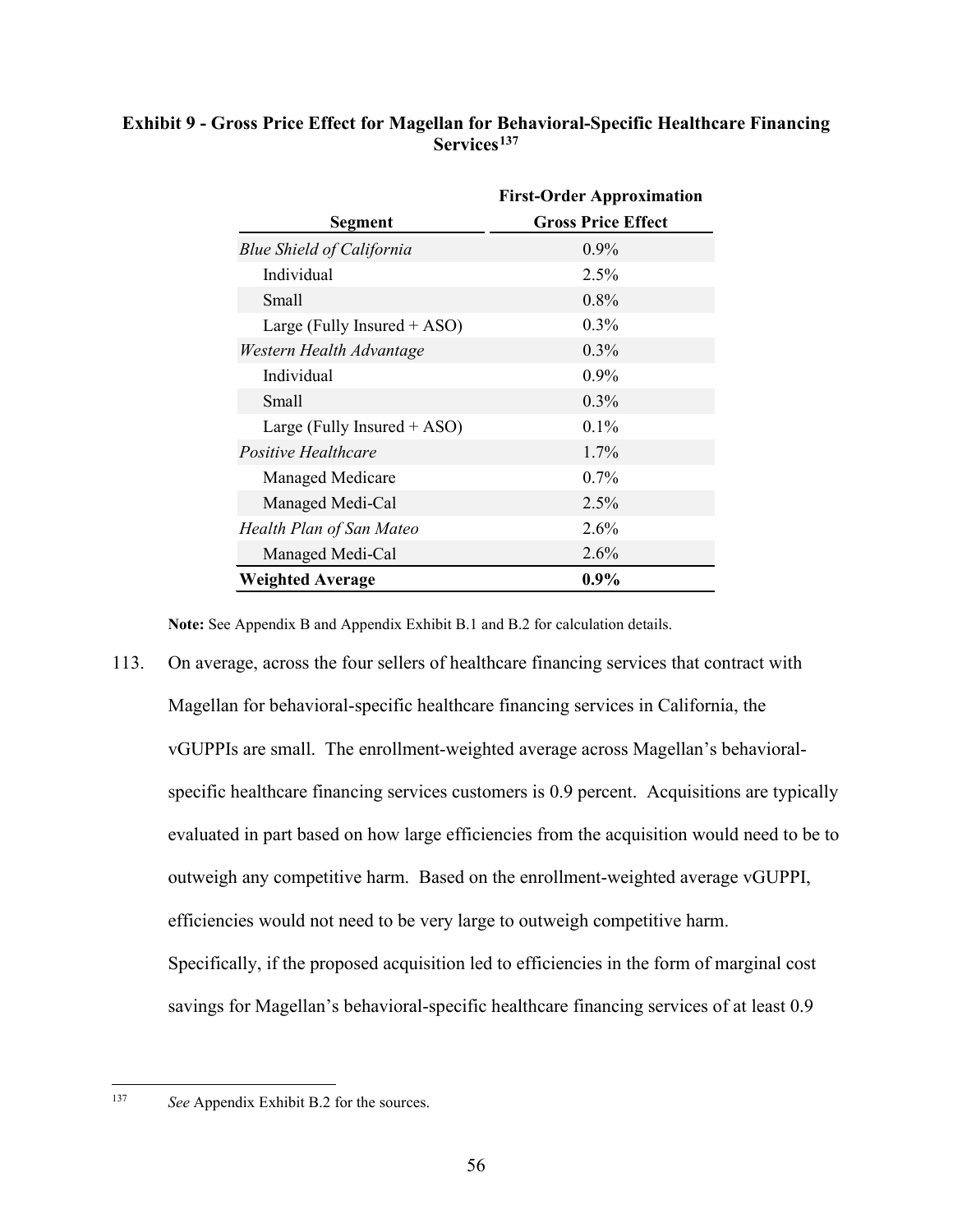which these customers operate. For example, across Magellan's customers, the average Advantage.<sup>138</sup> Across the segments for Blue Shield of California, the vGUPPI for the percent, then those efficiencies would outweigh competitive harm on average. That said, the average masks variability across Magellan's customers and across the segments in vGUPPI for Positive Healthcare is 1.7 percent and only 0.3 percent for Western Health individual segment is 2.5 percent and only 0.3 percent for the large group segment. The vGUPPIs are larger for managed Medi-Cal, 2.5 percent for Positive Healthcare and 2.6 percent for Health Plan of San Mateo. This makes sense, as Centene in California has a smaller presence in private commercial and a larger presence in managed Medi-Cal.

- supplying behavioral-specific healthcare financing services and (2) Centene's small the individual segment and Positive Healthcare for Managed Medi-Cal, the small average 114. Two important factors that lead to the small average vGUPPIs across Magellan's customers for behavioral-specific healthcare financing services are (1) the availability of good alternatives to Magellan for those sellers of healthcare financing services that decide to contract for behavioral-specific healthcare financing services, rather than selfpresence in markets for the sale of healthcare financing services in California. Again, for some specific customers in some specific segments, such as Blue Shield of California for vGUPPI masks variability that results from Centene being a more important presence in some segments.
- or smaller. In Appendix B, I report the results of two sensitivity analyses. These 115. The vGUPPIs calculated using geographic areas smaller than California could be larger

<span id="page-59-0"></span> 138 effects. If Magellan and sellers of healthcare financing services contract on an "all-or-nothing" basis across segments, then vGUPPIs by segments would not be reflective of actual gross price effects. Only the average vGUPPIs by seller of healthcare financing services would be reflective of actual gross price effects.<br>
57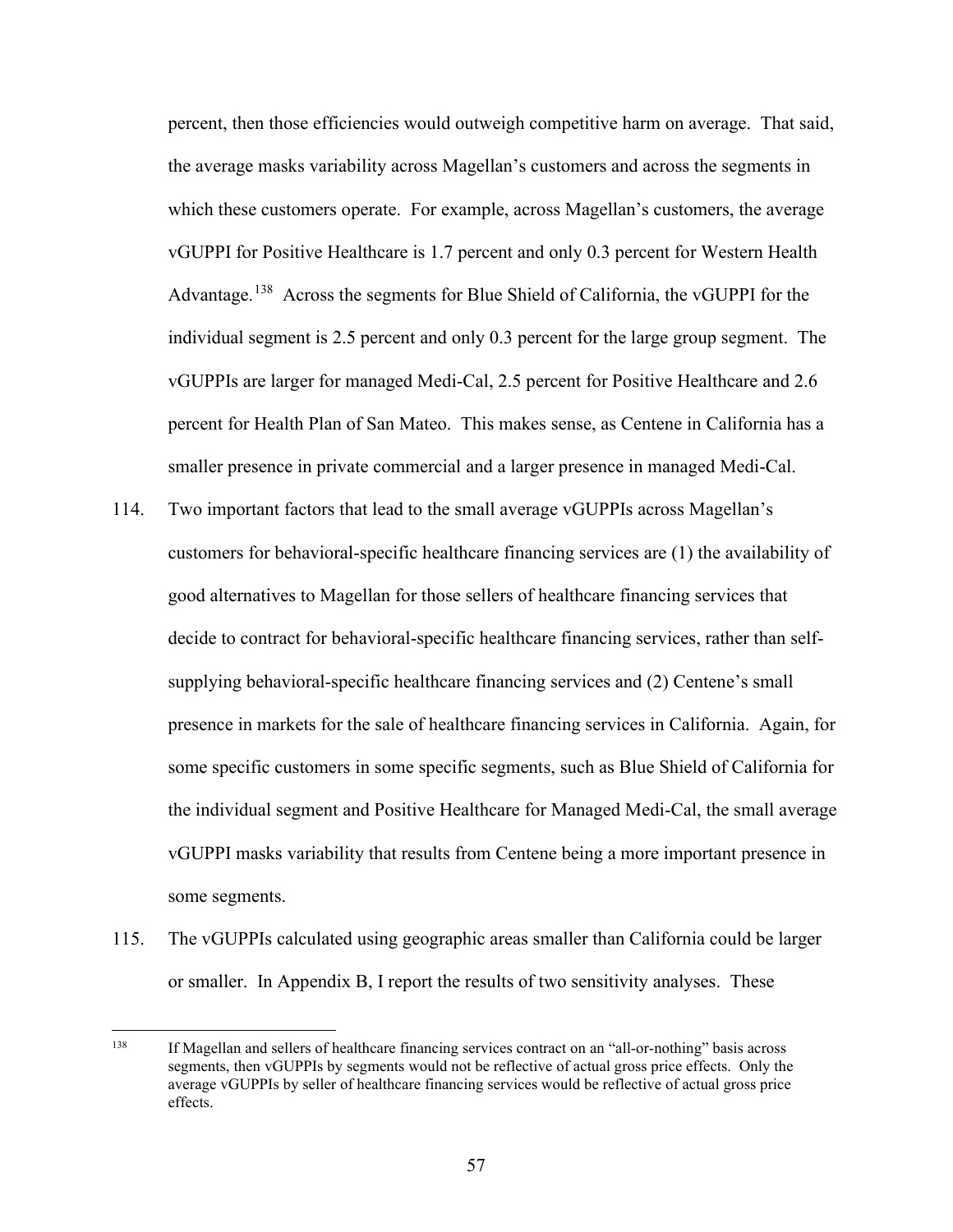across geographies on average. sensitivity analyses do not indicate a significantly higher level of direct vertical concern

- limitations of only having state-level data available. limitations of only having state-level data available.<br>117. The first sensitivity analysis addresses the potential of underestimating the vGUPPIs as a 116. The first sensitivity analysis addresses the potential biases associated with including Kaiser as a potential second choice for enrollees switching away from Centene. The second sensitivity analysis partially addresses the potential biases associated with using data at the state-level, rather than smaller geographies, such as CBSAs. Specifically, I use data from California's health insurance exchange–Covered California's marketplace—to investigate the possible issue of underestimating the vGUPPIs due to the
- consequence of including Kaiser as a potential second choice for those enrollees who switch away from Centene's competitors. More specifically, by including Kaiser, the analysis may underestimate the share of enrollees of BSC, WHA, PHC, or Health Plan of San Mateo whose second choice is Centene. Because Kaiser is differentiated from other sellers of healthcare financing service, it may be a less likely second choice than would be expected otherwise based on its overall share. As the sensitivity analysis reported in Appendix Exhibit B.3 shows, excluding Kaiser from the potential set of second choices does not change the estimates of the gross price effect for Magellan for behavioralspecific healthcare financing services.
- 118. The second sensitivity analysis partially addresses issues associated with the lack of data by geographies smaller than the state. There is likely variation in the shares of sellers of healthcare financing services across different parts of California. Thus, my analysis based on state-level shares using available data may underestimate the share of enrollees

58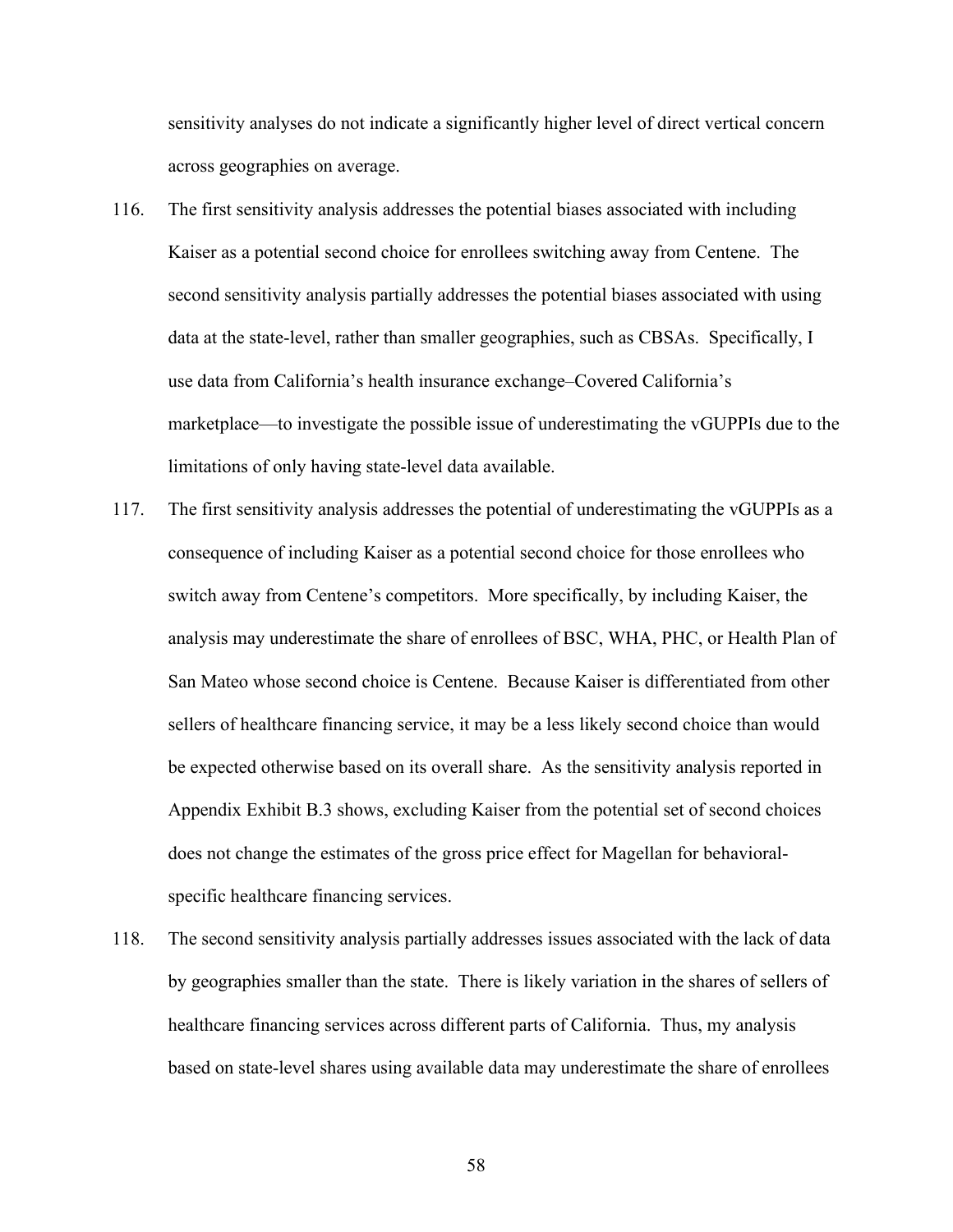and Magellan have larger shares. of BSC, WHA, PHC, or Health Plan San Mateo whose second choice is Centene in some parts of the state and overestimate it in other parts. In addition, my analysis cannot account for variation in Magellan's share of behavioral-specific healthcare financing services across different parts of California. Not being able to account for variations in Centene's and Magellan's shares across California (due to data limitations) could bias my vGUPPI estimates downwards if, in certain geographic areas of California, both Centene

- fewer good alternatives to Magellan's network of behavioral care providers in certain California geographies, then in those areas, enrollees may be more likely to switch away 119. In those geographic areas of California in which Magellan has a larger share of the enrollees of behavioral-specific healthcare financing services, it might be that there are fewer good alternatives to Magellan's network of behavioral care providers. If there are from Centene's competitors if Magellan decides not to contract with these competitors to provide behavioral-specific healthcare financing services. If Centene has a larger share of enrollees in these same parts of California, then more of the enrollees leaving Centene's competitors would switch to Centene. If enrollees are more likely to switch to Centene, this would give Magellan a stronger incentive post-acquisition not to contract with Centene's competitors.
- limitations of only having state-level data available.<sup>139</sup> As a practical matter, over 96 120. I use data from California's health insurance exchange— Covered California's marketplace—to investigate the possible issue of underestimating the vGUPPIs due to the

<span id="page-61-0"></span> 139 rating area. The Market Rules and Rate Review Final Rule (45 CFR Part 147) provide that each state will have a number of geographic rating areas that all issuers in the state must uniformly use as part of their rate *See* Appendix Exhibit B.3. Covered California's marketplace data provides a breakdown of enrollees by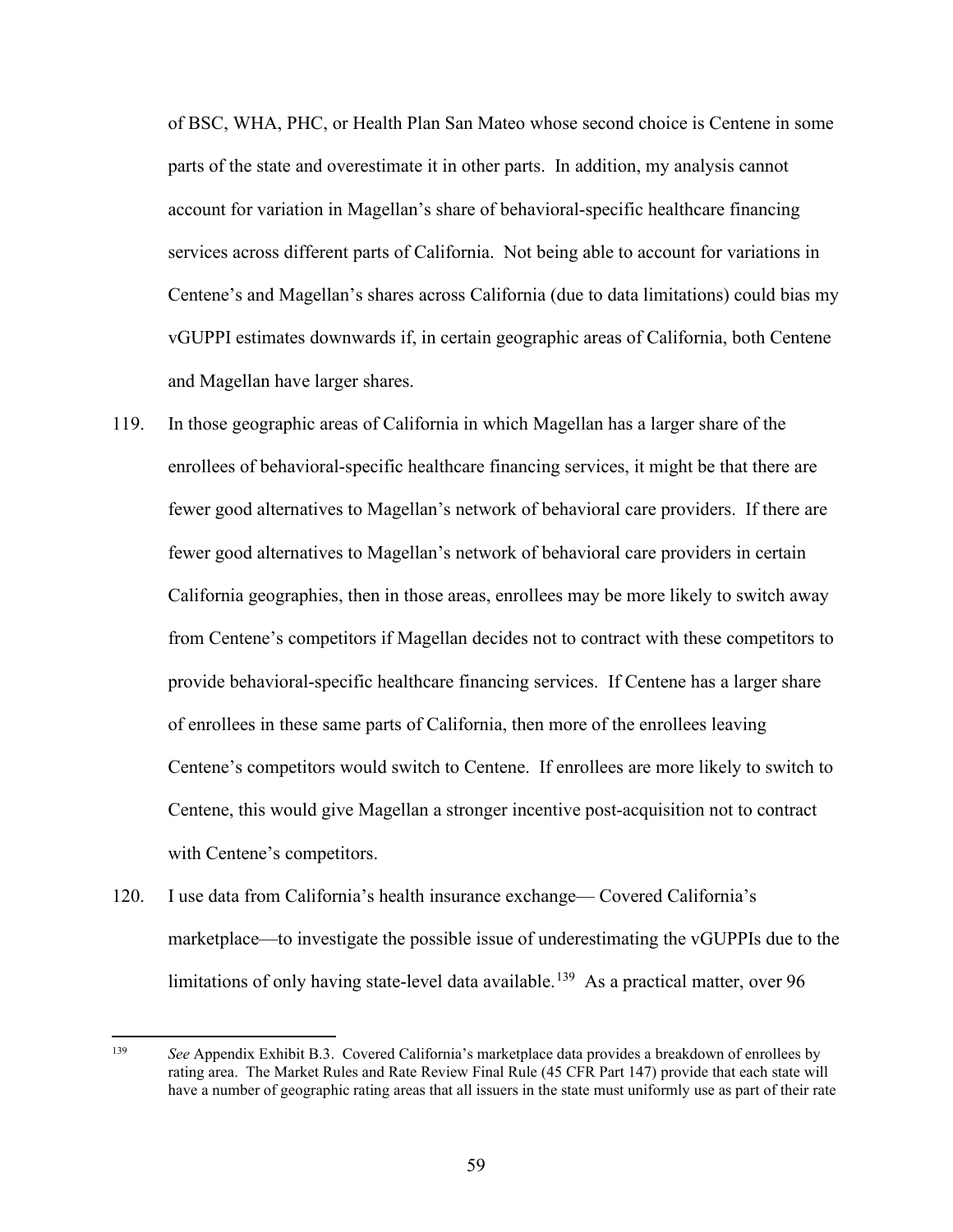will be the same geographic areas of California in which BSC has a higher share of medical and surgical-specific healthcare financing services. percent of the enrollees in Magellan's behavioral-specific healthcare financing services in California are enrollees in plans with BSC. Therefore, the geographic areas of California in which Magellan has a larger share of behavioral-specific healthcare financing services

- and once treating the rating area as the geographic area. The results are reported in 121. The vGUPPI estimates reported in Exhibit 9 suggest the direct vertical concerns are largest for BSC in the individual market. Accordingly, I calculate the likelihood that BSC enrollees on Covered California's marketplace would switch to Centene if they switched from BSC. I calculate this twice, once treating the state as the geographic area Appendix Exhibit B.4. I find that the likelihood that BSC enrollees on Covered California's marketplace would switch to Centene if they switched from BSC is not higher when the methodology uses the rating area rather than the state as the geographic area.
- 122. This analysis using data from Covered California's marketplace suggests the geographic correlation between Magellan's shares in behavioral-specific healthcare financing services and Centene's shares in medical and surgical-specific healthcare financing services are not leading to underestimates of the vGUPPIs.<sup>140</sup>

https://www.cms.gov/CCIIO/Programs-and-Initiatives/Health-Insurance-Market-Reforms/state-gra). [https://www.cms.gov/CCIIO/Programs-and-Initiatives/Health-Insurance-Market-Reforms/state-gra\)](https://www.cms.gov/CCIIO/Programs-and-Initiatives/Health-Insurance-Market-Reforms/state-gra). California is comprised of 19 standardized geographic rating areas, and each area can have different pricing setting ("Market Rating Reforms," Centers for Medicare & Medicaid Services, last modified May 5, 2020, and health insurance options.

<span id="page-62-0"></span> 140 healthcare financing services contract on an "all-or-nothing" basis across geographies, then vGUPPIs by geography would not be reflective of actual gross price effects. Only the average vGUPPIs by seller of The diversion ratios are higher in some rating areas than others. That said, if Magellan and sellers of healthcare financing services would be reflective of actual gross price effects. Similarly, diversion ratios by rating area would also not be reflective of the overall diversion ratio.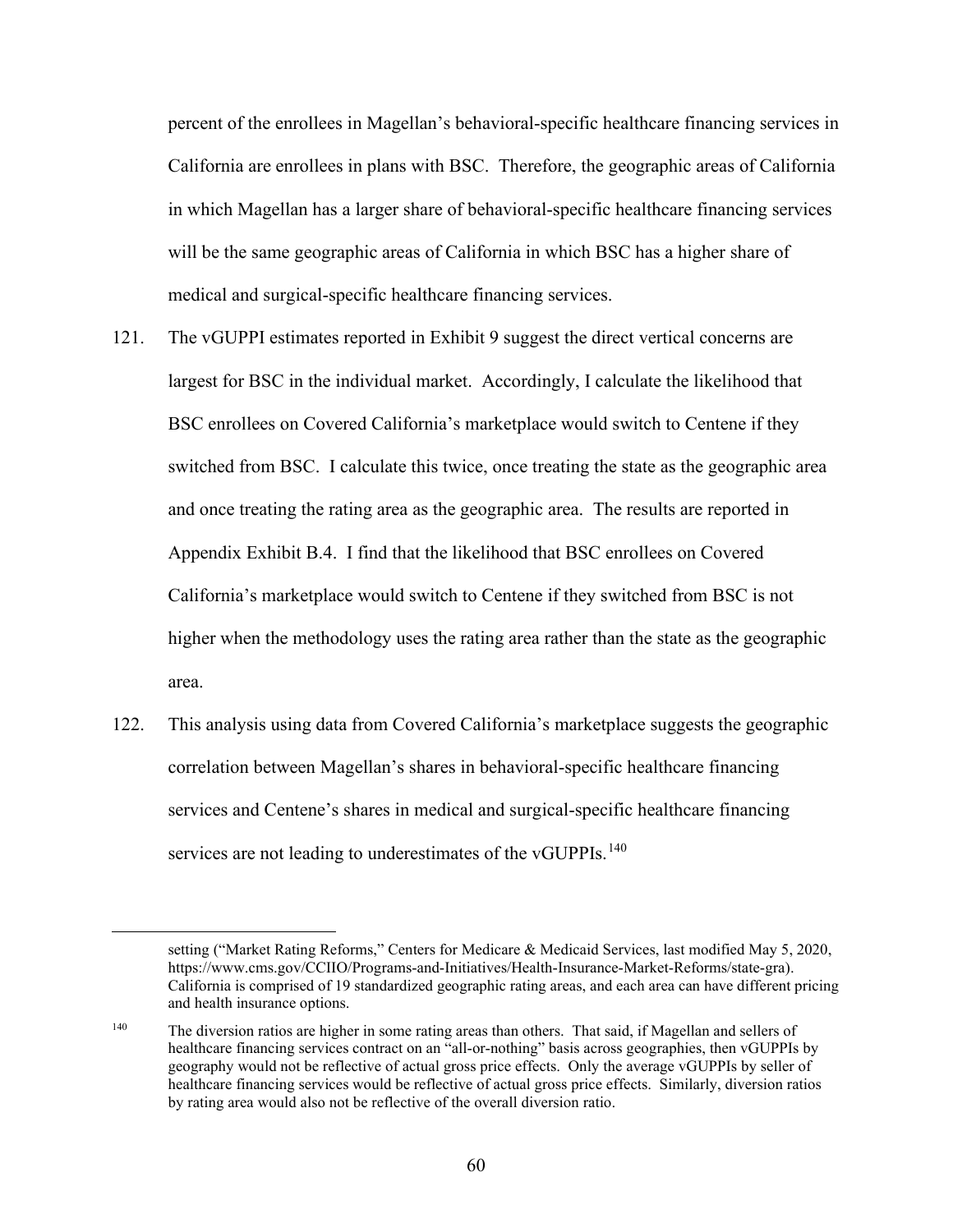- 123. This analysis is specific to Covered California's marketplace and thus, I cannot rule out the possibility that the vGUPPIs are underestimated for other segments, such as small group, large group, and managed Medi-Cal.
- 124. I discussed above in Section V.B the concern expressed by several interviewees about their ability to provide adequate coverage for their enrollees if they were to lose access to the providers in Magellan's network, the current challenges that the DMHC and Kaiser Family Foundation have documented with providing access to behavioral health services, especially in rural areas, and the projected decrease in behavioral care providers in California over the next decade.
- and sellers of healthcare financing services. 125. Based on the vGUPPI analysis, as well as the concerns expressed by interviewees, there is a risk that the acquisition could result in less access to behavioral care providers in certain areas. To mitigate this concern, I recommend that post-acquisition the Centene-Magellan entity be prohibited from making any contractual arrangements with behavioral care providers that restrict behavioral care providers' ability to contract with employers

### **3. Employee Assistance Programs**

126. There is no direct vertical concern for EAPs because Magellan does not sell EAPs to sellers of healthcare financing services that compete with Centene. Magellan's EAPs are typically sold to employers, rather than sellers of healthcare financing services. As a result, Magellan's contracting decisions would not be expected to affect Centene's profit.

### **4. Pharmacy Benefit Manager Services**

with Centene. 127. There is potential for direct vertical concern for PBM services because Magellan does sell PBM services to sellers of healthcare financing services, some of whom compete with Centene.<br>
61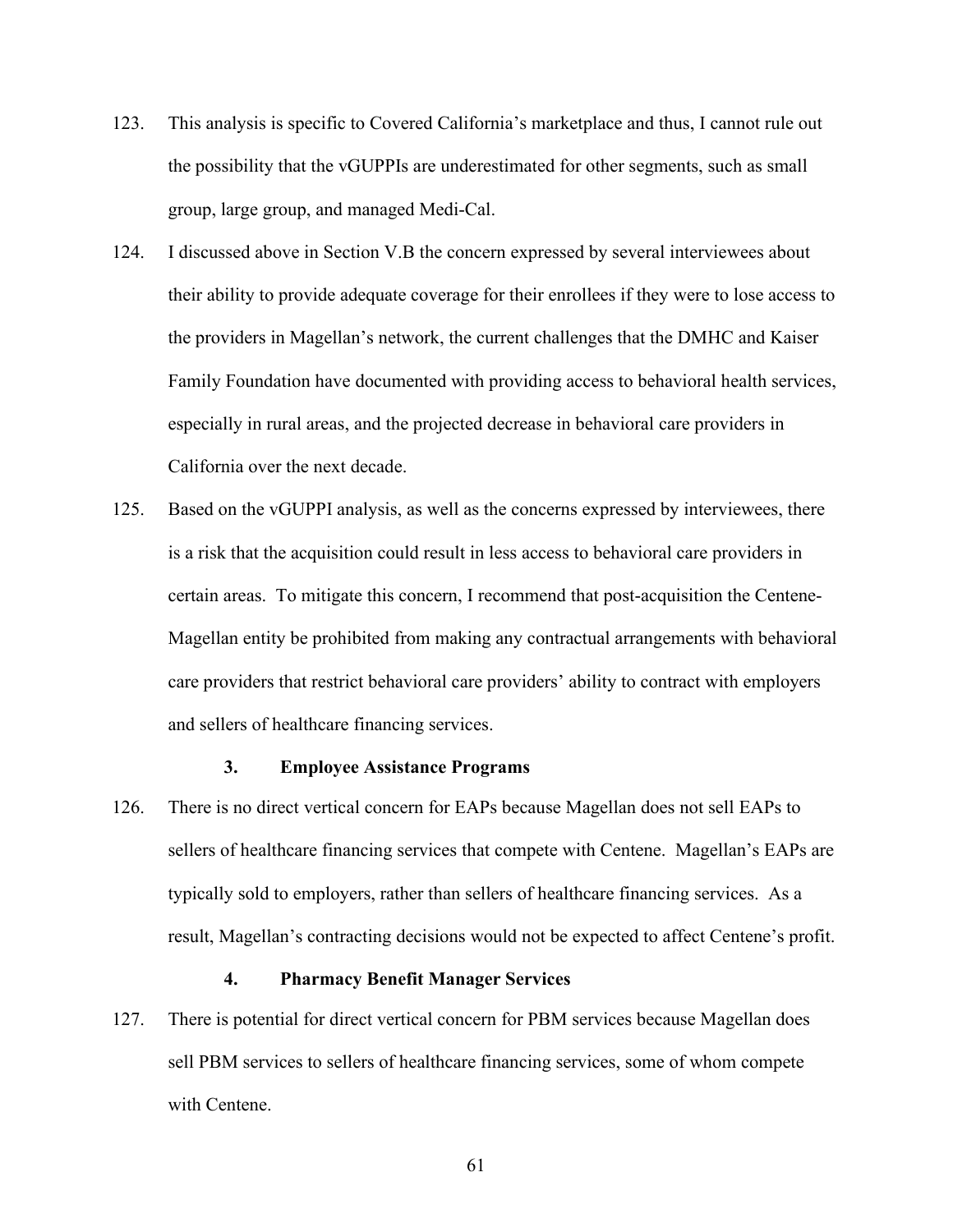- 128. That said, Magellan did not provide information about its enrollment for PBM services.<sup>[141](#page-64-0)</sup> Accordingly, I cannot analyze the likelihood of direct vertical concern for PBM services based on estimates of vGUPPIs.
- services in California is negligible. 129. What is known, however, is that Magellan is a small player in the provision of PBM services (less than 4 percent nationally).<sup>[142](#page-64-1)</sup> It is also known that Centene accounts for a small share of healthcare financing services in California. Centene's share of non-public commercial enrollment in California is 4.7 percent, its share in managed Medicare is 5.4 percent, and its share in managed Medi-Cal segment is 18.4 percent based on 2020 data. These two factors suggest the likelihood of a significant direct vertical concern for PBM
- healthcare financing services in California. [143](#page-64-2) 130. Magellan's ability to competitively weaken Centene's competitors by not contracting with them is limited by the fact that Magellan is a small player in the provision of PBM services and, thus, lacks competitive significance as a potential PBM service option for Centene's competitors. Many major, national PBMs supply (or can supply) to sellers of
- 131. Centene's low share of healthcare financing services means that even if Magellan could competitively weaken Centene's competitors, few enrollees would switch to Centene.

<span id="page-64-0"></span><sup>141</sup>  healthcare financing services from Centene, but I lack the data to quantify such a concern. Further, I do not I have a list of customers from Magellan, but the list does not have enrollment and the customers appear to be employers, rather than sellers of the full set healthcare financing services. Magellan may have an incentive to negotiate higher prices with employers for PBM services to get them to purchase the full set of have information on whether Magellan provides PBM services for non-public commercial and/or managed Medicare enrollees.

<span id="page-64-1"></span><sup>142</sup> <sup>142</sup>*See* Exhibit 7.

<span id="page-64-2"></span><sup>143</sup> 143 "Registered Pharmacy Benefit Management (PBM)," California Department of Managed Health Care, May 12, 2021, [https://www.dmhc.ca.gov/Portals/0/Docs/OPL/Registered%20Pharmacy%20Benefit%20Management%20\(](https://www.dmhc.ca.gov/Portals/0/Docs/OPL/Registered%20Pharmacy%20Benefit%20Management%20) PBM)%20-%205\_12\_2021.pdf?ver=2021-05-12-111748-260.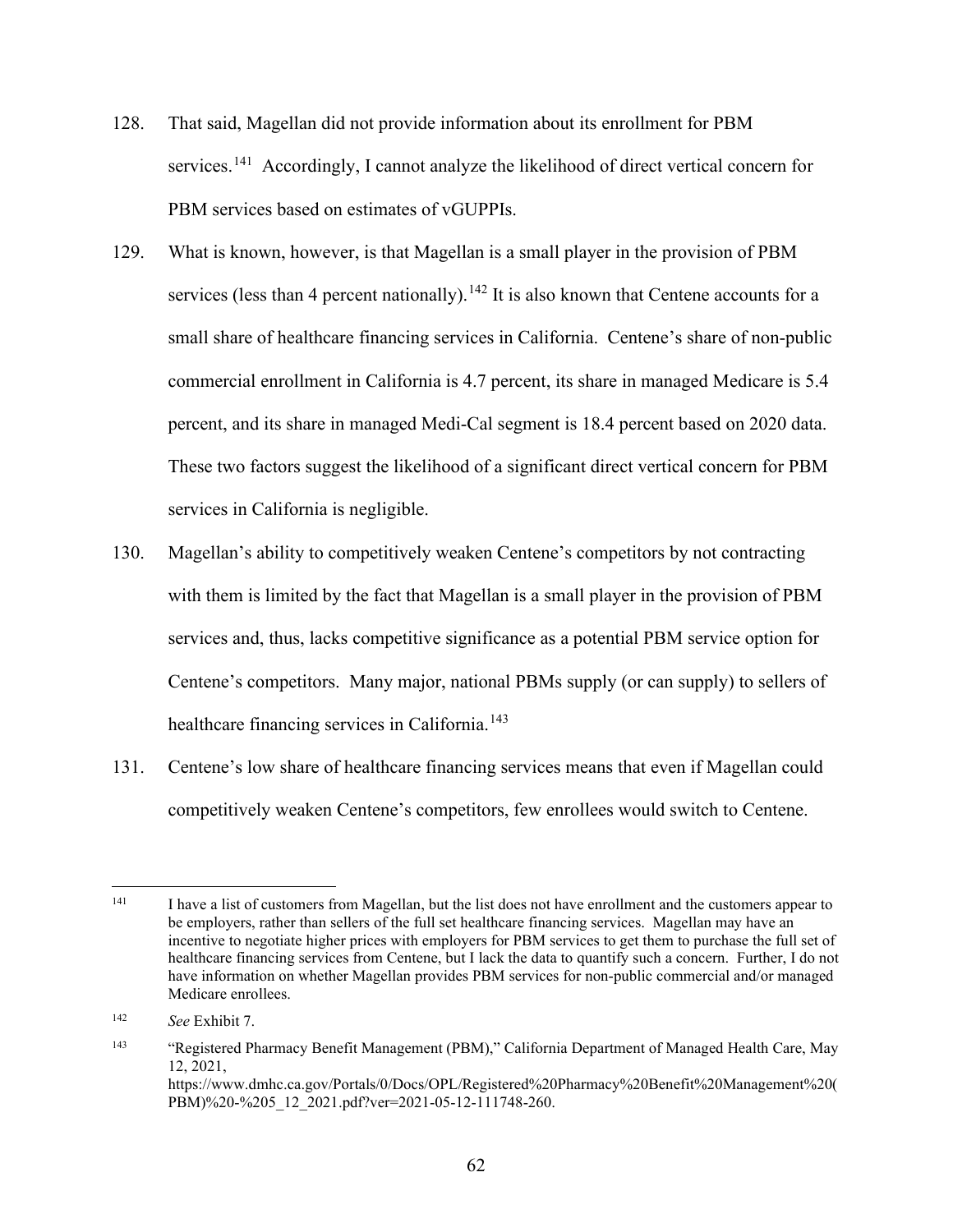132. Currently in California, Magellan has the contract for PBM services for Medi-Cal. plans. Accordingly, there is not a direct vertical concern for PBM services and managed Magellan, however, contracts with the state and not with sellers of managed Medi-Cal Medi-Cal.

# **5. Specialty Pharmacy Services**

- 133. There is potential for direct vertical concern for specialty pharmacy services because Magellan does sell specialty pharmacy services to sellers of healthcare financing services, some of whom compete with Centene.
- pharmacy services.<sup>144</sup> Accordingly, I cannot analyze the likelihood of direct vertical concerns for specialty pharmacy services based on estimates of vGUPPIs. 134. That said, Magellan did not provide information about its enrollment for specialty
- pharmacy services (less than one percent nationally). It is also known that Centene California is negligible. 135. What is known, however, is that Magellan is a small player in the provision of specialty accounts for a small share of healthcare financing services in California. These two factors suggest the likelihood of a significant direct vertical concern for PBM services in
- 136. Magellan's ability to competitively weaken Centene's competitors by not contracting with them is limited by the fact that Magellan is a small player in the provision of specialty pharmacy services and, thus, lacks competitive significance as a potential option for specialty pharmacy services for Centene's competitors. Many major, national

<span id="page-65-0"></span> 144 services. Further, Magellan did not provide information on whether it supplies specialty pharmacy services for non-public commercial, managed Medicare, or managed Med-Cal enrollees. Magellan did not provide information about its customers for specialty pharmacy services, or in other words which sellers of healthcare financing services contract with Magellan for their specialty pharmacy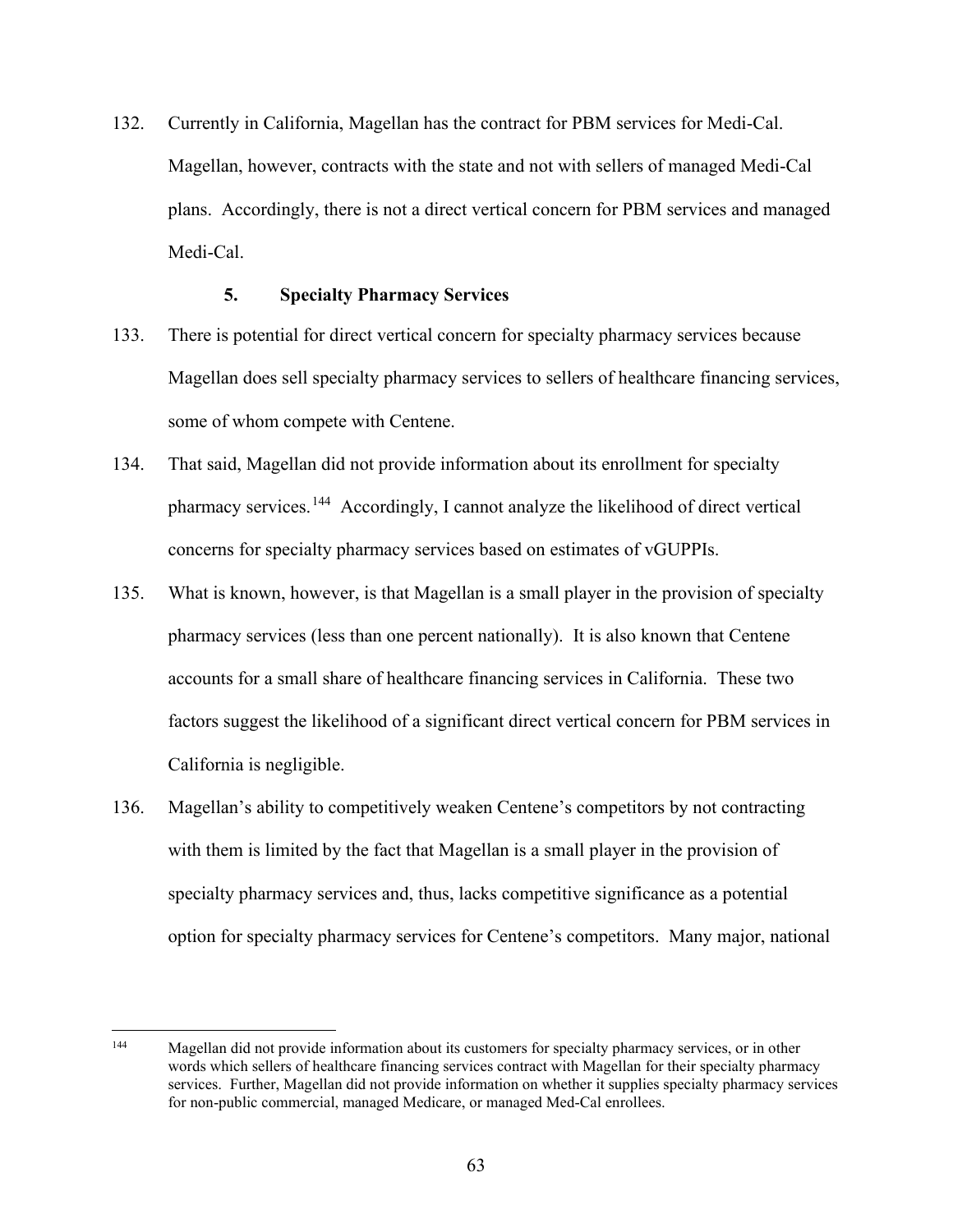specialty pharmacies supply (or can supply) to sellers of healthcare financing services in California.

137. As I noted when evaluating direct vertical concerns for PBM services, Centene's low state-wide share of healthcare financing services means that even if Magellan could competitively weaken Centene's competitors, few enrollees would switch to Centene.

# **B. Indirect Vertical Concerns: Access to Competitively Sensitive Information**

- competition and adversely affect the stability of the health care delivery system.<sup>145</sup> 138. A vertical merger may reduce competition by allowing a merging firm to gain access to competitively sensitive information about its competitors. In some circumstances, the merging firm's potential access to competitively sensitive information could harm
- financing services. Potentially this information could enable Centene to adjust its 139. Post-acquisition Centene could gain access to potentially competitively sensitive information about those competitors in healthcare financing services that contract with Magellan for these services. Some of Centene's competitors in healthcare financing services contract with Magellan for behavioral-specific healthcare financing services, PBM services, and/or specialty pharmacy services. The competitively sensitive information could include information about use of prescription drugs or behavioral healthcare services by competitors' enrollees, which could enable Centene to better predict the healthcare spending of the enrollees of Centene's competitors in healthcare strategy when bidding to sell healthcare financing services to the groups currently purchasing their healthcare financing services from its competitors. With this

<span id="page-66-0"></span> 145 *See, e.g.*, Salop, Steven C., "A Suggested Revision of the 2020 Vertical Merger Guidelines," Georgetown University Law Center, July 7, 2021.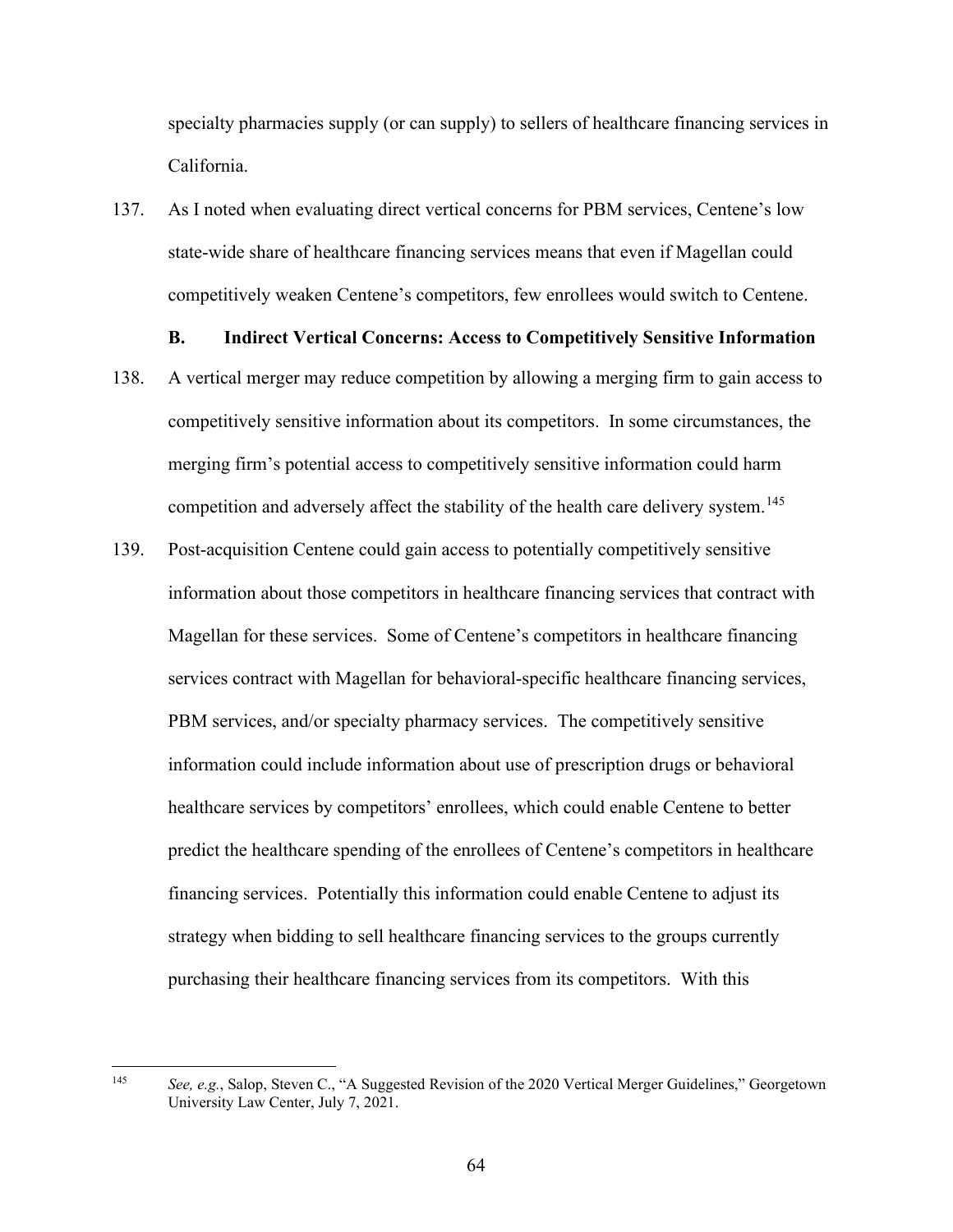competitively sensitive information, Centene could potentially lower its bids to sell healthcare financing services to individuals and groups with lower predicted healthcare spending and increase its bids to sell healthcare financing services to groups with higher predicted healthcare spending.

- healthcare financing services. If relative to its competitors Centene can better predict the 140. Centene's access to this information could potentially harm competition for the sale of healthcare spending of certain groups, other sellers of healthcare financing services may have less incentive to compete with Centene to sell healthcare financing services to these groups. In this case, with fewer sellers of healthcare financing services competing for the business of certain groups, the prices paid by these groups for healthcare financing services may increase. Furthermore, Centene having this information has the potential to undermine the risk-reducing benefits of insurance by increasing differentials in prices paid for healthcare financing services by higher risk and lower risk groups. These changes overall have the potential to adversely affect the stability of the health care delivery system.
- firewall-protected alternatives.<sup>146</sup> In this case with alternative independent or firewall- protected sellers, there is less potential for competitive harm, as a result of Centene's 141. To the extent there are independent sellers of behavioral-specific healthcare financing services, PBM services, and specialty pharmacy services (not owned by a competitor in healthcare financing services) or sellers of these services with effective firewalls, Centene's competitors would have the option to contract with these independent or

<span id="page-67-0"></span>146

I do not have an opinion on whether there are sellers of behavioral-specific healthcare financing services, PBM services, and specialty pharmacy services with effective firewalls.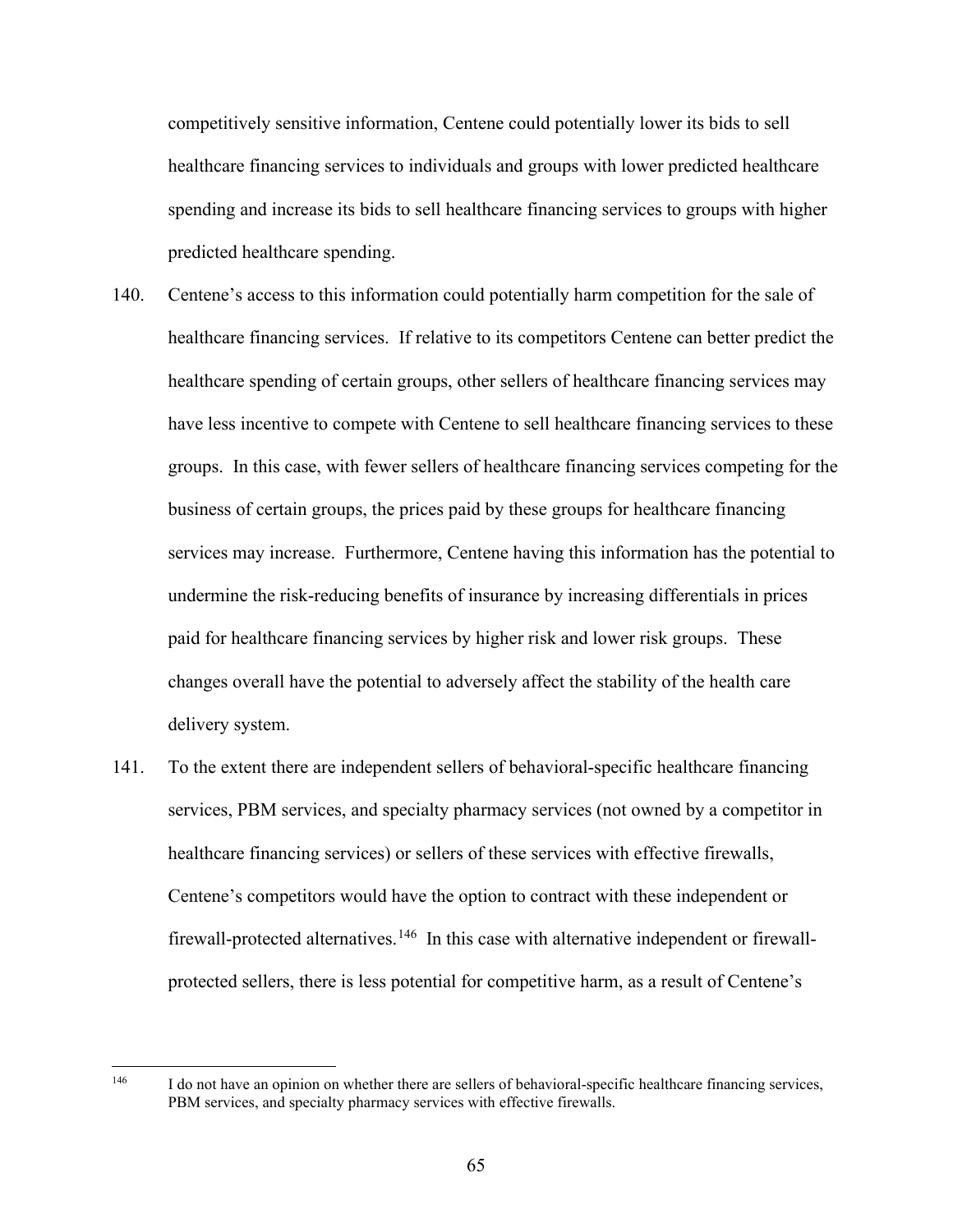information.<sup>[147](#page-68-0)</sup> With respect to PBM services, sellers of managed Medi-Cal do not have Magellan has the contract for PBM services. Sellers of managed Medi-Cal plans cannot use an alternative independent or firewall-protected seller of PBM services. acquisition of Magellan and thus, Centene's access to competitively sensitive the option of choosing an alternative seller of PBM services. Accordingly, the potential for competitive harm is greater. Currently, in California for managed Medi-Cal,

- and personal conflicts of interest."<sup>148</sup> This plan states, among other provisions, that access to [Magellan] systems used to support the Contract."<sup>150</sup> 142. I understand that the DHCS has outlined a Conflict Avoidance Plan with respect Magellan's Medi-Cal business to "identify and avoid, neutralize, or mitigate organization Magellan "will be kept operationally separate from Centene's health plan business line and there will be no integration or sharing of Magellan's employees, processes, information technology systems, or data with that Centene business line."<sup>[149](#page-68-2)</sup> The plan also includes a "Third-Party Monitor" responsible for monitoring "potential unauthorized
- related to Centene's potential to gain access to competitively sensitive information, I 143. To address the specific concerns raised by Centene's proposed acquisition of Magellan recommend that measures similar to the ones outlined in the Conflict Avoidance Plan proposed by the DHCS with respect Magellan's Medi-Cal business be implemented for

<span id="page-68-0"></span><sup>147</sup> 147 Commercial and managed Medicare sellers of healthcare financing services can choose among alterative sellers of behavioral-specific healthcare financing services, sellers of services of pharmacy benefit managers, and sellers of specialty pharmacy services.

<span id="page-68-1"></span><sup>148</sup> 2021,<https://www.dhcs.ca.gov/provgovpart/pharmacy/Documents/MMA-DHCS-CAP-3.pdf><sub>a</sub> p. 1. "Medi-Cal Rx Program Conflict Avoidance Report and Plan," Magellan Medicaid Administration, July 27,

<span id="page-68-2"></span><sup>149</sup> 149 "Medi-Cal Rx Program Conflict Avoidance Report and Plan," Magellan Medicaid Administration, July 27, 2021,<https://www.dhcs.ca.gov/provgovpart/pharmacy/Documents/MMA-DHCS-CAP-3.pdf>, p. 1.

<span id="page-68-3"></span><sup>150</sup>  2021,<https://www.dhcs.ca.gov/provgovpart/pharmacy/Documents/MMA-DHCS-CAP-3.pdf>, p. 2. 150 "Medi-Cal Rx Program Conflict Avoidance Report and Plan," Magellan Medicaid Administration, July 27,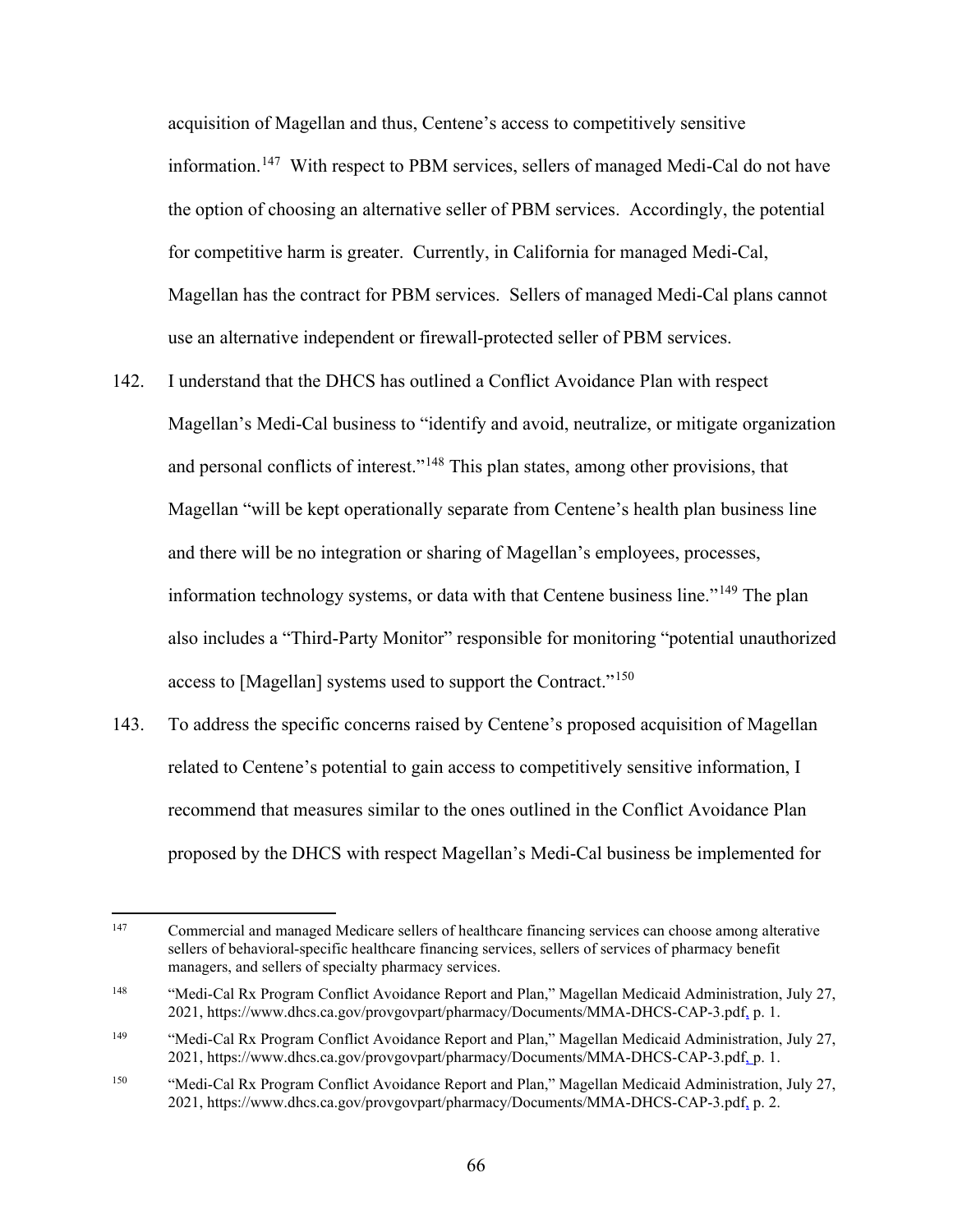*all* of Magellan's business; in particular, Magellan should not be able to integrate or share its employees, processes, information technology systems, or data with Centene, and Centene should also not share its employees with Magellan; and a third-party monitor should ensure compliance.<sup>[151](#page-69-0)</sup>

# **C. Indirect Vertical Concerns: Care Continuity Concerns**

 144. For multiple reasons, continuity of care is an especially important aspect of the provision of behavioral healthcare services. While there are many definitions of continuity of care, and over time in ways that are consistent with patients' health needs and preferences.<sup>[152](#page-69-1)</sup> I they generally concern the smooth progress of the patient through the healthcare system understand that California law ensures that "subscribers and enrollees receive available and accessible health and medical services rendered in a manner providing continuity of care."<sup>[153](#page-69-2)</sup> Continuity of the relationship with behavioral care providers is particularly important for patients, as breaks in the patient-provider relationship can lead to patient anxiety and setbacks in the treatment of behavioral health and substance abuse disorders.<sup>154</sup>

<span id="page-69-0"></span><sup>151</sup>  sensitive information is not inappropriately used or shared. I also understand that these statements do not I understand that Centene has stated that it will maintain firewalls to ensure that clients' competitively include the same level of detail or include all of the provisions outlined in the Conflict Avoidance Plan proposed by the DHCS.

<span id="page-69-1"></span><sup>152</sup> 152 "Continuity of Care Vital for Patients with Serious Mental Illness," Healio, November 6, 2019, <https://www.healio.com/news/psychiatry/20191106/continuity-of-care-vital-for-patients-with-serious>mental-illness.

<span id="page-69-2"></span><sup>153</sup> <sup>153</sup>*See* California Health & Safety Code Section 1342(g). *See also*, "Continuity of Care," California Department of Managed Health Care, accessed September 29, 2021, <https://www.dmhc.ca.gov/healthcareincalifornia/yourhealthcarerights/continuityofcare.aspx>; California Health & Safety Code Sections 1373.95 and 1373.96.

<span id="page-69-3"></span><sup>154</sup> 154 Biringer, Eva et al., "Continuity of Care as Experienced by Mental Health Services Users - A Qualitative Study," *BMC Health Services Research* Vol. 17, No. 763, 2017; "Continuity of Care Vital for Patients with Serious Mental Illness," Healio, November 6, 2019, <https://www.healio.com/news/psychiatry/20191106/continuity-of-care-vital-for-patients-with-serious>mental-illness.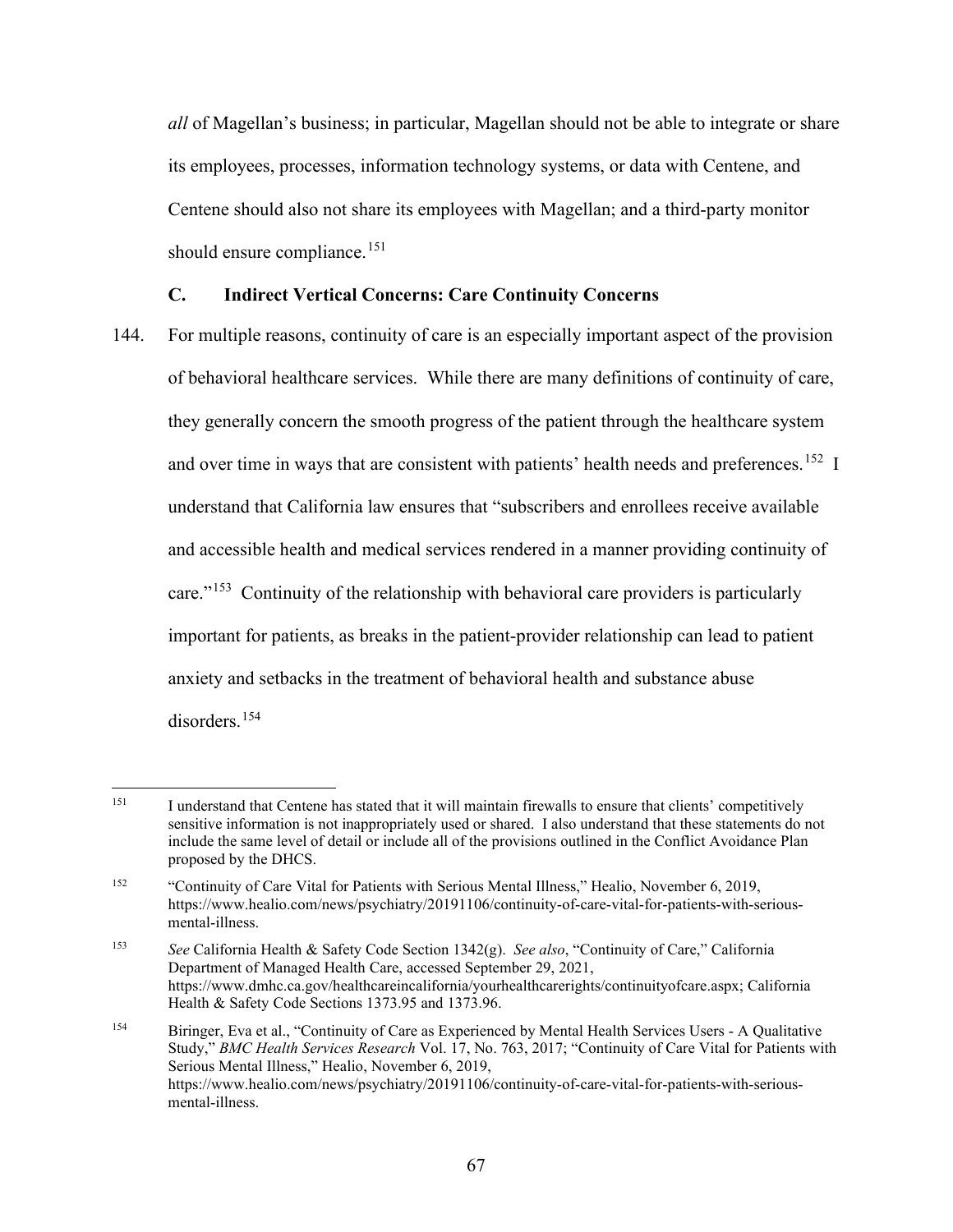- can affect healthcare spending on medical and surgical care, as well.<sup>[155](#page-70-0)</sup> The use of spending and to non-healthcare outcomes, such as workplace absenteeism.<sup>[156,](#page-70-1)[157](#page-70-2)</sup> 145. Continuity of care with respect to behavioral healthcare services is also important as it behavioral healthcare services has potentially large spillovers to other healthcare Furthermore, disruptions in access to healthcare providers has been shown to increase healthcare spending. [158](#page-70-3)
- behavioral care and substance abuse treatments. For enrollees in plans of the sellers of services, a change in access could happen as a result of specific providers no longer 146. A factor that can disrupt continuity of care is a change in access to specific providers of healthcare financing services that self-supply behavioral-specific healthcare financing participating in the network. For enrollees in the plans of those sellers of healthcare financing services that contract for behavioral-specific healthcare financing services or supplement their own network with a rental network(s) of providers of behavioral healthcare services, a change in access could happen for additional reasons, such as the sellers of behavioral-specific healthcare financing services no longer being willing to

<span id="page-70-0"></span><sup>155</sup>  *Journal of Public Health* Vol. 88, No. 10, 1998, pp. 1539–1541. 155 "Continuity of Care Vital for Patients with Serious Mental Illness," Healio, November 6, 2019, <https://www.healio.com/news/psychiatry/20191106/continuity-of-care-vital-for-patients-with-serious>mental-illness; Mainous 3rd, A. G., and James M. Gill, "The Importance of Continuity of Care in the Likelihood of Future Hospitalization: Is Site of Care Equivalent to a Primary Clinician?," *American* 

<span id="page-70-1"></span><sup>156</sup>  Enormous Economic Impact," Scientific American, May 5, 2021, 156 "Importantly, we find that only 11 percent of the overall burden of illness was attributable to the direct medical costs of treating MDD itself, while the costs of treating comorbid medical conditions made up 24 percent. Another 4 percent was due to suicide-related costs, while fully 61 percent of the total burden in 2018 resulted from a combination of elevated workplace absenteeism and presenteeism (that is, reduced productivity as a result of working while sick)" (Greenberg, Paul E., "Major Depressive Disorders Have an <https://www.scientificamerican.com/article/major-depressive-disorders-have-an-enormous-economic>impact/).

<span id="page-70-2"></span><sup>157</sup> See also "Association of Mental Health Disorders With Health Care Spending in the Medicare Population," *JAMA Network Open* Vol. 3 No. 3, March 2020.

<span id="page-70-3"></span><sup>158</sup> 158 Sabety, Adrienne H., Anupam B. Jena, and Michael L. Barnett, "Changes in Health Care Use and Outcomes After Turnover in Primary Care," *JAMA Internal Medicine* Vol. 181, No. 2, 2021, pp. 186–194.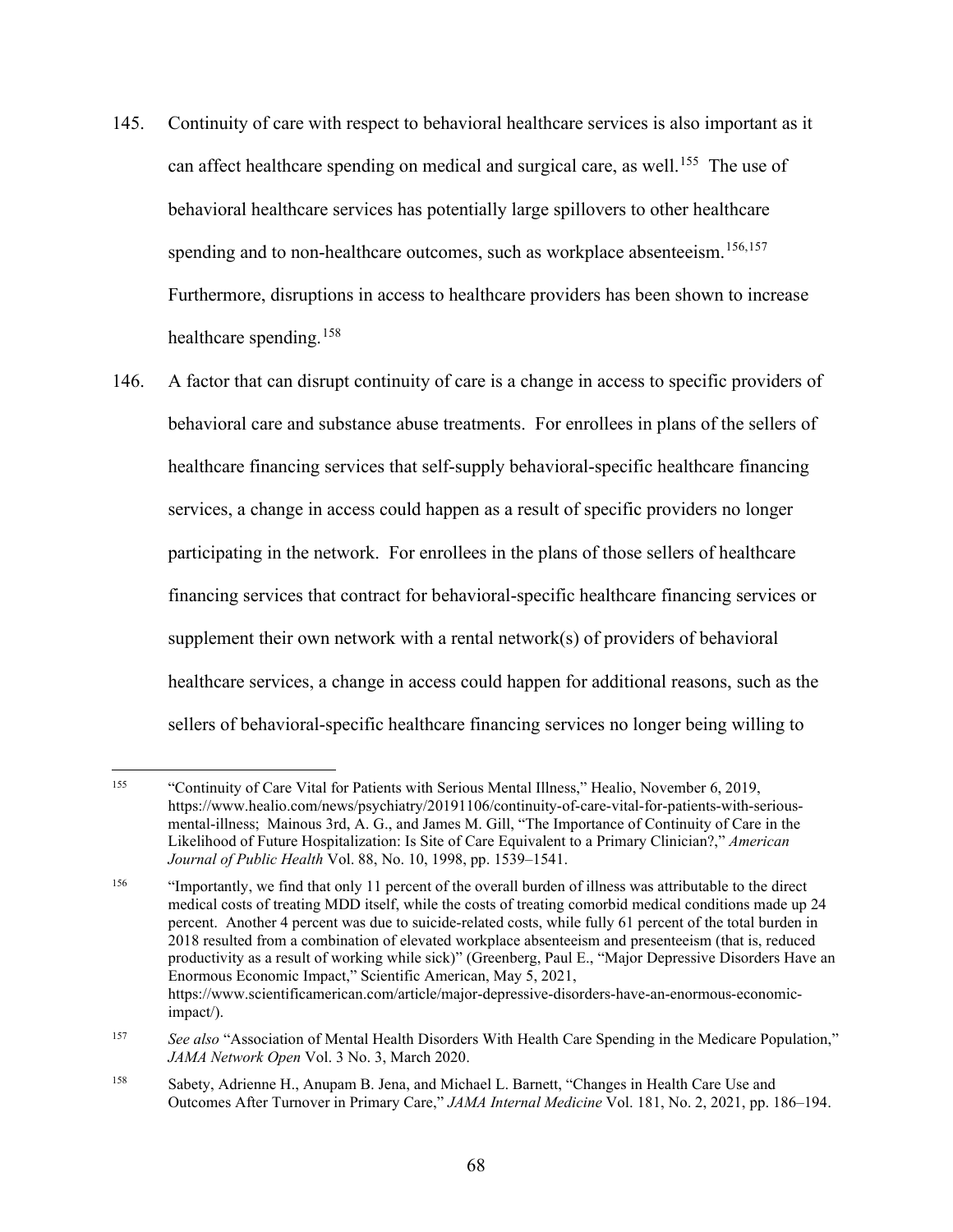contract with certain sellers of healthcare financing services or no longer being willing to rent their network to certain sellers of healthcare financing services.

- financing services. The loss of access to Magellan's network of behavioral care 147. Post-acquisition, it is possible that the Centene-Magellan entity would decide to no longer contract to provide behavioral-specific healthcare financing services, including access to Magellan's network of behavioral care providers, to other sellers of health providers could result in the loss of continuity of care for those enrollees who do not have access to their providers through other options, such as a replacement network of behavioral care providers.
- 148. Post-acquisition, it is also possible that some of the sellers of healthcare financing services that currently contract with Magellan for behavioral-specific healthcare financing services would no longer want to contract with the Centene-Magellan entity.
- 149. For whichever of these two possible reasons that could result in enrollees losing access to the behavioral care providers in Magellan's network, ensuring that there would be continuity of care for all enrollees could mitigate potential harm to enrollees.
- 150. During interviews, sellers of healthcare financing services conveyed that building a network of behavioral care providers would be costly and take a long time. $\mathsf{Redacted}$

 Kaiser—that it will take 12 to 15 months to replace the behavioral care providers that it estimates that it would take one to two years to build its own network of behavioral care providers. Kaiser estimated—after Magellan terminated its contract with lost as a result of the Magellan termination. In parts of California, Kaiser has its own network of behavioral care providers, and thus Kaiser did not have to replace as many providers as a seller of healthcare financing services that relied exclusively on Magellan

69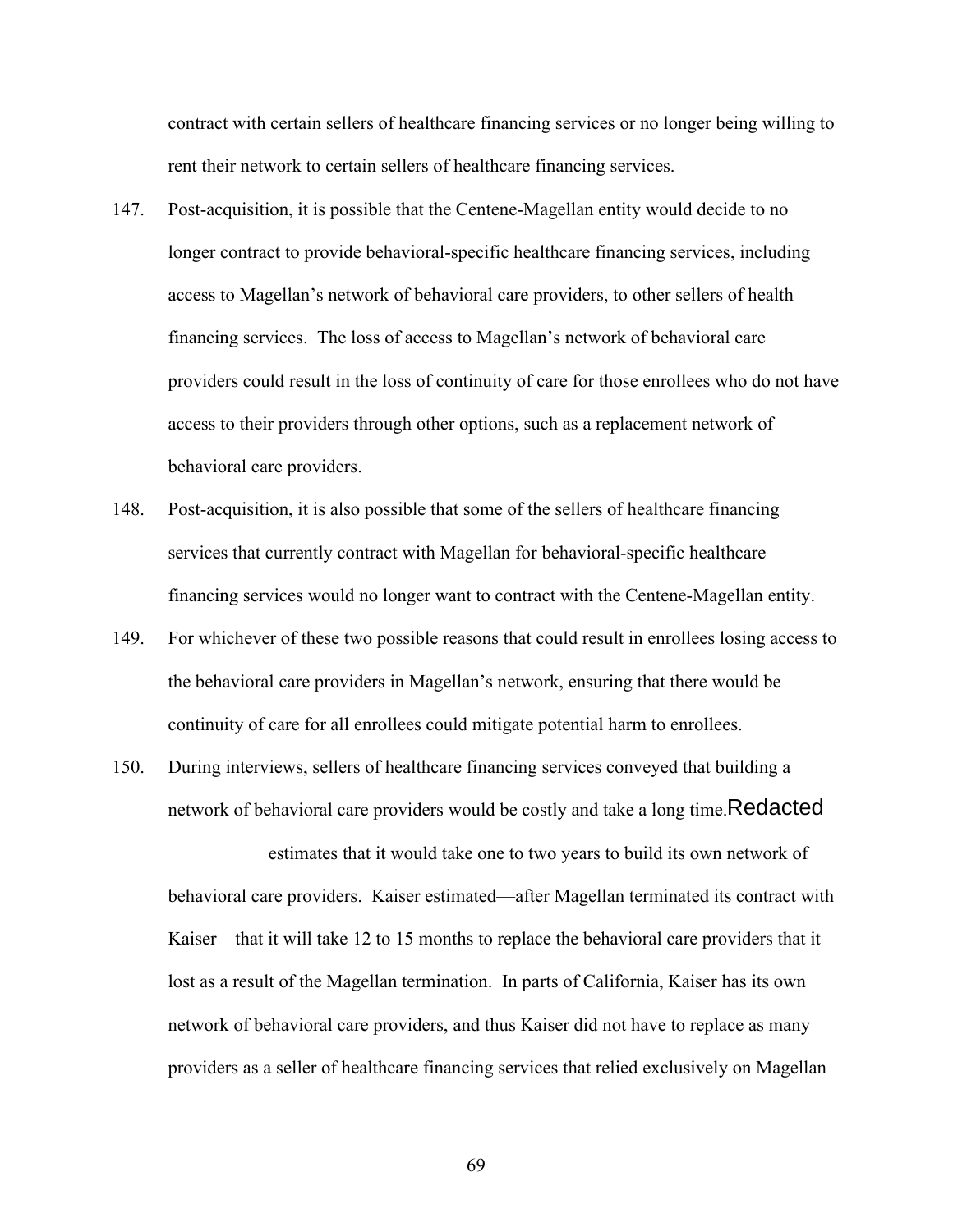would have to replace. To mitigate this potential concern, I recommend that those enrollees who currently have access to the services of behavioral care providers through the Magellan network, continue to have access for two years. More specifically, I recommend the post-acquisition Centene-Magellan entity be required to continue to sell to its current customers access to the Magellan network of behavior care providers for a period of two years at prices that increase by no more than the prior year's inflation rate.

### **VII. CONCERNS AND PROPOSED CONDITIONS**

 credibly assess whether Centene and Magellan's overlap is or is not larger in some areas some areas within California. Given the small number of sellers of EAPs with state-wide 151. Based on a number of factors, the proposed acquisition is likely to substantially lessen competition among sellers of EAP services to those employers with employees dispersed across the state. Centene and Magellan are among a small number of sellers of EAP services with state-wide provider networks that meet the needs of some employers. The acquisition would substantially lessen competition among sellers of EAP services for those employers. Furthermore, data by Centene and Magellan could not be used to of California than others. As a result, I am unable to rule out the possibility that the acquisition would substantially lessen competition among sellers of EAP services in providers networks in California, I recommend that either Centene or Magellan be required to divest its EAP business in California, including its contracts with providers for EAPs and its contracts with customers of EAPs. If it is Magellan that divests its EAP business, then those groups that currently contract with Magellan for EAP services should be given the option to switch to Centene on the same or better terms, as their contract with Magellan, for a short period following the acquisition. If it is Centene that

70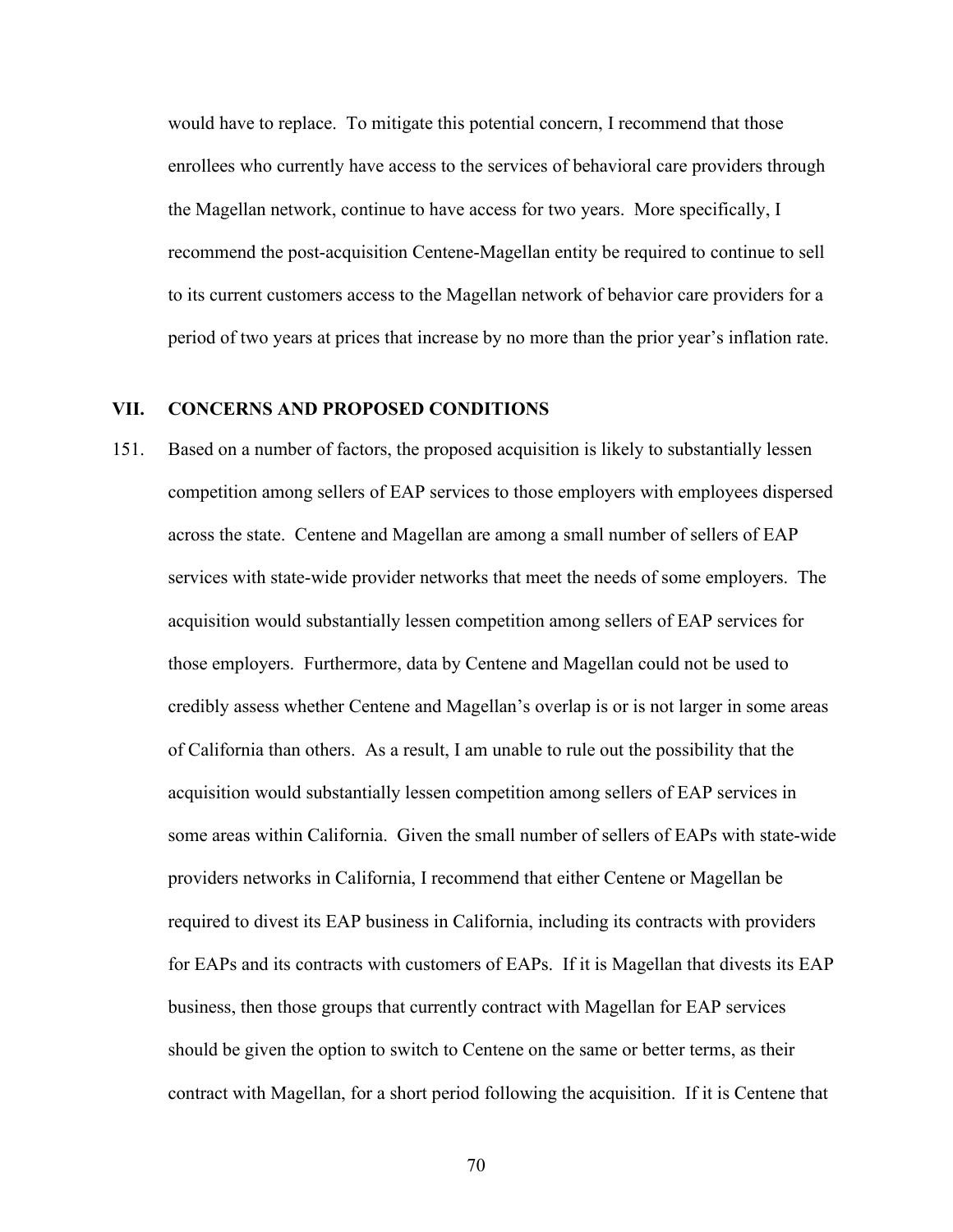their contract with Centene, for a short period following the acquisition. I note that some divests its EAP business, then those groups that currently contract with Centene for EAP services should be given the option to switch to Magellan on the same or better terms, as large state employers currently contract with Magellan for their EAPs, and that Magellan's state-wide share of EAPs is more than twice Centene's state-wide share of EAPs. To minimize the disruption associated with a divestiture, it is sensible for Magellan to divest its EAP business, rather than Centene.

- behavioral care providers in certain areas. To mitigate this concern, I recommend that ability to contract with employers and sellers of healthcare financing services. 152. I am concerned that there is a risk that the acquisition could result in less access to post-acquisition the Centene-Magellan entity be prohibited from making any contractual arrangements with behavioral care providers that restrict behavioral care providers'
- competitively sensitive information about its competitors in healthcare financing services. Centene's access to this information on those competitors that contract with Magellan for integrate or share its employees, processes, information technology systems, or data with 153. I am concerned that as a result of the acquisition, Centene could gain access to these services could harm the competitive process, harm enrollees, and decrease the stability of the healthcare system. To mitigate these concerns, I recommend that measures similar to the ones outlined in Magellan's proposed Conflict Avoidance Plan be implemented for *all* of Magellan's business; in particular, Magellan should not be able to Centene, and Centene should also not share its employees with Magellan; and a thirdparty monitor should ensure compliance.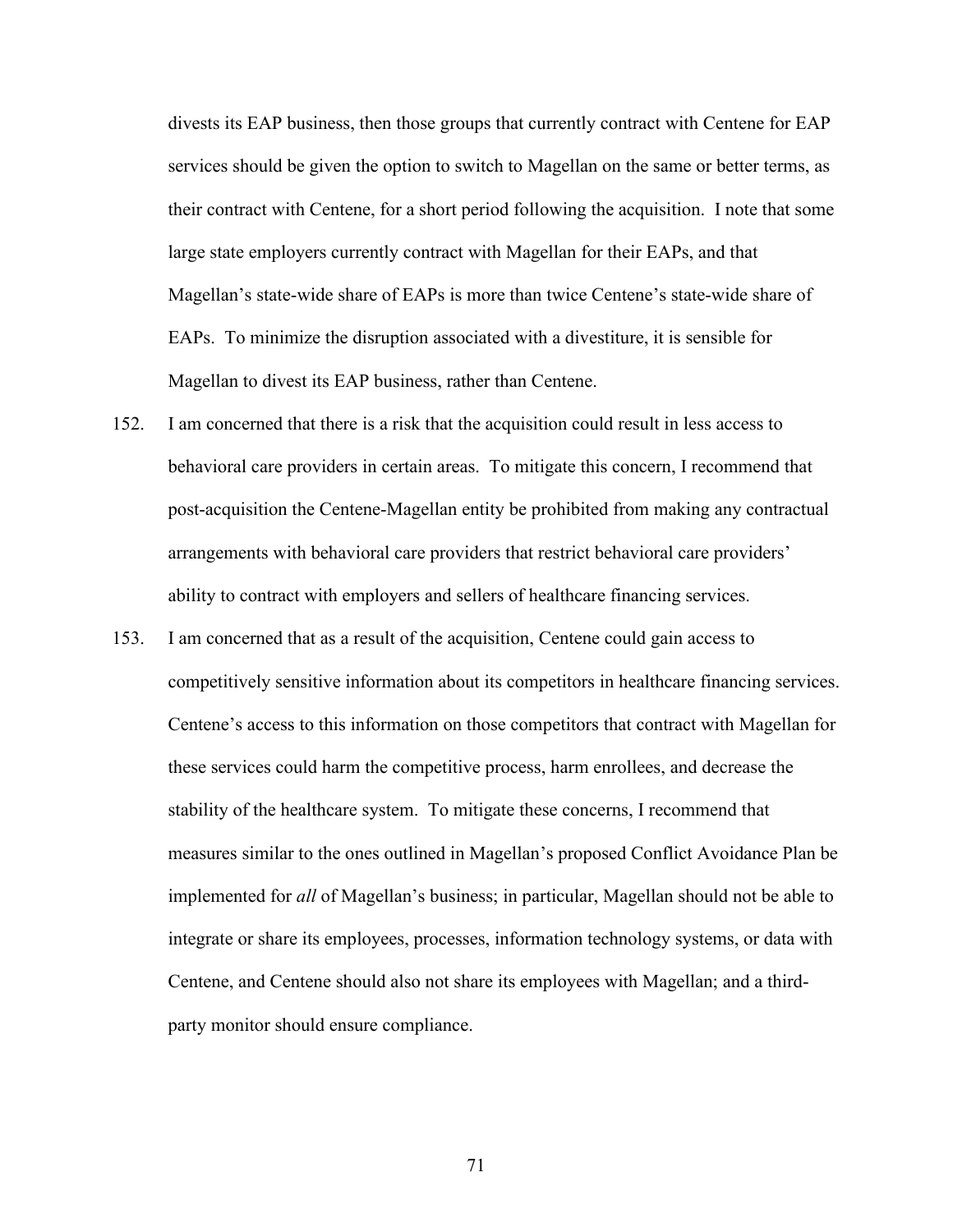enrollees might lose access to the behavioral care providers in Magellan's network. To mitigate this potential concern, I recommend that for any enrollees of health plans that to continue to provide access to these services for a period of two years at rates that 154. I am concerned that the proposed acquisition could disrupt continuity of care for behavioral healthcare services for Magellan's customers. As a result of the acquisition, Magellan and some of its customers might no longer contract for services. As a result, currently provide access to the services of behavioral care providers to their enrollees through the Magellan network, the post-acquisition Centene-Magellan entity be required increase by no more than the prior year's inflation rate.

 $\sim$ 

Deborah Haas-Wilson, Ph.D. October 12, 2021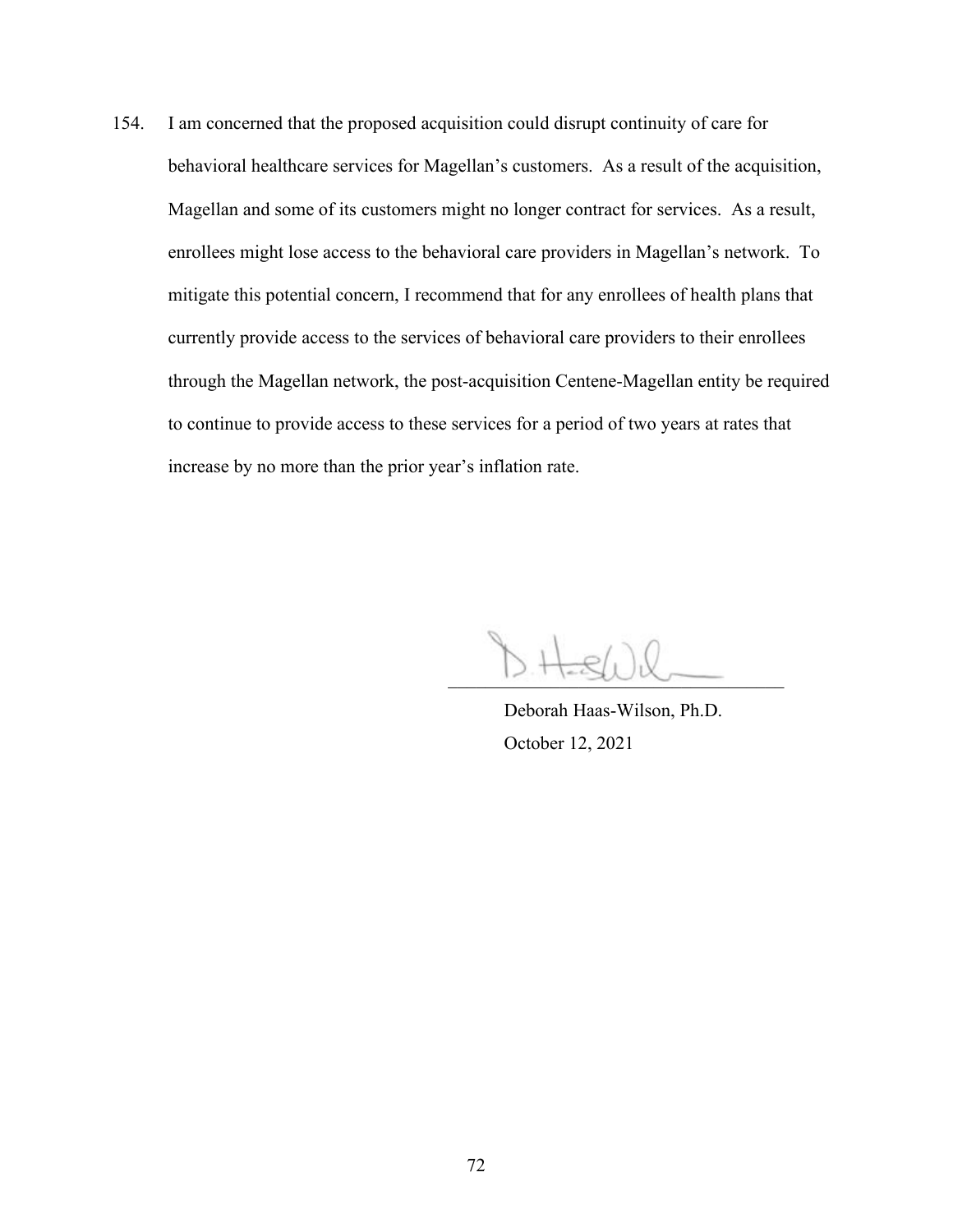## **APPENDIX A: CURRICULUM VITAE**

# **Deborah Ann Haas-Wilson**

Marilyn Carlson Nelson Professor of Economics Smith College

### **RESEARCH and TEACHING FIELDS**:

Health Economics and Policy Industrial Organization and Antitrust Policy Microeconomics

### **EDUCATION**:

University of California, Berkeley, California Ph.D. in Economics, December 1983

University of Michigan, Ann Arbor, Michigan B.A. in Economics with High Honors, May 1979

### **PROFESSIONAL EXPERIENCE**:

| Teaching: | Marilyn Carlson Nelson Professor of Economics<br>Smith College<br>Northampton, Massachusetts<br>1984-present                                        |
|-----------|-----------------------------------------------------------------------------------------------------------------------------------------------------|
|           | Visiting Professor of Public Policy<br>Harvard Kennedy School<br>Harvard University<br>Cambridge, Massachusetts<br>2014-2016                        |
| Other:    | Visiting Scholar<br>University of California—Berkeley<br>January-June 2019                                                                          |
|           | American Journal of Health Economics<br>Associate Editor<br>$2013$ -present                                                                         |
|           | Petris Center on Health Care Markets and Consumer Welfare—University of<br>California, Berkeley<br>Member of the Advisory Committee<br>1999-present |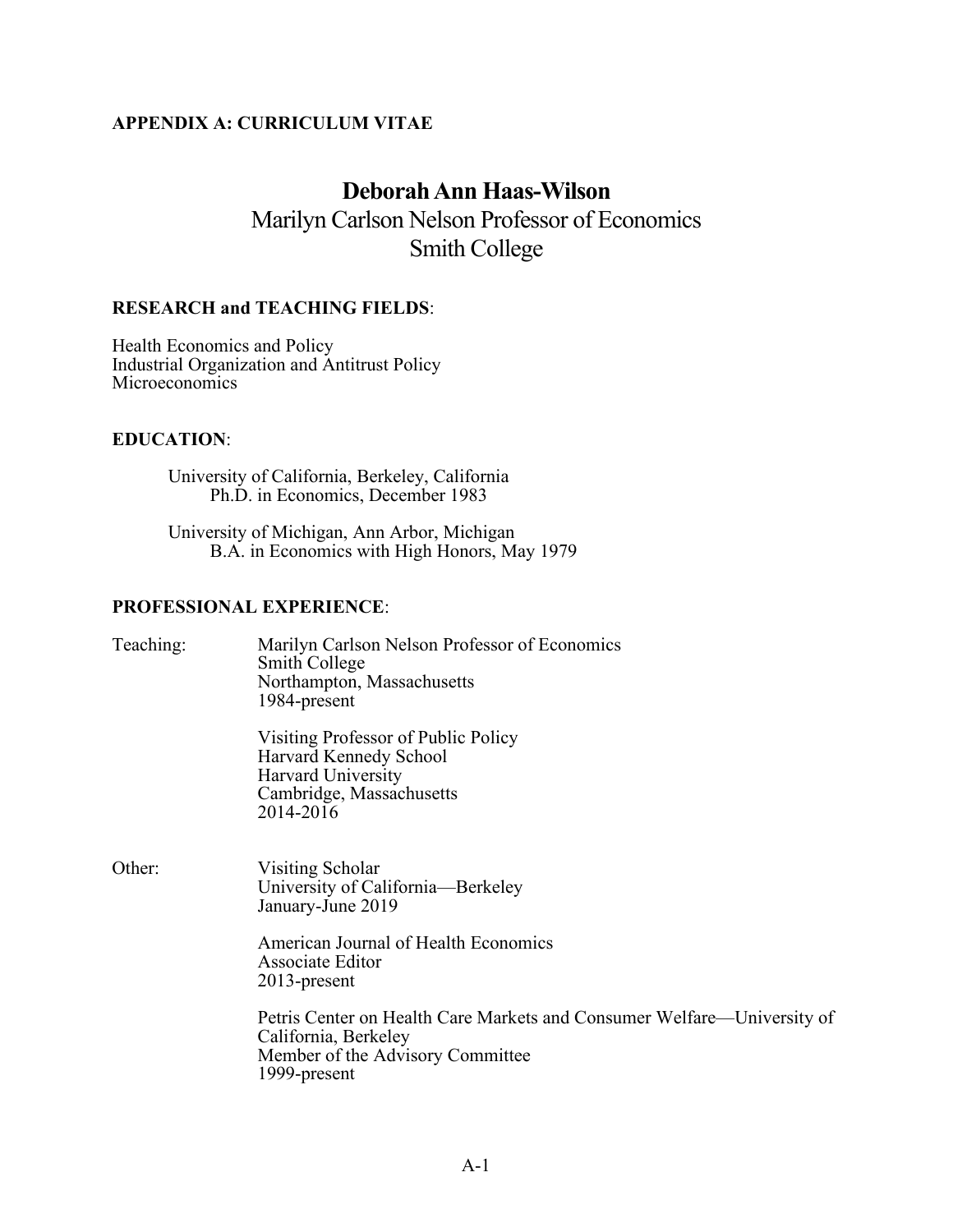Saint Alphonsus Medical System et al. v. St. Luke's Health System Economic Consultant and Expert Witness in the successful antitrust challenge to a health system's acquisition of the largest practice of primary care physicians in Idaho Case No. 1:12-cv-00560 2012-2013

Economic Consultant for the U.S. Federal Trade Commission In the matter of Scott&White and King's Daughters Hospital 2009

Economic Consultant for the City of Oconomowoc, Wisconsin In the matter of Aurora Health Care v. City of Oconomowoc 2006

 Member of the Finance Committee Town of Longmeadow, Massachusetts 2005-2009

American Society of Health Economists Member of the Advisory Board 2004-2006

Economic Consultant and Expert Witness for the U.S. Federal Trade Commission In the matter of Evanston Northwestern Health Corp. and ENH Medical Group, Inc. Docket No. 9315 2003-2005

 anticompetitive practices Economic Consultant for the Office of the Attorney General Commonwealth of Massachusetts Economic services to evaluate Baystate Health Systems' potentially 2000-2001

 In the matter of St. Luke's Hospital v. California Pacific Medical Center and Economic Consultant and Expert Witness Sutter Health Care System San Francisco, California 1999-2000

Economic Consultant California Department of Corporations Hearings on the Proposed Merger of Foundation Health Corporation and Health Systems International Los Angeles, California 1997

Expert Testimony before the California Senate Committee on Insurance Antitrust Issues Related to HMO Mergers March 1997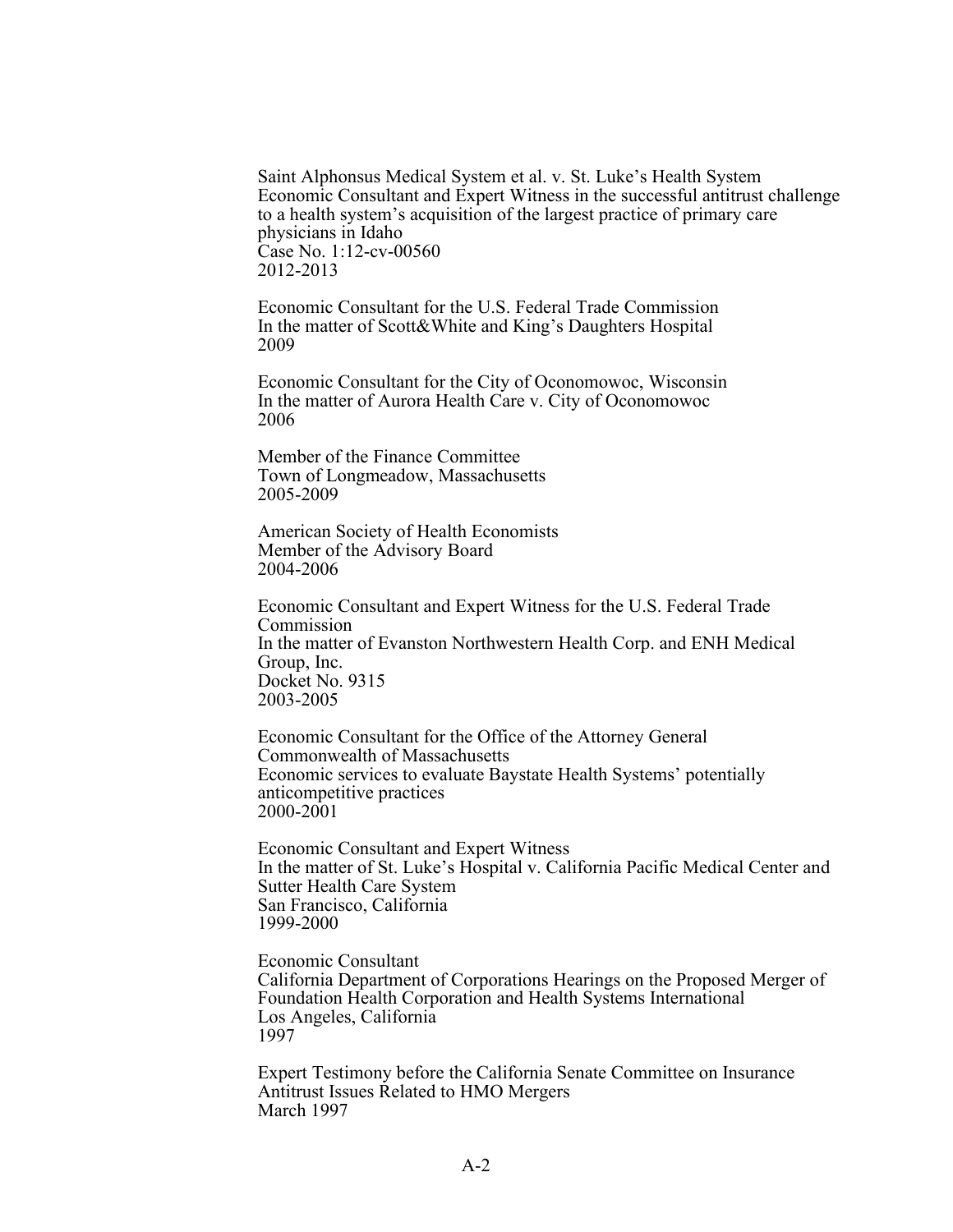Expert Testimony before the Connecticut Legislature concerning H.B. 5594: An Act Concerning Marriage and Family Therapist Vendorship March 1992

Director, Public Policy Program Smith College 1988-1990 and 1997-2001

Member of the Health Services Research Study Section Agency for Health Care Policy and Research U.S. Department of Health and Human Services 1990-1994

 Health Economics Group Member of the Executive Committee The American Public Health Association 1994-1996

Visiting Committee Economics Department, Amherst College 1997

#### Referee:

 *Resource and Energy Economics, Inquiry, Social Science Quarterly, Review, Journal of Economic Education The American Economic Review, Journal of Health Economics, Journal of Law and Economics, Review of Economics and Statistics, Science, Journal of Human Resources, American Journal of Health Economics, Health Affairs, Health Services Research, Journal of Policy Analysis and Management, Policy Studies Journal, Journal of Business and Economic Statistics, Journal of Industrial Economics, Review of Industrial Organization, Milbank Quarterly, The Journal of Health Politics, Policy, and Law, Population Research and* 

Guest Editor of *Health Economics* (with M. Gaynor) "Competition and Antitrust Policy in Health Care Markets" 7 (1998).

Guest Editor of the *Journal of Health Politics, Policy and Law* (with W. Sage and P. Hammer) "Kenneth Arrow and the Economics of Health Care," 26:5 (2001).

Guest Editor of the *International Journal of the Economics of Business* (with M. Vita) "Hospital Mergers and Antitrust Policy," (2011).

Postdoctoral Fellow, Florence Heller Graduate School for Advanced Studies in Social Welfare Brandeis University, Waltham, Massachusetts 1987-1988

Research Assistant, Congressional Budget Office Washington, D.C. 1977-1978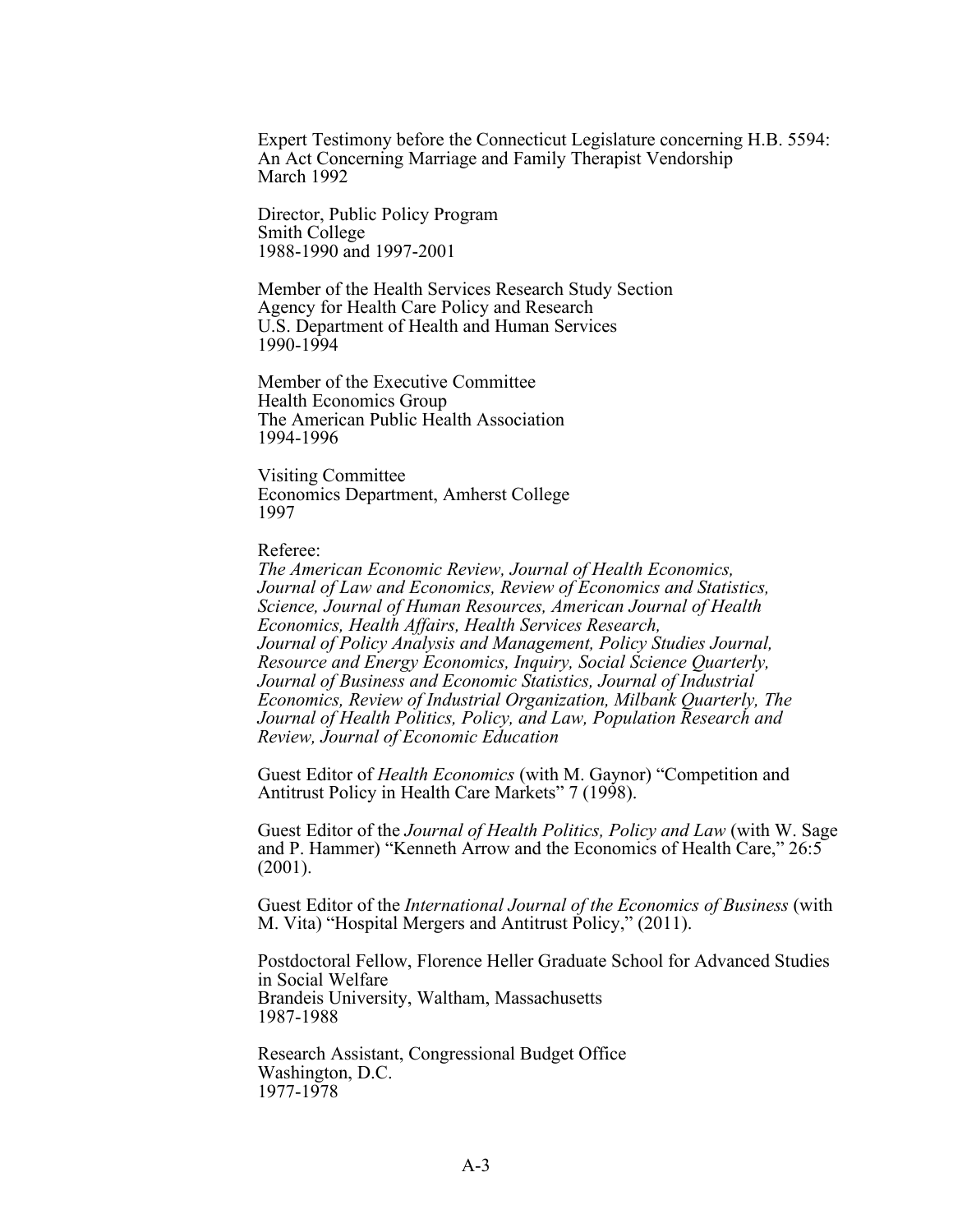### **PUBLICATIONS**:

### BOOKS:

*Managed Care and Monopoly Power: The Antitrust Challenge*, Cambridge, MA: Harvard University Press (2003).

 *Uncertain Times: Kenneth Arrow and the Changing Economics of Health Care* (co-editor with P. Hammer, M. Peterson, and W. Sage), Durham, NC: Duke University Press (2003).

### CONTRIBUTIONS TO BOOKS:

"Comments on Markov and Other Models of Mental Health Treatment," in Richard Scheffler and Thomas McGuire, eds., *Advances in Health Economics and Health Services Research*, Vol. 8, JAI Press 1987.

"The Blessing and the Curse of Managed Care: Vertical Relations in Health Care Markets," (with M. Gaynor) in Michael A. Morrisey, ed., *Managed Care and Changing Health Care Markets*, Washington, D.C.: The AEI Press (1998).

"Selma J. Mushkin (1913-1979)" in Mary Ann Diman, Robert Dimand, and Evelyn Forget, eds., *A Biographical Dictionary of Women Economists*, Northampton, MA: Edward Elgar Publishing (2000).

"Revisiting a Merger: *FTC v. Evanston Northwestern Healthcare*," in John E. Kwoka Jr. and Lawrence J. White, eds., *The Antitrust Revolution: Economics, Competition, and Policy*, New York: Oxford University Press (2014).

"Hospital-Physician Integration: *The St. Luke's Case*," (with T. Chipty) in John E. Kwoka Jr. and Lawrence J. White, eds., *The Antitrust Revolution: Economics, Competition, and Policy*, New York: Oxford University Press (2018).

### ARTICLES:

"The Effect of Commercial Practice Restrictions: The Case of Optometry," *Journal of Law and Economics*, Vol. 29 (April 1986).

 "Tying Requirements in Markets with Many Sellers: The Contact Lens Industry," *The Review of Economics and Statistics*, Vol. 69 (February 1987).

"Demand for Mental Health Services: An Episode of Treatment Approach" (with R. Scheffler and A. Cheadle), *Southern Economic Journal*, Vol. 55 (July 1989).

"Employment Choices and Earnings of Social Workers: Comparing Private Practice and Salaried Employment," *Inquiry*, Vol. 26 (Summer 1989).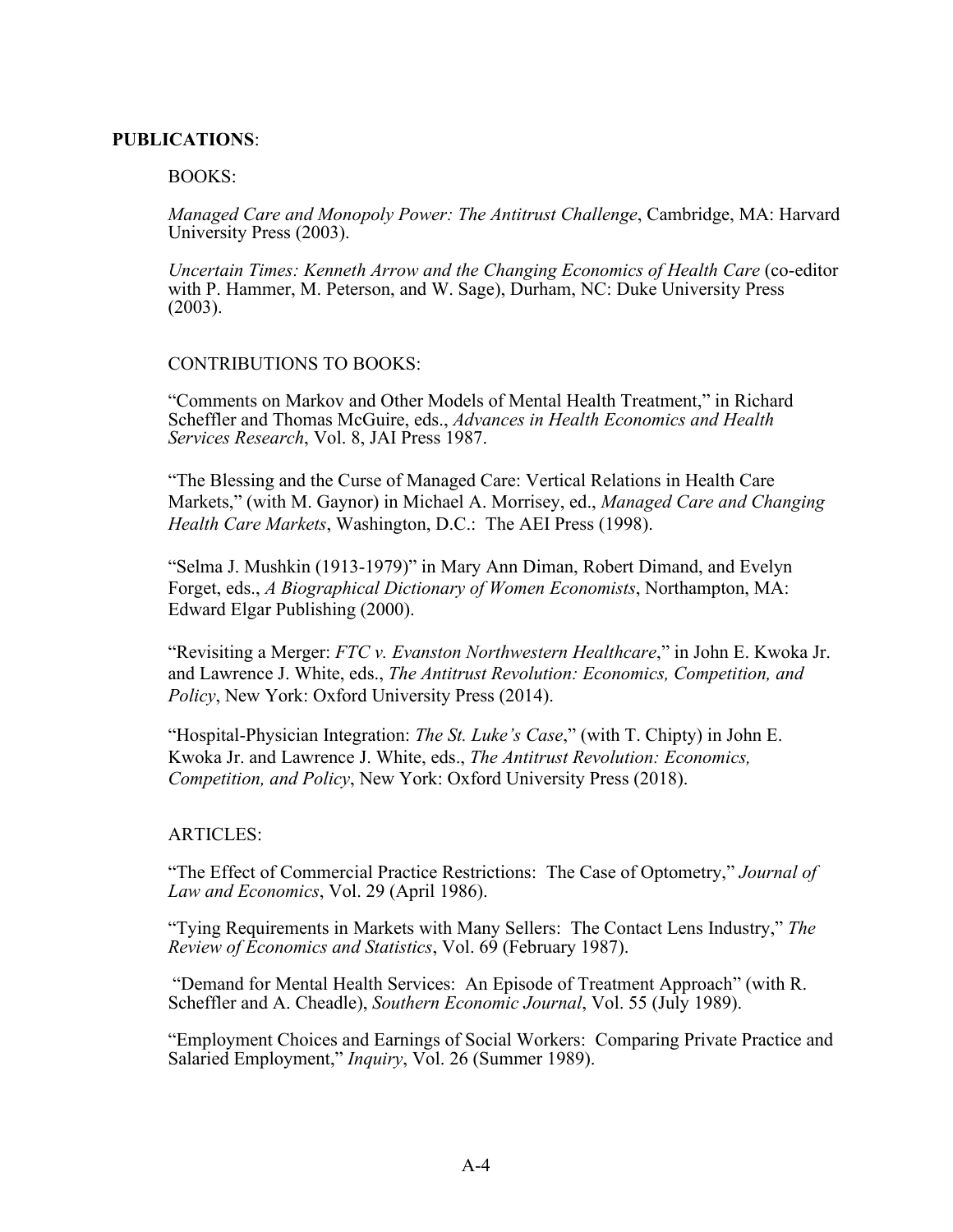"Strategic Regulatory Entry Deterrence: An Empirical Test in the Ophthalmic Market," *Journal of Health Economics* 8:3 (December 1989).

"Quality and Provider Choice: A Multinomial Logit-Least Squares Model with Selectivity" (with E. Savoca), *Health Services Research* 24:6 (February 1990).

"Consumer Information and Providers' Reputations: An Empirical Test in the Market for Outpatient Psychotherapy," *Journal of Health Economics* 9 (1990).

"Centrally Planned Economy Vulnerability to Antidumping Protection" (with S. Brown), *Comparative Economic Studies*, 32:4 (Winter 1990).

"Quality Signals and Patient Referrals in the Market for Social Workers' Services," *Administration and Policy in Mental Health* 18:1 (September 1990).

"The Impact of Vendorship Legislation and Inter-Professional Competition in the Market for Social Workers' Services," *International Journal of Law and Psychiatry* 14:4 (October 1991).

"The Regulation of Health Care Professionals Other Than Physicians," *Regulation* 15:4 (Fall 1992).

"The Economic Impact of State Restrictions on Abortions: Parental Consent and Notification Laws and Medicaid Funding Restrictions," *Journal of Policy Analysis and Management* 12:3 (Summer 1993).

"The Relationships Between the Dimensions of Health Care Quality and Price: The Case of Eye Care," *Medical Care* 32:2 (February 1994).

"The Impact of State Abortion Restrictions on Minors' Demand for Abortions," *The Journal of Human Resources* 31:1 (Winter 1996).

 "Women's Reproductive Choices: The Impact of Medicaid Funding Restrictions," *Family Planning Perspectives* 29:5 (September/October 1997).

"Introduction to the Special Issue on Competition and Antitrust Policy in Health Care Markets" (with M. Gaynor) *Health Economics* 7 (1998).

 "Physician Networks and Their Implications for Competition in Health Care Markets," (with M. Gaynor) *Health Economics* 7 (1998).

"Increasing Consolidation in Health Care Markets: What are the Antitrust Policy Implications?" (with M. Gaynor) *Health Services Research* 33:5 (December 1998, Part II).

"Change, Consolidation, and Competition in Health Care Markets," (with M. Gaynor) *Journal of Economic Perspectives* 13:1 (Winter 1999).

"Regulation and the Optimal Size and Type of Abortion Provider," (with K. Lindberg) *Applied Economics* 31 (1999).

"Are Invisible Hands Good Hands? Moral Hazard, Competition, and the 2nd Best in Health Care Markets," (with M. Gaynor and W. Vogt) *Journal of Political Economy*  108:5 (October 2000).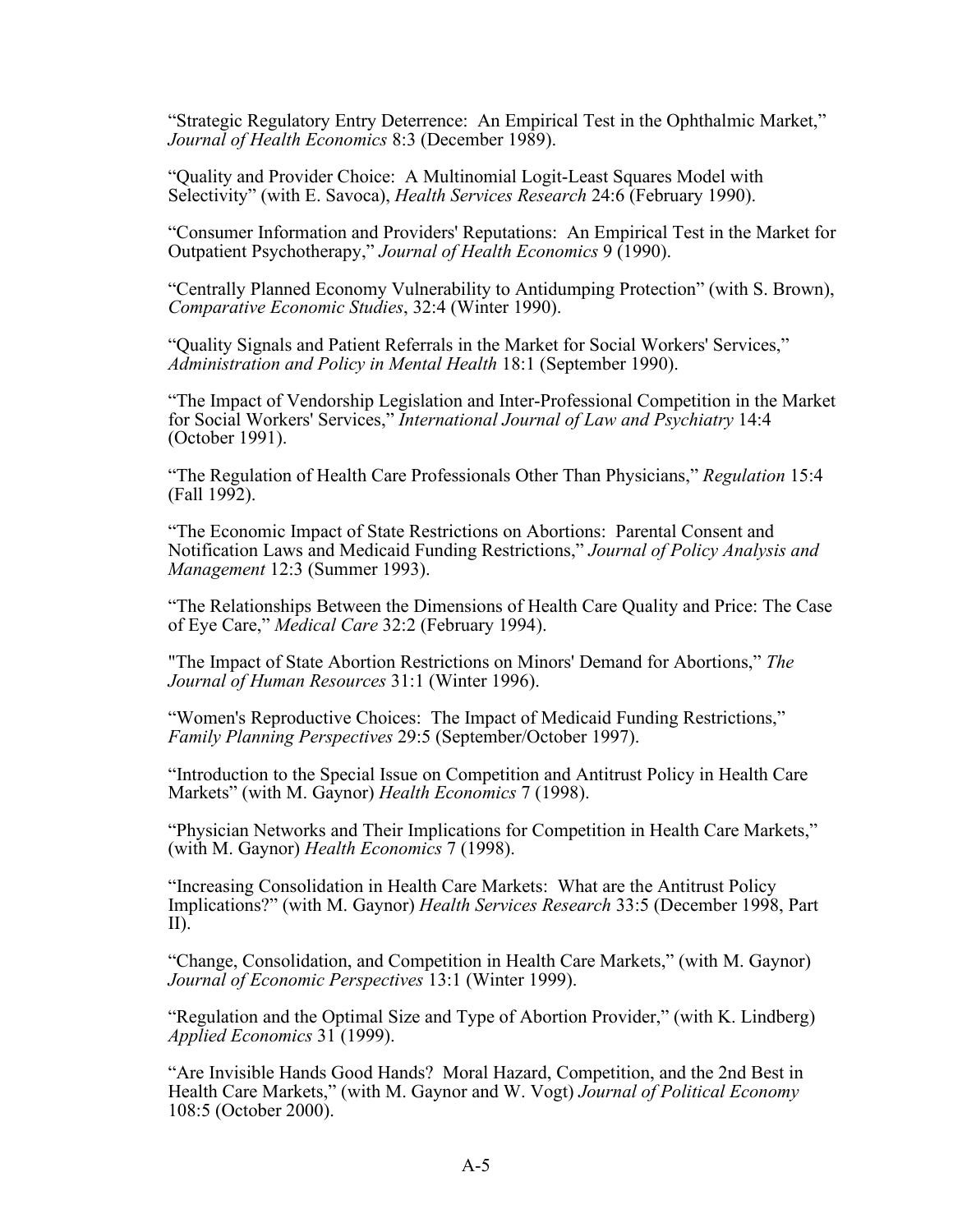"Kenneth Arrow and the Changing Economics of Health Care: Why Arrow? Why Now?" (with P. Hammer and W. Sage) *Journal of Health Politics, Policy and Law* 26:5 (October 2001).

 "Arrow and the Information Market Failure in Health Care: The Changing Content and Sources of Health Care Information," *Journal of Health Politics, Policy and Law* 26:5 (October 2001).

"Competition and the Mental Health Care System," (with A. Cuellar) *American Journal of Psychiatry* 166:3 (March 2009).

 [Winner of the American Bar Association's Prize for Best Published Paper on Merger "Hospital Mergers and Competitive Effects: Two Retrospective Analyses," (with C. Garmon) *International Journal of the Economics of Business* (February 2011). Retrospectives, 2012]

"Mergers between Competing Hospitals: Lessons from Retrospective Analyses," (with M. Vita) *International Journal of the Economics of Business* (February 2011).

"Use of Multiple Control Groups and Data Sources as Validation in Retrospective Studies of Hospital Mergers," (with C. Garmon) *International Journal of the Economics of Business* (February 2011).

#### OTHER:

 "Healthy Competition: What's Holding Back Health Care and How to Free It," *New England Journal of Medicine* 354 (April 27, 2006).

"Two Hospital Mergers on Chicago's North Shore: A Retrospective Study" (with C. Garmon) Federal Trade Commission, Bureau of Economics Working Papers (January 2009).

"Tolerance of Cheating Violates the Principles of Education," Essay in *NCAA Champion Magazine* (Spring 2010).

### **RESEARCH GRANT AWARDS:**

"Antitrust Policy and the Transformation of the Health Care Delivery System," Principal Investigator (M. Gaynor, Co-Investigator) Investigator Award in Health Policy Research, Robert Wood Johnson Foundation, September 1995-August 1999

#### **EXPERT TESTIMONY IN THE LAST FOUR YEARS:**

 States District Court for the Northern District of Alabama Southern Division (Expert *In Re: Blue Cross Blue Shield Antitrust Litigation*, No. 2:13-CV-20000-RDP, United Report and Deposition, 2019; Declaration and Expert Report, 2020; Deposition, 2021)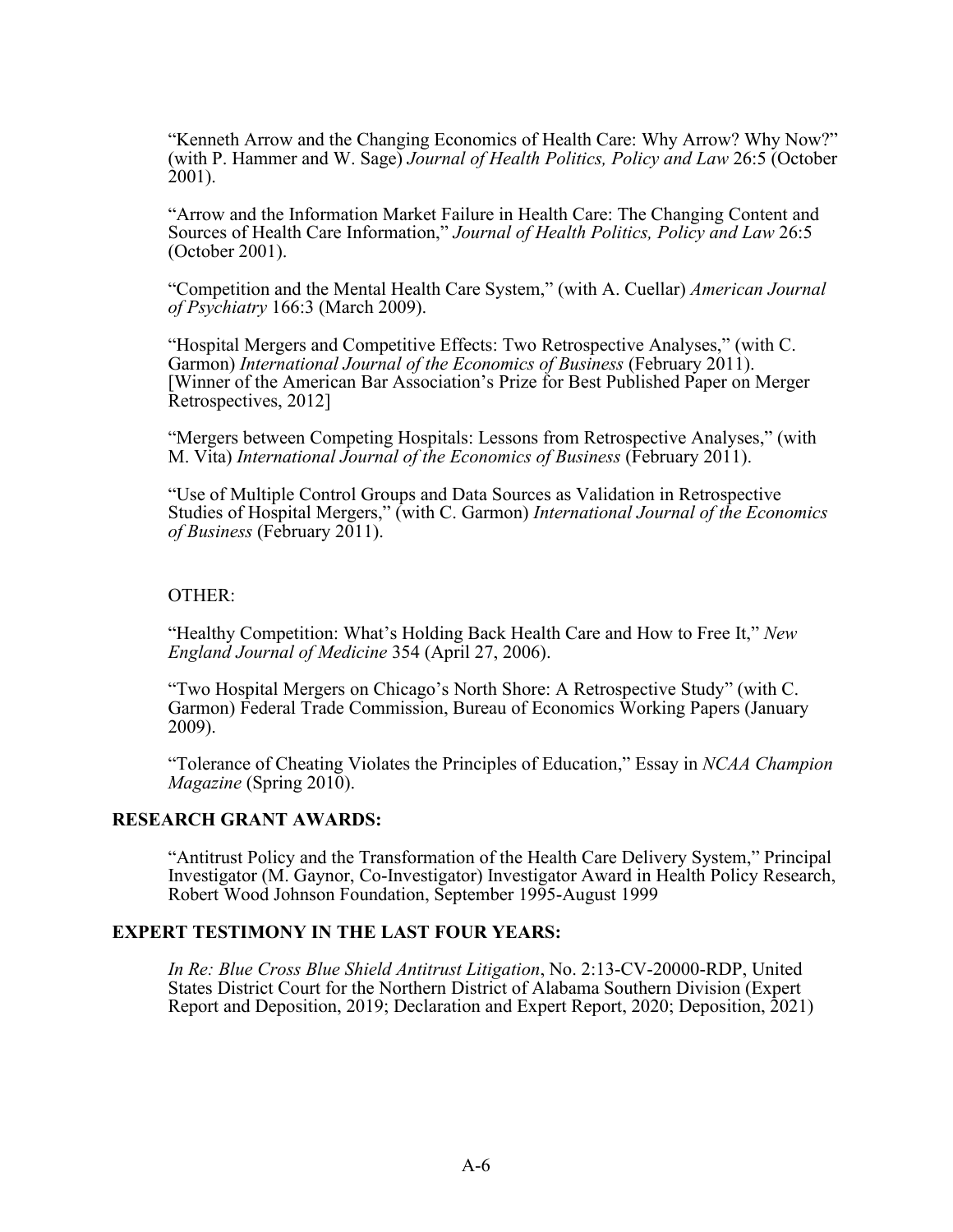## **APPENDIX B: VGUPPI ANALYSIS FOR MANAGED BEHAVIORAL HEALTHCARE SERVICES**

1. In this appendix, I provide additional information on the vGUPPI analysis for behavioralspecific healthcare financing services.

## **A. vGUPPI Inputs and Data**

- 2. In this section, I describe the inputs into a vGUPPI and the sources that I use for each of these inputs.
- Comcast/NBCU.<sup>[159](#page-81-0)</sup> 3. I set the **bargaining weight** to 0.5, which means that Magellan and a seller of healthcare financing services to which it provides behavioral-specific healthcare financing services choose a price that equally shares the gains from contracting. Rogerson notes that a bargaining weight of 0.5 was used by the DOJ in AT&T/Time Warner and by the FCC in
- financing services' enrollees would switch sellers of healthcare financing services.<sup>[160](#page-81-1)</sup> Magellan earns about Redactes percent of the margin from healthcare financing services and 4. I set the **departure rate** to the percent, which means that if Magellan does not contract with a seller of healthcare financing services that  $\mathbb{R}^{\text{real}}$  percent of the seller of healthcare The departure rate would be low because there are many good substitutes to Magellan for behavioral-specific healthcare financing services. One confirmation that there are many good substitutes to Magellan for behavioral-specific healthcare financing services is that behavioral-specific healthcare financing services on its non-public commercial

<span id="page-81-0"></span> Bargaining Leverage Over Rivals Effect," *Canadian Journal of Economics* Vol. 53, No. 2, 2020, pp. 407– 436. The justification for 0.5 differed between the cases. In AT&T/Time Warner, the choice was made because of an absence of evidence on what the bargaining weight should be. In Comcast/NBCU, an 159 Rogerson, William P., "Modelling and Predicting the Competitive Effects of Vertical Mergers: The estimate from the academic literature was used to support the choice of 0.5.

<span id="page-81-1"></span><sup>160</sup> For the purposes of the redacted version of this report, the departure rate I use is between 0 percent and 10 percent.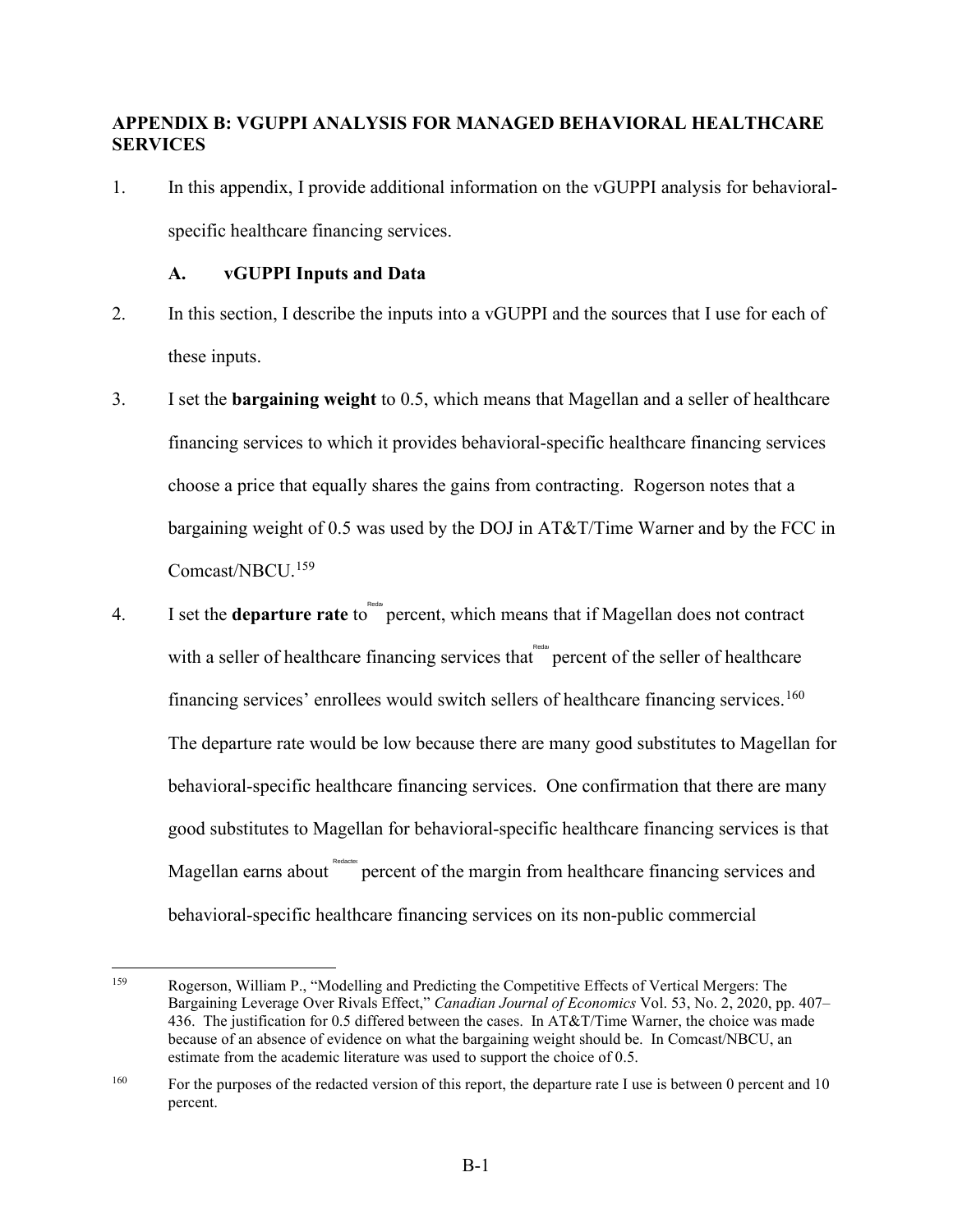enrollees.<sup>[161](#page-82-0)</sup> I use the same departure rate for all of Magellan's customers in all segments.

- first choices of enrollees who did not choose seller of healthcare financing services A are 5. I calculate the **diversion ratio** from one of Centene's competitors to Centene under the assumption that diversion ratios are proportionate to enrollee shares in California for the segment in question. I calculate shares using the California Health Insurance Enrollment Database ("Almanac").<sup>162</sup> The underlying assumption for such a calculation is that the reflective of what the second choices of enrollees who did choose seller of healthcare financing services A would be if they could not choose seller of healthcare financing services A.<sup>[163](#page-82-2)</sup>
- all calculations—the CCIIO MLR data does not report an ASO margin.<sup>165</sup> I approximate 6. I calculate Centene's **percent margin** on healthcare financing services using the Center for Consumer Information and Insurance Oversight ("CCIIO") Medical Loss Ratio ("MLR") data.<sup>[164](#page-82-3)</sup> The CCIIO MLR data only contains non-public commercial margins; I use the weighted average margin from individual, small, and fully insured large group in

<span id="page-82-0"></span><sup>161</sup> Appendix Exhibit B.1 calculates the margin that Magellan earns per non-public commercial enrollee divided by the margin that Magellan's non-public commercial customers earn per non-public commercial enrollee. I do not calculate different margins and therefore do not use different departure rates by segment because I cannot calculate Magellan's margin by segment and do not wish to introduce false precision.

<span id="page-82-1"></span><sup>162</sup> 162 "California Health Insurers, Enrollment, 2021 — Data (ZIP)," California Health Care Almanac, California Health Care Foundation, July 30, 2021, available at <https://www.chcf.org/publication/2021-edition>california-health-insurance-enrollment/#related-links-and-downloads ("Almanac")

<span id="page-82-2"></span><sup>163</sup> 163 Calculating diversion ratios that are proportionate to share abstracts from the possibility that some sellers of healthcare financing services are particularly close or particularly distant substitutes to Centene. A seller of healthcare financing services could be a particularly close or particularly distant substitute to Centene because they are attractive to enrollees in the same area of California or have other features that make them attractive to the same enrollees.

<span id="page-82-3"></span><sup>164</sup> 164 Center for Consumer Information and Insurance Oversight (CCIIO) Medical Loss Ratio (MLR) data, October 20, 2020, available at<https://www.cms.gov/CCIIO/Resources/Data-Resources/mlr>.

<span id="page-82-4"></span><sup>165</sup> I use a weighted average margin because I use the same departure rate across these segments, and the departure rate is informed by this average margin.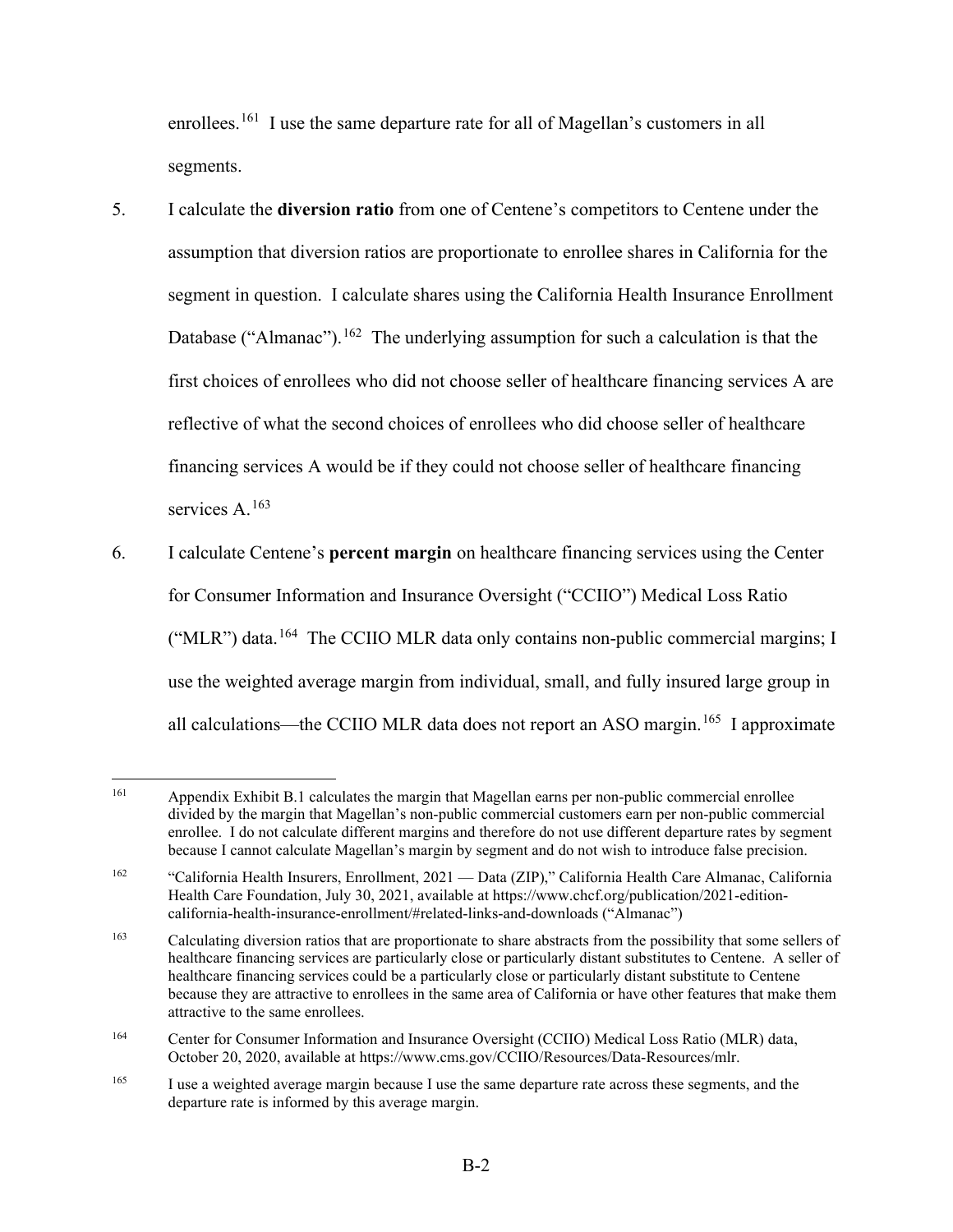for Centene's Medicare and Medicaid margin for PHC and Health Plan of San Mateo enrollees who might switch from a competitor seller of healthcare financing service if it using Centene's non-public commercial margin of 15 percent. Centene's margin on did not contract with Magellan is likely substantially lower than Centene's margin on all enrollees because enrollees who use behavioral healthcare services have higher than average medical spending.[166](#page-83-0)

 Centene's Medicare and Medicaid price ratio for PHC and Health Plan of San Mateo 7. I calculate a **price ratio** of Centene's price divided by Magellan's price. I obtain Centene's price for BSC and WHA from the CCIIO MLR data. I obtain Magellan's price for BSC (WHA) by dividing Magellan's revenue from BSC (WHA) for behavioralspecific healthcare financing services by BSC's (WHA's) enrollment. I approximate for using Centene's commercial price ratio for BSC. I use this price ratio to produce an upper bound estimate of the proposed acquisition's effect on vertical market power because it is the one that will lead to the largest estimated vGUPPI.

<span id="page-83-0"></span> 166 Enrollees who would switch from a competitor seller of healthcare financing services if it did not contract with Magellan are more likely than typical enrollees to be enrollees who use and therefore value behavioral-specific healthcare financing services.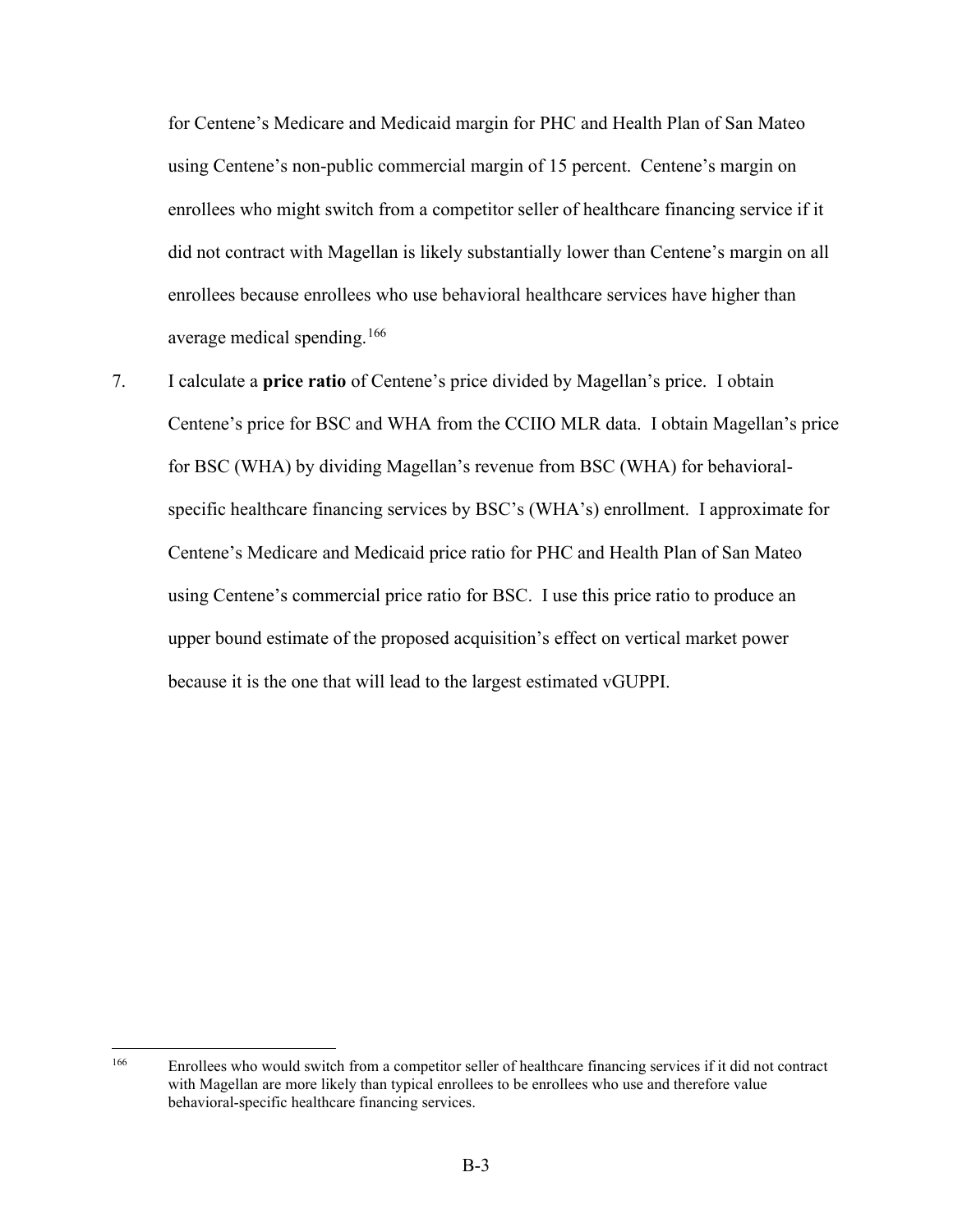### **B. Results**

**Exhibit B.1 - Margin of Magellan as a Seller of Behavioral-Specific Healthcare Financing Services Divided by Sum of the Margin of Magellan as a Seller of Behavioral-Specific Healthcare Financing Services and the Margin of Sellers of the Full Set of Healthcare Financing Services[167](#page-84-0)**

| <b>Description</b>                                                                                                                                                                                                                                                                                            | Value    |
|---------------------------------------------------------------------------------------------------------------------------------------------------------------------------------------------------------------------------------------------------------------------------------------------------------------|----------|
| [1] Margin of Magellan on Behavioral-Specific Healthcare Financing<br>Services                                                                                                                                                                                                                                | Redacted |
| [2] Margin of Sellers of Healthcare Financing Services that Magellan<br>Provides Behavioral-Specific Healthcare Financing Services to                                                                                                                                                                         | $8.5\%$  |
| [3] Ratio of Magellan's Price for Behavioral-Specific Healthcare<br>Financing Services and the Price of the Full Set of Healthcare<br><b>Financing Services</b>                                                                                                                                               | Redacted |
| [4] Margin of Magellan as a Seller of Behavioral-Specific<br><b>Healthcare Financing Services Divided by Sum of the Margin of</b><br><b>Magellan as a Seller of Behavioral-Specific Healthcare Financing</b><br>Services and the Margin of Sellers of the Full Set of Healthcare<br><b>Financing Services</b> | Redacted |

#### **Notes:**

[1] I calculate this margin from Magellan's 2020 Income Statement, with reference to Magellan's subsidiary Human Affairs International of California.

[2] I calculate this margin as one minus a revenue-weighted average of Blue Shield of California and Western Health Advantage MLRs from their respective 2019 MLR Reports.

 Medical Loss Ratio (MLR) data. It is the revenue weighted average of Magellan's price with Blue Shield of California and Western Health Advantage in the commercial segments divided by an enrollment-weighted [3] I calculate this ratio using the 2019 Center for Consumer Information and Insurance Oversight (CCIIO) average of the premiums of Blues Shield of California and Western Health Advantage in the fully insured commercial segments.

 $[4] = [3] \times [1] / ([2] + [3] \times [1]).$ 

<span id="page-84-0"></span><sup>167</sup> 

<sup>&</sup>quot;MLR\_Template\_California\_BSCL.xlsx," Blue Shield of California MLR Report, 2019, available at https://www.cms.gov/cciio/mlr; "MLR\_Template\_California.xlsx," Western Health Advantage MLR Report, 2019, available at https://www.cms.gov/cciio/mlr Redacted

and Insurance Oversight (CCIIO) Medical Loss Ratio (MLR) data, October 20, 2020, available at Center for Consumer Information https://www.cms.gov/CCIIO/Resources/Data-Resources/mlr; Redacted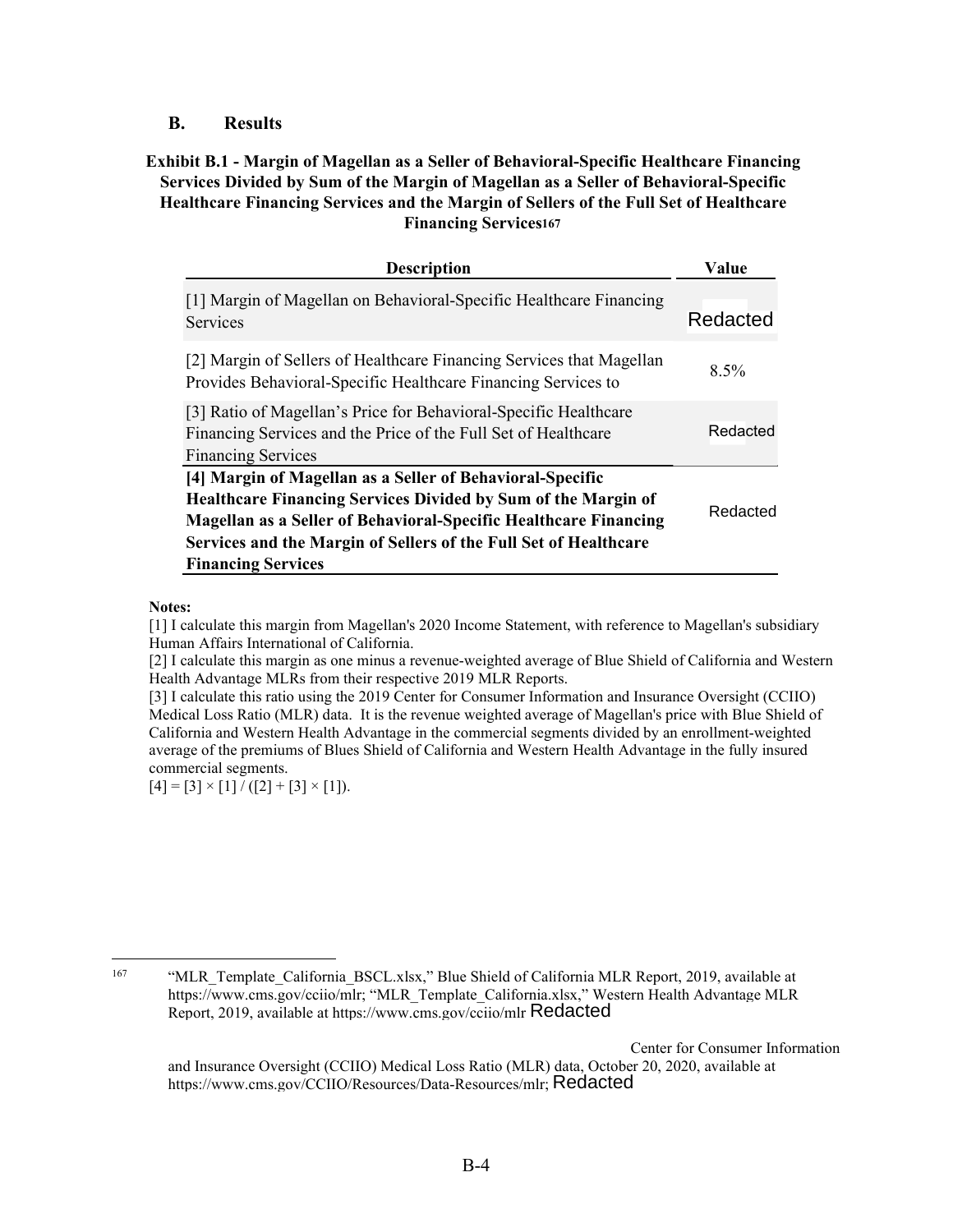## **Exhibit B.2 - Gross Price Effect for Magellan for Behavioral-Specific Healthcare Financing Services [168](#page-85-0)**

|                                  |                   |                  |                  |         |                    | <b>First-Order</b> |
|----------------------------------|-------------------|------------------|------------------|---------|--------------------|--------------------|
|                                  |                   |                  |                  |         |                    | Approximation      |
|                                  | <b>Bargaining</b> | <b>Departure</b> |                  | Centene |                    | <b>Gross Price</b> |
|                                  | Weight            | Rate             | <b>Diversion</b> | Margin  | <b>Price Ratio</b> | <b>Effect</b>      |
| Segment                          | [A]               | [B]              | ſСl              | [D]     | [E]                | [F]                |
| <b>Blue Shield of California</b> | 0.5               | Redacted         | 6.4%             | 15.0%   | Redacte            | 0.9%               |
| Individual                       | 0.5               | Redacted         | 18.1%            | 15.0%   | Redacter           | 2.5%               |
| Small                            | 0.5               | Redacted         | $6.0\%$          | 15.0%   | Redacte            | $0.8\%$            |
| Large (Fully Insured $+$ ASO)    | 0.5               | Redacted         | 2.3%             | 15.0%   | Redacter           | 0.3%               |
| Western Health Advantage         | 0.5               | Redacted         | 3.8%             | 15.0%   | Redacter           | 0.3%               |
| Individual                       | 0.5               | Redacted         | 12.4%            | 15.0%   | Redacter           | $0.9\%$            |
| Small                            | 0.5               | Redacted         | 4.6%             | 15.0%   | Redacter           | 0.3%               |
| Large (Fully Insured $+$ ASO)    | 0.5               | Redacted         | 2.0%             | 15.0%   | Redacter           | 0.1%               |
| Positive Healthcare              | 0.5               | Redacted         | 12.0%            | 15.0%   | Redacter           | 1.7%               |
| Managed Medicare                 | 0.5               | Redacted         | 5.4%             | 15.0%   | Redacter           | 0.7%               |
| Managed Medi-Cal                 | 0.5               | Redacted         | 18.4%            | 15.0%   | Redacter           | 2.5%               |
| Health Plan of San Mateo         | 0.5               | Redacted         | 18.6%            | 15.0%   | Redacter           | 2.6%               |
| Managed Medi-Cal                 | 0.5               | Redacted         | 18.6%            | 15.0%   | Redacte            | 2.6%               |
| <b>Weighted Average</b>          |                   |                  |                  |         |                    | $0.9\%$            |

Note:  $[F] = [A] \times [B] \times [C] \times [D] \times [E]$ 

 168 Medicare & Medicaid Services, October 20, 2020, available at **Note:**  $[F] = [A] \times [B] \times [C] \times [D] \times [E]$ <br>
<sup>168</sup><br>
Almanac; "2019 Reporting Year/Public Use File for 2019 (as of October 20, 2020) (ZIP)," Center for Consumer Information and Insurance Oversight (CCIIO) Medical Loss Ratio (MLR) data, Centers for https://www.cms.gov/CCIIO/Resources/Data-Resources/mlr; Redacted ealth Net Community Solutions, Inc. Annual

<span id="page-85-0"></span> <https://wpso.dmhc.ca.gov/fe/search>/, at sheet "4 - Write-Ins." HMO/Health Plan Financial Statement, California Department of Managed Health Care, 2020, available at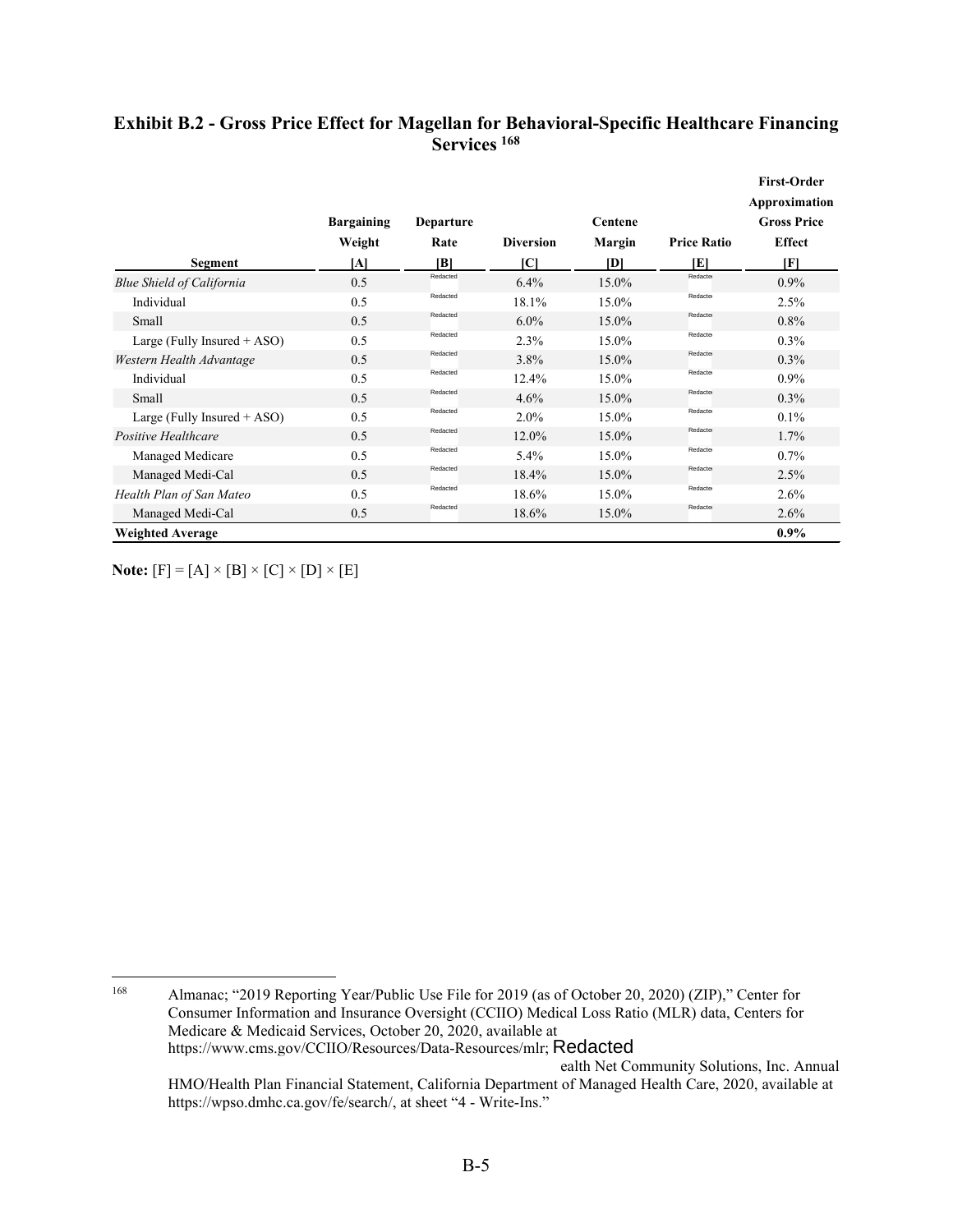|                                  |                   |           |                  |          |                    | <b>First-Order</b><br>Approximation |
|----------------------------------|-------------------|-----------|------------------|----------|--------------------|-------------------------------------|
|                                  | <b>Bargaining</b> | Departure |                  | Centene  |                    | <b>Gross Price</b>                  |
|                                  | Weight            | Rate      | <b>Diversion</b> | Margin   | <b>Price Ratio</b> | <b>Effect</b>                       |
| Segment                          | ΙAΙ               | IBI       | ſСl              | <b>D</b> | IEI                | [F]                                 |
| <b>Blue Shield of California</b> | 0.5               | Redacted  | 12.5%            | 15.0%    | Redacter           | 1.7%                                |
| Individual                       | 0.5               | Redacted  | 37.0%            | 15.0%    | Redacter           | 5.1%                                |
| Small                            | 0.5               | Redacted  | 11.8%            | 15.0%    | Redacter           | 1.6%                                |
| Large (Fully Insured $+$ ASO)    | 0.5               | Redacted  | $3.8\%$          | 15.0%    | Redacter           | $0.5\%$                             |
| Western Health Advantage         | 0.5               | Redacted  | 5.9%             | 15.0%    | Redacter           | 0.4%                                |
| Individual                       | 0.5               | Redacted  | 19.0%            | 15.0%    | Redacter           | 1.4%                                |
| Small                            | 0.5               | Redacted  | 7.4%             | 15.0%    | Redacter           | 0.6%                                |
| Large (Fully Insured + ASO)      | 0.5               | Redacted  | 3.1%             | 15.0%    | Redacter           | $0.2\%$                             |
| Positive Healthcare              | 0.5               | Redacted  | 14.2%            | 15.0%    | Redacter           | $2.0\%$                             |
| Managed Medicare                 | 0.5               | Redacted  | 9.6%             | 15.0%    | Redacter           | 1.3%                                |
| Managed Medi-Cal                 | 0.5               | Redacted  | 18.6%            | 15.0%    | Redacter           | 2.6%                                |
| Health Plan of San Mateo         | 0.5               | Redacted  | 18.8%            | 15.0%    | Redacter           | 2.6%                                |
| Managed Medi-Cal                 | 0.5               | Redacted  | 18.8%            | 15.0%    | Redacter           | 2.6%                                |
| <b>Weighted Average</b>          |                   |           |                  |          |                    | 1.7%                                |

## **Exhibit B.3 - Gross Price Effect for Magellan for Behavioral-Specific Healthcare Financing Services, Excluding Kaiser from Diversions[169](#page-86-0)**

Note:  $[F] = [A] \times [B] \times [C] \times [D] \times [E]$ 

<span id="page-86-0"></span> 169 <https://wpso.dmhc.ca.gov/fe/search>/, at sheet "4 - Write-Ins." **Note:**  $[F] = [A] \times [B] \times [C] \times [D] \times [E]$ <br>
<sup>169</sup> Almanac; "2019 Reporting Year/Public Use File for 2019 (as of October 20, 2020) (ZIP)," Center for Consumer Information and Insurance Oversight (CCIIO) Medical Loss Ratio (MLR) data, Centers for Medicare & Medicaid Services, October 20, 2020, available at https://www.cms.gov/CCIIO/Resources/Data-Resources/mlr; Redacted ealth Net Community Solutions, Inc. Annual HMO/Health Plan Financial Statement, California Department of Managed Health Care, 2020, available at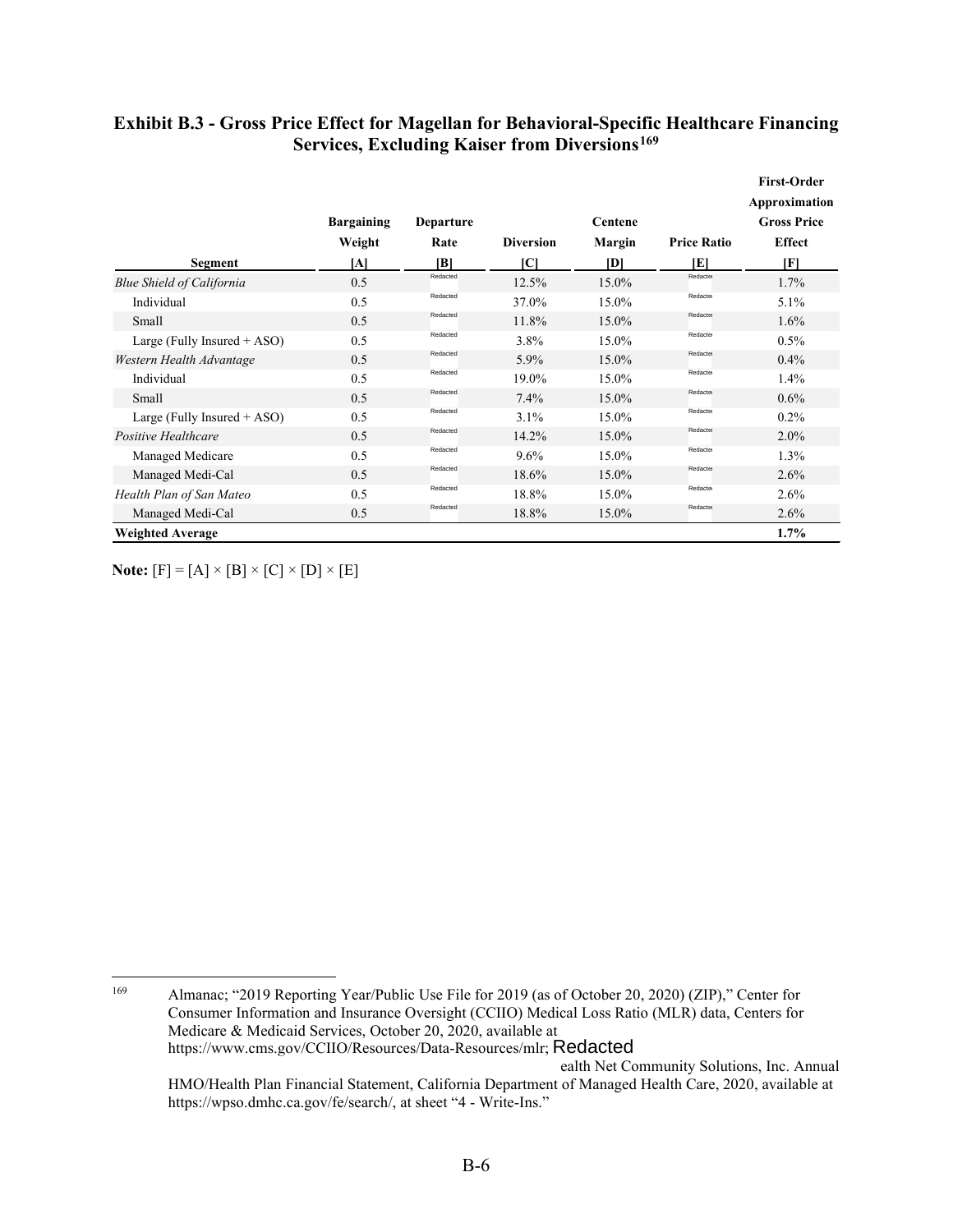## **Insurance Exchange by Rating Area[170](#page-87-0) Exhibit B.4 - Diversions from Blue Shield of California to Centene on California Health California, 2019**

|                |                              |                     | <b>Diversion of</b> |                                         | Contribution           |
|----------------|------------------------------|---------------------|---------------------|-----------------------------------------|------------------------|
|                |                              |                     | <b>BSC</b> to       | <b>Share of Total</b>                   | to Weighted            |
|                | <b>Centene</b>               | <b>BSC Enrollee</b> | Centene             | <b>BSC Enrollees</b>                    | Average                |
|                | <b>Rating Enrollee Share</b> | <b>Share</b>        |                     | $[C] = [A]/(1 - \text{in Rating Area})$ | <b>Diversion</b>       |
| Area           | [A]                          | B                   | B                   | [D]                                     | $[E] = [C] \times [D]$ |
| $\mathbf{1}$   | $0.0\%$                      | 47.5%               | $0.0\%$             | 5.3%                                    | $0.0\%$                |
| $\overline{2}$ | 0.4%                         | 9.7%                | 0.4%                | 1.2%                                    | $0.0\%$                |
| $\mathfrak{Z}$ | 2.1%                         | 30.1%               | 3.0%                | 6.6%                                    | 0.2%                   |
| $\overline{4}$ | 0.3%                         | 20.1%               | 0.3%                | 1.7%                                    | $0.0\%$                |
| 5              | 0.6%                         | 16.0%               | 0.7%                | 1.9%                                    | $0.0\%$                |
| 6              | $0.0\%$                      | 17.5%               | $0.0\%$             | 2.9%                                    | $0.0\%$                |
| $\tau$         | $0.0\%$                      | 7.9%                | $0.0\%$             | 1.3%                                    | $0.0\%$                |
| 8              | 0.4%                         | 14.9%               | 0.4%                | 0.9%                                    | $0.0\%$                |
| 9              | 2.8%                         | 68.4%               | 8.7%                | 4.2%                                    | 0.4%                   |
| 10             | 0.5%                         | 7.5%                | 0.6%                | 1.4%                                    | $0.0\%$                |
| 11             | $0.0\%$                      | 74.1%               | $0.0\%$             | 6.8%                                    | $0.0\%$                |
| 12             | $0.0\%$                      | 84.8%               | $0.0\%$             | 12.5%                                   | $0.0\%$                |
| 13             | $0.0\%$                      | 17.7%               | $0.0\%$             | 0.5%                                    | $0.0\%$                |
| 14             | 5.1%                         | 67.0%               | 15.5%               | 3.5%                                    | 0.5%                   |
| 15             | 33.8%                        | 25.7%               | 45.5%               | 10.9%                                   | 5.0%                   |
| 16             | 10.1%                        | 17.1%               | 12.2%               | 10.4%                                   | 1.3%                   |
| 17             | 25.2%                        | 36.3%               | 39.6%               | 12.7%                                   | 5.0%                   |
| 18             | 30.8%                        | 31.3%               | 44.8%               | 10.4%                                   | 4.7%                   |
| 19             | 17.7%                        | 16.1%               | 21.1%               | 4.9%                                    | 1.0%                   |
| <b>Total</b>   |                              |                     |                     |                                         | 18.1%                  |

#### **Notes:**

[1] The data come from the 2019 Covered California Open Enrollment Profile, which shows counts of enrollees who have selected a plan through Covered California during the open enrollment period (not including renewing enrollees).

[2] California is comprised of 19 standardized geographic rating areas, and each area can have different pricing and health insurance options.

[3] The diversion from Blue Shield of California to Centene is the likelihood that Blue Shield of California enrollees would switch to Centene if they switched from Blue Shield of California.

<span id="page-87-0"></span>170

<sup>&</sup>quot;CC\_Open\_Enrollment\_Profile\_2019.xlsx," Covered California Open Enrollment Plan Selection Profile data, 2019, available at<https://hbex.coveredca.com/data-research>/.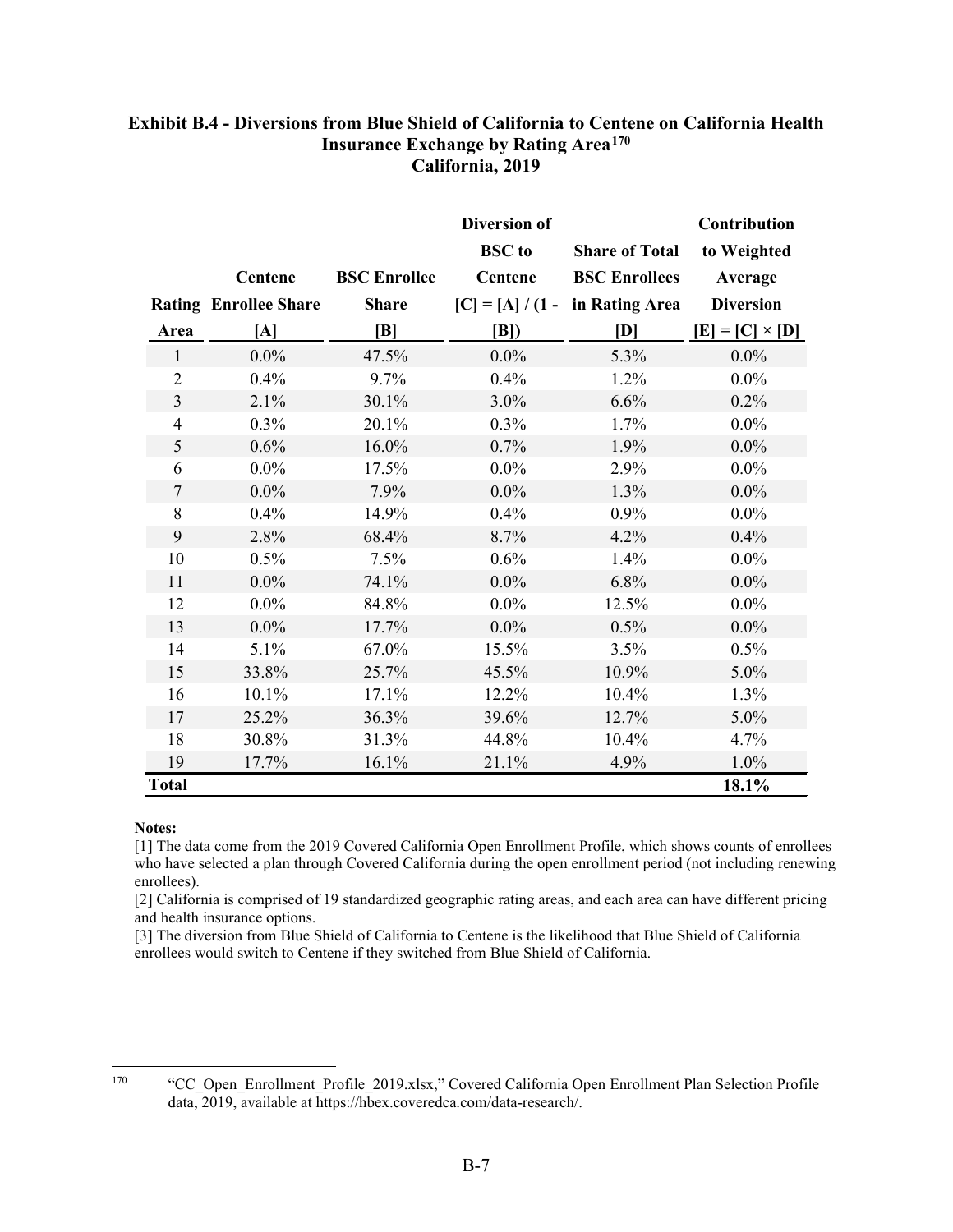## **APPENDIX C: ADDITIONAL ANALYSES**

### **Exhibit C.1 - Centene and Magellan Shares for Behavioral-Specific Healthcare Financing Services Non-Public Commercial[171](#page-88-0)  California, 2019–2020**

| <b>Description</b>                                               | 2019       | 2020       |
|------------------------------------------------------------------|------------|------------|
| [1] Total Enrollment                                             | 20,007,615 | 19,989,040 |
| [2] Centene Behavioral-Specific Healthcare Financing Enrollment  | 757,265    | 764,717    |
| [3] Magellan Behavioral-Specific Healthcare Financing Enrollment | 2,789,926  | 2,674,887  |
| [4] Centene Behavioral-Specific Healthcare Financing Share       | 3.8%       | 3.8%       |
| [5] Magellan Behavioral-Specific Healthcare Financing Share      | 13.9%      | $13.4\%$   |
| <b>[6] AHHI</b>                                                  | 106        | 102        |

**Notes:** 

[2] I calculate Centene's enrollment using data provided by Centene. This enrollment consists of Centene's fullservice commercial enrollment and roughly 80,000 external, commercial behavioral health enrollees in California. I assume that Centene sells behavioral-specific healthcare financing services for all of its full-service commercial enrollees.

[3] I calculate Magellan's enrollment using data provided by Magellan. This enrollment consists of Magellan's fully insured and ASO enrollment from Blue Shield California, and fully insured enrollment from Western Health Advantage. Includes 21,000 additional ASO enrollees from Blue Shield of California that Magellan was not able to find zip code data for.[172](#page-88-1)

 $[4] = [2] / [1]$  $[5] = [3] / [1]$  $[6] = 2 \times [4] \times [5] \times 10,000$ 

<span id="page-88-0"></span> 171 Redacted

Almanac.

<span id="page-88-1"></span> 172 Redacted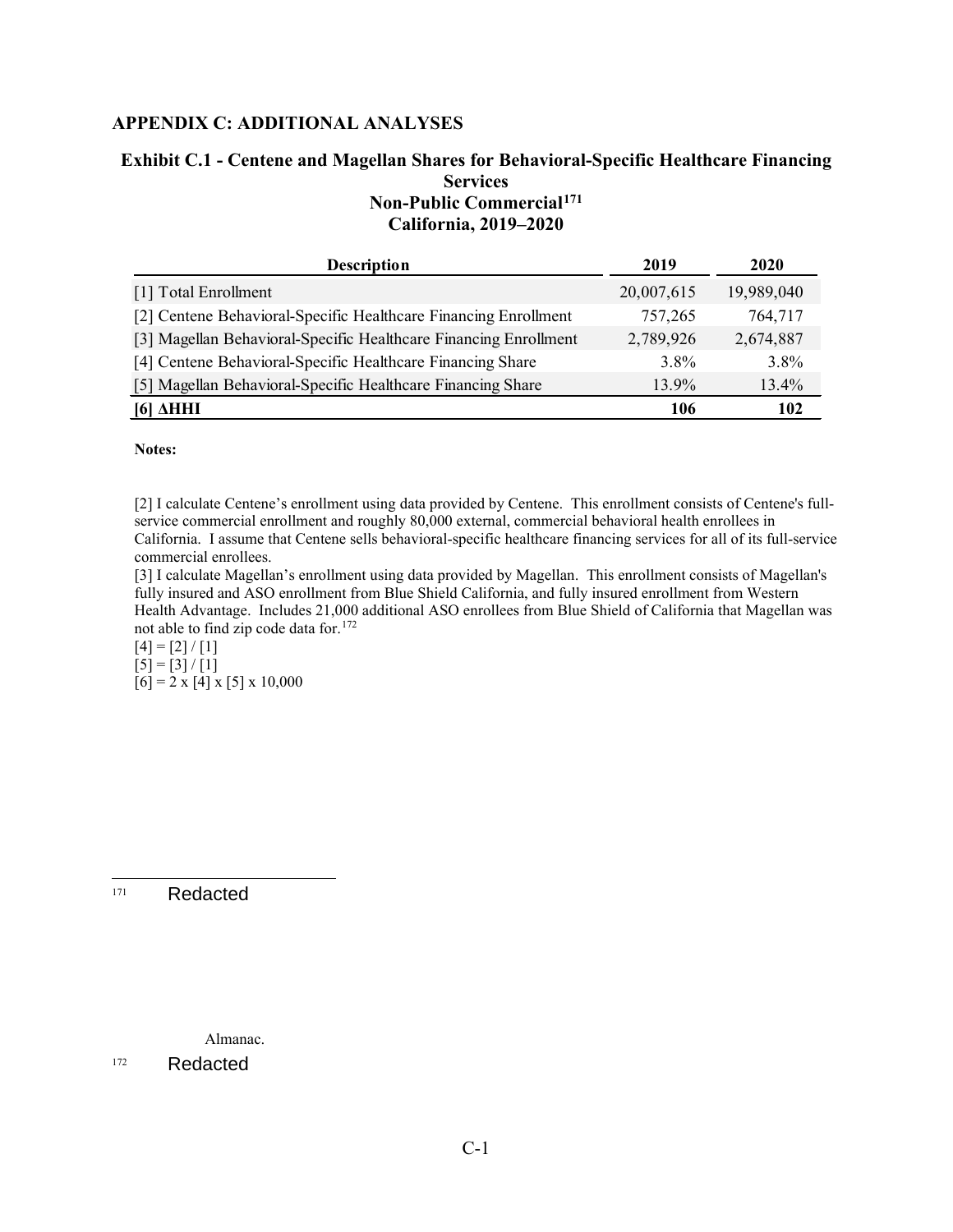## **Exhibit C.2 - Centene and Magellan Shares for Behavioral-Specific Healthcare Financing Services Managed Medicare[173](#page-89-0) California, 2019–2020**

| <b>Description</b>                                               | 2019      | 2020      |
|------------------------------------------------------------------|-----------|-----------|
| [1] Total Enrollment                                             | 2,688,030 | 2,856,478 |
| [2] Centene Behavioral-Specific Healthcare Financing Enrollment  | 213,586   | 204,814   |
| [3] Magellan Behavioral-Specific Healthcare Financing Enrollment | 1.078     | 1,056     |
| [4] Centene Behavioral-Specific Healthcare Financing Share       | $7.9\%$   | $7.2\%$   |
| [5] Magellan Behavioral-Specific Healthcare Financing Share      | $0.04\%$  | 0.04%     |
| AHHI<br> 0                                                       | 0.6       | 0.5       |

#### **Notes:**

 service Medicare enrollment. I assume that Centene provides behavioral-specific health financing services for all [2] I calculate Centene's enrollment using data provided by Centene. This enrollment consists of Centene's fullof its full-service Medicare enrollees.

Positive Healthcare enrollees are managed Medicare enrollees.<br>[4] = [2] / [1] [3] I calculate Magellan's enrollment using data provided by Magellan. This enrollment consists of Magellan's total enrollment from Positive Healthcare. Note Positive Healthcare has both managed Medicare and managed Medi-Cal enrollees, according to data Almanac. Since Magellan's data does not specify which of their Positive Healthcare enrollees are managed Medicare enrollees and which are managed Medi-Cal enrollees, I assume all

 $\boxed{5} = \boxed{3} / \boxed{1}$  $\begin{bmatrix} 6 \end{bmatrix} = 2 \times \begin{bmatrix} 4 \end{bmatrix} \times \begin{bmatrix} 5 \end{bmatrix} \times 10,000$ 

<span id="page-89-0"></span> 173 Redacted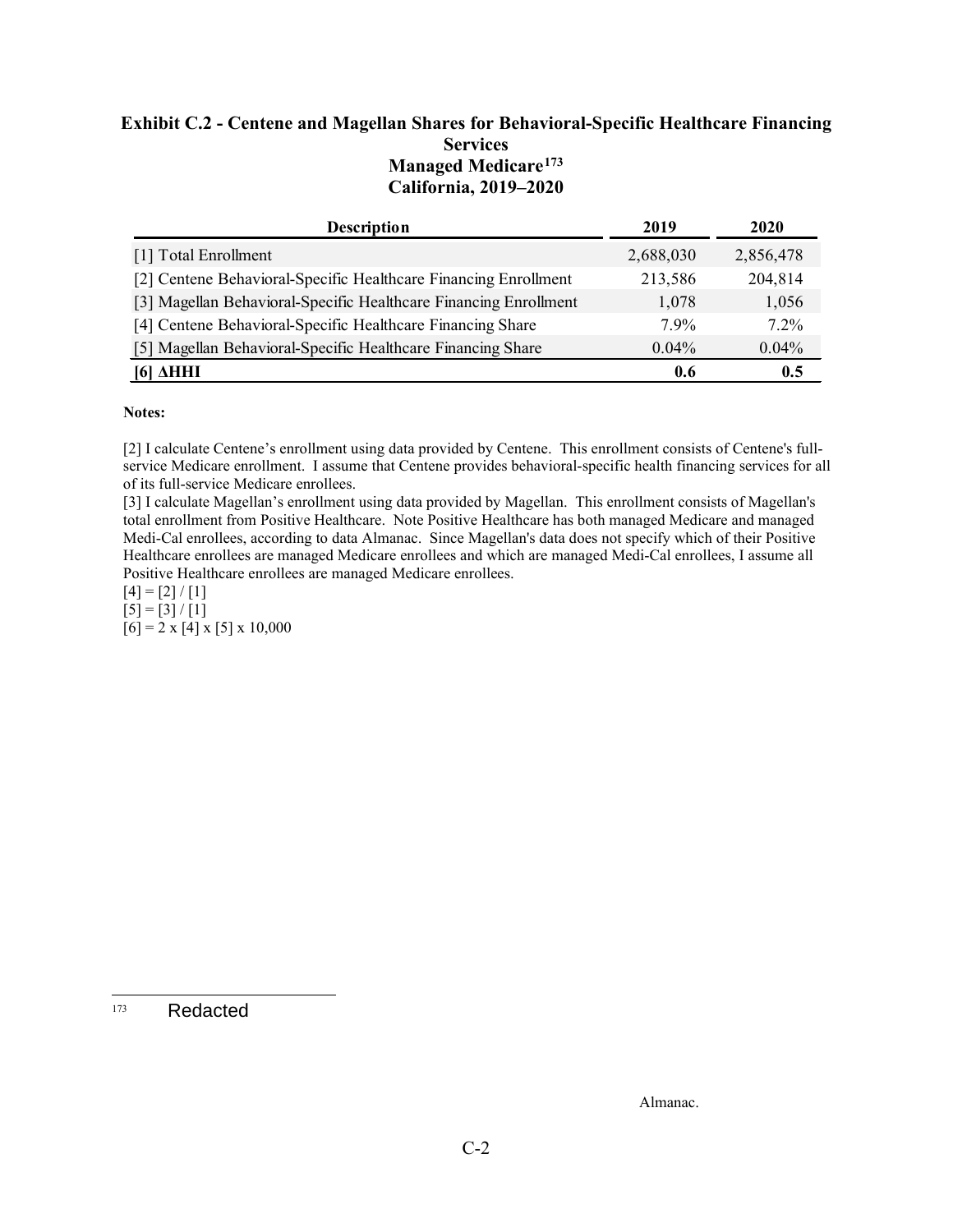## **Exhibit C.3 - Centene and Magellan Shares for Behavioral-Specific Healthcare Financing Services Managed Medi-Cal[174](#page-90-0) California, 2019–2020**

| <b>Description</b>                                               | 2019       | 2020       |
|------------------------------------------------------------------|------------|------------|
| [1] Total Enrollment                                             | 10,050,835 | 10,978,183 |
| [2] Centene Behavioral-Specific Healthcare Financing Enrollment  | 1,926,528  | 2,014,057  |
| [3] Magellan Behavioral-Specific Healthcare Financing Enrollment | 1.278      | 1,256      |
| [4] Centene Behavioral-Specific Healthcare Financing Share       | $19.2\%$   | 18.3%      |
| [5] Magellan Behavioral-Specific Healthcare Financing Share      | $0.01\%$   | $0.01\%$   |
| [6] <b>AHHI</b>                                                  | 0.5        | 0.4        |

#### **Notes:**

 service Medi-Cal enrollment. I assume that Centene provides behavioral-specific healthcare financing services for [2] I calculate Centene's enrollment using data provided by Centene. This enrollment consists of Centene's fullall of its full-service Medi-Cal enrollees.

total enrollment from Positive Healthcare and 200 enrollees from Health Plan of San Mateo.<sup>175</sup> Note Positive Healthcare has both managed Medicare and managed Medi-Cal enrollees, according to data from Almanac. Since [3] I calculate Magellan's enrollment using data provided by Magellan. This enrollment consists of Magellan's Magellan's data does not specify which of their Positive Healthcare enrollees are managed Medicare enrollees and which are managed Medi-Cal enrollees, I assume all Positive Healthcare enrollees are managed Medi-Cal enrollees.

 $[4] = [2] / [1]$  $[5] = [3] / [1]$  $[6] = 2 \times [4] \times [5] \times 10,000$ 

<span id="page-90-0"></span> 174 Redacted

Almanac.

<span id="page-90-1"></span>175 Redacted **Redacted** Redacted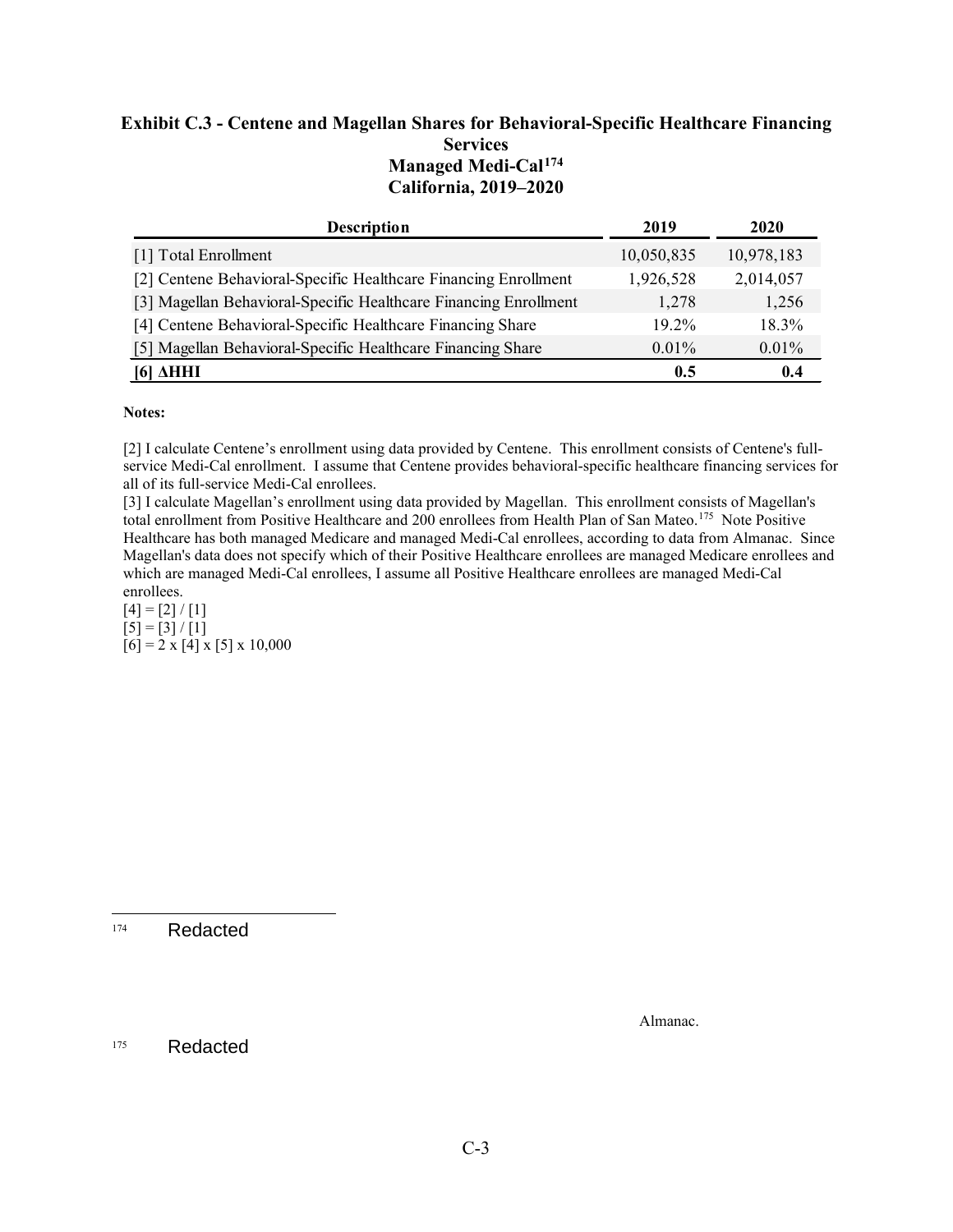## **Exhibit C.4 - Centene and Magellan Shares for Behavioral-Specific Healthcare Financing Services Total[176](#page-91-0) California, 2019–2020**

| <b>Description</b>                                               | 2019       | 2020       |
|------------------------------------------------------------------|------------|------------|
| [1] Total Enrollment                                             | 32,746,480 | 33,823,701 |
| [2] Centene Behavioral-Specific Healthcare Financing Enrollment  | 2,897,379  | 2,983,588  |
| [3] Magellan Behavioral-Specific Healthcare Financing Enrollment | 2,792,282  | 2,677,199  |
| [4] Centene Behavioral-Specific Healthcare Financing Share       | 8.8%       | 8.8%       |
| [5] Magellan Behavioral-Specific Healthcare Financing Share      | $8.5\%$    | 7.9%       |
| AHHI<br>161                                                      | 151        | 140        |

### **Notes:**

[2] I calculate this enrollment as the sum of Centene's enrollment in Appendix Exhibit C.1, Exhibit C.2, and Exhibit C.3.

[3] I calculate this enrollment as the sum of Magellan's enrollment in Appendix Exhibit C.1, Exhibit C.2, and Exhibit C.3.

 $[4] = [2] / [1]$  $[5] = [3] / [1]$ 

<span id="page-91-0"></span>176

 $[6] = 2 \times [4] \times [5] \times 10,000$ 

Appendix Exhibit C.1, Exhibit C.2, and Exhibit C.3.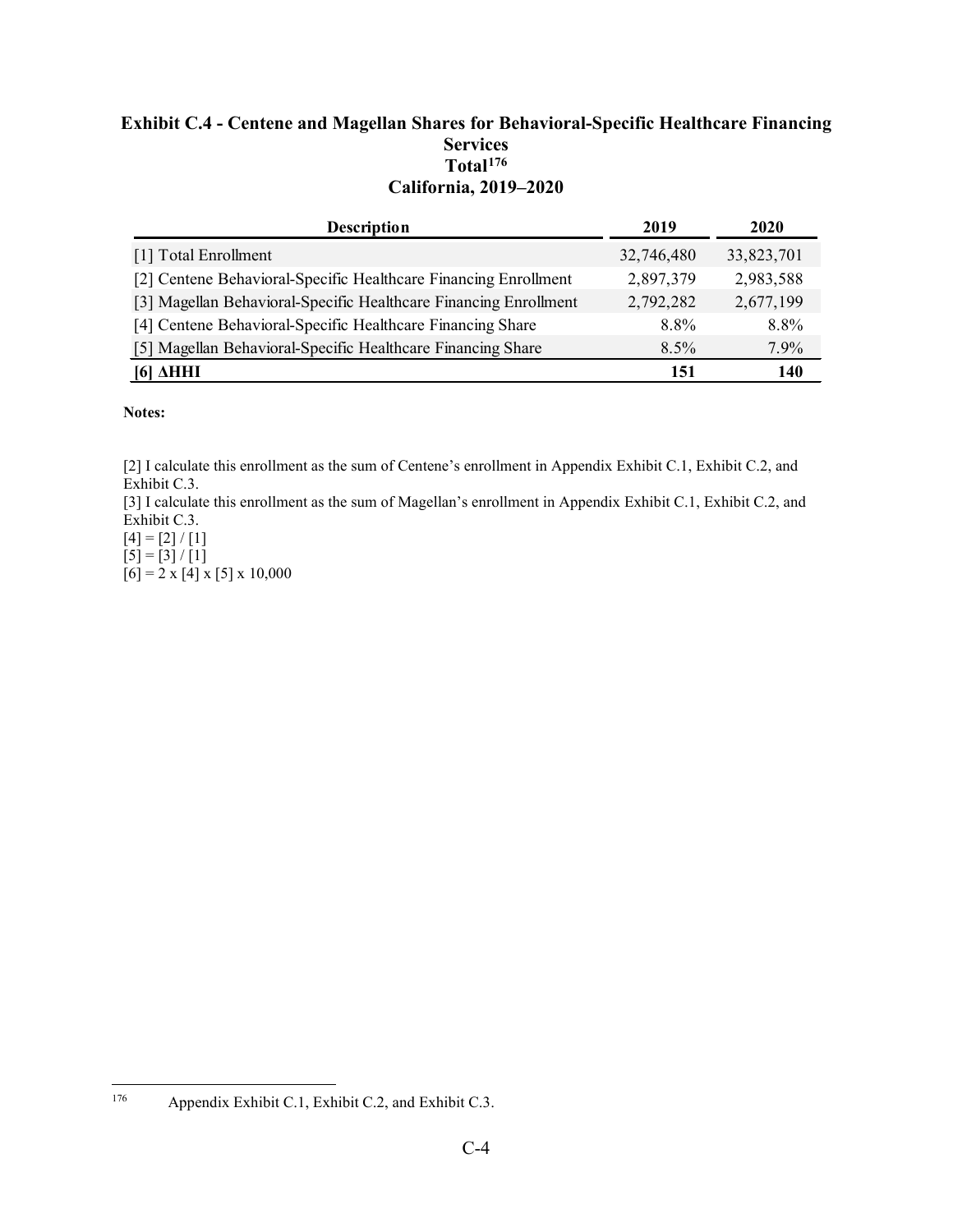| <b>Exhibit C.5 - Centene and Magellan Shares for EAPs</b> |
|-----------------------------------------------------------|
| <b>Exempt and Non-Exempt EAPs<sup>177</sup></b>           |
| California, 2019–2020                                     |

| <b>Description</b>                                  | 2019       | 2020       |
|-----------------------------------------------------|------------|------------|
| [1] Number of Civilian Workers                      | 18,629,682 | 16,957,019 |
| [2] Percent of Civilian Workers with Access to EAPs | 54.0%      | 55.0%      |
| [3] Estimated Total EAP Enrollment                  | 10,060,028 | 9,326,360  |
| [4] Centene EAP Enrollment                          | 744,565    | 628,131    |
| [5] Magellan EAP Enrollment                         | 1,361,245  | 1,303,673  |
| [6] Centene EAP Share                               | 7.4%       | $6.7\%$    |
| [7] Magellan EAP Share                              | 13.5%      | $14.0\%$   |
| AHHI<br>181                                         | <b>200</b> | 188        |

#### **Notes:**

 [2] This is the percentage for civilian workers (public and private sector) in the West region and comes from data from the National Compensation Survey (U.S. Bureau of Labor Statistics).

 $[3] = [1] \times [2]$ 

[4] I calculate Centene's EAP enrollment using data provided by Centene.

[5] I calculate Magellan's EAP enrollment using data provided by Magellan.

 $[6] = [4] / [3]$ 

 $[7] = [5] / [3]$ 

 $[8] = 2 \times [6] \times [7] \times 10,000$ 

<span id="page-92-0"></span> 177 "Economy at a Glance: California," Civilian Labor Force Back Data, U.S. Bureau of Labor Statistics, 2011–2021, available at<https://www.bls.gov/eag/eag.ca.htm>; "National Compensation Survey: Employee Benefits in the United States," 2010–2020 Excel dataset, U.S. Bureau of Labor Statistics, March 2020, available at https://www.bls.gov/ncs/ebs/benefits/, at series ID NBU16400000000001833354; Redacted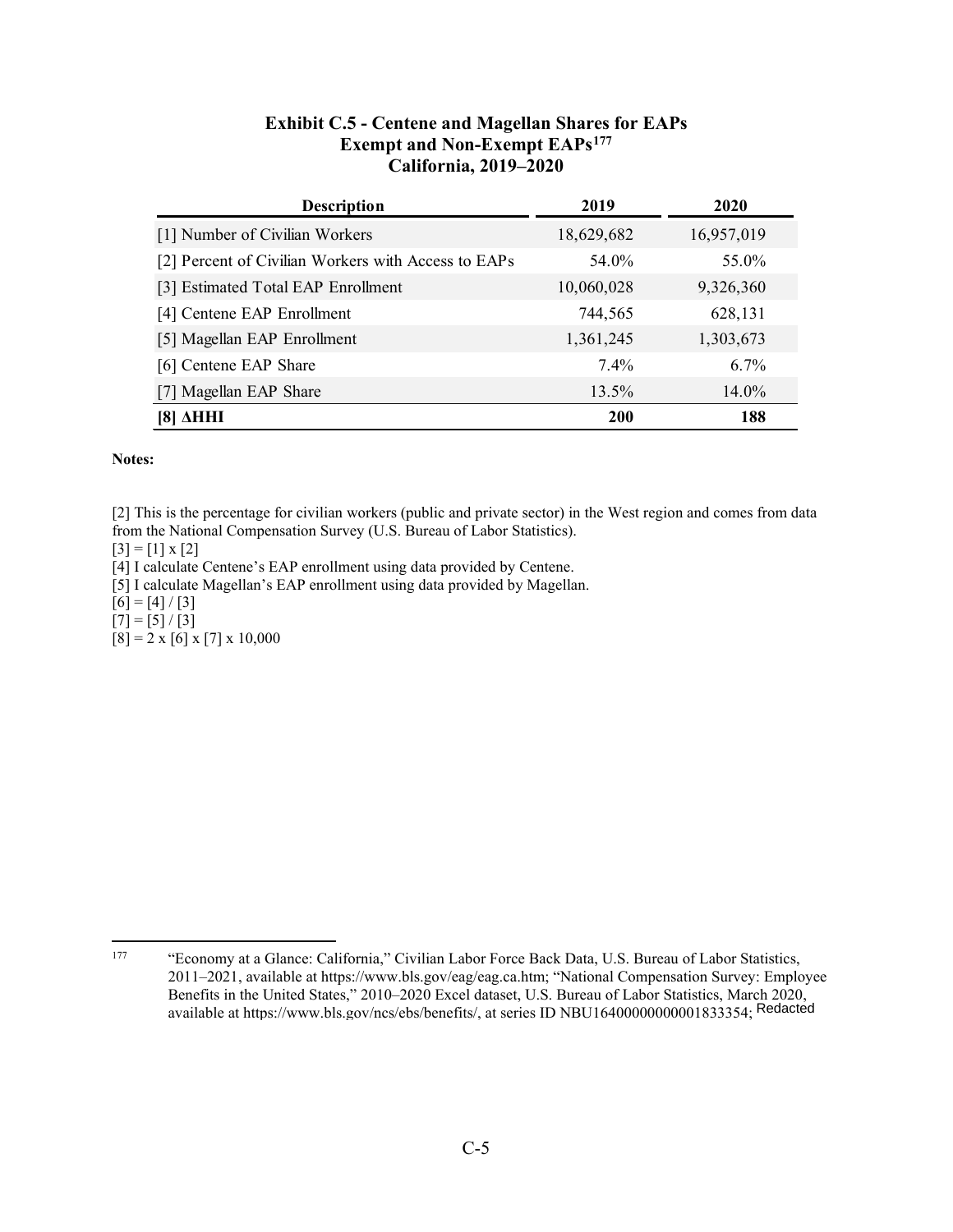## **Exhibit C.6 - Centene and Magellan Shares for Behavioral-Specific Healthcare Financing Services by CBSA[178](#page-93-0)  California, 2020**

|                                           | <b>Total</b> | <b>Centene</b>    | Magellan          | Centene         | Magellan          |
|-------------------------------------------|--------------|-------------------|-------------------|-----------------|-------------------|
| <b>CBSA</b>                               | Population   | <b>Enrollment</b> | <b>Enrollment</b> | <b>Share</b>    | <b>Share</b>      |
| [A]                                       | B            | ſСl               | DÌ                | $[E] = [C]/[B]$ | $[F] = [D] / [B]$ |
| Bakersfield                               | 900,202      | Redacted          |                   |                 |                   |
| Chico                                     | 219,186      | Redacted          |                   |                 |                   |
| Clearlake                                 | 64,386       | Redacted          |                   |                 |                   |
| <b>Crescent City</b>                      | 27,812       | Redacted          |                   |                 |                   |
| El Centro                                 | 181,215      | Redacted          |                   |                 |                   |
| Eureka-Arcata-Fortuna                     | 135,558      | Redacted          |                   |                 |                   |
| Fresno                                    | 999,101      | Redacted          |                   |                 |                   |
| Hanford-Corcoran                          | 152,940      | Redacted          |                   |                 |                   |
| Los Angeles-Long Beach-Anaheim            | 13,214,799   | Redacted          |                   |                 |                   |
| Madera                                    | 157,327      | Redacted          |                   |                 |                   |
| Merced                                    | 277,680      | Redacted          |                   |                 |                   |
| Modesto                                   | 550,660      | Redacted          |                   |                 |                   |
| Napa                                      | 137,744      | Redacted          |                   |                 |                   |
| Oxnard-Thousand Oaks-Ventura              | 846,006      | Redacted          |                   |                 |                   |
| Red Bluff                                 | 65,084       | Redacted          |                   |                 |                   |
| Redding                                   | 180,080      | Redacted          |                   |                 |                   |
| Riverside-San Bernardino-Ontario          | 4,650,631    | Redacted          |                   |                 |                   |
| Sacramento--Roseville--Arden-Arcade       | 2,363,730    | Redacted          |                   |                 |                   |
| Salinas                                   | 434,061      | Redacted          |                   |                 |                   |
| San Diego-Carlsbad                        | 3,338,330    | Redacted          |                   |                 |                   |
| San Francisco-Oakland-Hayward             | 4,731,803    | Redacted          |                   |                 |                   |
| San Jose-Sunnyvale-Santa Clara            | 1,990,660    | Redacted          |                   |                 |                   |
| San Luis Obispo-Paso Robles-Arroyo Grande | 283,111      | Redacted          |                   |                 |                   |
| Santa Cruz-Watsonville                    | 273,213      | Redacted          |                   |                 |                   |
| Santa Maria-Santa Barbara                 | 446,499      | Redacted          |                   |                 |                   |
| Santa Rosa                                | 494,336      | Redacted          |                   |                 |                   |
| Sonora                                    | 54,478       | Redacted          |                   |                 |                   |
| Stockton-Lodi                             | 762,148      | Redacted          |                   |                 |                   |
| Susanville                                | 30,573       | Redacted          |                   |                 |                   |
| Truckee-Grass Valley                      | 99,755       | Redacted          |                   |                 |                   |
| Ukiah                                     | 86,749       | Redacted          |                   |                 |                   |
| Vallejo-Fairfield                         | 447,643      | Redacted          |                   |                 |                   |
| Visalia-Porterville                       | 466,195      | Redacted          |                   |                 |                   |
| Yuba City                                 | 175,639      | Redacted          |                   |                 |                   |
| CBSA Unknown                              | 298,889      | Redacted          |                   |                 |                   |
| Total                                     | 39,538,223   | Redacted          |                   |                 |                   |

<span id="page-93-0"></span>178 Redacted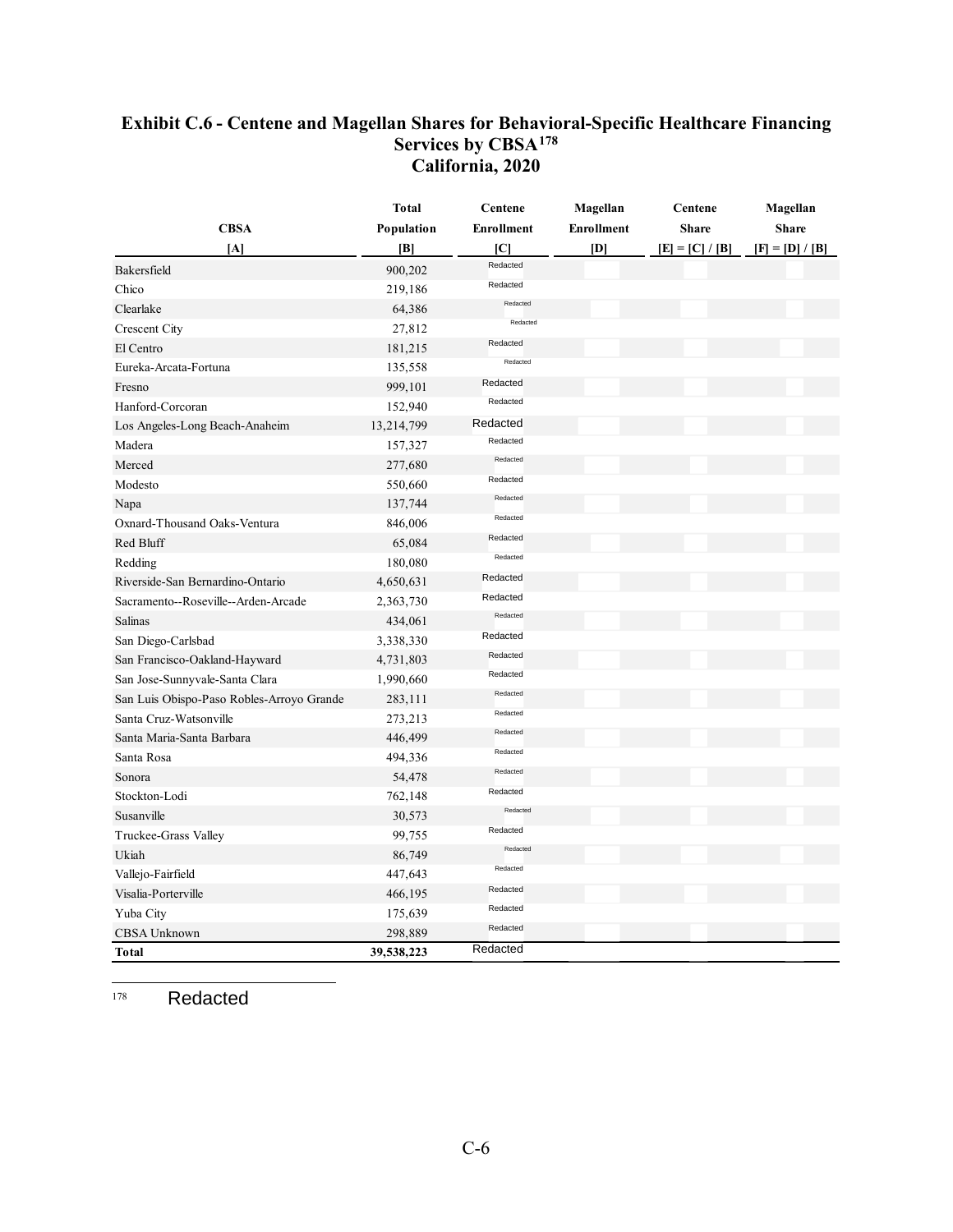#### **Notes:**

[1] Total population (column [B]) data by CBSA come from the U.S. Census Bureau.

[2] I calculate Centene's enrollment (column [C]) by CBSA using zip code-level data provided by Centene. I include all of Centene's full-service enrollees, as well as all enrollees Centene covers for behavioral-specific healthcare services through contracts with other sellers of healthcare financing service, in Centene's enrollment.

[3] I calculate Magellan's enrollment (column [D]) by CBSA using zip-code level data provided by Magellan. I exclude roughly 21,000 ASO enrollees from Blue Shield of California and 200 enrollees from the Health Plan of San Mateo for whom zip code-level data were unavailable.

[4] I map zip codes to counties using data from the U.S. Census Bureau and map counties to CBSAs using data from the Office of Policy Development and Research.

[5] The "CBSA Unknown" group consists of enrollees whose zip codes did not map to any CBSAs in the data from note [4].

#### Redacted

 (CSAs)," Delineation Files, July 2015, U.S. Census Bureau, available at EST2019-alldata, U.S. Census Bureau, April 1 2010–July 1, 2019, available at "Core Based Statistical Areas (CBSAs), Metropolitan Divisions, and Combined Statistical Areas [https://www.census.gov/geographies/reference-files/time-series/demo/metro-micro/delineation-files.html;](https://www.census.gov/geographies/reference-files/time-series/demo/metro-micro/delineation-files.html) "HUD USPS Zip Code Crosswalk Files," Office of Policy Development and Research, accessed October 1, 2017, available at [https://www.huduser.gov/portal/datasets/usps\\_crosswalk.html](https://www.huduser.gov/portal/datasets/usps_crosswalk.html); "Metropolitan and Micropolitan Statistical Area Population Estimates and Estimated Components of Change," CBSA<https://www.census.gov/data/datasets/time-series/demo/popest/2010s-total-metro-and-micro-statistical>areas.html; "QuickFacts: California," U.S. Census Bureau, April 1, 2020, <https://www.census.gov/quickfacts/CA>, at "Population, Census."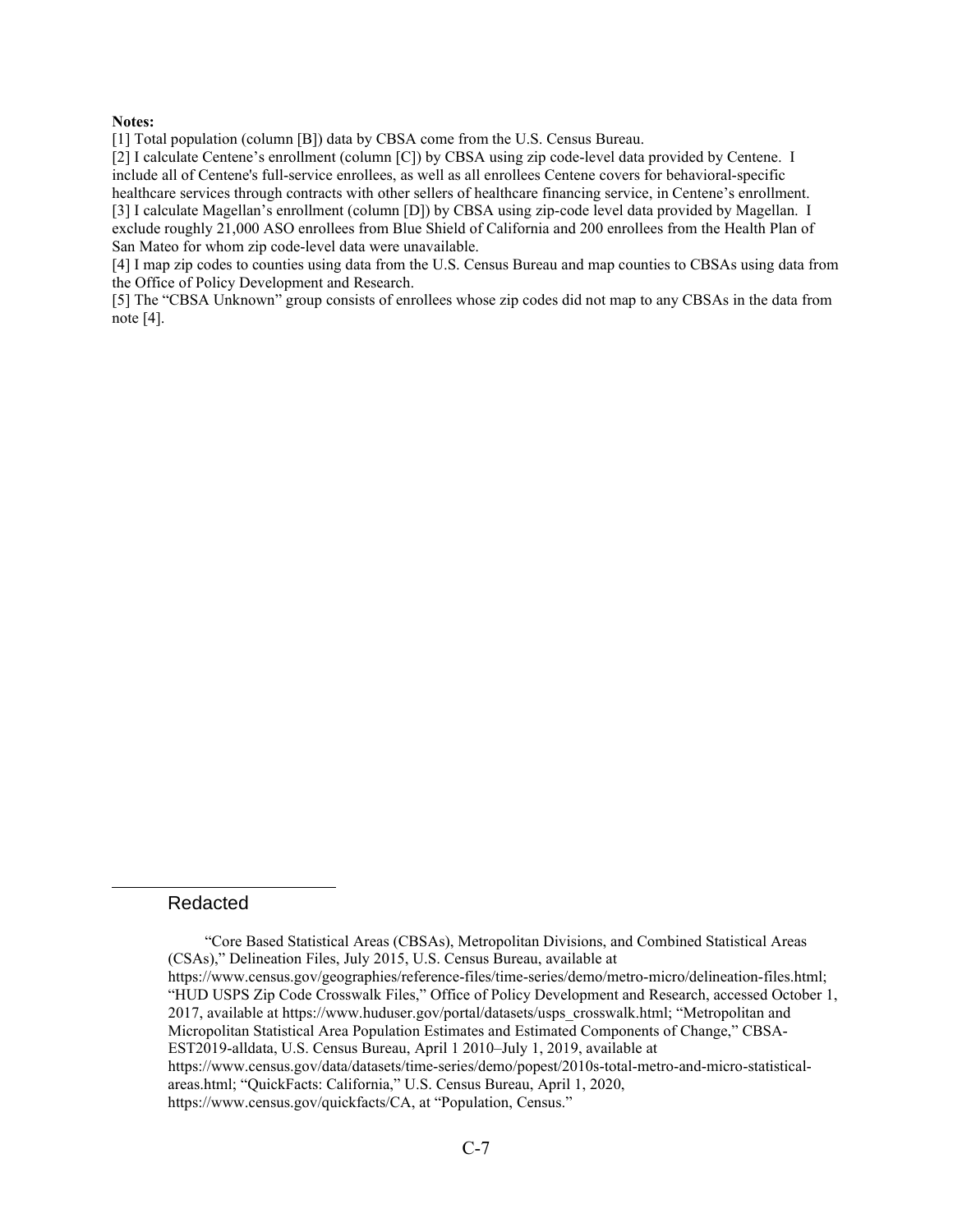# **Exhibit C.7 - Centene and Magellan Shares for EAPs by CBSA[179](#page-95-0)  California, 2020**

|                                     | <b>Estimated</b> |                    |                     |  |                   |
|-------------------------------------|------------------|--------------------|---------------------|--|-------------------|
|                                     | Employed         | <b>Centene EAP</b> | <b>Magellan EAP</b> |  | Centene           |
| <b>CBSA</b>                         | Population       | <b>Enrollment</b>  | <b>Enrollment</b>   |  | <b>Share</b>      |
| [A]                                 | B                | Ю                  | [D]                 |  | $[E] = [C] / [B]$ |
|                                     |                  | Redacted           |                     |  |                   |
| Chico                               | 94,908           | Redacted           |                     |  |                   |
|                                     |                  | Redacted           |                     |  |                   |
| Crescent City                       | 8,823            | Redacted           |                     |  |                   |
|                                     |                  | Redacted           |                     |  |                   |
| Eureka-Arcata-Fortuna               | 60,970           | Redacted           |                     |  |                   |
| Fresno                              | 400,175          | Redacted           |                     |  |                   |
| Hanford-Corcoran                    | 53,217           | Redacted           |                     |  |                   |
|                                     |                  | Redacted           |                     |  |                   |
| Madera                              | 57,799           | Redacted           |                     |  |                   |
|                                     |                  | Redacted           |                     |  |                   |
| Modesto                             | 222,532          | Redacted           |                     |  |                   |
| Napa                                | 70,888           | Redacted           |                     |  |                   |
| Oxnard-Thousand Oaks-Ventura        | 412,228          | Redacted           |                     |  |                   |
|                                     |                  | Redacted           |                     |  |                   |
| Redding                             | 72,392           | Redacted           |                     |  |                   |
|                                     |                  | Redacted           |                     |  |                   |
| Sacramento--Roseville--Arden-Arcade | 1,039,935        | Redacted           |                     |  |                   |
|                                     |                  | Redacted           |                     |  |                   |
| San Diego-Carlsbad                  | 1,564,930        | Redacted           |                     |  |                   |
| San Francisco-Oakland-Hayward       | 2,451,211        | Redacted           |                     |  |                   |
| San Jose-Sunnyvale-Santa Clara      | 1,014,669        | Redacted           |                     |  |                   |
|                                     |                  | Redacted           |                     |  |                   |
| Santa Cruz-Watsonville              | 134,904          | Redacted           |                     |  |                   |
| Santa Maria-Santa Barbara           | 211,751          | Redacted           |                     |  |                   |
| Santa Rosa                          | 253,421          | Redacted           |                     |  |                   |
|                                     |                  | Redacted           |                     |  |                   |
| Stockton-Lodi                       | 305,509          | Redacted           |                     |  |                   |
|                                     |                  | Redacted           |                     |  |                   |
| Truckee-Grass Valley                | 43,368           | Redacted           |                     |  |                   |
|                                     |                  | Redacted           |                     |  |                   |
| Vallejo-Fairfield                   | 202,713          | Redacted           |                     |  |                   |
|                                     |                  | Redacted           |                     |  |                   |
| Yuba City                           | 67,618           | Redacted           |                     |  |                   |
|                                     |                  | Redacted           |                     |  |                   |
| <b>Total</b>                        | 18,309,012       | <b>Redacted</b>    |                     |  |                   |

<span id="page-95-0"></span> 179 Redacted

> "Core Based Statistical Areas (CBSAs), Metropolitan Divisions, and Combined Statistical Areas (CSAs)," Delineation Files, July 2015,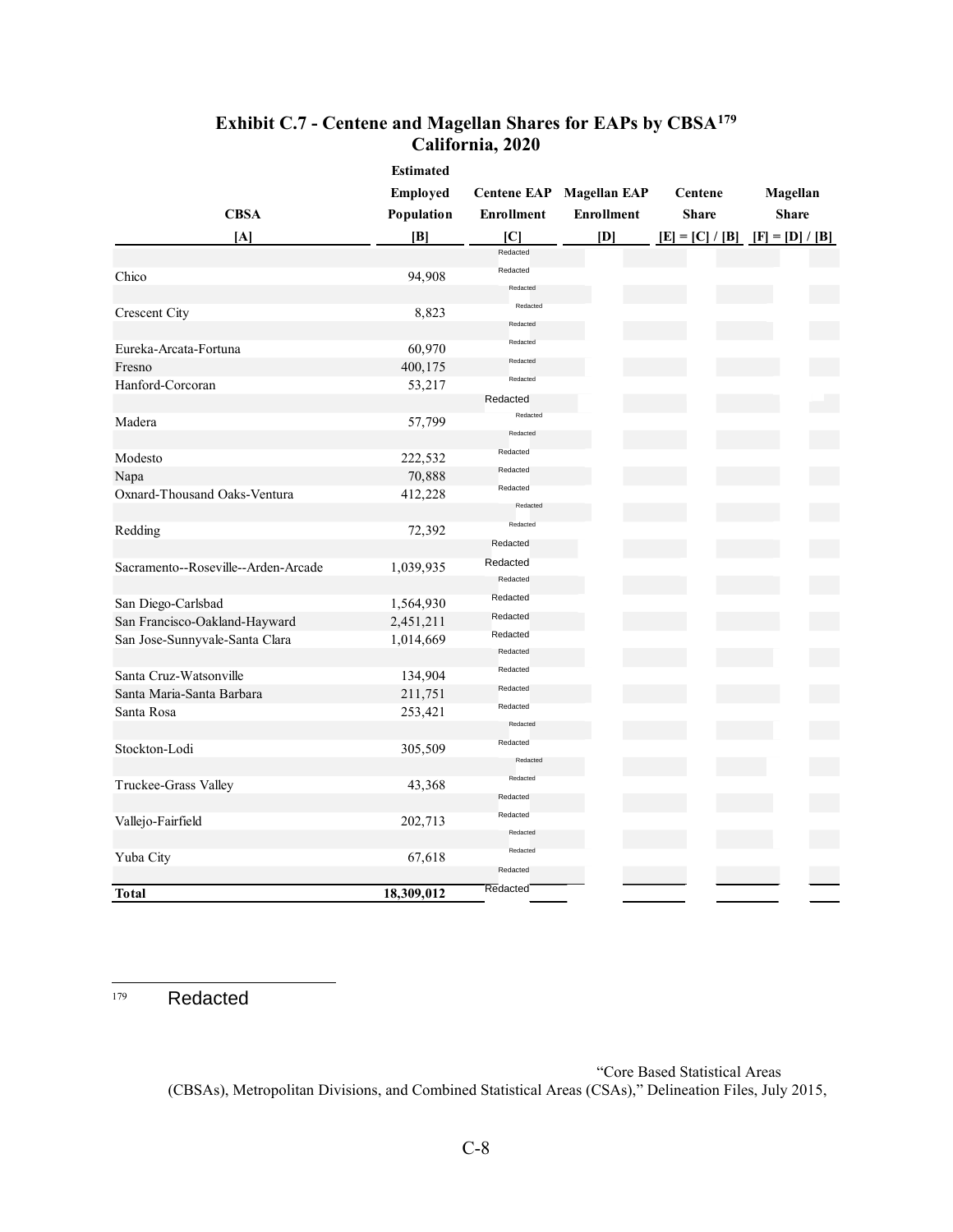#### **Notes**:

[1] Estimated employed population (column [B]) data by CBSA come from the Area Health Resource Files and are based on U.S. Census Data from 2014 to 2018.

[2] I calculate Centene's EAP enrollment (column [C]) by CBSA using zip code-level data provided by Centene. Note, in some cases, Centene's enrollees were assigned to the zip code of their employer.

[3] I calculate Magellan's EAP enrollment (column [D]) by CBSA using zip code-level data provided by Magellan.<br>Note Magellan's enrollees were assigned zip codes based on providers' utilization in each zip code.

[4] I map zip codes to counties using data from the U.S. Census Bureau and map counties to CBSAs using data from the Office of Policy Development and Research.

[5] The "CBSA Unknown" group consists of enrollees whose zip codes did not map to any CBSAs in the data from note [4].

 County Level Data, Health Resources and Services Administration, 2019–2020, available at U.S. Census Bureau, available at <https://www.census.gov/geographies/reference-files/time>series/demo/metro-micro/delineation-files.html; "HUD USPS Zip Code Crosswalk Files," Office of Policy Development and Research, accessed October 1, 2017, available at [https://www.huduser.gov/portal/datasets/usps\\_crosswalk.html](https://www.huduser.gov/portal/datasets/usps_crosswalk.html); "Area Health Resource Files," 2019–2020 [https://data.hrsa.gov/data/download.](https://data.hrsa.gov/data/download)